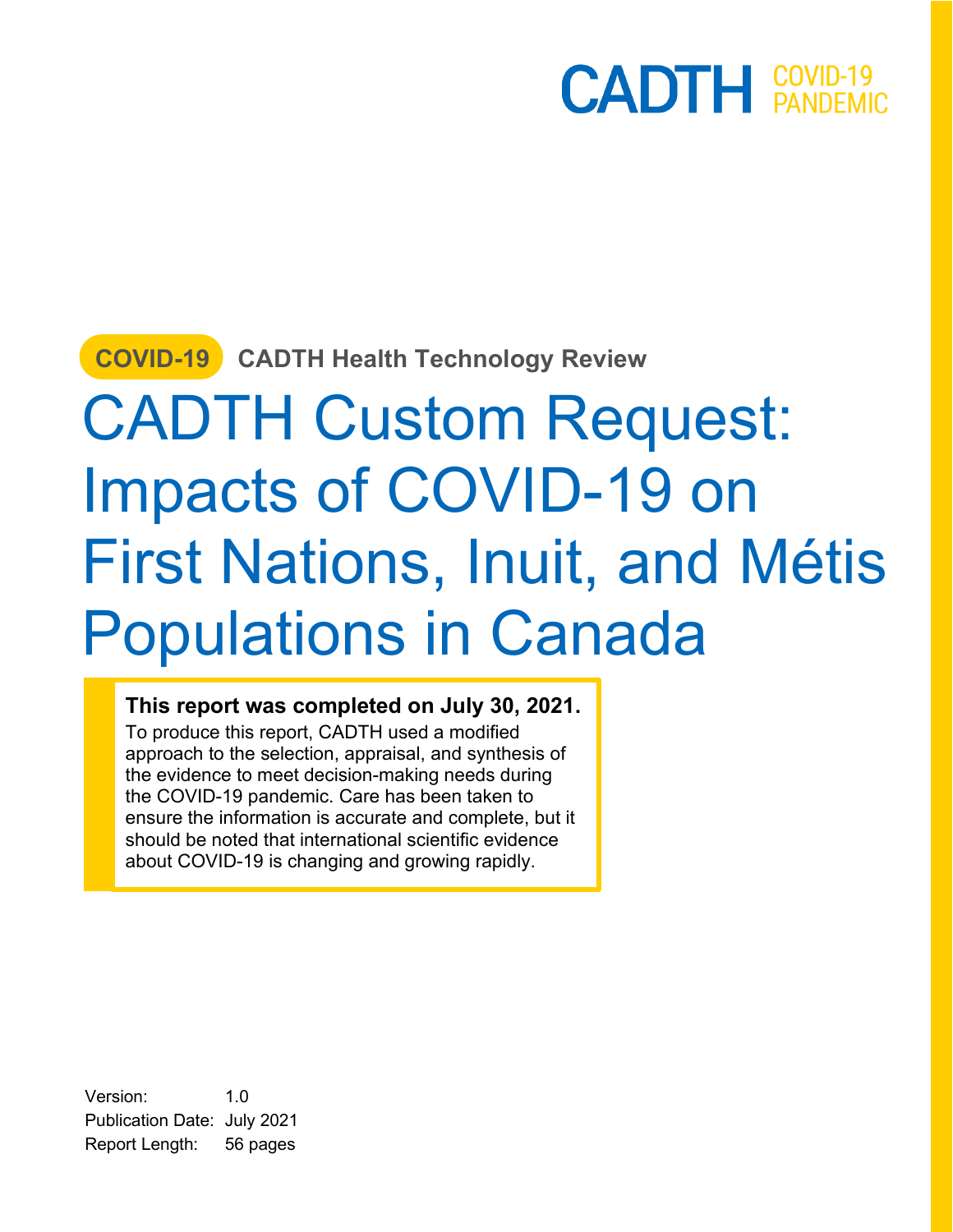**Cite As:** *CADTH Custom Request: Impacts of COVID-19 on First Nations, Inuit, and Métis Populations in Canada*. Ottawa: CADTH; 2021 July. (CADTH health technology review).

**Disclaimer:** The information in this document is intended to help Canadian health care decision-makers, health care professionals, health systems leaders, and policy-makers make well-informed decisions and thereby improve the quality of health care services. While patients and others may access this document, the document is made available for informational purposes only and no representations or warranties are made with respect to its fitness for any particular purpose. The information in this document should not be used as a substitute for professional medical advice or as a substitute for the application of clinical judgment in respect of the care of a particular patient or other professional judgment in any decision-making process. The Canadian Agency for Drugs and Technologies in Health (CADTH) does not endorse any information, drugs, therapies, treatments, products, processes, or services.

While care has been taken to ensure that the information prepared by CADTH in this document is accurate, complete, and up-to-date as at the applicable date the material was first published by CADTH, CADTH does not make any guarantees to that effect. CADTH does not guarantee and is not responsible for the quality, currency, propriety, accuracy, or reasonableness of any statements, information, or conclusions contained in any third-party materials used in preparing this document. The views and opinions of third parties published in this document do not necessarily state or reflect those of CADTH.

CADTH is not responsible for any errors, omissions, injury, loss, or damage arising from or relating to the use (or misuse) of any information, statements, or conclusions contained in or implied by the contents of this document or any of the source materials.

This document may contain links to third-party websites. CADTH does not have control over the content of such sites. Use of third-party sites is governed by the third-party website owners' own terms and conditions set out for such sites. CADTH does not make any guarantee with respect to any information contained on such third-party sites and CADTH is not responsible for any injury, loss, or damage suffered as a result of using such third-party sites. CADTH has no responsibility for the collection, use, and disclosure of personal information by third-party sites.

Subject to the aforementioned limitations, the views expressed herein are those of CADTH and do not necessarily represent the views of Canada's federal, provincial, or territorial governments or any third party supplier of information.

This document is prepared and intended for use in the context of the Canadian health care system. The use of this document outside of Canada is done so at the user's own risk.

This disclaimer and any questions or matters of any nature arising from or relating to the content or use (or misuse) of this document will be governed by and interpreted in accordance with the laws of the Province of Ontario and the laws of Canada applicable therein, and all proceedings shall be subject to the exclusive jurisdiction of the courts of the Province of Ontario, Canada.

The copyright and other intellectual property rights in this document are owned by CADTH and its licensors. These rights are protected by the Canadian *Copyright Act* and other national and international laws and agreements. Users are permitted to make copies of this document for non-commercial purposes only, provided it is not modified when reproduced and appropriate credit is given to CADTH and its licensors.

**About CADTH:** CADTH is an independent, not-for-profit organization responsible for providing Canada's health care decision-makers with objective evidence to help make informed decisions about the optimal use of drugs, medical devices, diagnostics, and procedures in our health care system.

**Funding:** CADTH receives funding from Canada's federal, provincial, and territorial governments, with the exception of Quebec.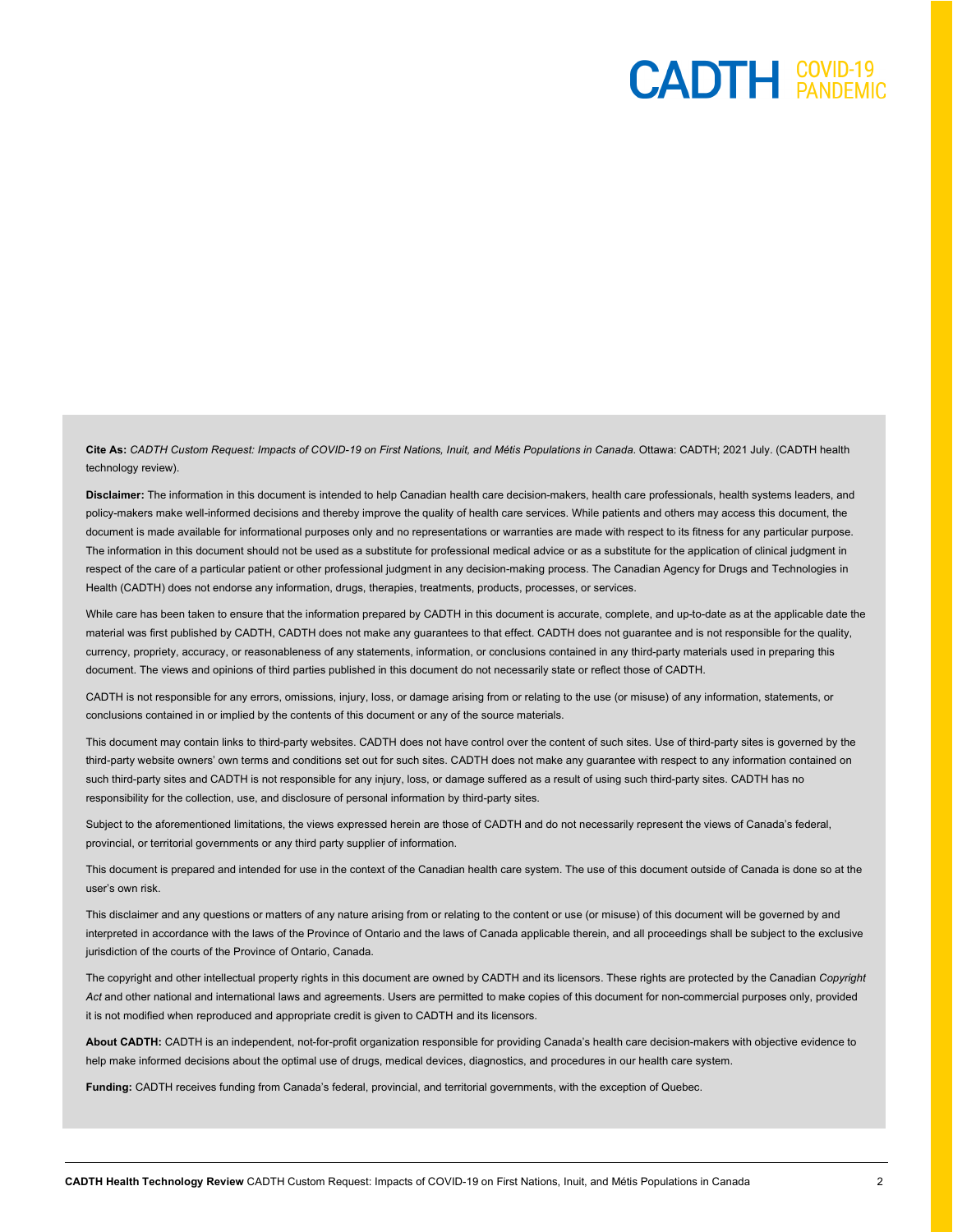#### **Purpose and Context**

The COVID-19 pandemic has had wide-reaching impacts for all populations. This pandemic has changed many aspects of our lives — from the way we go to work and school to how we socialize and access health care and services. With rising rates of illness and death came calls to implement public health measures, practice physical distancing, and to shelter in place. However, not all populations in Canada have experienced this pandemic in the same way. The purpose of this report is to provide a summary of resources and literature about the outcomes and impacts of COVID-19 on Indigenous populations in Canada based on a request for the information. In this report, the term "Indigenous populations" refers to First Nations, Inuit, and Métis.

Due to a history of, and ongoing current experiences of, systemic racism and colonization, First Nations, Inuit, and Métis populations may experience impacts of COVID-19 that are particularly harmful or challenging. Indigenous communities have experienced the devastating effects of past pandemics such as smallpox.1 It can be challenging for those living in Indigenous communities to adhere to public health recommendations because they lack access to clean water, have inadequate housing, face food insecurity, and experience overcrowded living conditions.<sup>2</sup>

This request originated from the Public Health Agency of Canada's Corporate Data and Surveillance Branch. The scope of the work was presented to CADTH and the information was consolidated into an overall approach to address the evidence request. The focus of the question is to support creating a better understanding of the impacts and burdens of COVID-19 on Indigenous populations in Canada. The report was shared with, and the author is grateful for, the insightful feedback provided by staff members of Inuit Tapiriit Kanatami, First Nations Information Governance Centre, Métis National Council, National Collaborating Centre for Indigenous Health, the Public Health Agency of Canada, and Indigenous Services Canada.

The examples and resources provided are current as of April 2021, the time of the literature and evidence search update. As this report is also in response to specific questions provided as part of a request, it may not be comprehensive as new information is made available or applicable in a different context (i.e., to Indigenous populations in other parts of the world or to other visible and ethnic minorities).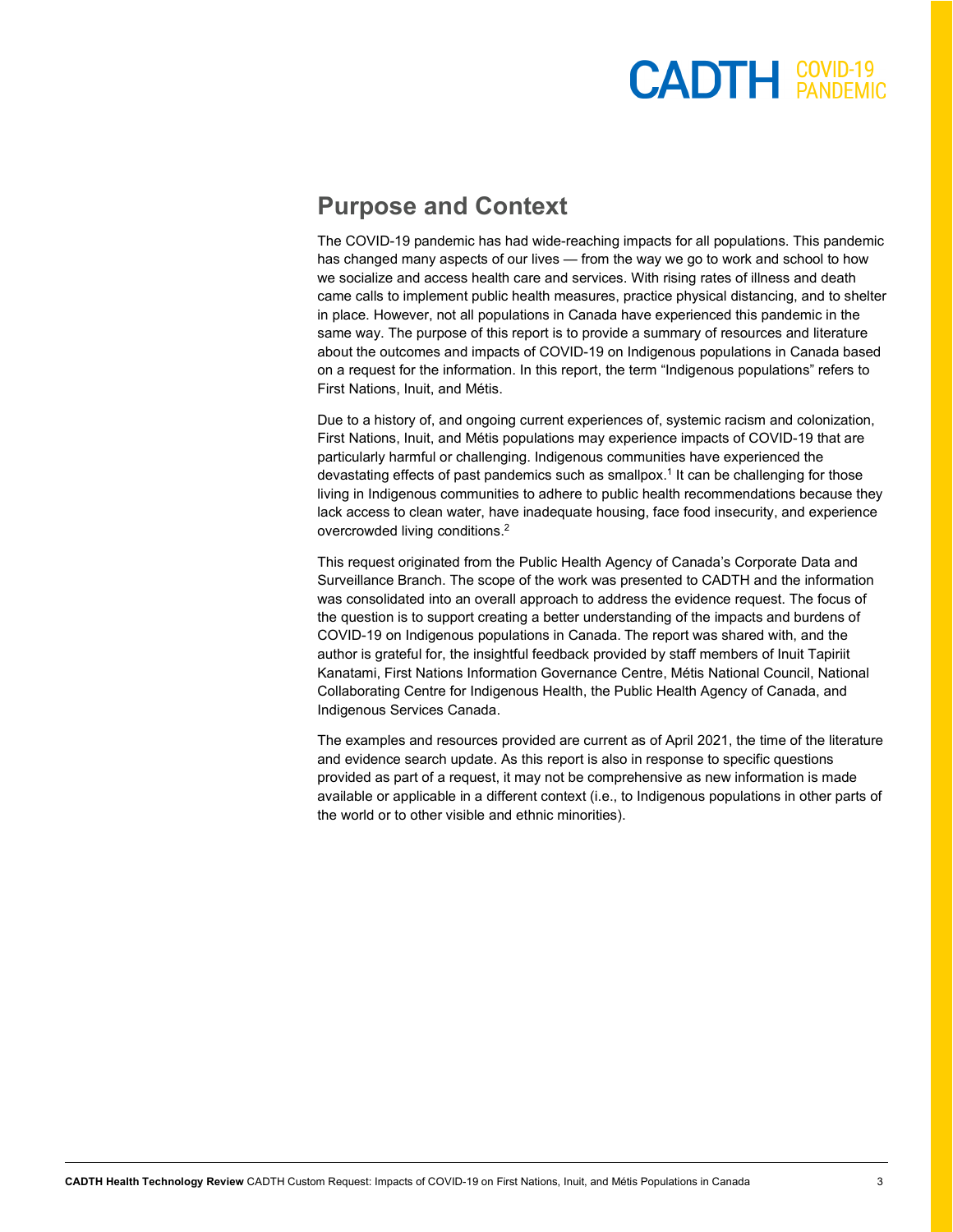### $<sup>COVID-19</sup>$  $<sup>COVID-19</sup>$ </sup></sup>

#### **Process**

A limited literature search was conducted by an information specialist on key resources including MEDLINE, the Cochrane Library, the University of York Centre for Reviews and Dissemination (CRD) databases, the websites of Canadian and major international health technology agencies, as well as a focused internet search. The search strategy comprised both controlled vocabulary, such as the National Library of Medicine's MeSH (Medical Subject Headings), and keywords. The main search concepts were COVID-19 or other pandemics and Indigenous peoples (see [Appendix 2](#page-52-0) for the full search strategy). No filters were applied to limit the retrieval by study type. Where possible, retrieval was limited to the human population. The search was also limited to English-language documents published between January 1, 2000 and October 20, 2020. The search was updated on April 20, 2021 to capture results published after the initial search date. For the updated search, the search strategy was modified to include only the current COVID-19 pandemic.

It was within the scope of the report to collect information from both primary (e.g., peerreviewed journal articles) and secondary sources (e.g., commentaries, blogs, editorials, policy briefs, and so forth). Data and information were retrieved from the articles and reports that were directly relevant to the requestor's questions. Bibliographic searches were not conducted.

Four members of CADTH's Implementation Support and Knowledge Mobilization team and 1 member of CADTH's Medical Devices team screened the literature and selected the published material for inclusion in this report that was deemed relevant to the questions posed. Literature was reviewed to assess the quality of the studies and resources included, but it was not critically appraised. CADTH's Implementation Support and Knowledge Mobilization team have provided a brief interpretation for each information source to assist the reader.

#### **Request-for-Information Questions**

What is the evidence on the burden and impact of COVID-19 on Indigenous communities in Canada? Using a distinctions-based approach, what is the evidence specifically for Inuit, First Nations, Métis, and other Indigenous communities (e.g., urban Indigenous)?

- 1. a) What are examples of best practices or approaches taken by Indigenous governments or organizations, groups, or services during the COVID-19 pandemic?
- 1. b) What are areas of resilience and strengths related to COVID-19 among Indigenous communities?
- 2. What are the impacts of the COVID-19 pandemic on Indigenous communities in Canada related to health and health care services?
- 3. What mental health–related issues, needs, and challenges have affected Indigenous communities during the COVID-19 pandemic?
- 4. What issues, challenges, or opportunities have Indigenous communities faced during the COVID-19 pandemic in relation to food security, housing stability, community cohesion, social connectedness, and other social and cultural factors?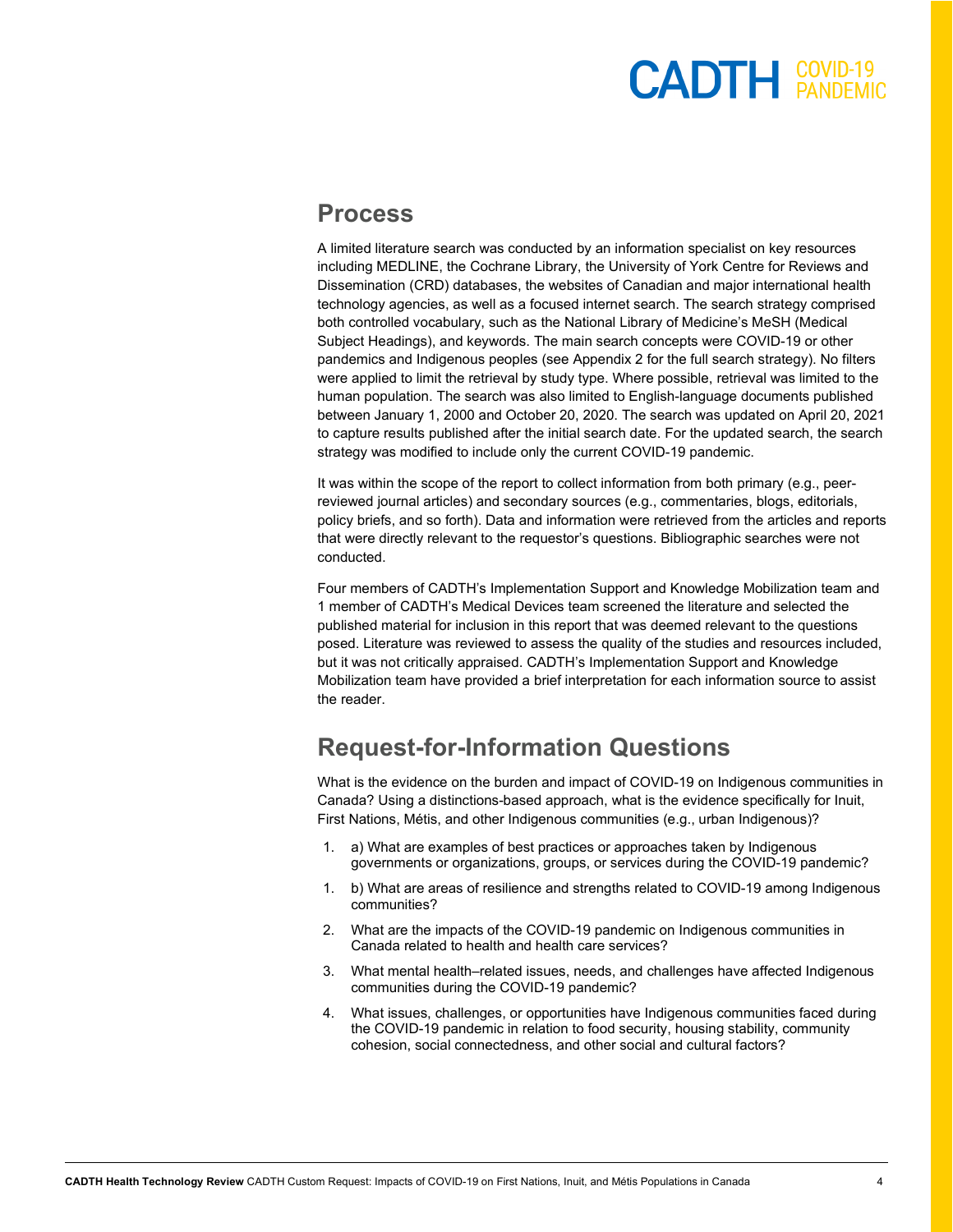#### **Key Messages**

The following are key messages based on the findings guided by the 4 request-forinformation questions and presented in order of the questions.

- 1. Responses to the COVID-19 pandemic have varied between different Indigenous communities but often include restricted access to the communities, an emphasis on communication, accessing community and individual-level supports, thoughtful and culturally appropriate public health messaging, and emergency planning. Often, Indigenous communities implemented stricter bylaws than the surrounding provincial or territorial governments, with a larger focus on preventing any cases rather than containing them to a certain level. All levels of government and community leadership have a role in responding to the COVID-19 pandemic.
- 2. Indigenous populations are more vulnerable to pandemics than the general population because of existing social and economic inequities, and many Indigenous peoples and communities experienced poorer health outcomes prior to COVID-19. The current pandemic has exacerbated existing health inequities, which may result in increased illness and death from COVID-19. When outbreaks have occurred in Indigenous communities, case numbers have risen quickly and the lack of infrastructure and access to imperative health care services has left some communities relying on external help.
- 3. The COVID-19 pandemic has highlighted and exacerbated gaps in mental health services and in equitable access to resources to manage mental health–related crises. The evidence highlights an increased prevalence of mental health concerns such as anxiety, suicidal thoughts, and domestic violence within Indigenous communities. At the same time, there is a dire need for increased access to culturally appropriate resources, with existing Indigenous leaders and organizations offering what they can. A more comprehensive commitment and community-governed approach to mental health promotion across Canada with Indigenous peoples is needed.
- 4. Many Indigenous communities have been negatively impacted by the COVID-19 pandemic, with the inequity gap growing larger because of the pandemic. Conditions made worse by COVID-19 include, but are not limited to, inadequate health infrastructure, lack of clean water, food insecurity, job loss, and insufficient economic opportunities.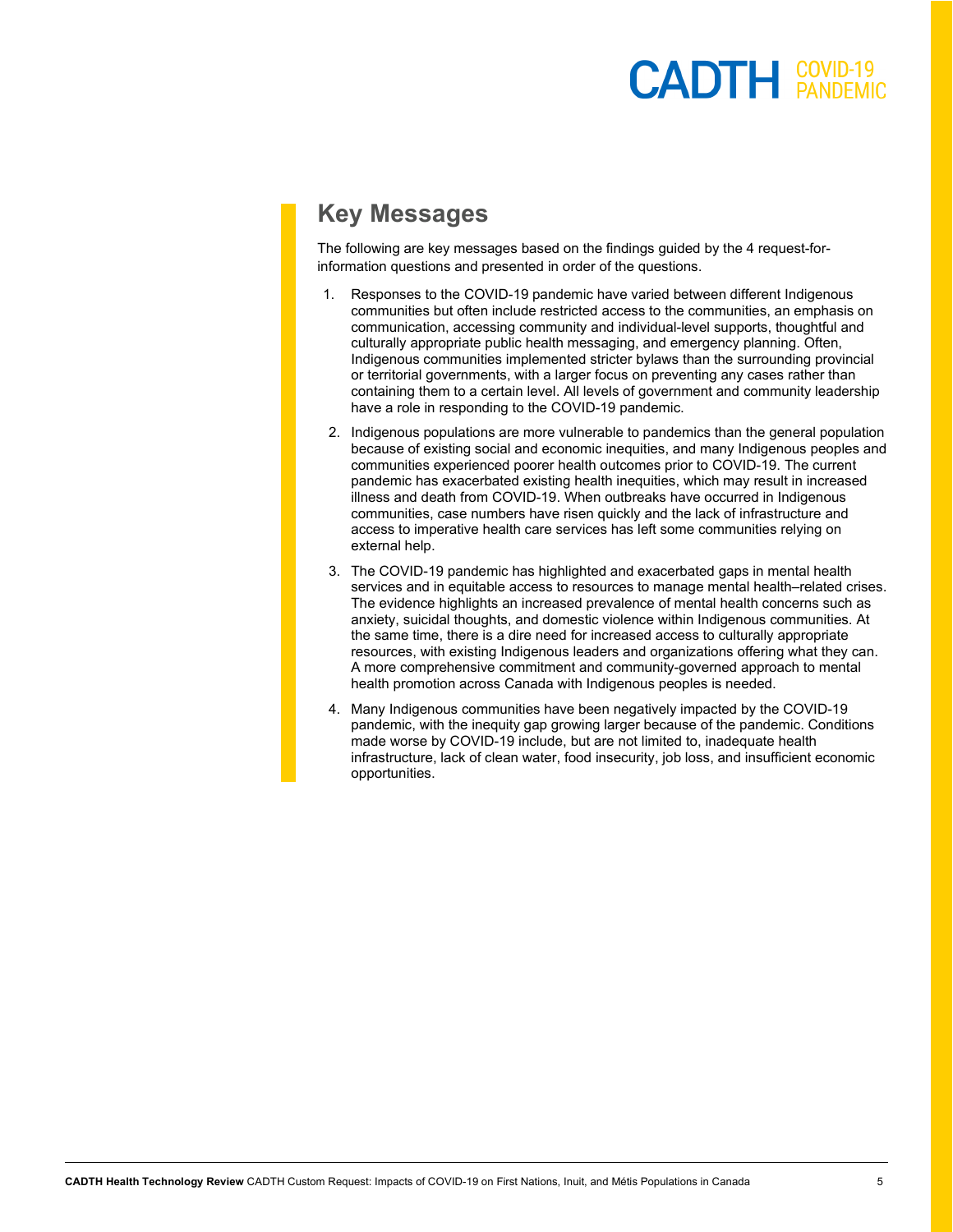#### $<sup>COVID-19</sup>$  $<sup>COVID-19</sup>$ </sup></sup>

#### **Request-for-Information Question 1**

**What are examples of best practices or approaches taken by Indigenous governments, groups, or services during the COVID-19 pandemic?** 

#### **What are areas of resilience and strengths related to COVID-19 among Indigenous communities?**

Indigenous communities have responded in varying ways to the COVID-19 pandemic. Examples of these responses include developing or revising emergency plans, 3-10 implementing community-led shutdowns,  $3,5,11-14$  ensuring community support,  $3-5,15-21$ establishing and accessing economic initiatives, 7,10,13,17,22-25 enhancing communication,3,4,8,13,17,19-21,26-29 enforcing strict bylaws,3-7,9,11-14,18,21,30 and establishing collective leadership initiatives.  $3,21,28,30$  A return to the land,  $3,7,31$  emphasis on traditional medicines and foods,  $8,11,13,29,32$  and using cultural practices and arts $3,7,12,22,32$  (e.g., making beaded face masks, conducting virtual pow wows) are important ways for communities to stay resilient in the face of COVID-19. Additional protective factors against COVID-19 include community strengths (e.g., leadership,  $5,8,9,14,18,29-32$  data sovereignty  $5,11,14$ ), Indigenous knowledge and practices (e.g., traditional medicines<sup>5,13,14,29</sup>), caring for family and community members (e.g., paying special attention to Elders<sup>3,7,16,25,29</sup> and to those isolating<sup>16,29</sup>), community-centred communication (e.g., culturally appropriate messaging by trusted leaders and organizations<sup>15,17,19,21,29,33</sup>), and community-driven and controlled public health measures (e.g., contact tracing<sup>11,29</sup> and checkpoints<sup>5,9,13,18,25,29</sup>). Websites, posters, and digital tools have been developed, often by Indigenous leadership, to communicate strategies and provide different resources related to COVID-19, including sharing information on health promotion, health strategies, public health strategies, resource links (e.g., funding and support), and travel bans. 15-17,19,21,28,33,34

#### Bottom Line

Responses to the COVID-19 pandemic have varied between communities but often included restricted access to the communities, an emphasis on communication, accessing community and individual-level supports, providing thoughtful and culturally appropriate public health messaging, and emergency planning. Often, Indigenous communities implemented stricter bylaws than the surrounding provincial or territorial governments, with a larger focus on preventing any cases rather than containing them to a certain level. All levels of government and community leadership have a role in responding to the COVID-19 pandemic.

The following table explores a number of specific responses and areas of resilience based on the literature identified.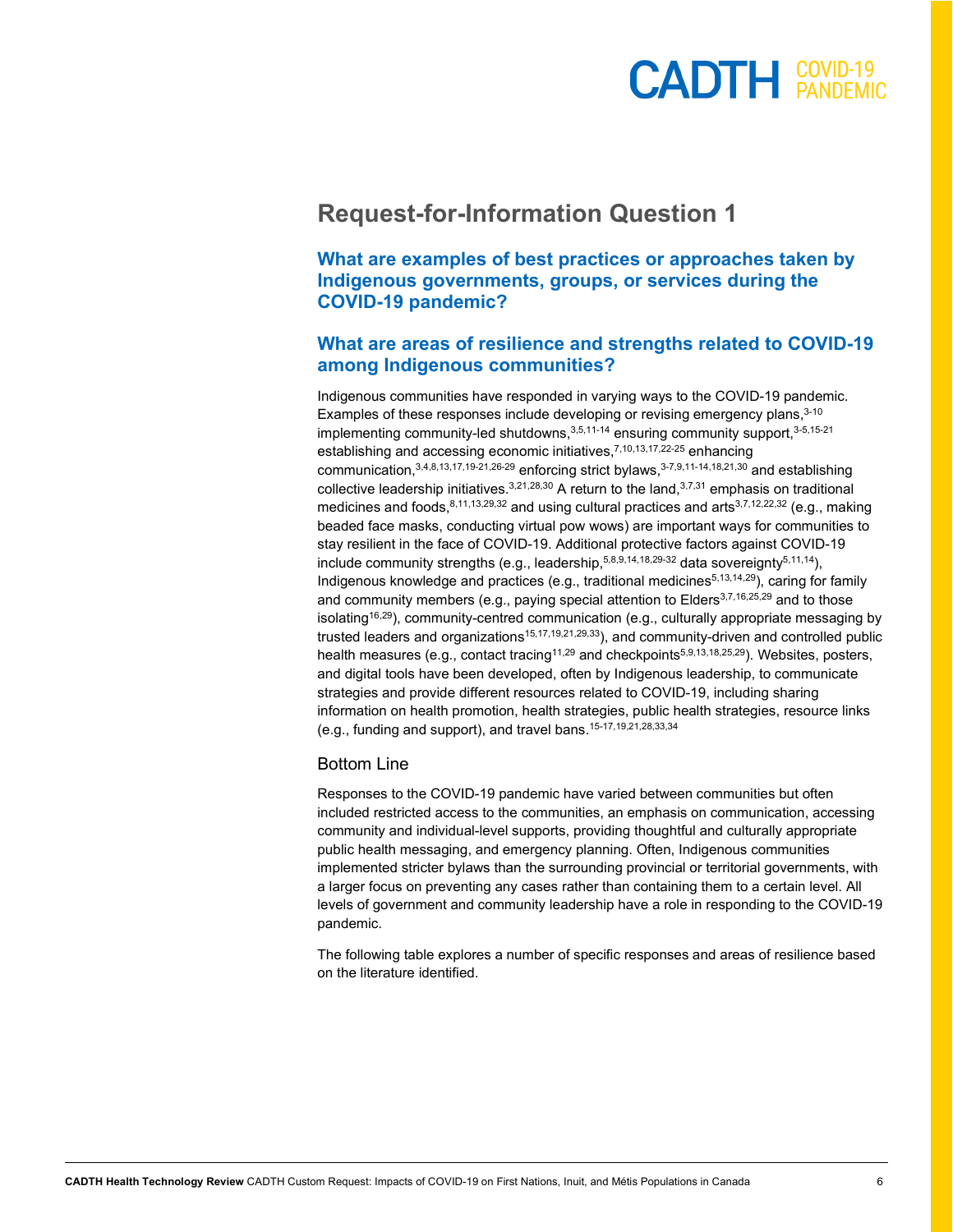#### **Table 1: Responses by Indigenous Peoples in Canada to the COVID-19 Pandemic**

| <b>Reference</b>                                                                                                                                                                                                                                                                                                                                                                                        | <b>Type of evidence</b> | <b>Key messages</b>                                                                                                                                                                                                                                                                                                                                                                                                                                                                                                                                                                                                                                                                                                                                                                                                                                                                                                                                                                                                                                                                                                                                                                                                                                                                                                                                                                                                                                                                                                                    |
|---------------------------------------------------------------------------------------------------------------------------------------------------------------------------------------------------------------------------------------------------------------------------------------------------------------------------------------------------------------------------------------------------------|-------------------------|----------------------------------------------------------------------------------------------------------------------------------------------------------------------------------------------------------------------------------------------------------------------------------------------------------------------------------------------------------------------------------------------------------------------------------------------------------------------------------------------------------------------------------------------------------------------------------------------------------------------------------------------------------------------------------------------------------------------------------------------------------------------------------------------------------------------------------------------------------------------------------------------------------------------------------------------------------------------------------------------------------------------------------------------------------------------------------------------------------------------------------------------------------------------------------------------------------------------------------------------------------------------------------------------------------------------------------------------------------------------------------------------------------------------------------------------------------------------------------------------------------------------------------------|
| Angela Mashford-Pringle; Christine Skura;<br>Sterling Stutz; Thilaxcy Yohathasan.<br>(February 2021) $3$<br>What we heard: Indigenous Peoples and<br>COVID-19<br>https://www.canada.ca/en/public-<br>health/corporate/publications/chief-public-<br>health-officer-reports-state-public-health-<br>canada/from-risk-resilience-equity-approach-<br>covid-19/indigenous-peoples-covid-19-<br>report.html | Report                  | This report is a summary of experiences of Indigenous<br>community members throughout the COVID-19<br>pandemic, including some of the actions undertaken in<br>response to the pandemic and demonstrations of<br>strength and resiliency. Some key themes identified<br>were:<br>• community-led shutdowns<br>• the need for Indigenous engagement in decision-<br>making<br>• initiatives supporting seniors and Elders, such as<br>providing them with meals and groceries, and<br>having virtual and remote visits<br>• the engagement of youth, such as having them<br>lead activities to support other children and using<br>social media platforms to attend to the health of<br>family and community members<br>• initiatives to address food security, such as sharing<br>supplies or food, returning to the land, and creating<br>food delivery services<br>• finding ways to engage in tradition, such as hosting<br>virtual powwows and other online and distanced<br>activities<br>• working with local public health units to access<br>testing kits, including going door to door to limit the<br>potential spread of the virus<br>• some Indigenous organizations introducing mobile<br>testing units to ensure practices were as culturally<br>safe as possible<br>• some communities opening shelters for women<br>and children during the pandemic to ensure their<br>safety<br>• many Indigenous peoples, communities, Elders,<br>and organizations using social media platforms to<br>transmit cultural knowledge. |
| City of Vancouver (January 2021) <sup>4</sup><br>Populations Disproportionately Impacted by<br><b>COVID-19: Current State Assessment</b><br>https://vancouver.ca/files/cov/pdi-covid-<br>current-state-report-january-2021.pdf                                                                                                                                                                          | Report                  | The Indigenous communities across British Columbia<br>have taken varying approaches to addressing the<br>COVID-19 pandemic. Examples are, as follows:<br>• The Musqueam, Squamish, and Tsleil-Waututh<br>Nations restricted visitors and travel to on-reserve<br>communities and provided physical and mental<br>health supports, and assistance with basic needs.<br>• The majority of Indigenous communities<br>maintained stricter restrictions than the provincial<br>government including lockdowns and shelter-in-<br>place legislation.                                                                                                                                                                                                                                                                                                                                                                                                                                                                                                                                                                                                                                                                                                                                                                                                                                                                                                                                                                                         |
| Feltes E, Stacey J, Verhaeghe C (March<br>$2021)^5$<br>Dada Nentsen Gha Yatast- $+$<br>Tŝilhqot'in in the Time of COVID:<br>Strengthening Tŝilhqot'in Ways to Protect<br>Our People                                                                                                                                                                                                                     | Report                  | This resource summarizes the actions taken, and<br>experiences of, the Tŝilhqot'in Nation throughout the<br>COVID-19 pandemic. Leaders undertook a rapid<br>response including, but not limited to, issuing a state<br>of emergency, implementing community bylaws,<br>establishing checkpoints to monitor travel in and out of<br>communities, transitioning to remote and virtual<br>operations, coordinating food and supply distribution                                                                                                                                                                                                                                                                                                                                                                                                                                                                                                                                                                                                                                                                                                                                                                                                                                                                                                                                                                                                                                                                                           |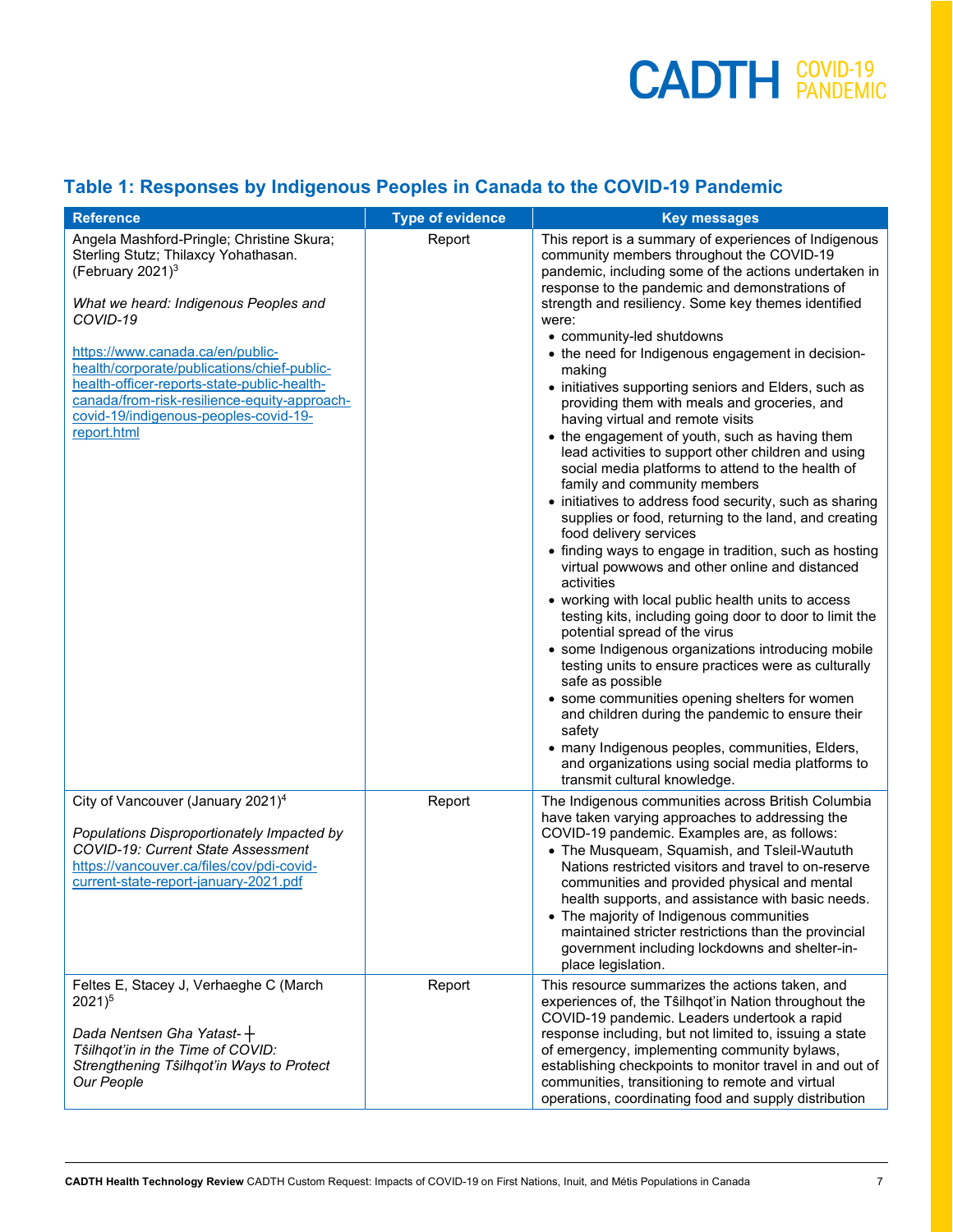| <b>Reference</b>                                                                                                                                                                                                                                                          | <b>Type of evidence</b> | <b>Key messages</b>                                                                                                                                                                                                                                                                                                                                                                                                                                                                                                                                                                                                                                                                                                                                                                                                                                                                                                                                                                                                                                                                                                                                                  |
|---------------------------------------------------------------------------------------------------------------------------------------------------------------------------------------------------------------------------------------------------------------------------|-------------------------|----------------------------------------------------------------------------------------------------------------------------------------------------------------------------------------------------------------------------------------------------------------------------------------------------------------------------------------------------------------------------------------------------------------------------------------------------------------------------------------------------------------------------------------------------------------------------------------------------------------------------------------------------------------------------------------------------------------------------------------------------------------------------------------------------------------------------------------------------------------------------------------------------------------------------------------------------------------------------------------------------------------------------------------------------------------------------------------------------------------------------------------------------------------------|
| Tŝilhqot'in National Government.<br>https://www.tsilhqotin.ca/wp-<br>content/uploads/2021/03/TNG-COVID-<br>REPORT-FINAL.pdf                                                                                                                                               |                         | directly to communities, providing dedicated bilingual<br>communications to Tŝilhqot'in citizens, providing quick<br>access to COVID-19 swab testing, and advocating for<br>a data partnership with the province.                                                                                                                                                                                                                                                                                                                                                                                                                                                                                                                                                                                                                                                                                                                                                                                                                                                                                                                                                    |
|                                                                                                                                                                                                                                                                           |                         | Resilience and strengths demonstrated by the<br>Tŝilhqot'in Nation include a quick anticipation by<br>community leaders of potentially devastating impacts<br>of the pandemic, drawing on the long history of<br>disease brought by settlers and the lived experience<br>of colonialism. The Tŝilhqot'in Nation drew on its<br>knowledge, practices (including language, connection<br>to the land, and traditional medicine), and self-<br>determination in response to the pandemic.                                                                                                                                                                                                                                                                                                                                                                                                                                                                                                                                                                                                                                                                               |
| Indigenous Primary Health Care Council<br>$(2021)^{15}$<br>Gashkiwidoon <sup>a</sup> Toolkit 'Able To Take, Carry<br>It' COVID-19 Vaccine Implementation<br>https://www.iphcc.ca/publications/toolkits/Gas<br>hkiwidoon/                                                  | Toolkit                 | A toolkit was created by the Indigenous Primary<br>Health Care Council to support Indigenous<br>populations with the planning and implementation of<br>community-level COVID-19 vaccination clinics. The<br>Indigenous Primary Health Care Council is made of<br>members from 28 Indigenous community health care<br>organizations across Ontario. The toolkit provides<br>resources, checklists, and templates for Indigenous<br>community agencies to use.                                                                                                                                                                                                                                                                                                                                                                                                                                                                                                                                                                                                                                                                                                         |
| Indigenous Primary Health Care Council<br>$(2021)^{33}$<br>Engaging Indigenous Communities With<br>COVID 19 Vaccine Implementation<br>https://www.iphcc.ca/publications/resources/<br>COVID19/Engaging-Indigenous-<br>Communities-with-COVID-19/                          | <b>Toolkit</b>          | A toolkit was created by the Indigenous Primary<br>Health Care Council to provide guidance on<br>communication and engagement strategies, as well as<br>culturally safe practices for vaccine implementation for<br>Indigenous peoples in Ontario. Areas of focus include<br>environment, jurisdictional alignment, community<br>outreach, communications, cultural safety, and data<br>governance.                                                                                                                                                                                                                                                                                                                                                                                                                                                                                                                                                                                                                                                                                                                                                                  |
| National Association of Friendship Centres<br>(March 2021) <sup>16</sup><br>Taking Care of Each Other Wherever We<br>Are: A Friendship Centre Approach to<br>COVID-19 Response in Urban Indigenous<br>Communities<br>https://www.nafc.ca/downloads/interim-<br>report.pdf | Interim report          | This PowerPoint resource outlines how the National<br>Association of Friendship Centres - a national<br>Indigenous non-profit organization - responded to<br>COVID-19. Examples of actions include:<br>• Alberta: launching the Pikiskwetan Let's Talk<br>program to address mental health, providing virtual<br>services for communities, and creating hampers<br>• Atlantic: delivering food and activity bags to<br>families, holding social bubble picnics, and building<br>affordable housing units<br>• British Columbia: providing shelters for those<br>experiencing homelessness, delivering food to<br>Elders, increasing drug and alcohol supports,<br>providing computer training for Elders, creating the<br>Elders Phone Chain, and organizing online and/or<br>outdoor youth groups<br>• Manitoba: providing food hampers, initiating a<br>Community Container Gardening Project, carrying<br>out learning programs and adult education via<br>distance learning, and offering counselling<br>• The North: offering programs for doing yard work<br>for seniors, providing family entertainment<br>packages, providing critical stress debriefing and |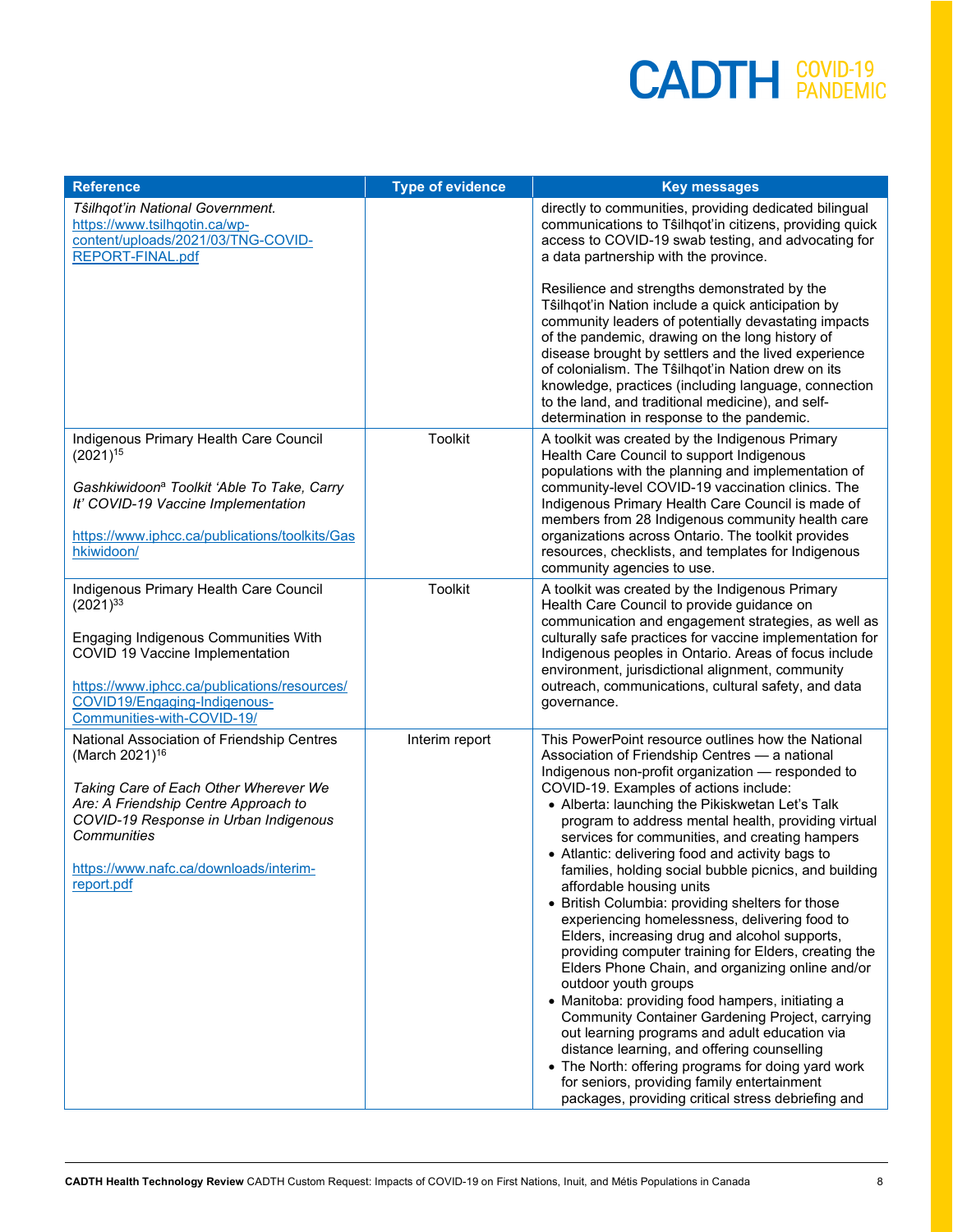| <b>Reference</b>                                                                                                                                                                                                                                                                                                         | <b>Type of evidence</b>         | <b>Key messages</b>                                                                                                                                                                                                                                                                                                                                                                                                                                                                                                                                                                                                                                                                                                                                                                                                                                                                                                                                                                                                                                                                                                                                                                                                                                                                                                                                                                                                                                                                                                                                                                                                   |
|--------------------------------------------------------------------------------------------------------------------------------------------------------------------------------------------------------------------------------------------------------------------------------------------------------------------------|---------------------------------|-----------------------------------------------------------------------------------------------------------------------------------------------------------------------------------------------------------------------------------------------------------------------------------------------------------------------------------------------------------------------------------------------------------------------------------------------------------------------------------------------------------------------------------------------------------------------------------------------------------------------------------------------------------------------------------------------------------------------------------------------------------------------------------------------------------------------------------------------------------------------------------------------------------------------------------------------------------------------------------------------------------------------------------------------------------------------------------------------------------------------------------------------------------------------------------------------------------------------------------------------------------------------------------------------------------------------------------------------------------------------------------------------------------------------------------------------------------------------------------------------------------------------------------------------------------------------------------------------------------------------|
|                                                                                                                                                                                                                                                                                                                          |                                 | grief counselling, and increasing support for the<br>local food bank<br>• Quebec: setting up temporary shelters for the<br>homeless, creating web platforms for information<br>and workshops, setting up a meals-on-wheels<br>service, and translating public health orders<br>• Saskatchewan: altering services to be offered<br>online, providing shelter for the homeless,<br>providing food programs, and hosting virtual events<br>to encourage resiliency                                                                                                                                                                                                                                                                                                                                                                                                                                                                                                                                                                                                                                                                                                                                                                                                                                                                                                                                                                                                                                                                                                                                                       |
| National Collaborating Centre for Indigenous<br>Health (January to February 2021) <sup>6</sup><br>Virtual Series on First Nations, Inuit, and<br>Métis peoples, and COVID-19<br>https://www.nccih.ca/485/NCCIH in the Ne<br>ws.nccih?id=459                                                                              | Virtual online<br>presentations | This 4-part series explores the experiences of First<br>Nations, Inuit, and Métis peoples, and communities,<br>with COVID-19. Notably, the first session is titled:<br>Indigenous governance and self-determination in<br>planning and responding to COVID-19.                                                                                                                                                                                                                                                                                                                                                                                                                                                                                                                                                                                                                                                                                                                                                                                                                                                                                                                                                                                                                                                                                                                                                                                                                                                                                                                                                        |
| Preparing our Home (April 21, 2021) <sup>7</sup><br>Sharing practices: Indigenous communities<br>respond to Covid-19<br>https://docs.google.com/document/d/1AXGrl-<br>G4CHUsi7M4YUPCe1nyuthyry2nfMVY 5N6<br>HFs/edit?fbclid=IwAR07OCYFoXAxsneCCW<br>Wc5TPk3JWZgzL6PtQwQhKkECSgwHWtBY<br>n20SnY2D4#heading=h.44i2vccpj78f | Resource hub                    | This document gathers resources, supports, and<br>community measures taken to respond to COVID-19.<br>Multiple First Nations communities are reported to<br>have undertaken the following:<br>• mandatory members registry (Maskekosak Enoch<br>and Kehewin Cree Nation)<br>• restricting access to outsiders (Mattagami First<br>Nation, Grand Council Treaty #3, Takla Nation,<br>The Haida Nation, Heiltsuk Territory, Mohawk<br>Akwesasne, Fish River Cree Nation, Sandy Lake<br>First Nation, Eabametoong First Nation, Ucluelet<br>First Nation, and Peguis First Nation)<br>• community curfew (White Fish Lake First Nation)<br>• vehicle identification systems (Alexis Nakota Sioux<br>Nation)<br>• pandemic relief funds (Key Band First Nation,<br>Haisla Nation, and Frog Lake First Nations 121 &<br>122)<br>• going out on the land (Dene Nation, Colville Lake,<br>and Cold Lake First Nation)<br>• care packages for the vulnerable (Enoch Cree<br>Nation and Nihtat Gwich'in)<br>• rent subsidies (Enoch Cree Nation)<br>• state of emergency (K'atl'odeeche First Nation,<br>Eskasoni First Nation, Siksika Nation, Blood Tribe,<br>Miawpukek First Nation, Six Nations of the Grand<br>River, Beausoliel First Nation, Federation of<br>Sovereign Indigenous Nations, Opaskwayak Cree<br>Nation, Berens River First Nation, Sandy Bay<br>Ojibway First Nation, Nisichawayasihk Cree<br>Nation, Alexander First Nation, Long Plain First<br>Nation, Maskwacis Cree First Nation, and Kehewin<br>Cree Nation)<br>Communities have also demonstrated examples of<br>strength and resilience such as: |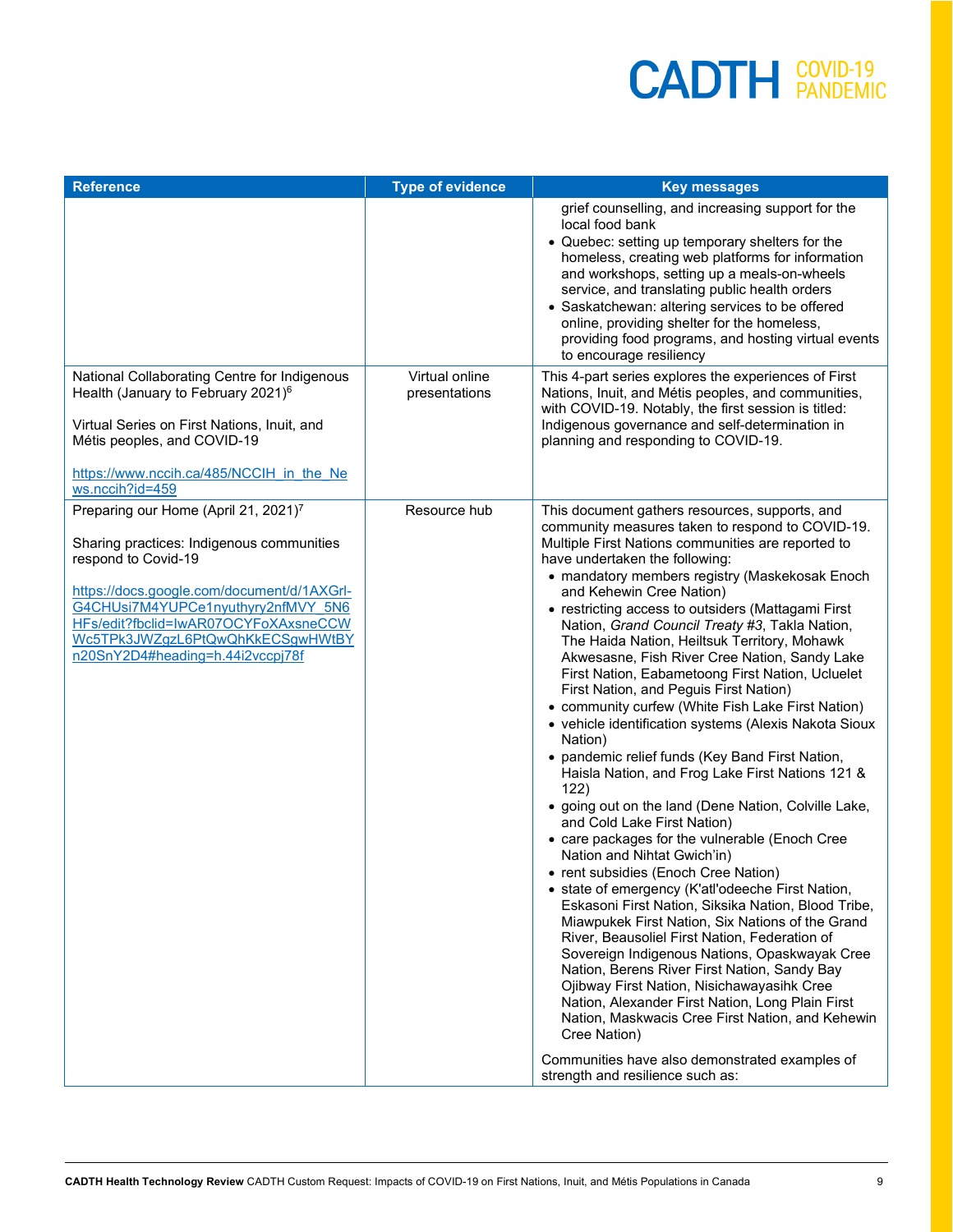| <b>Reference</b>                                                                                                                                                                                                                                                                                                                    | <b>Type of evidence</b>   | <b>Key messages</b>                                                                                                                                                                                                                                                                                                                                                                                                                                                                                                                                                                                                                                                                                                                                                                                                                                                                                                                                                                                                                                                                                                    |
|-------------------------------------------------------------------------------------------------------------------------------------------------------------------------------------------------------------------------------------------------------------------------------------------------------------------------------------|---------------------------|------------------------------------------------------------------------------------------------------------------------------------------------------------------------------------------------------------------------------------------------------------------------------------------------------------------------------------------------------------------------------------------------------------------------------------------------------------------------------------------------------------------------------------------------------------------------------------------------------------------------------------------------------------------------------------------------------------------------------------------------------------------------------------------------------------------------------------------------------------------------------------------------------------------------------------------------------------------------------------------------------------------------------------------------------------------------------------------------------------------------|
|                                                                                                                                                                                                                                                                                                                                     |                           | • implementing a National Day of Prayer (Grand<br>Council Treaty #3)                                                                                                                                                                                                                                                                                                                                                                                                                                                                                                                                                                                                                                                                                                                                                                                                                                                                                                                                                                                                                                                   |
| Public Health Ontario (February 3, 2021) <sup>22</sup><br><b>Environmental Scan: Health Protection</b><br><b>Actions for People Experiencing</b><br>Homelessness during the COVID-19<br>Pandemic<br>https://www.publichealthontario.ca/-<br>/media/documents/ncov/he/2021/02/covid-19-<br>homelessness-environmental-scan.pdf?la=en | <b>Environmental Scan</b> | This environmental scan looked at actions that have<br>been implemented since the start of the pandemic<br>with a focus on those to support homeless individuals.<br>• In Manitoba, Keewatinowi Okimakanak Inc.<br>provided financial support to YWCA Thompson to<br>provide shelter to First Nations people living off<br>reserve, while abiding by physical distancing<br>measures.<br>• In London, Ontario, an Indigenous housing hub<br>allowed those experiencing homelessness to<br>gather, learn, and reconnect with their culture.<br>• Anishnawbe Health Toronto turned a recreational<br>vehicle into a mobile health unit for Indigenous<br>people experiencing homelessness in the city.                                                                                                                                                                                                                                                                                                                                                                                                                   |
| Assembly of First Nations Yukon Region<br>(November 2020) <sup>17</sup><br><b>Novel Coronavirus Discussion Paper:</b><br>COVID-19 Policy Analysis And<br><b>Recommendations For Yukon First Nations</b><br>http://afnyukon.ca/wp-<br>content/uploads/2020/11/COVID-19-<br><b>Discussion-Paper.pdf</b>                               | Discussion paper          | This discussion paper describes pandemic decisions<br>made by Yukon First Nations in response to the<br>COVID-19 pandemic. The recommendations were<br>informed through interviews with Chiefs and key staff<br>members. Examples of actions undertaken by the 14<br>Yukon First Nations communities include:<br>• providing economic support for rent payments and<br>utility bills, and providing one-time payments to<br>citizens for the unexpected costs of the pandemic<br>• creating community-led guidelines for visitors to<br>traditional territories and settlement lands, or<br>limiting access to settlement lands altogether<br>• ordering stockpiles of food for community use to<br>ensure access to food and supplies.<br>The Council of Yukon First Nations undertook specific<br>actions to support local communities including:<br>• creating a webpage for COVID-19 information<br>locally, territorially, and nationally<br>• providing communications materials in Yukon First<br>Nations languages<br>• providing \$15,000 worth of infant supplies to the<br>Yukon First Nations communities. |
| Banning, J. (December 15, 2020) <sup>18</sup><br>How One Indigenous Service Agency Is<br>Fighting COVID and Winning<br>https://ppforum.ca/publications/how-one-<br>indigenous-service-agency-is-fighting-covid-<br>and-winning/?sf data=all&sf paged=3                                                                              | Article                   | This article describes actions undertaken by the<br>Kenora Chiefs Advisory during the COVID-19<br>pandemic to help local First Nations communities. For<br>example, the Indigenous-led service agency started<br>taking inventory of community members' health as<br>soon as COVID-19 hit, implemented travel restrictions,<br>implemented security checkpoints, provided<br>wholesales to buy in bulk to keep food in stock,<br>purchased an air boat to bring supplies into hard-to-<br>reach communities, and worked with physicians to get<br>them to the communities that needed them.                                                                                                                                                                                                                                                                                                                                                                                                                                                                                                                            |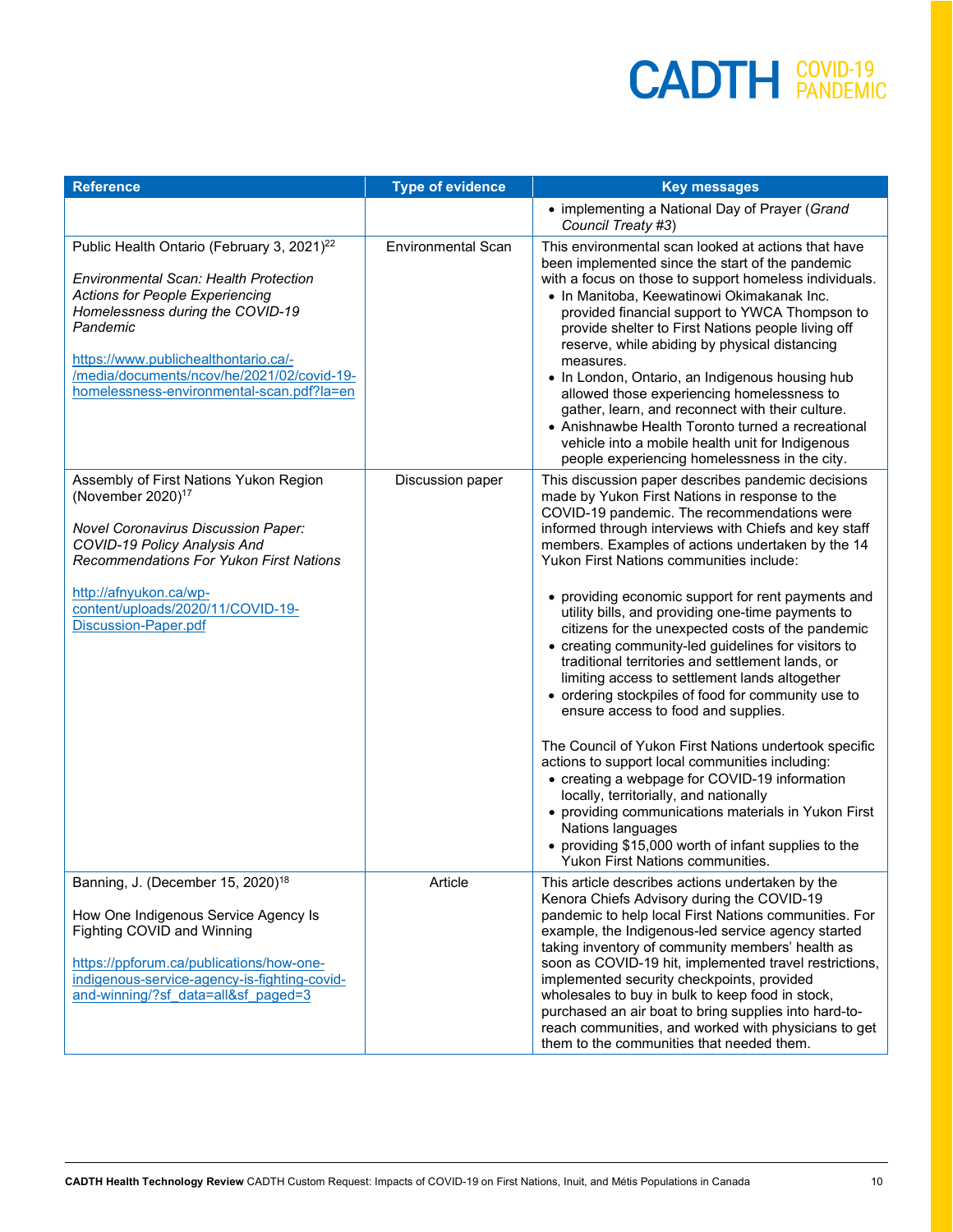| <b>Reference</b>                                                                                                                                                                                                                                                                                                   | <b>Type of evidence</b>         | <b>Key messages</b>                                                                                                                                                                                                                                                                                                                                                                                                                                                                                                                                                                                                                                                                                                                                                                                                                                                                                                                                                                                                                                                                                                                                                                                                                                                                           |
|--------------------------------------------------------------------------------------------------------------------------------------------------------------------------------------------------------------------------------------------------------------------------------------------------------------------|---------------------------------|-----------------------------------------------------------------------------------------------------------------------------------------------------------------------------------------------------------------------------------------------------------------------------------------------------------------------------------------------------------------------------------------------------------------------------------------------------------------------------------------------------------------------------------------------------------------------------------------------------------------------------------------------------------------------------------------------------------------------------------------------------------------------------------------------------------------------------------------------------------------------------------------------------------------------------------------------------------------------------------------------------------------------------------------------------------------------------------------------------------------------------------------------------------------------------------------------------------------------------------------------------------------------------------------------|
| Banning, J. (July 6, 2020) <sup>32</sup><br>How Indigenous people are coping with<br>COVID-19<br>CMAJ. 2020 Jul 6;192(27):E787-88. doi:<br>10.1503/cmaj.1095879 PubMed:<br>PM32631914                                                                                                                              | Article                         | This article provides a narrative on how different<br>Indigenous peoples have provided community<br>supports to those at risk and isolating. The leadership<br>of some communities recognized the need for food<br>security and traditional foods during the pandemic, so<br>they coordinated purchases, went on hunting<br>expeditions, and found traditional medicines. In<br>addition, some members used their skills in traditional<br>arts to make masks for their communities.                                                                                                                                                                                                                                                                                                                                                                                                                                                                                                                                                                                                                                                                                                                                                                                                          |
| Bayha M, Spring A. (May 2020) <sup>31</sup><br>Response to COVID in Déline, NT:<br>reconnecting with our community, our culture<br>and our past after the pandemic<br>Agric Human Values. 2020 May 13:1-2. doi:<br>10.1007/s10460-020-10059-z. Online ahead<br>of print<br>PubMed: PM32412542                      | Commentary                      | The authors highlight the importance of preserving<br>and strengthening traditional ways of life, especially as<br>an ability to survive and thrive on the land. In the<br>context of the pandemic, the first instinct of many was<br>to return to the land. More resources and<br>programming are needed to support vulnerable<br>persons in the community. To address these<br>challenges, more mentorship, support, spiritual<br>connections, opportunities to learn traditional skills,<br>and ability to learn the language are needed. The<br>traditional knowledge systems are able to support the<br>mental, spiritual, physical, and emotional needs of the<br>community.                                                                                                                                                                                                                                                                                                                                                                                                                                                                                                                                                                                                            |
| British Columbia Assembly of First Nations<br>and Union of British Columbia Indian Chiefs<br>(May 21, 2020) <sup>23</sup><br>FNLC COVID-19 Resource Information<br>https://d3n8a8pro7vhmx.cloudfront.net/ubcic/<br>pages/4160/attachments/original/159071111<br>0/Covid Resources V3 It17 Pages.pdf?159<br>0711110 | Reports on funding              | This report summarizes the resources made available<br>to support Indigenous communities during the<br>pandemic. The Indigenous Community Support Fund<br>has been established to allocated funding (\$300M) to<br>help Indigenous communities prepare for and respond<br>to the pandemic. This funding is at the discretion of<br>Indigenous community leaders. Several examples, but<br>not an exhaustive list, follows.<br>• Funding for Community Support: Some of this<br>funding will be distributed to First Nations and<br>Métis communities. Funds will include general<br>community support, which will be a fixed sum;<br>additional support per member population;<br>additional support for remote location; and<br>additional support by land.<br>• Funding for Public Health: Public health funding<br>has also been made available to support funding<br>for First Nations, Inuit, and Métis public health<br>needs.<br>• Funding for PPE: Funding through the Emergency<br>Management Assistance Program has been<br>established so that communities can access the<br>federal stockpile of PPE.<br>• Funding for Homelessness: Funding for<br>communities through the Reaching Home program<br>has been established, which targets preventing<br>and reducing homelessness. |
| British Columbia Ministry of Health (May 26,<br>2020) <sup>26</sup>                                                                                                                                                                                                                                                | Provincial government<br>report | This document provides a COVID-19 response<br>framework for Indigenous and First Nations in British<br>Columbia.                                                                                                                                                                                                                                                                                                                                                                                                                                                                                                                                                                                                                                                                                                                                                                                                                                                                                                                                                                                                                                                                                                                                                                              |
| Rural, Remote, First Nations and Indigenous<br>COVID-19<br>Response Framework                                                                                                                                                                                                                                      |                                 | The framework provides guiding principles, including<br>descriptions of communities with respect to geography                                                                                                                                                                                                                                                                                                                                                                                                                                                                                                                                                                                                                                                                                                                                                                                                                                                                                                                                                                                                                                                                                                                                                                                 |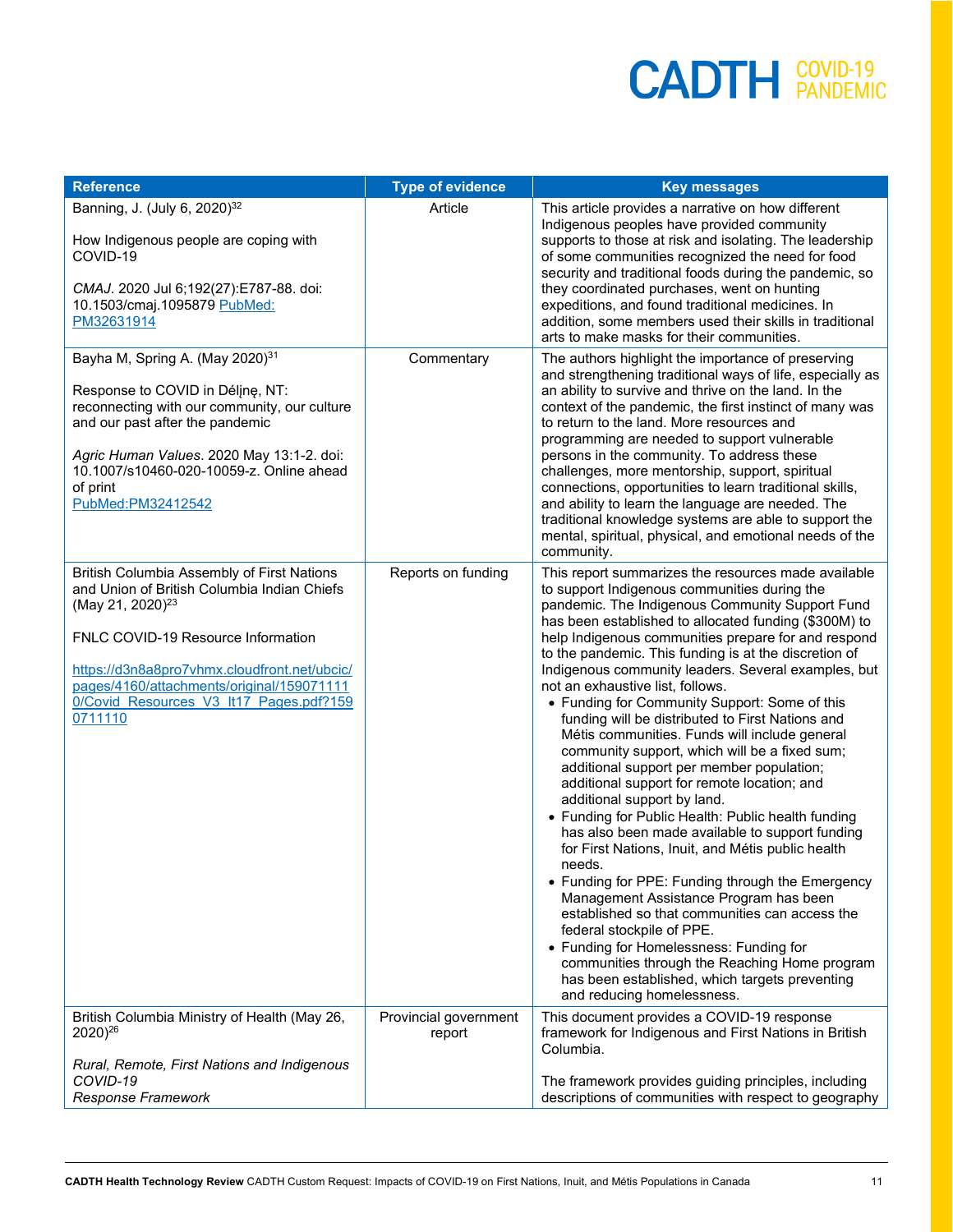| <b>Reference</b>                                                                                                                                                                                                                                                                                                                     | <b>Type of evidence</b> | <b>Key messages</b>                                                                                                                                                                                                                                                                                                                                                                                                                                                                                                                                                                                                                                                                                                                      |
|--------------------------------------------------------------------------------------------------------------------------------------------------------------------------------------------------------------------------------------------------------------------------------------------------------------------------------------|-------------------------|------------------------------------------------------------------------------------------------------------------------------------------------------------------------------------------------------------------------------------------------------------------------------------------------------------------------------------------------------------------------------------------------------------------------------------------------------------------------------------------------------------------------------------------------------------------------------------------------------------------------------------------------------------------------------------------------------------------------------------------|
| https://www2.gov.bc.ca/assets/gov/public-<br>safety-and-emergency-services/emergency-<br>preparedness-response-recovery/gdx/rural-<br>and-remote-covid-19-response-<br>framework.pdf                                                                                                                                                 |                         | in remote and rural regions, as well as providing<br>planning principles (e.g., clinical pathways, supporting<br>informed community and member choices,<br>implementing community cohort centres, and ensuring<br>appropriate transportation).                                                                                                                                                                                                                                                                                                                                                                                                                                                                                           |
| <b>British Columbia First Nations Health</b><br>Authority (no date) <sup>34</sup><br>Planning for Food Security: A Toolkit for the                                                                                                                                                                                                   | Toolkit                 | The British Columbia First Nations Health Authority<br>created an online Food Security Toolkit that discusses<br>access, availability, and utilization. This resource<br>provides planning tools and recommendations for use                                                                                                                                                                                                                                                                                                                                                                                                                                                                                                             |
| COVID-19 Pandemic<br>https://www.afn.ca/wp-<br>content/uploads/2020/05/FNHA-Planning-for-<br>Food-Security-A-Toolkit-for-the-COVID-19-<br>Pandemic.pdf                                                                                                                                                                               |                         | during the COVID-19 pandemic.                                                                                                                                                                                                                                                                                                                                                                                                                                                                                                                                                                                                                                                                                                            |
| The Firelight Group (April 3, 2020) <sup>27</sup><br>Adapting to Uncertainty: First Nations<br>Pandemic Planning                                                                                                                                                                                                                     | Web page                | The Firelight Group provided some general<br>background and guidance on pandemic<br>preparedness, as well as a list of links to a number of<br>First Nations emergency preparedness plans.                                                                                                                                                                                                                                                                                                                                                                                                                                                                                                                                               |
| https://firelight.ca/2020/04/03/adapting-to-<br>uncertainty-first-nations-pandemic-planning/                                                                                                                                                                                                                                         |                         |                                                                                                                                                                                                                                                                                                                                                                                                                                                                                                                                                                                                                                                                                                                                          |
| Flood C, MacDonnell V, Philpott J, Thériault<br>S, Venkatapuram S. (2020) <sup>11</sup>                                                                                                                                                                                                                                              | Book chapter            | Chapter A-2 addresses a handful of First Nations<br>responses to the COVID-19 pandemic.                                                                                                                                                                                                                                                                                                                                                                                                                                                                                                                                                                                                                                                  |
| Vulnerable: The Law, Policy and Ethics of<br>COVID-19<br>https://ruor.uottawa.ca/handle/10393/40726                                                                                                                                                                                                                                  |                         | The actions of First Nations communities across<br>Canada were varied and included:<br>• enacting bylaws<br>• invoking their sovereign rights of self-determination<br>• implementing stricter measures than those of their<br>associated provinces or adjacent municipalities<br>• implementing lockdowns, curfews, 24-hour<br>surveillance, checkpoints, and failure-to-comply<br>fines<br>• including traditional methods of cleaning,<br>harvesting, and preparing traditional medicines and<br>guidance on ceremonies in COVID-19<br>preparedness planning.<br>In Manitoba, specifically, a data-sharing agreement<br>between the province and First Nations has allowed<br>more accurate tracking of COVID-19 Indigenous<br>cases. |
| Hillier S, Chaccour E, Al-Shammaa H.<br>(November 1, 2020) <sup>12</sup><br>Indigenous Nationhood in the Age of COVID-<br>19: Reflection on the Evolution of Sovereignty<br>in Settler-Colonial States - Indigenous<br>Nationhood in the Age of COVID-19<br>https://journalhosting.ucalgary.ca/index.php/ji<br>sd/article/view/70736 | Observational study     | This paper scanned policies and media to summarize<br>actions that had been undertaken by Indigenous<br>governments across Canada, the US, New Zealand,<br>and Australia. Themes identified were:<br><b>Imposition of boundaries</b><br>• The Council of the Haida Nation restricting access<br>to First Nations lands to Indigenous residents and<br>essential service providers until testing, screening,<br>and contact tracing protocols were in place                                                                                                                                                                                                                                                                               |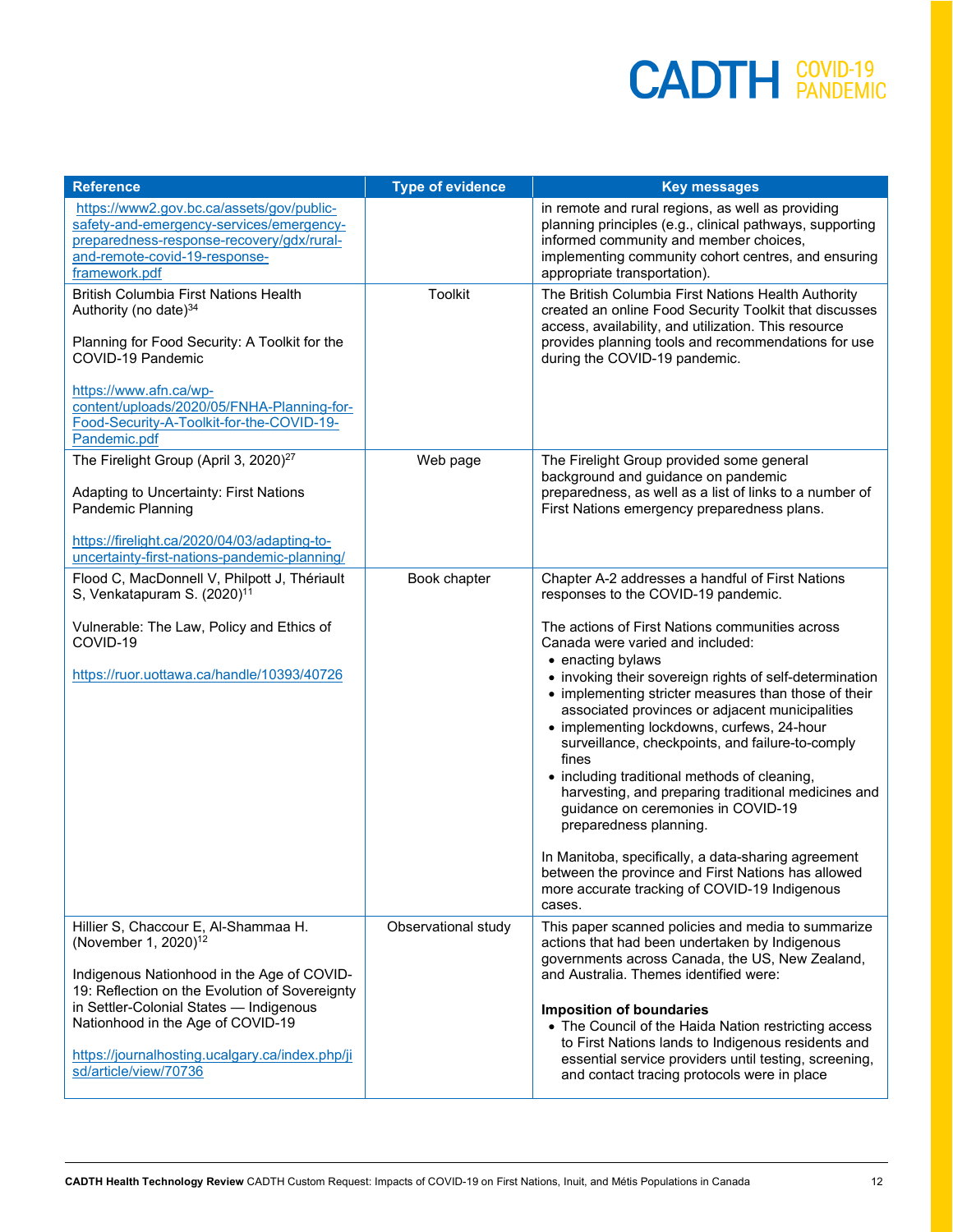| <b>Reference</b>                                                                                                                                                                                                                                                                                                                | <b>Type of evidence</b>                     | <b>Key messages</b>                                                                                                                                                                                                                                                                                                                                                                                                                                                                                                                             |
|---------------------------------------------------------------------------------------------------------------------------------------------------------------------------------------------------------------------------------------------------------------------------------------------------------------------------------|---------------------------------------------|-------------------------------------------------------------------------------------------------------------------------------------------------------------------------------------------------------------------------------------------------------------------------------------------------------------------------------------------------------------------------------------------------------------------------------------------------------------------------------------------------------------------------------------------------|
|                                                                                                                                                                                                                                                                                                                                 |                                             | • The Wiikwemkoong First Nation declared a state of<br>emergency<br>• The Nuu-chah-nulth Tribal Council opposed the<br>opening of the Canadian borders in British<br>Columbia                                                                                                                                                                                                                                                                                                                                                                   |
|                                                                                                                                                                                                                                                                                                                                 |                                             | <b>Asserting self-governance</b><br>• Chief Bobby Cameron of the Federation of<br>Sovereign Indigenous Nations in Saskatchewan<br>declared that government public health orders do<br>not supersede First Nations law and treaties                                                                                                                                                                                                                                                                                                              |
|                                                                                                                                                                                                                                                                                                                                 |                                             | Traditions of identity and organization<br>• The Beardy's and Okemasis' Cree Nation allowed<br>the continuation of a sun-dance ceremony<br>• The Assembly of First Nations provided guidelines<br>for using tobacco in ceremony for First Nations to<br>ensure traditional practices were conducted during<br>the pandemic                                                                                                                                                                                                                      |
| Indigenous Services Canada (July 7, 2020) <sup>24</sup><br>Update on COVID-19 in Indigenous<br>communities<br>www.canada.ca/en/indigenous-services-<br>canada/news/2020/07/update-on-covid-19-in-                                                                                                                               | Federal government<br>report (news release) | This news release summarizes efforts made by the<br>Government of Canada and Indigenous Services<br>Canada (e.g., increased funding to Indigenous<br>communities, provision of PPE) to prevent and<br>manage COVID-19. This includes a summary of<br>COVID-19 cases in First Nations communities for July<br>7, 2020.                                                                                                                                                                                                                           |
| indigenous-communities.html<br>Institute of Public Administration of Canada<br>(December 15, 2020) <sup>30</sup><br>Indigenous Responses to COVID-19<br>https://www.youtube.com/watch?v=UTkgLAm<br>bfZk                                                                                                                         | Video panel                                 | This video panel looks at the challenges and actions<br>undertaken by the Squamish Nation during the<br>COVID-19 pandemic, especially as they navigated<br>and successfully managed a COVID-19 outbreak in its<br>community. The panel discusses the importance of<br>inter-governmental agency responses to emergency<br>situations and highlights the experience of the Upper<br>Nicola Indian Band. The panel also discusses<br>economic aspects of the pandemic and how to<br>navigate through the years to come.                           |
| Jones C, Monchalin R, Bourgeois C, Smylie<br>J. (December 1, 2020) <sup>19</sup><br>Kokums to the Iskwêsisisak: COVID-19 and<br>Urban Métis Girls and Young Women<br><b>Girlhood Studies</b><br>https://www.berghahnjournals.com/view/journ<br>als/girlhood-<br>studies/13/3/ghs130309.xml?ArticleBodyColo<br>rStyles=full-text | Article                                     | This article discusses 2 examples of initiatives created<br>to support urban Métis women in Toronto.<br><b>Well Living House</b><br>The Well Living House is a research hub that consists<br>of Indigenous health researchers, health practitioners,<br>and community grandparents. It works to improve the<br>health and well-being of Indigenous infants, children,<br>and their families. The House partnered with the<br>National Association of Friendship Centres to produce<br>accurate and Indigenous-specific COVID-19<br>information. |
|                                                                                                                                                                                                                                                                                                                                 |                                             | Call Auntie: Indigenous COVID Pathways Hotline<br>"Call Auntie" is a community-led resource set up at the<br>beginning of the pandemic. It is headed by Métis/Cree<br>midwife Cheryllee Bourgeois, with support from a                                                                                                                                                                                                                                                                                                                          |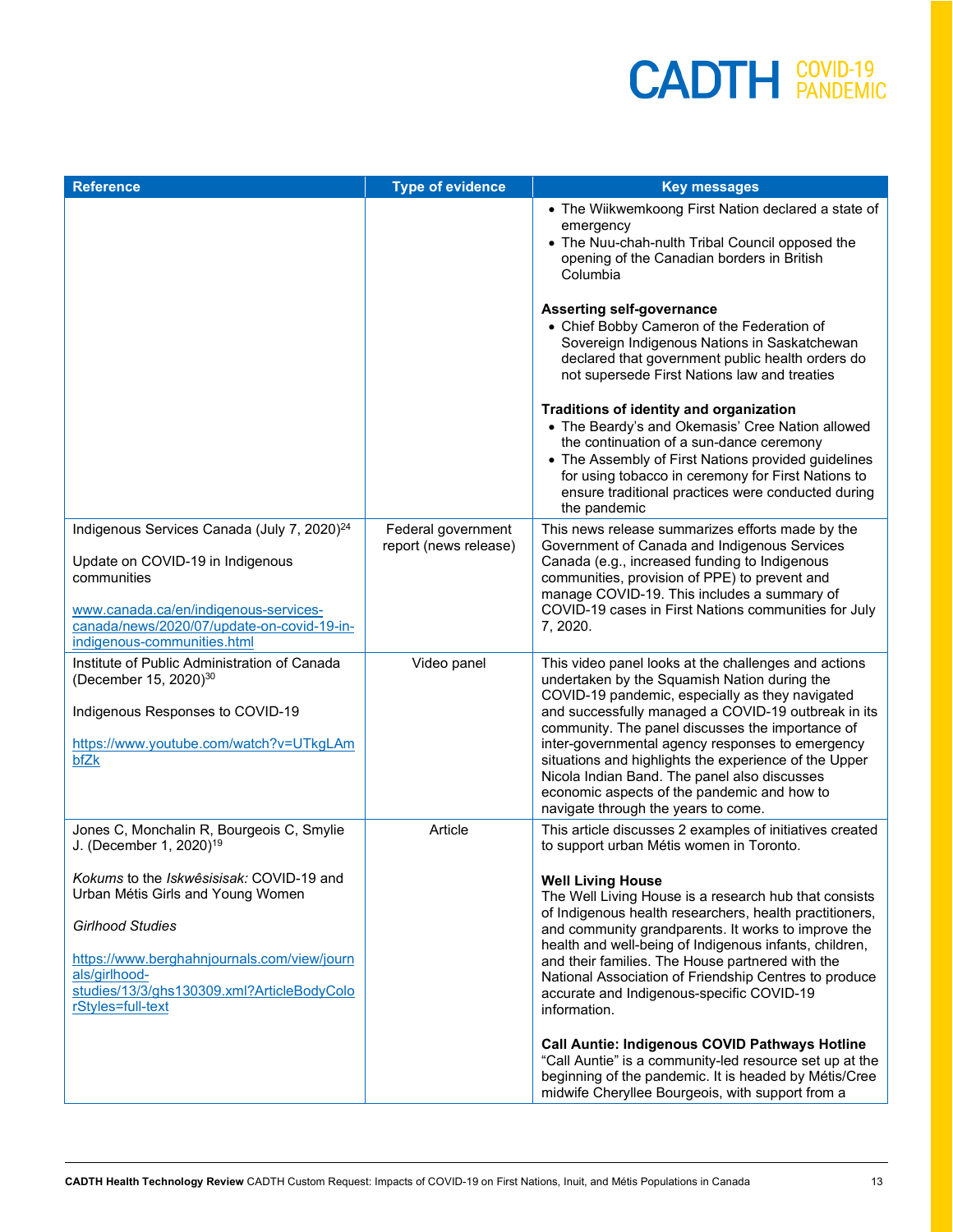| <b>Reference</b>                                                                                                                                                                                                                                                                                                         | <b>Type of evidence</b> | <b>Key messages</b>                                                                                                                                                                                                                                                                                                                                                                                                                                                                                                                                                                                                                                 |
|--------------------------------------------------------------------------------------------------------------------------------------------------------------------------------------------------------------------------------------------------------------------------------------------------------------------------|-------------------------|-----------------------------------------------------------------------------------------------------------------------------------------------------------------------------------------------------------------------------------------------------------------------------------------------------------------------------------------------------------------------------------------------------------------------------------------------------------------------------------------------------------------------------------------------------------------------------------------------------------------------------------------------------|
|                                                                                                                                                                                                                                                                                                                          |                         | group of Indigenous birth workers and harms<br>reduction advocates (known as the Aunties). The<br>hotline was set up to be accessible to the Indigenous<br>community and to provide information, resources,<br>advocacy, self-assessment, self-isolation information,<br>and any other support necessary for COVID-19.                                                                                                                                                                                                                                                                                                                              |
| Kitatipithitamak Mithwayawin (2020) <sup>28</sup>                                                                                                                                                                                                                                                                        | Web page                | Kitatipithitamak Mithwayawin is an Indigenous-led<br>website that provides information on countermeasures                                                                                                                                                                                                                                                                                                                                                                                                                                                                                                                                           |
| Indigenous-led countermeasures to<br>coronavirus (COVID-19) and other<br>Pandemics Then, Now, and into the Future                                                                                                                                                                                                        |                         | to COVID-19.                                                                                                                                                                                                                                                                                                                                                                                                                                                                                                                                                                                                                                        |
| https://covid19indigenous.ca/                                                                                                                                                                                                                                                                                            |                         |                                                                                                                                                                                                                                                                                                                                                                                                                                                                                                                                                                                                                                                     |
| Kyoon-Achan G and Wright L (July 15, 2020) <sup>8</sup><br>Community-based pandemic preparedness:<br>COVID-19 procedures of a Manitoba First                                                                                                                                                                             | Summary article         | A summary of community practices and initiatives to<br>prevent the spread of COVID-19 implemented by the<br>Nisichawayasihk Cree Nation (northern Manitoba) is<br>provided.                                                                                                                                                                                                                                                                                                                                                                                                                                                                         |
| Nation community<br>Journal of Community Safety & Well-Being.<br>2020;5(2):45-50.<br>https://journalcswb.ca/index.php/cswb/article/<br>view/131                                                                                                                                                                          |                         | Initiatives included reviewing the community's<br>emergency preparedness plan, food security planning,<br>mental health supports, and general safety measures.<br>This was accomplished through strong local and joint<br>leadership, planning and decision-making based on<br>evidence, understanding traditional medicines and<br>practices, and clear and coordinated communications.<br>Underlying these initiatives was ensuring the<br>community could trust in the leadership and the<br>information being provided.                                                                                                                         |
| National Collaborating Centre for Indigenous<br>Health (2020) <sup>35</sup><br>Podcast series: Voices from the Field<br>https://www.nccih.ca/495/Podcast Series V<br>oices From the Field.nccih?id=207<br>See: episodes 10 through 16                                                                                    | Commentary (podcast)    | Indigenous governments focused and relied on<br>relationships in their communities, and on self-<br>determination and respect for their communities, to<br>control the spread of the virus and of information.<br>Some Indigenous communities established travel<br>restrictions and enforced rules regarding entry into<br>their communities.<br>All levels of government were asked to address the<br>social determinants of health in order to help control<br>the virus.<br>Indigenous self-determination, leadership, and<br>knowledge have been successful in protecting<br>Indigenous communities in Canada during the<br>COVID-19 pandemic. |
| National Collaborating Centre for Methods<br>and Tools and National Collaborating Centre<br>for Indigenous Health (October 16, 2020) <sup>29</sup><br>Rapid Review: What factors may help protect<br>Indigenous Peoples and communities in<br>Canada and internationally from the COVID-<br>19 pandemic and its impacts? | Rapid response          | This report provides and summarizes the evidence of<br>protective community initiatives for Canadian and<br>international Indigenous communities.<br>Overall, the report lists protective factors including:<br>• community strengths (e.g., leadership, chosen<br>partnerships, data sovereignty)<br>• Indigenous knowledge and practices (e.g.,<br>traditional medicines)<br>• caring for family and community members (e.g.,<br>paying special attention to Elders, those isolating)                                                                                                                                                             |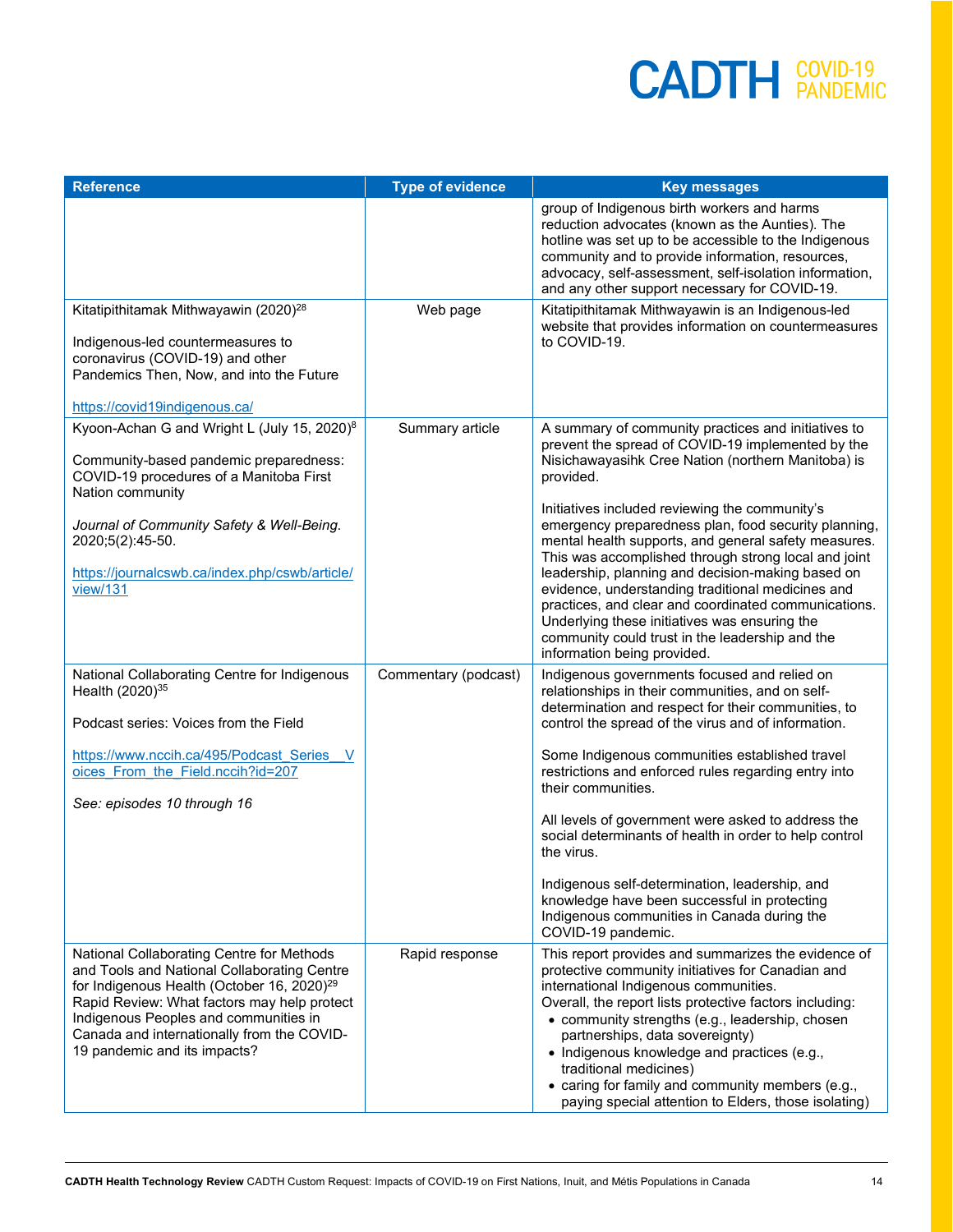| <b>Reference</b>                                                                                                                                                                         | <b>Type of evidence</b> | <b>Key messages</b>                                                                                                                                                                                                                                                                                                                                                                                                                                                                                                                                                                                                                                                                                                                                                                                                                                                                                             |
|------------------------------------------------------------------------------------------------------------------------------------------------------------------------------------------|-------------------------|-----------------------------------------------------------------------------------------------------------------------------------------------------------------------------------------------------------------------------------------------------------------------------------------------------------------------------------------------------------------------------------------------------------------------------------------------------------------------------------------------------------------------------------------------------------------------------------------------------------------------------------------------------------------------------------------------------------------------------------------------------------------------------------------------------------------------------------------------------------------------------------------------------------------|
| https://www.nccmt.ca/uploads/media/media/0<br>001/02/99c03498ac3fcd1a492be93846836aa<br>4087e3aa7.pdf                                                                                    |                         | • community-centred communication (e.g., culturally<br>appropriate messaging by trusted leaders)<br>• and community-driven and controlled public health<br>measures (e.g., contact tracing and checkpoints).                                                                                                                                                                                                                                                                                                                                                                                                                                                                                                                                                                                                                                                                                                    |
| Rounce A, Levasseur K. (November 2020) <sup>13</sup><br>COVID-19 in Manitoba: Public Policy<br>Responses to the First Wave<br>https://uofmpress.ca/books/detail/covid-19-in-<br>manitoba | Book chapters           | Chapter 10:<br>Northern Manitoba's First Nations and Métis<br>communities implemented community lockdowns,<br>restricted travel, installed roadblocks and checkpoints,<br>and required self-isolation for anyone entering their<br>communities, which delayed any spread of COVID-19<br>until fall 2020.                                                                                                                                                                                                                                                                                                                                                                                                                                                                                                                                                                                                        |
|                                                                                                                                                                                          |                         | Chapter 11:<br>Manitoban First Nations communities have drawn<br>from historical experience and traditional knowledge to<br>remain resilient throughout the COVID-19 pandemic. It<br>has been noted that Chiefs and organizations (e.g.,<br>Indigenous Vision for the North End) have spent time<br>teaching people about traditional medicines and the<br>science behind their uses. Communities have<br>remained resilient through strengthening cultural ties<br>and familial relationships, while asserting self-<br>determination by declaring states of emergency and<br>closing their borders to outsiders.                                                                                                                                                                                                                                                                                              |
|                                                                                                                                                                                          |                         | Chapter 12:<br>The MMF cabinet meetings started preparing a<br>COVID-19 response plan after the first cases of<br>COVID-19 were declared. The Métis government<br>started wellness checks of at-risk individuals and<br>assembling hampers of food and other important<br>items, delivering 5,000 hampers by July 7, 2020. The<br>MMF introduced the \$1M Health Action Plan to assist<br>Métis workers, business owners, homeless<br>organizations, and students facing financial pressure<br>as a result of the pandemic, adding \$1.7M by July<br>2020. The action plan also included the conversion of<br>work camps into health facilities, the purchase of tiny<br>homes as quarantine spaces, and the conversion of<br>an existing space into a COVID-19 testing site. The<br>MMF enhanced communication measures on various<br>platforms to adequately communicate with Manitoban<br>Métis individuals. |
| Richardson L, Crawford A. (September 21,<br>$2020)^{9}$<br>COVID-19 and the decolonization of<br>Indigenous public health<br>CMAJ. 2020 09 21;192(38):E1098-E1100.<br>PubMed:PM32958575  | Commentary              | This commentary provides a view of the COVID-19<br>pandemic with a lens of the social determinants of<br>health and an emphasis on Indigenous rights of self-<br>determination, leadership, and knowledge.<br>Approaches to managing the COVID-19 pandemic<br>must recognize the history of colonization and its<br>impact on Indigenous communities.<br>Most Indigenous communities have had pre-existing<br>emergency preparedness plans. They have been<br>updated and/or modelled after tuberculosis and H1N1<br>plans to manage the current pandemic.                                                                                                                                                                                                                                                                                                                                                      |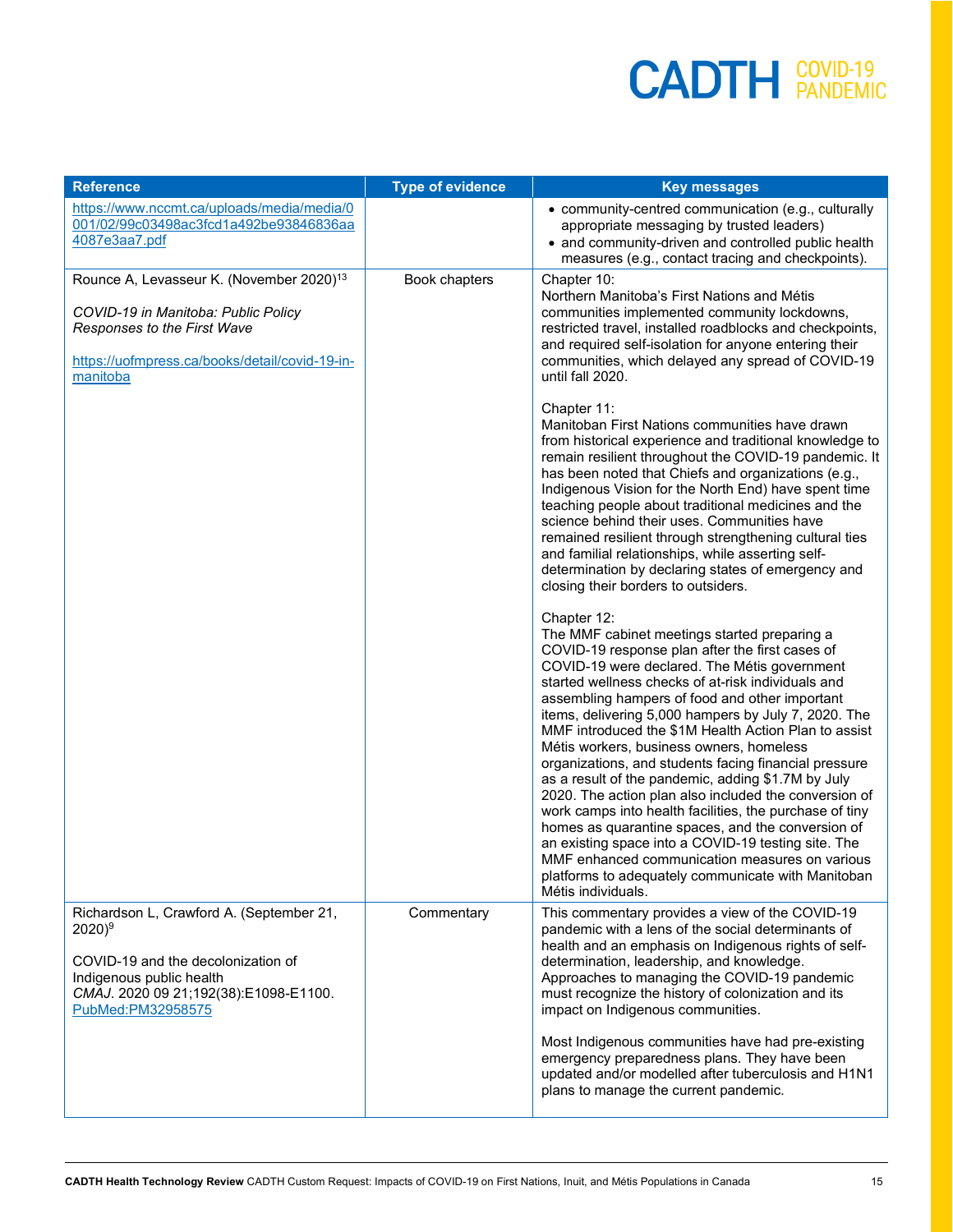| <b>Reference</b>                                                                                                                                                                                                                                                                  | <b>Type of evidence</b> | <b>Key messages</b>                                                                                                                                                                                                                                                                                                                                                                                                                                                                                                                                                                                                                                                                                                                                         |
|-----------------------------------------------------------------------------------------------------------------------------------------------------------------------------------------------------------------------------------------------------------------------------------|-------------------------|-------------------------------------------------------------------------------------------------------------------------------------------------------------------------------------------------------------------------------------------------------------------------------------------------------------------------------------------------------------------------------------------------------------------------------------------------------------------------------------------------------------------------------------------------------------------------------------------------------------------------------------------------------------------------------------------------------------------------------------------------------------|
|                                                                                                                                                                                                                                                                                   |                         | Additionally, many Indigenous communities have<br>implemented travel bans and checkpoints that were<br>often stricter than those imposed by other<br>municipalities or regions.                                                                                                                                                                                                                                                                                                                                                                                                                                                                                                                                                                             |
| Richmond C, Ambtman-Smith V, Bourassa C,<br>et al. (December 2020) <sup>14</sup><br>COVID-19 and Indigenous Health and<br>Wellness: Our Strength is in our Stories.<br>RSC-Royal Society of Canada<br>https://rsc-<br>src.ca/sites/default/files/pdf/IH%20PB EN%2<br>0%281%29.pdf | Report                  | This report contains a collection of stories<br>exemplifying accounts of resilience and strength<br>during the COVID-19 pandemic from a variety of<br>Indigenous communities. Overarching themes are<br>self-determination, leadership, and place-based<br>knowledge that protected communities throughout the<br>pandemic. Methods of protection include closing off<br>many First Nation, Inuit, and Métis communities to<br>outsiders; imposing daily curfews; and cancelling<br>social and cultural gatherings. A major gap highlighted<br>was the lack of consistent and high-quality data<br>regarding Indigenous-specific indicators and barriers<br>in the COVID-19 pandemic, making it difficult for<br>communities to understand the true impact. |
| Toronto Foundation (November 2020) <sup>20</sup><br>The Toronto Fall Out report: Half a year in the<br>life of COVID-19<br>https://torontofoundation.ca/wp-<br>content/uploads/2020/11/Toronto-Fallout-<br>Report-2020.pdf                                                        | Report                  | This report summarizes experiences of marginalized<br>communities in Toronto during the COVID-19<br>pandemic.<br>• The Alliance for Healthier Communities and the<br>Indigenous Primary Health Care Council<br>recommended improvements to Ontario's COVID-<br>19 testing strategy, including funding Indigenous-<br>led health organizations.<br>• Anishnawbe Health Toronto developed a mobile<br>health unit to bring supports directly to Indigenous<br>people around the city who need it.<br>• Some Indigenous groups have found digital ways<br>to connect: many Indigenous groups performed<br>ceremonies online and many teachers have started<br>sharing videos on Instagram.                                                                     |
| Union of BC Indian Chiefs (June 19, 2020) <sup>25</sup><br>UN Questionnaire: Impact of COVID-19 on<br>indigenous peoples<br>https://www.ubcic.bc.ca/un questionnaire im<br>pact of covid 19 on indigenous peoples                                                                 | Report                  | A United Nations survey (July 2020) of the impact of<br>COVID-19 (summarized by this resource) found that<br>First Nations across Canada utilized funds to support<br>diverse community measures, including checkpoints<br>to prevent outside entry to the community, creating<br>support packages for Elders, and other targeted<br>strategies (e.g., maintaining traditional food sources).                                                                                                                                                                                                                                                                                                                                                               |
| Weaver, H. (November 1, 2020) <sup>10</sup><br>COVID-19 and the Indigenous Peoples of<br>Turtle Island: Unusual and familiar times<br>https://journalhosting.ucalgary.ca/index.php/ji<br>sd/article/view/70739                                                                    | Article                 | This article gives an overall description of the<br>experience of Indigenous peoples across North<br>America throughout the COVID-19 pandemic. It<br>highlights the following:<br>• In response to the \$216M pledge by the federal<br>government (\$142 per person), the Congress of<br>Aboriginal People in Canada filed a lawsuit alleging<br>the government's response was inadequate and<br>discriminatory. An additional \$54M was added in<br>response to support off-reserve peoples.<br>• The Six Nations of the Grand River in Ontario<br>implemented their own emergency response plan,<br>which had been in place for decades and centres<br>around limiting outsiders from entry into the<br>community.                                        |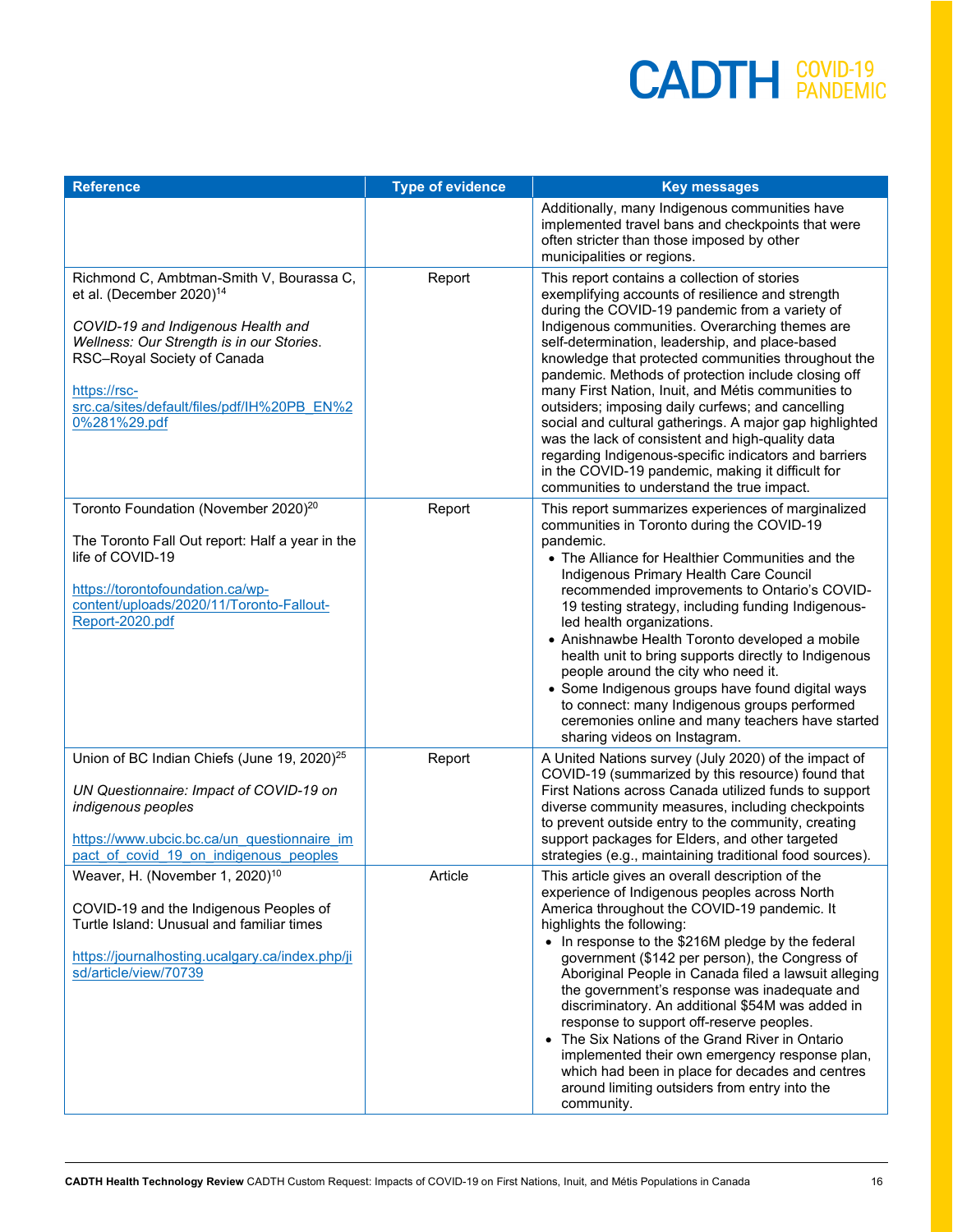| <b>Reference</b>                                                                                                                                                                                                          | <b>Type of evidence</b> | <b>Key messages</b>                                                                                                                                                                                                                                                                                                                                                                                                                                                                 |
|---------------------------------------------------------------------------------------------------------------------------------------------------------------------------------------------------------------------------|-------------------------|-------------------------------------------------------------------------------------------------------------------------------------------------------------------------------------------------------------------------------------------------------------------------------------------------------------------------------------------------------------------------------------------------------------------------------------------------------------------------------------|
| Yellowhead Institute (April 7, 2020) <sup>21</sup><br>COVID-19 in Community: How are First<br><b>Nations Responding?</b><br>https://yellowheadinstitute.org/2020/04/07/cor<br>ona-in-community-the-first-nation-response/ | Policy Brief            | The Yellowhead Institute has created a webpage with<br>Policy Briefs, infographics, and toolkits related to<br>COVID-19.<br>This resource outlines examples of what Indigenous<br>communities are doing in response to the COVID-19<br>pandemic. Key examples have been categorized and<br>listed.                                                                                                                                                                                  |
| and<br>https://yellowheadinstitute.org/covid19/                                                                                                                                                                           |                         | <b>Knowledge Mobilization Examples</b><br>• The Nishnawbe Aski Nation, an organization of 49<br>First Nations communities in northern Ontario,<br>produced their own handwashing posters written in<br>multiple languages and writing systems.<br>• The Beausoleil First Nation, which is an island<br>community in Ontario, implemented daily video<br>updates from the community's emergency<br>response team.                                                                    |
|                                                                                                                                                                                                                           |                         | <b>General Support</b><br>Some communities have set up hotlines and food<br>delivery programs for support:<br>• The Siksika First Nation set up a Blackfoot<br>coronavirus hotline to support its community.<br>• The Beausoleil First Nation organized food<br>deliveries and the Tlicho government distributed<br>food hampers.                                                                                                                                                   |
|                                                                                                                                                                                                                           |                         | <b>State of Emergency</b><br>It has been reported that the majority of First Nations<br>had declared a state of emergency and enacted<br>COVID-19 community protection bylaws.<br>• For example, in some First Nations in Alberta, a<br>state of emergency activates the medicine chest<br>and famine and pestilence clauses of Treaty 6 and<br>requests help from the peoples' treaty partner.                                                                                     |
|                                                                                                                                                                                                                           |                         | <b>Travel Restrictions</b><br>The state of emergency allowed First Nations to<br>formally restrict non-residents and/or non-essential<br>visitors from travelling into their communities. It also<br>allowed them to set up road checkpoints and<br>community gates with appropriate security. Some<br>communities have implemented curfews to reduce<br>visits and the spread of the virus. Examples include<br>the following:<br>• The Longpoint First Nation in Quebec asked the |
|                                                                                                                                                                                                                           |                         | RCMP and the Canadian Armed Forces to help<br>enforce the restrictions at their borders as added<br>security.<br>• The Muskoday First Nation in Saskatchewan<br>passed a law that imposes a fine of \$1,000 to<br>individuals who enter the reserve unlawfully.<br>• The Beausoleil First Nation, which is an island<br>community, implemented prescreening on its ferry,<br>together with social distancing measures and daily<br>video updates from the community's emergency     |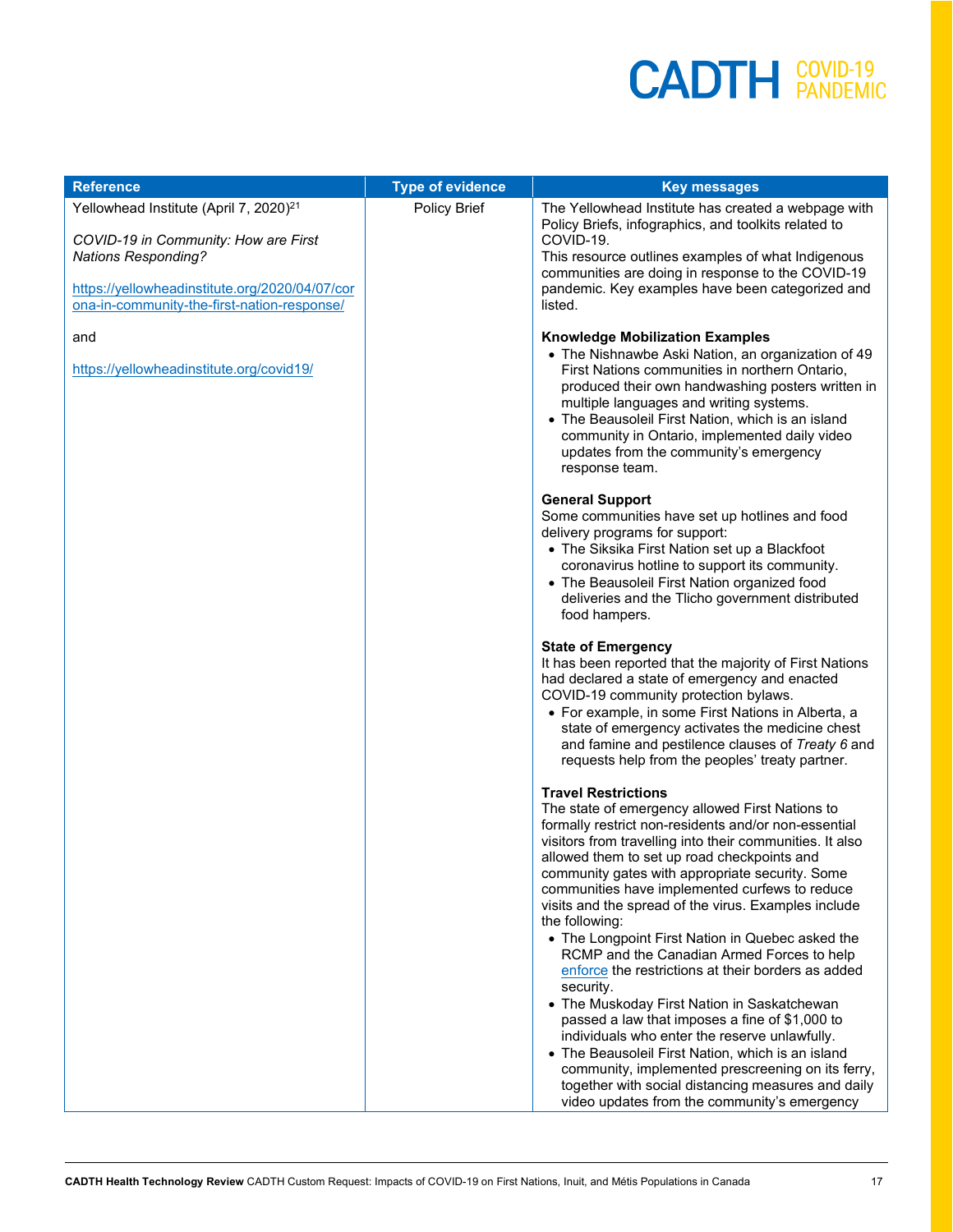## $<sup>COVID-19</sup>$  $<sup>COVID-19</sup>$ </sup></sup>

| <b>Reference</b> | <b>Type of evidence</b> | <b>Key messages</b>                                                                                                                                                                                                                                                                                                                                                                                                                                                                                                                                                                                                                                  |
|------------------|-------------------------|------------------------------------------------------------------------------------------------------------------------------------------------------------------------------------------------------------------------------------------------------------------------------------------------------------------------------------------------------------------------------------------------------------------------------------------------------------------------------------------------------------------------------------------------------------------------------------------------------------------------------------------------------|
|                  |                         | response team. It also delivered meals for<br>community members who required them.                                                                                                                                                                                                                                                                                                                                                                                                                                                                                                                                                                   |
|                  |                         | <b>Signals for Assistance</b><br>Some communities have implemented tools and<br>methods to signal distress. Examples include the<br>following:<br>• The Curve Lake First Nation in Ontario developed<br>a colour-coded flag system to help its families call<br>for assistance. The flag, hung outside a window,<br>lets health staff know if families need help.<br>• Some communities have set up emergency health<br>care teams and mobile testing units, as well as<br>food delivery services.<br>• The Siksika First Nation in Alberta launched a<br>mobile testing unit and implemented a coronavirus<br>hotline to support community members. |

MMF = Manitoba Métis Federation; PPE = personal protective equipment.

a Ojibway word for "able to take, carry it."

#### **Request-for-Information Question 2**

#### **What are the impacts of the COVID-19 pandemic on Indigenous communities in Canada related to health and health care services?**

Systemic racism, and both the historical and current effects of colonization, have put Indigenous populations at an increased risk of poor outcomes and death from COVID-19. Some specific examples include poor living conditions, poverty, food insecurity, pre-existing high rates of respiratory illnesses (including tuberculosis) and other chronic diseases, household overcrowding, family violence, and limited access to health care, as well as discrimination and experiences of racism while accessing health care. 3,5,9,13,36-41 Overall, surveillance studies have reported that Indigenous cases make up a disproportionate amount of provincial COVID-19 cases and/or deaths.<sup>4,42,43</sup> During the first wave of the pandemic, many Indigenous communities were able to prevent outbreaks of COVID-19. For the communities that reported outbreaks in the fall of 2020 and onwards, case numbers often exploded quickly, with a lack of accessible testing, contact tracing, health care professionals, and hospitals within these communities.<sup>42</sup> The lack of data sovereignty has left gaps in knowledge about the impact of COVID-19 on Indigenous populations. Many sources report a lack of an assessment of outcomes based on distinctions-based data, or a complete disconnect with provincial data systems.<sup>4,9,37,44</sup> For example, opioid use in Indigenous populations during COVID-19 was identified as a data gap.45 More and better research is needed, with particular attention to study approaches and data collection points that are tailored to and led by Indigenous populations. Coordination and collaboration between Indigenous community leaders and all levels of government is essential to ensure that communities have autonomy in decision-making so that they can consider the local context and cultural practices.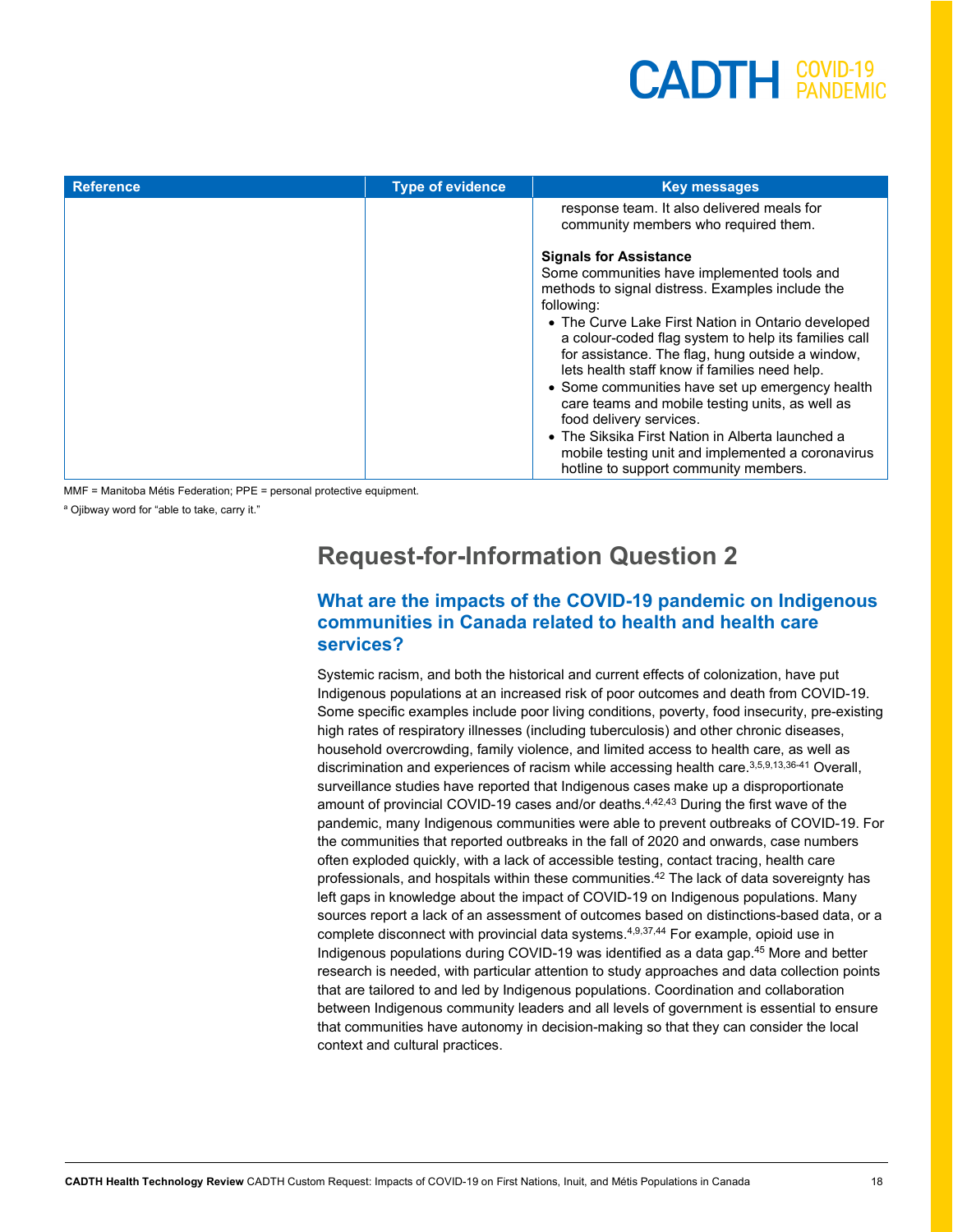#### Bottom Line

Indigenous populations are vulnerable to pandemics due to existing social and economic inequities, and many Indigenous peoples and communities experienced poorer health outcomes prior to COVID-19. The current pandemic has exacerbated existing health inequities, which may result in increased illness and death from COVID-19. When outbreaks have occurred in Indigenous communities, case numbers have risen quickly and the lack of infrastructure and access to imperative health care services has left some communities relying on external help.

The following table explores examples related to this request question from the identified literature.

#### **Table 2: Impact of COVID-19 on Health and Health Care Services in Indigenous Communities in Canada**

| <b>Author (year)</b>                                                                                                                                                                                                                                                                                                                                                               | <b>Type of evidence</b> | <b>Summary of evidence</b>                                                                                                                                                                                                                                                                                                                                                                                                                                                                                                                                                                                                                                                                                                                                                                                                                                                                                                                                                                                                                                                                                                                                                                  |
|------------------------------------------------------------------------------------------------------------------------------------------------------------------------------------------------------------------------------------------------------------------------------------------------------------------------------------------------------------------------------------|-------------------------|---------------------------------------------------------------------------------------------------------------------------------------------------------------------------------------------------------------------------------------------------------------------------------------------------------------------------------------------------------------------------------------------------------------------------------------------------------------------------------------------------------------------------------------------------------------------------------------------------------------------------------------------------------------------------------------------------------------------------------------------------------------------------------------------------------------------------------------------------------------------------------------------------------------------------------------------------------------------------------------------------------------------------------------------------------------------------------------------------------------------------------------------------------------------------------------------|
| Mashford-Pringle A, Skura C, Stutz S,<br>Yohathasan T. (February 2021) <sup>3</sup><br>What we heard: Indigenous Peoples and<br>COVID-19<br>https://www.canada.ca/en/public-<br>health/corporate/publications/chief-public-<br>health-officer-reports-state-public-health-<br>canada/from-risk-resilience-equity-approach-<br>covid-19/indigenous-peoples-covid-19-<br>report.html | Report                  | This report is a summary of experiences of<br>Indigenous community members throughout the<br>COVID-19 pandemic, including the impact of the<br>pandemic on health care access. Some key themes<br>identified were:<br>• Some non-Indigenous individuals were tested at<br>Indigenous organizations, increasing the backlog<br>and reducing the number of Indigenous peoples<br>being able to access testing.<br>• Some Métis reported lacking access to testing<br>altogether.<br>• Nurse fly-in programs for remote communities<br>were stopped and transitioned to remote services.<br>• The transition to remote health care may have<br>allowed for more flexibility in physician and nurse<br>availability, but it also highlighted issues related to<br>broadband and lack of virtual devices for remote<br>and isolated individuals.<br>• Because of previously experienced racism and a<br>lack of culturally safe care, there was a distrust of<br>telemedicine among some Indigenous peoples.<br>• There are concerns that some Indigenous peoples<br>may not be able to have private telemedicine calls<br>and may not be able to afford the increased fees<br>for internet use. |
| City of Vancouver (January 2021) <sup>4</sup><br>Populations Disproportionately Impacted by<br>COVID 19: Current State Assessment<br>https://vancouver.ca/files/cov/pdi-covid-<br>current-state-report-january-2021.pdf                                                                                                                                                            | Assessment report       | The Indigenous communities across British Columbia<br>have experienced differential impacts on health due<br>to the COVID-19 pandemic. A lack of direct data on<br>COVID-19 cases and race limits knowledge on the<br>inequities experienced, but from the data reported,<br>the following was found:<br>• The First Nations Health Authority reported a lower<br>rate of COVID-19 among First Nations<br>communities compared with the overall British<br>Columbia population.<br>• First Nations persons made up 4.6% of the total<br>COVID-19 cases and 3.1% of deaths in British<br>Columbia.                                                                                                                                                                                                                                                                                                                                                                                                                                                                                                                                                                                           |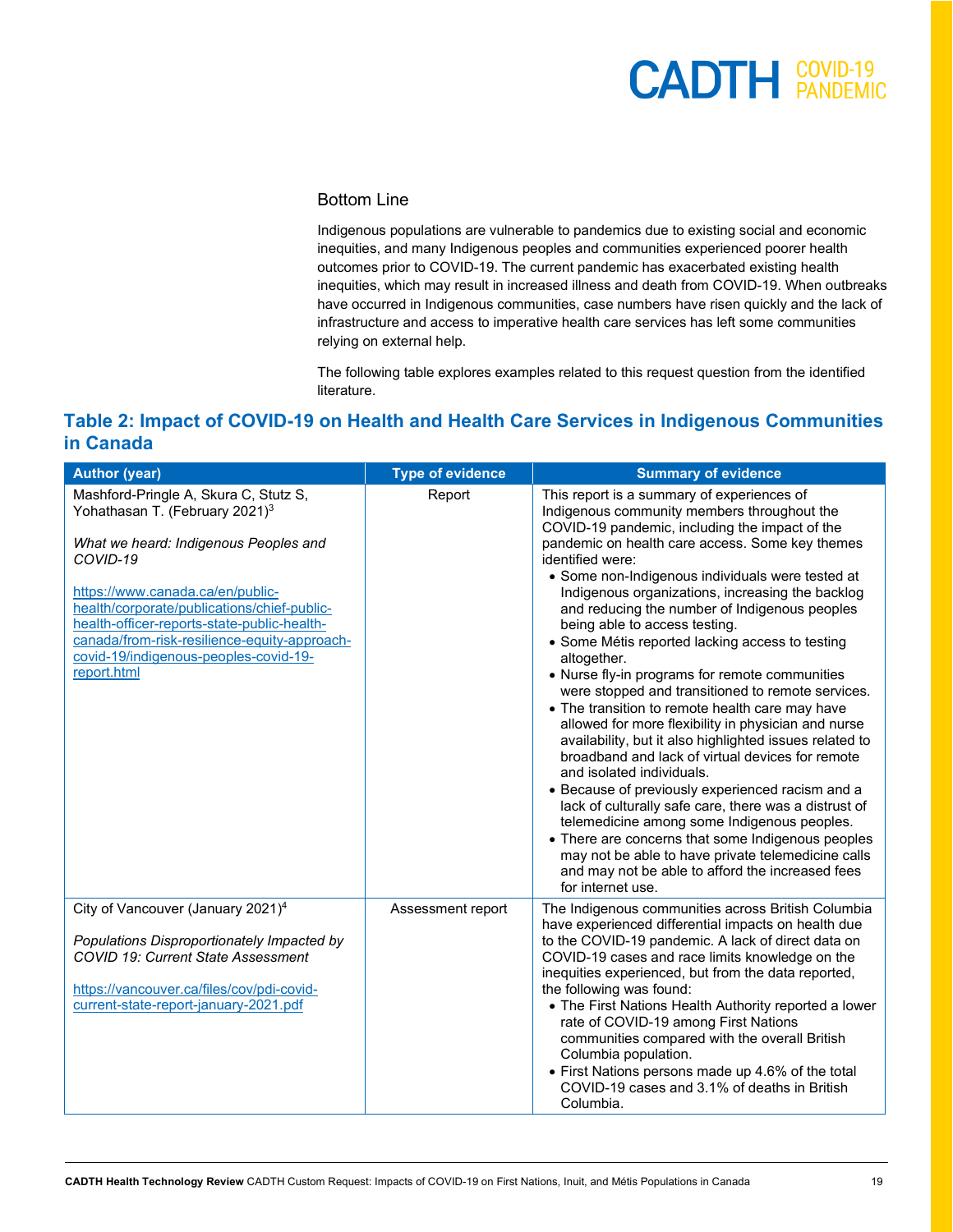| <b>Author (year)</b>                                                                                                                                                                                                                                                                                                                                | <b>Type of evidence</b> | <b>Summary of evidence</b>                                                                                                                                                                                                                                                                                                                                                                                                                                                                                                                                                                                                                                                                                                                                                                                                                                                                                                                                                                                                                                                                                                                                                                                                                                          |
|-----------------------------------------------------------------------------------------------------------------------------------------------------------------------------------------------------------------------------------------------------------------------------------------------------------------------------------------------------|-------------------------|---------------------------------------------------------------------------------------------------------------------------------------------------------------------------------------------------------------------------------------------------------------------------------------------------------------------------------------------------------------------------------------------------------------------------------------------------------------------------------------------------------------------------------------------------------------------------------------------------------------------------------------------------------------------------------------------------------------------------------------------------------------------------------------------------------------------------------------------------------------------------------------------------------------------------------------------------------------------------------------------------------------------------------------------------------------------------------------------------------------------------------------------------------------------------------------------------------------------------------------------------------------------|
|                                                                                                                                                                                                                                                                                                                                                     |                         | • Within the Vancouver Centre North local health<br>area, approximately 15% of all cases were First<br>Nations peoples, while First Nation Status peoples<br>make up only 4% of the population.                                                                                                                                                                                                                                                                                                                                                                                                                                                                                                                                                                                                                                                                                                                                                                                                                                                                                                                                                                                                                                                                     |
| Connolly M, Griffiths K, Waldon J, et al.<br>(March 22, 2021) <sup>42</sup><br>Overview: The international group for<br>indigenous health measurement and<br>COVID-19<br>https://content.iospress.com/articles/statistica<br>l-journal-of-the-iaos/sji210793                                                                                        | Research article        | This article provides data on COVID-19 cases and<br>deaths for Indigenous populations in 4 countries,<br>including Canada.<br>• As of January 2021, there were 11,502 cases and<br>107 deaths for Indigenous peoples of all age<br>groups in Canada.<br>• During the first months of the pandemic, the<br>infection rates were significantly greater in<br>northern Saskatchewan than in the rest of the<br>province. In northern Saskatchewan,<br>approximately 80% of the 40,000 residents identify<br>as First Nations or Métis.<br>• Nunavut, which has a population that is more than<br>90% Inuit, avoided COVID-19 cases for the first 8<br>months of the pandemic. Between November 4,<br>2020 and December 7, 2020, the cases increased<br>to 219 out of the population of 36,000. Most of the<br>active cases (46 of 51) on December 6 were in<br>Arviat.<br>• The Shamattawa community in northern Manitoba<br>had an externally introduced infection that<br>exploded to 144 cases in a population of 1,300 -<br>as of December 5, 2020 - with a test positivity<br>rate of 68%.<br>• 86% of on-reserve COVID-19 cases occurred in<br>Alberta, Saskatchewan, and Manitoba despite<br>having less than 40% of the First Nations<br>population in Canada. |
| Feltes E, Stacey J, Verhaeghe C (March<br>$2021)^5$<br>Dada Nentsen Gha Yatast- +g Tŝilhqot'in in<br>the Time of COVID: Strengthening Tŝilhqot'in<br>Ways to Protect Our People<br>Tŝilhqot'in National Government and<br>University of British Columbia<br>https://www.tsilhqotin.ca/wp-<br>content/uploads/2021/03/TNG-COVID-<br>REPORT-FINAL.pdf | Report                  | Chapter 2 outlines the Tŝilhqot'in Nation's experience<br>with COVID-19 testing and vaccination.<br>Initially, most community nurses were not properly<br>equipped to provide testing, forcing any individual<br>with symptoms to self-isolate and travel alone to a<br>testing centre, which took an average of 1 to 3 hours<br>of travel. Testing is now available in all communities.<br>Because of the close proximity of community health<br>clinics to band offices, community health clinics were<br>required to close their doors to respect social<br>distancing guidelines. Implementing triage over the<br>phone, screening, and physical barriers between<br>citizens and staff was challenging for many.                                                                                                                                                                                                                                                                                                                                                                                                                                                                                                                                               |
| Government of Manitoba (March 1, 2021) <sup>43</sup><br>COVID-19 Infections in Manitoba: Race,<br>Ethnicity, and Indigeneity<br>https://www.gov.mb.ca/health/publichealth/su<br>rveillance/docs/rei external.pdf                                                                                                                                    | Surveillance report     | This report analyzes surveillance data on COVID-19<br>infections across Manitoba. It was identified that 17%<br>of cases between May 1, 2020 and December 31,<br>2020 were in North American Indigenous persons<br>while, according to the 2016 census, only 13% of the<br>Manitoban population self-identifies as North<br>American Indigenous. Differentiated by sex, 17% of                                                                                                                                                                                                                                                                                                                                                                                                                                                                                                                                                                                                                                                                                                                                                                                                                                                                                      |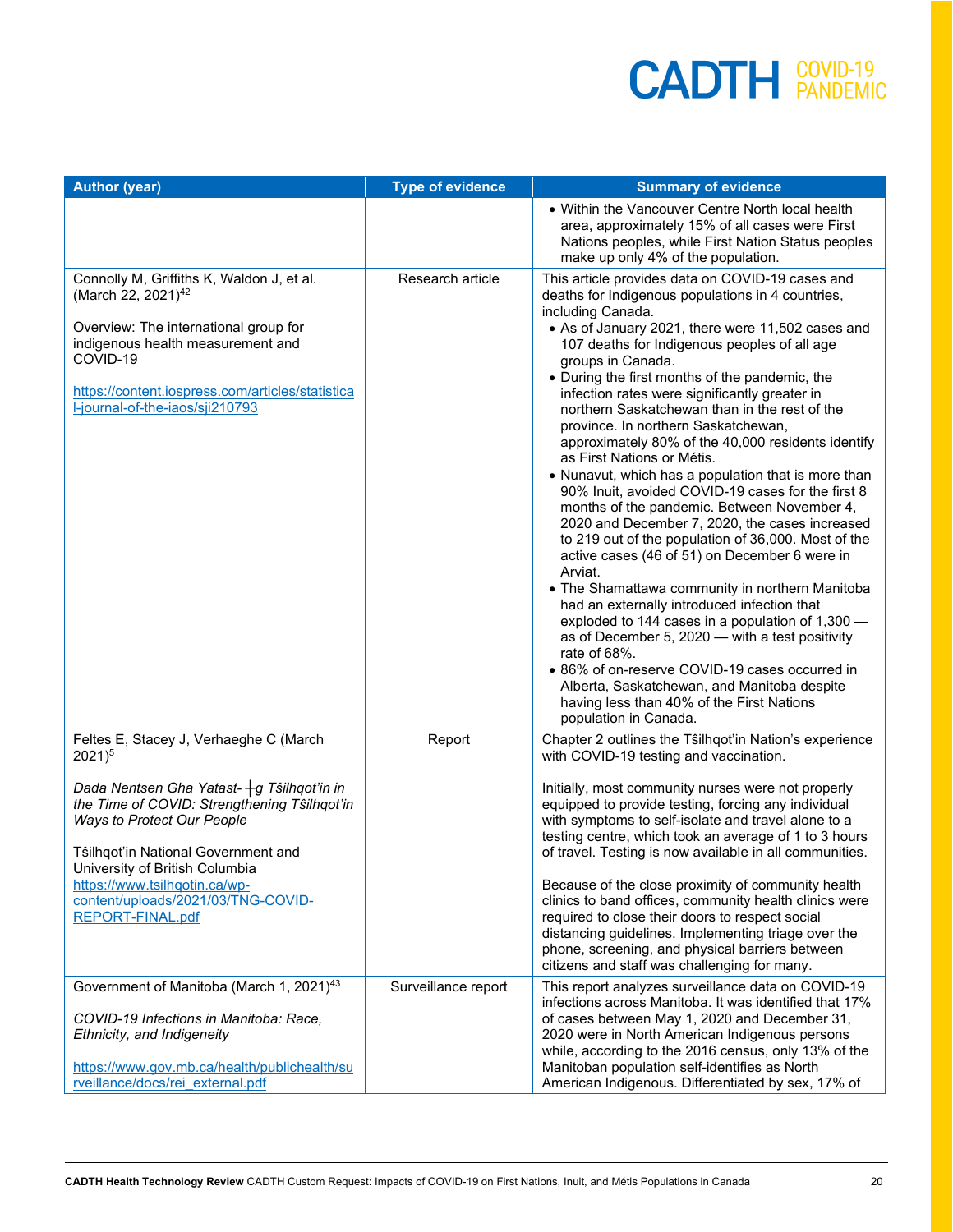| <b>Author (year)</b>                                                                                                                                                                                                                                                                                                                                                                                                                    | <b>Type of evidence</b> | <b>Summary of evidence</b>                                                                                                                                                                                                                                                                                                                                                                                                                                                                                                                                                                                                                                                                                                                                                                                                                                                                                                                                                                                                                                                                                                                                                                                                                                                                                                                                                |
|-----------------------------------------------------------------------------------------------------------------------------------------------------------------------------------------------------------------------------------------------------------------------------------------------------------------------------------------------------------------------------------------------------------------------------------------|-------------------------|---------------------------------------------------------------------------------------------------------------------------------------------------------------------------------------------------------------------------------------------------------------------------------------------------------------------------------------------------------------------------------------------------------------------------------------------------------------------------------------------------------------------------------------------------------------------------------------------------------------------------------------------------------------------------------------------------------------------------------------------------------------------------------------------------------------------------------------------------------------------------------------------------------------------------------------------------------------------------------------------------------------------------------------------------------------------------------------------------------------------------------------------------------------------------------------------------------------------------------------------------------------------------------------------------------------------------------------------------------------------------|
|                                                                                                                                                                                                                                                                                                                                                                                                                                         |                         | female cases and 17% of male cases were identified<br>as North American Indigenous persons.                                                                                                                                                                                                                                                                                                                                                                                                                                                                                                                                                                                                                                                                                                                                                                                                                                                                                                                                                                                                                                                                                                                                                                                                                                                                               |
| Hahmaan T, Statistics Canada (February 1,<br>$2021)^{36}$<br>StatCan COVID-19: Data to Insights for a<br><b>Better Canada</b><br>Changes to health, access to health services,<br>and the ability to meet financial obligations<br>among Indigenous people with long-term<br>conditions or disabilities since the start of the<br>COVID-19 pandemic<br>https://www150.statcan.gc.ca/n1/pub/45-28-<br>0001/2021001/article/00006-eng.htm | Crowdsourcing survey    | This paper reports findings from a crowdsourcing<br>survey that took place June 23, 2020 to July 6, 2020<br>and was completed by 13,000 participants of which<br>600 were Métis, First Nations, or Inuit. The survey<br>investigated the impacts of the COVID-19 pandemic<br>on the health, service access, and ability to meet<br>basic needs of people with disabilities or long-term<br>conditions.<br>• Across all age groups, more Indigenous<br>participants with disabilities or long-term conditions<br>reported worsened health compared with non-<br>Indigenous participants with disabilities or long-<br>term conditions.<br>• 57% of Indigenous participants with disabilities or<br>long-term conditions reported that their overall<br>health was "much worse" or "somewhat worse"<br>since before the pandemic.<br>• Worsened health was seen across all types of<br>disability (examples from the report are "seeing,<br>hearing, physical, cognitive, mental health-related<br>or other health challenges or long-term conditions<br>that are expected to last for 6 months or more").<br>• Service disruptions most likely to be reported by<br>Indigenous participants due to the pandemic were<br>medical or dental (54%); physiotherapy, massage,<br>and chiropractic (40%); medical testing unrelated<br>to COVID-19 (38%); and counselling (32%). |
| Assembly of First Nations (November 2020) <sup>37</sup><br>A New Path Forward: AFN COVID-19<br>Discussion Paper - Summary for Input<br>https://www.afn.ca/wp-                                                                                                                                                                                                                                                                           | Discussion paper        | This paper highlights specific funding requests and<br>requested actions of the government from the<br>Assembly of First Nations in response to challenges<br>faced during the COVID-19 pandemic, which are also<br>outlined.                                                                                                                                                                                                                                                                                                                                                                                                                                                                                                                                                                                                                                                                                                                                                                                                                                                                                                                                                                                                                                                                                                                                             |
| content/uploads/2021/01/res-1268-7773.pdf                                                                                                                                                                                                                                                                                                                                                                                               |                         | First Nations have faced challenges in accessing<br>timely and appropriate COVID-19 care, such as<br>testing, isolation issues, and treatment.                                                                                                                                                                                                                                                                                                                                                                                                                                                                                                                                                                                                                                                                                                                                                                                                                                                                                                                                                                                                                                                                                                                                                                                                                            |
|                                                                                                                                                                                                                                                                                                                                                                                                                                         |                         | There have been delays in contract tracing and<br>identifying available supports.                                                                                                                                                                                                                                                                                                                                                                                                                                                                                                                                                                                                                                                                                                                                                                                                                                                                                                                                                                                                                                                                                                                                                                                                                                                                                         |
| Richardson L, Crawford A. (September 21,<br>$2020)^9$<br>COVID-19 and the decolonization of<br>Indigenous public health                                                                                                                                                                                                                                                                                                                 | Commentary              | The rate of COVID-19 for First Nations, Inuit, and<br>Métis communities in Canada is lower than that of the<br>general population, despite often facing social<br>inequities that typically result in poorer health<br>outcomes.                                                                                                                                                                                                                                                                                                                                                                                                                                                                                                                                                                                                                                                                                                                                                                                                                                                                                                                                                                                                                                                                                                                                          |
| CMAJ. 2020 Sept 21;192(38):E1098-E1100.<br>doi: 10.1503/cmaj.200852.<br>PubMed: PM32958575                                                                                                                                                                                                                                                                                                                                              |                         | Attention to the social determinants of health is<br>essential; Indigenous peoples need to be able to<br>access and action public health measures.                                                                                                                                                                                                                                                                                                                                                                                                                                                                                                                                                                                                                                                                                                                                                                                                                                                                                                                                                                                                                                                                                                                                                                                                                        |
|                                                                                                                                                                                                                                                                                                                                                                                                                                         |                         | The effects of colonization need to be considered and<br>addressed in actionable ways.                                                                                                                                                                                                                                                                                                                                                                                                                                                                                                                                                                                                                                                                                                                                                                                                                                                                                                                                                                                                                                                                                                                                                                                                                                                                                    |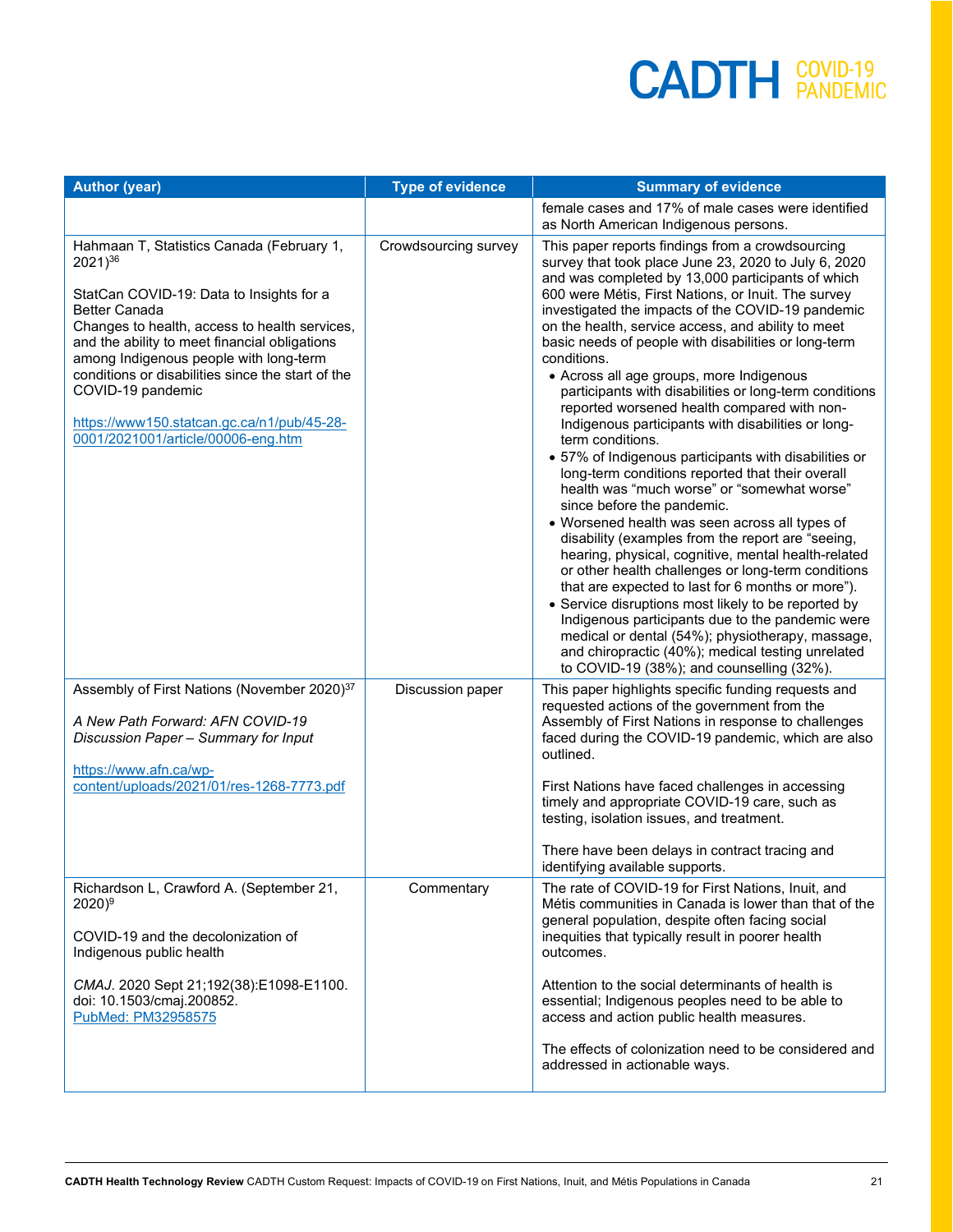| <b>Author (year)</b>                                                                                                                                                                                                             | <b>Type of evidence</b>                      | <b>Summary of evidence</b>                                                                                                                                                                                                                                                                                                                                                                                                                                                |
|----------------------------------------------------------------------------------------------------------------------------------------------------------------------------------------------------------------------------------|----------------------------------------------|---------------------------------------------------------------------------------------------------------------------------------------------------------------------------------------------------------------------------------------------------------------------------------------------------------------------------------------------------------------------------------------------------------------------------------------------------------------------------|
|                                                                                                                                                                                                                                  |                                              | Indigenous public health and the response to COVID-<br>19 should be self-led, with information and data<br>support provided by government, as appropriate.                                                                                                                                                                                                                                                                                                                |
| Wu DC, Jha P, Lam T, et al. (June 2, 2020) <sup>38</sup><br>Determinants of self-reported symptoms and<br>testing for COVID-19 in Canada using a<br>nationally representative survey                                             | Research article<br>(preprint <sup>a</sup> ) | This preprint article <sup>a</sup> explores a population-based<br>survey that polled adults in April 2020 about self-<br>reported COVID-19 symptoms.<br>8% of adults reported that they or someone in their                                                                                                                                                                                                                                                               |
| Non-peer-reviewed preprint. medRxiv. 2020;<br>2020.05.29.20109090.                                                                                                                                                               |                                              | household had reported symptoms suggestive of<br>COVID-19 in March 2020.                                                                                                                                                                                                                                                                                                                                                                                                  |
| https://www.medrxiv.org/content/10.1101/202<br>0.05.29.20109090v1                                                                                                                                                                |                                              | Symptoms were more common in younger than in<br>older adults, and among visible minorities.                                                                                                                                                                                                                                                                                                                                                                               |
|                                                                                                                                                                                                                                  |                                              | Being tested was associated with having COVID-19<br>symptoms, identifying as Indigenous, and living in<br>Quebec.                                                                                                                                                                                                                                                                                                                                                         |
| Lapointe-Shaw L, Rader B, Astley CM, et al.<br>(May 26, 2020) <sup>39</sup>                                                                                                                                                      | Research article<br>(preprint)               | This preprint (abstract only) summarizes a survey of<br>self-reported information on COVID-19 symptoms<br>and testing.                                                                                                                                                                                                                                                                                                                                                    |
| Syndromic Surveillance for COVID-19 in<br>Canada<br>Non-peer-reviewed preprint. medRxiv.                                                                                                                                         |                                              | Women; younger and middle-aged adults (versus<br>older adults); and First Nations, Inuit, and Métis were<br>more likely to report at least 1 symptom.                                                                                                                                                                                                                                                                                                                     |
| 2020;2020.05.19.20107391.<br>https://www.medrxiv.org/content/10.1101/202<br>0.05.19.20107391v1                                                                                                                                   |                                              |                                                                                                                                                                                                                                                                                                                                                                                                                                                                           |
| Lin SL. (September 24, 2020) <sup>40</sup><br>Intersectionality and Inequalities in Medical<br>Risk for Severe COVID-19 in the Canadian<br>Longitudinal Study on Aging<br>Gerontologist. 2020 Sep 24;24:24.<br>PubMed:PM32969470 | Non-randomized study                         | This study looked at the relationship between income,<br>education, and racial-nativity status, and the<br>prevalence of having multiple medical conditions<br>among Canadians (age older than 45 years) in order<br>to provide insight into who may have higher<br>susceptibility to poorer outcomes of COVID-19<br>illness.                                                                                                                                             |
| (This article has been retracted since its<br>inclusion in this report).                                                                                                                                                         |                                              | According to the study, Indigenous persons (as well<br>as South Asian and Black immigrant populations)<br>were more likely to have pre-existing comorbidities<br>compared with White persons. The authors noted that<br>these groups may have a higher risk of exposure due<br>to social factors (e.g., certain occupations, such as<br>retail positions, cleaners, cashiers; use of public<br>transit rather than a personal vehicle; and crowded<br>living conditions). |
|                                                                                                                                                                                                                                  |                                              | The author listed possible policy solutions including:<br>• implementing policy beyond the scope of the<br>traditional health sector<br>• expanding social welfare programs<br>• redirecting health-enhancing resources to people<br>living in lower-income and minority communities<br>(e.g., community outreach, screening programs)                                                                                                                                    |
| Rounce A, Levasseur K. (November 2020) <sup>13</sup><br>COVID-19 in Manitoba: Public Policy<br>Responses to the First Wave                                                                                                       | Book chapter                                 | Chapter 10:<br>For First Nations communities in Manitoba, access to<br>health care has been a large barrier throughout the                                                                                                                                                                                                                                                                                                                                                |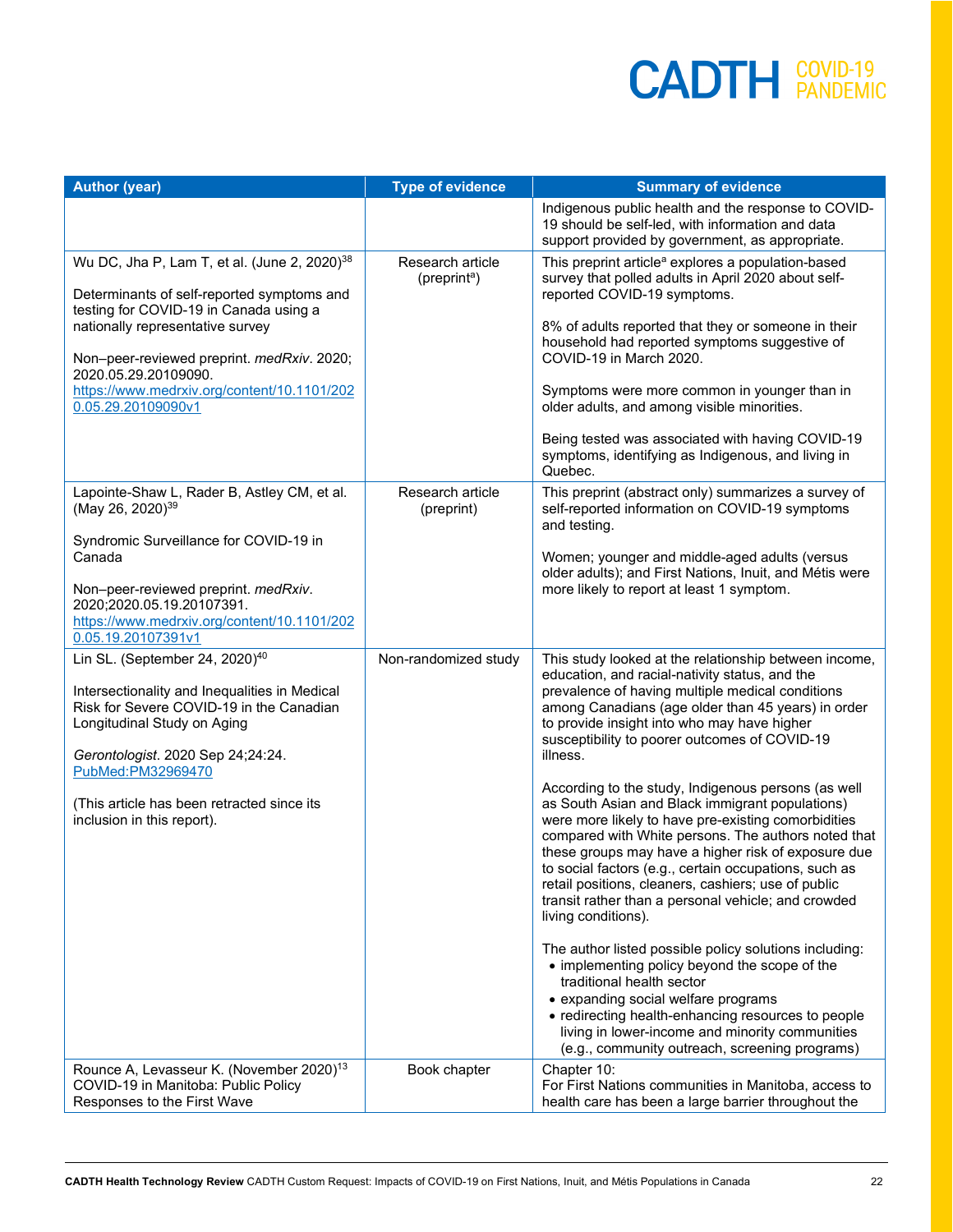| <b>Author (year)</b>                                                                                                                                                                                                                                                          | <b>Type of evidence</b>        | <b>Summary of evidence</b>                                                                                                                                                                                                                                                                                                                                                                                                                                                                                                                                                                                                                                                                                                                                                                                              |
|-------------------------------------------------------------------------------------------------------------------------------------------------------------------------------------------------------------------------------------------------------------------------------|--------------------------------|-------------------------------------------------------------------------------------------------------------------------------------------------------------------------------------------------------------------------------------------------------------------------------------------------------------------------------------------------------------------------------------------------------------------------------------------------------------------------------------------------------------------------------------------------------------------------------------------------------------------------------------------------------------------------------------------------------------------------------------------------------------------------------------------------------------------------|
| https://uofmpress.ca/books/detail/covid-19-in-<br>manitoba                                                                                                                                                                                                                    |                                | COVID-19 pandemic. Most of the remote northern<br>communities lack hospitals, extended care facilities,<br>or ventilators. This has led to numerous Indigenous<br>members needing to be flown to other locations. For<br>example, dozens of people needed to be flown out of<br>Little Grand Rapids - a community with only 1,368<br>people on reserve - before the government sent 2<br>special isolation tents and a Canadian Red Cross<br>team. Most of the health workers in northern<br>Manitoba communities are transient, which risks<br>COVID-19 importation. With many Manitoban First<br>Nations communities are on water advisories or are<br>accessing water by hauling it from the water<br>treatment plants on trucks to households, the public<br>health handwashing guidelines are difficult to follow. |
| Savage DW, Fisher A, Choudhury S, et al.<br>(September 17, 2020) <sup>41</sup>                                                                                                                                                                                                | Research article<br>(preprint) | This preprint research article models the potential<br>effect of COVID-19 on intensive care unit capacity<br>and mortality in northwestern Ontario.                                                                                                                                                                                                                                                                                                                                                                                                                                                                                                                                                                                                                                                                     |
| Investigating the implications of COVID-19<br>for the rural and remote population of<br>Northern Ontario using a mathematical model<br>Non-peer-reviewed preprint.<br>medRxiv. 2020;2020.09.17.20196949.<br>https://www.medrxiv.org/content/10.1101/202<br>0.09.17.20196949v1 |                                | The authors note that rural, remote, and Indigenous<br>communities may experience more severe effects of<br>COVID-19. From their model, they suggest that an<br>increased rate in rural populations is likely to increase<br>the required intensive care unit resources and<br>mortality compared with urban populations. Rural<br>areas will likely be disproportionately affected<br>compared with urban populations.                                                                                                                                                                                                                                                                                                                                                                                                 |
| Wendt DC, Marsan S, Parker D, et al.<br>(February, 2020) <sup>45</sup><br>Commentary on the impact of the COVID-19<br>pandemic on opioid use disorder treatment                                                                                                               | Commentary                     | Colonization and systemic racism have contributed to<br>increased substance use in Indigenous populations<br>and the pandemic has likely exacerbated opioid use<br>problems.                                                                                                                                                                                                                                                                                                                                                                                                                                                                                                                                                                                                                                            |
| among Indigenous communities in the United<br><b>States and Canada</b><br>J Subst Abuse Treat. 2020 Feb                                                                                                                                                                       |                                | The effects on opioid use within Indigenous<br>populations in the context of COVID-19 is not well<br>understood and exploration and research into this is<br>needed.                                                                                                                                                                                                                                                                                                                                                                                                                                                                                                                                                                                                                                                    |
| 9;121:108165.<br>https://www.sciencedirect.com/science/article<br>/pii/S0740547220304220?via%3Dihub                                                                                                                                                                           |                                | Some US and Canadian jurisdictions have shared<br>their experiences and approaches, which include a<br>few key suggestions:<br>• relax policies (i.e., for prescribing and dispensing,<br>and supply chain management)<br>• increase the use of virtual care (but it should be<br>noted that this will pose significant challenges<br>around access and availability in rural or remote<br>areas)<br>• be cautious of limiting participation in traditional<br>Indigenous healing practices.<br>The adoption of innovative approaches is needed<br>during the pandemic and successful changes should<br>continue post-pandemic.                                                                                                                                                                                         |
| Slater M, Jacklin K, Sutherland R, et al.<br>(September 15, 2020) <sup>46</sup>                                                                                                                                                                                               | Research article               | As communities plan for the health care needs of an<br>aging population in the face of COVID-19, the study<br>authors note that First Nations people in Ontario<br>experience higher rates of frailty compared with the                                                                                                                                                                                                                                                                                                                                                                                                                                                                                                                                                                                                 |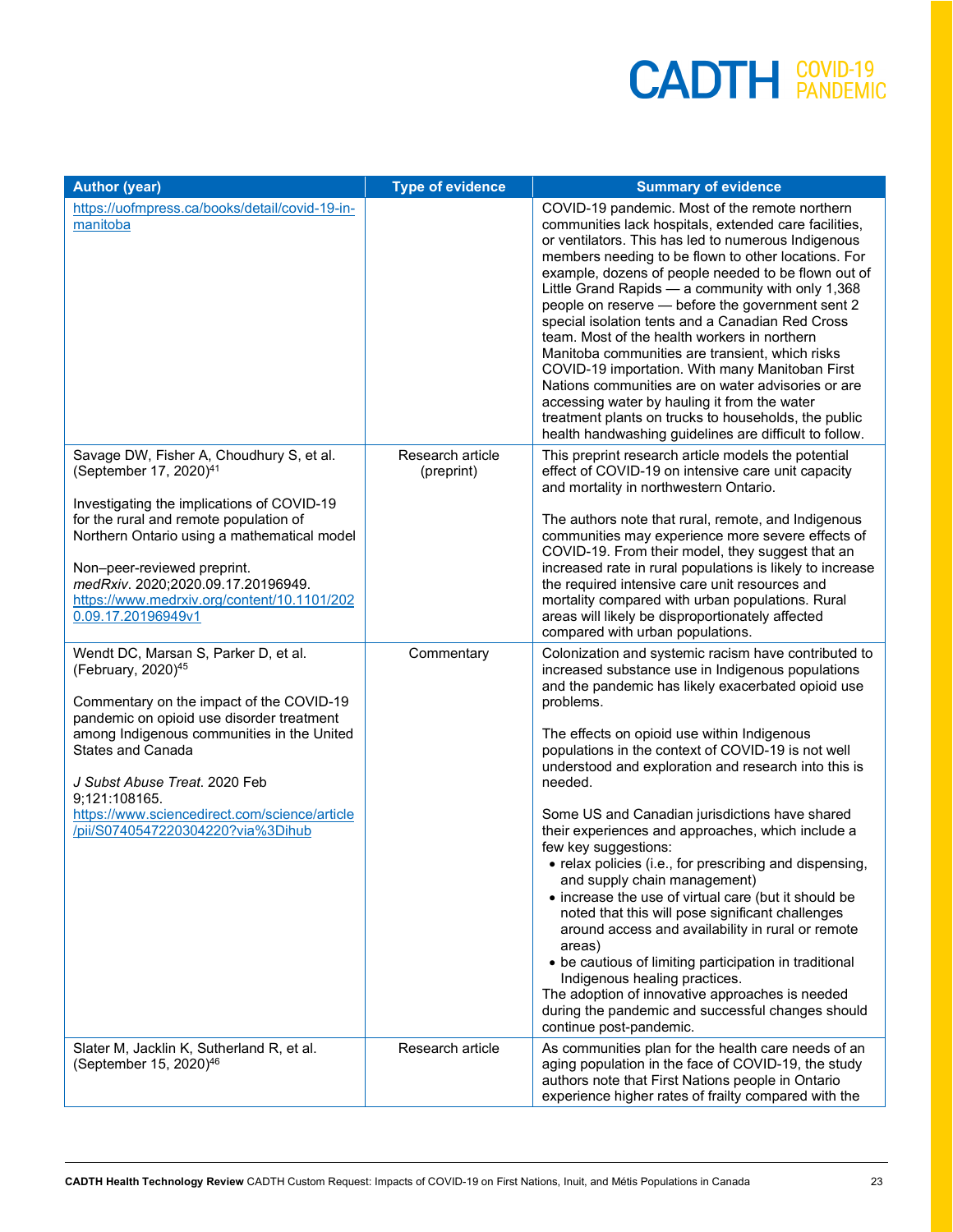| <b>Author (year)</b>                                                     | <b>Type of evidence</b> | <b>Summary of evidence</b>                                                                                                                            |
|--------------------------------------------------------------------------|-------------------------|-------------------------------------------------------------------------------------------------------------------------------------------------------|
| Understanding Aging, Frailty, and Resilience<br>in Ontario First Nations |                         | general Canadian population. First Nations<br>communities also experience earlier onset frailty.<br>COVID-19 can be more severe in persons with other |
| Can J Aging. 2020 Sep 15;1-6.                                            |                         | existing health conditions, such as frailty.                                                                                                          |
| https://www.cambridge.org/core/journals/can                              |                         |                                                                                                                                                       |
| adian-journal-on-aging-la-revue-canadienne-                              |                         |                                                                                                                                                       |
| du-vieillissement/article/abs/understanding-                             |                         |                                                                                                                                                       |
| aging-frailty-and-resilience-in-ontario-first-                           |                         |                                                                                                                                                       |
| nations/CD7B5EEFF654F9ECAB100C3382B<br>C5943                             |                         |                                                                                                                                                       |
|                                                                          |                         |                                                                                                                                                       |
| Yellowhead Institute (May 12, 2020) <sup>44</sup>                        | <b>Brief</b>            | Disaggregated data - data that includes racial or                                                                                                     |
| Colonialism Of The Curve: Indigenous                                     |                         | ethnic identities - is often not collected by the public<br>services accessed by Indigenous peoples. This lack                                        |
| Communities & Bad COVID Data                                             |                         | of data information makes it difficult to seek                                                                                                        |
|                                                                          |                         | accountability from leaders from all levels of                                                                                                        |
| https://yellowheadinstitute.org/2020/05/12/col                           |                         | government and to evaluate and measure outcomes                                                                                                       |
| onialism-of-the-curve-indigenous-                                        |                         | and the efficacy of interventions. Because of this data                                                                                               |
| communities-and-bad-covid-data/                                          |                         | gap, it is also challenging to account for poorer                                                                                                     |
|                                                                          |                         | outcomes due to discrimination based on race.                                                                                                         |

a This article has since been published and can be found here[: https://journals.plos.org/plosone/article?id=10.1371/journal.pone.0240778.](https://journals.plos.org/plosone/article?id=10.1371/journal.pone.0240778)

#### **Request-for-Information Question 3**

#### **What mental health-related issues, needs, and challenges have affected Indigenous communities during the COVID-19 pandemic?**

Request question 3 explored resources related to mental health issues, needs, and challenges affecting Indigenous communities during the COVID-19 pandemic. First Nations, Inuit, and Métis people — particularly women<sup>19,47,48</sup> — are experiencing worse mental health consequences as a result of COVID-19 than non-Indigenous people.5,13,36,48-51 Notably, there has been a reported increase in substance use and addictions, $\rm ^{5,17,37,47,50}$  and concern for domestic violence, in many communities.<sup>5,19,52</sup> Barriers in accessing mental health care, such as a lack of privacy $^5$  and a lack of technological tools, $^5$  have further exacerbated mental health concerns within communities. Access to culturally and contextually appropriate care is essential for Indigenous communities and is highlighted in the examples from the literature.<sup>5,17,51,53</sup> Provision of mental first aid to Indigenous communities who have been impacted by the COVID-19 pandemic is critical, in addition to the establishment of universal protocols or guidelines to support best practices.

#### Bottom Line

The COVID-19 pandemic has highlighted and exacerbated gaps in mental health services and equitable access to resources to manage mental health-related crises. The evidence highlights an increased prevalence of mental health concerns such as anxiety, suicidal thoughts, and domestic violence within Indigenous communities. At the same time, there is a dire need for increased access to culturally appropriate resources, with existing Indigenous leaders and organizations offering what they can. A more comprehensive commitment and community-governed approach to mental health promotion across Canada with Indigenous peoples is needed.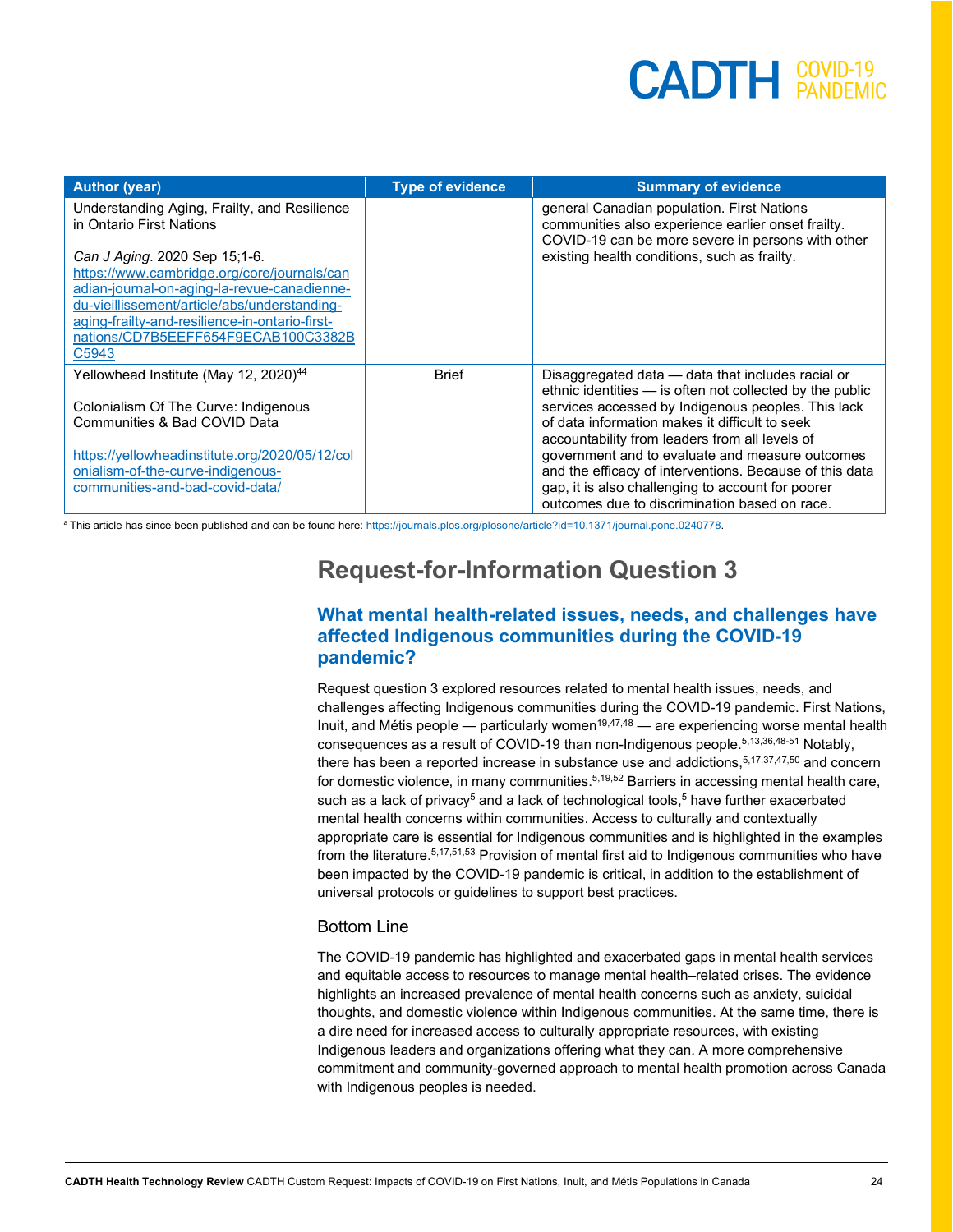The following table explores resources related to the topic of mental health.

#### **Table 3: Mental Health-Related Issues, Needs, and Challenges**

| <b>Author (year)</b>                                                                                                                                                                                                                                                                                                                                                                                                                            | <b>Type of evidence</b> | <b>Summary of evidence</b>                                                                                                                                                                                                                                                                                                                                                                                                                                                                                                                                                                                                                                                                                                                                                                                                                                                                                                                                                                                                                                                                                                                                                                                            |
|-------------------------------------------------------------------------------------------------------------------------------------------------------------------------------------------------------------------------------------------------------------------------------------------------------------------------------------------------------------------------------------------------------------------------------------------------|-------------------------|-----------------------------------------------------------------------------------------------------------------------------------------------------------------------------------------------------------------------------------------------------------------------------------------------------------------------------------------------------------------------------------------------------------------------------------------------------------------------------------------------------------------------------------------------------------------------------------------------------------------------------------------------------------------------------------------------------------------------------------------------------------------------------------------------------------------------------------------------------------------------------------------------------------------------------------------------------------------------------------------------------------------------------------------------------------------------------------------------------------------------------------------------------------------------------------------------------------------------|
| Feltes E, Stacey J, Verhaeghe C<br>(March 2021) <sup>5</sup><br>Dada Nentsen Gha Yatast- $+$<br>Tŝilhqot'in in the Time of COVID:<br>Strengthening Tŝilhqot'in Ways to<br><b>Protect Our People</b><br>Tŝilhqot'in National Government.<br>https://www.tsilhqotin.ca/wp-<br>content/uploads/2021/03/TNG-COVID-<br>REPORT-FINAL.pdf                                                                                                              | Report                  | Many homes lack phones or computers, limiting access<br>to counselling sessions. For those who have had<br>access, counsellors have reported increased anxiety,<br>distractedness, and hyperactivity among children, and<br>a lack of adherence to pandemic legislation by teens<br>and youth. There were also challenges with privacy<br>concerns because of trouble finding confidential spaces<br>from which to engage in counselling.<br>Tŝilhqot'in communities observed an increase in mental<br>health concerns such as substance use and addiction,<br>violence, depression, anxiety, and suicidal ideation.<br>The lack of safe space in the Tŝilhqot'in communities<br>has raised concerns for intimate partner violence on<br>women, children, and 2SLGBTQQIA community<br>members.<br>Checkpoints also became a source of stress and<br>anxiety because of the separation of friends and family,<br>and the position the staff were put in when dealing with<br>conflict, abuse, and aggression.<br>Notably, the one Indigenous trauma treatment centre in<br>the province was required to close its doors to anyone<br>outside of Vancouver Island in response to the<br>pandemic and capacity concerns. |
| Hrabok M, Nwachukwu I, Gusnowski A,<br>et al. (January 2021) <sup>49</sup><br>Mental Health Outreach via Supportive<br>Text Messages during the COVID-19<br>Pandemic: One-week Prevalence and<br>Correlates of Anxiety Symptoms<br>PubMed: PM33131318                                                                                                                                                                                           | Non-randomized study    | This study reported the prevalence of anxiety among<br>participants of a Text4Hope program 1 week after its<br>launch on March 23, 2020. Univariate analyses<br>indicated that respondents who identified as<br>Indigenous had a higher likelihood of presenting with<br>moderate to high anxiety compared with respondents<br>with other characteristics within the same demographic<br>group.                                                                                                                                                                                                                                                                                                                                                                                                                                                                                                                                                                                                                                                                                                                                                                                                                       |
| Hahmaan T, Statistics Canada<br>(February 1, 2021) <sup>36</sup><br>StatCan COVID-19: Data to Insights for<br>a Better Canada<br>Changes to health, access to health<br>services, and the ability to meet<br>financial obligations among Indigenous<br>people with long-term conditions or<br>disabilities since the start of the COVID-<br>19 pandemic<br>https://www150.statcan.gc.ca/n1/pub/4<br>5-28-0001/2021001/article/00006-<br>eng.htm | Crowdsourcing survey    | This paper reports findings from a crowdsourcing<br>survey conducted June 23, 2020 to July 6, 2020 by<br>13,000 participants, of which 600 were Métis, First<br>Nations, or Inuit. The survey investigated the impacts<br>of the COVID-19 pandemic on the health, service<br>access, and ability to meet basic needs of people<br>disabilities or long-term conditions.<br>• 64% of Indigenous participants with disabilities or<br>long-term conditions reported that their mental<br>health was "much worse" or "somewhat worse"<br>since before the pandemic.<br>• Compared with non-Indigenous participants,<br>Indigenous participants with seeing, cognitive, and<br>mental health-related disabilities reported worsened<br>mental health during the pandemic.                                                                                                                                                                                                                                                                                                                                                                                                                                                 |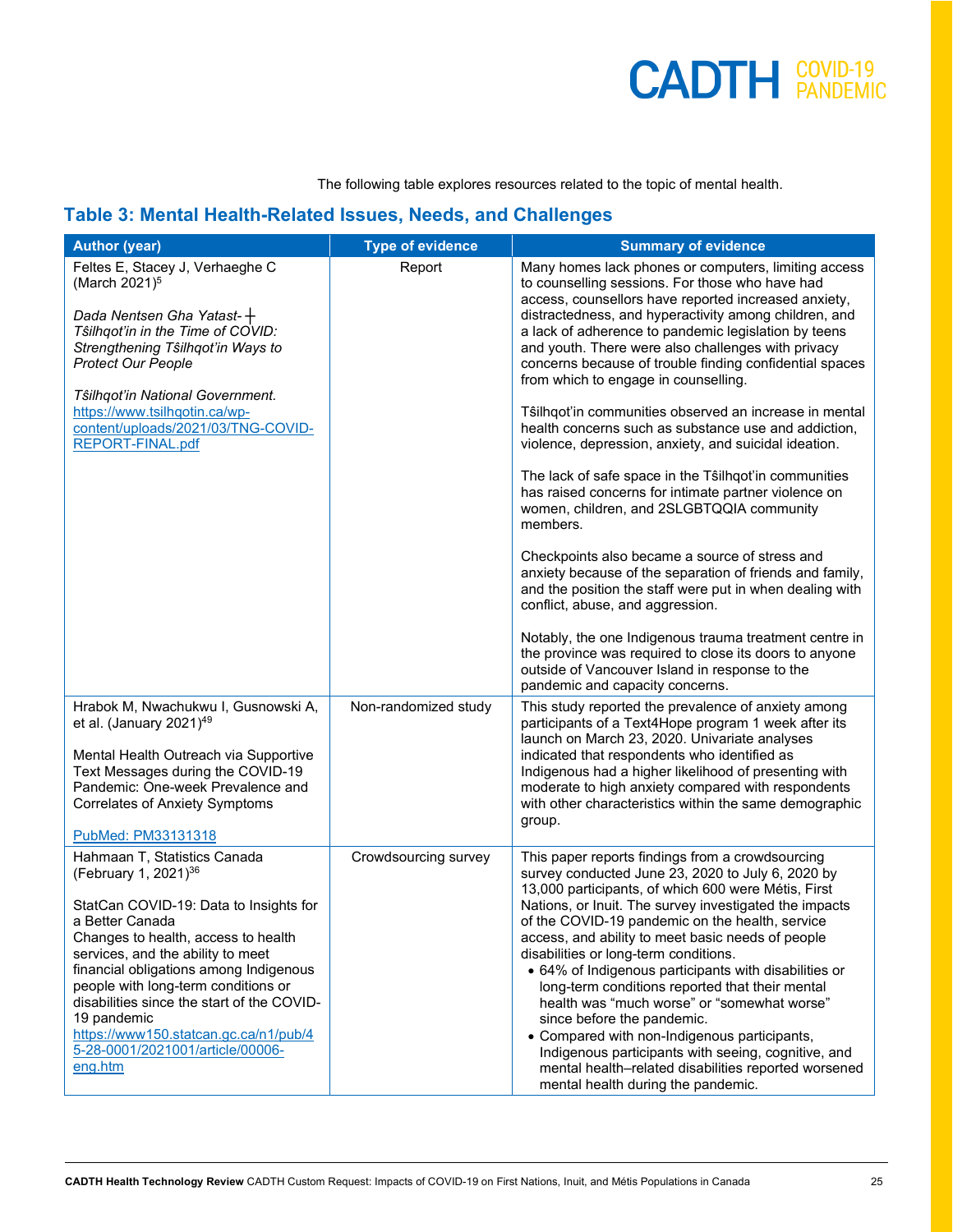| <b>Author (year)</b>                                                                                                                                                                                                                                                                              | <b>Type of evidence</b> | <b>Summary of evidence</b>                                                                                                                                                                                                                                                                                                                                                                                                                                                                                                                                                                                                                      |
|---------------------------------------------------------------------------------------------------------------------------------------------------------------------------------------------------------------------------------------------------------------------------------------------------|-------------------------|-------------------------------------------------------------------------------------------------------------------------------------------------------------------------------------------------------------------------------------------------------------------------------------------------------------------------------------------------------------------------------------------------------------------------------------------------------------------------------------------------------------------------------------------------------------------------------------------------------------------------------------------------|
| Strudwick G, Sockalingam S, Kassam I,<br>et al. (March 2, 2021) <sup>53</sup><br>Digital Interventions to Support<br>Population Mental Health in Canada<br>During the COVID-19 Pandemic: Rapid<br>Review<br>PubMed: PM33650985                                                                    | Rapid review            | This rapid review looked at digital interventions offered<br>during the pandemic that targeted supporting the<br>mental health of Canadians throughout the pandemic.<br>In total, 10 web-based resources such as virtual peer<br>support groups, discussion forums, and telemedicine<br>were identified that targeted rural communities and<br>were adapted for Indigenous peoples. Barriers<br>identified were cost, connectivity, language, and<br>access. Notably, some of the resources were only<br>available in English. Overall, it was reported that there<br>is a lack of resources specific to Indigenous peoples<br>and communities. |
| Assembly of First Nations (November<br>2020) <sup>37</sup><br>A New Path Forward: AFN COVID-19<br>Discussion Paper - Summary for Input<br>https://www.afn.ca/wp-<br>content/uploads/2021/01/res-1268-<br>7773.pdf                                                                                 | Discussion paper        | This paper highlights challenges faced by First Nations<br>communities as reported by the Assembly of First<br>Nations during the COVID-19 pandemic.<br>It was reported that COVID-19 has exacerbated<br>existing mental health concerns and substance use<br>and addictions.                                                                                                                                                                                                                                                                                                                                                                   |
| Assembly of First Nations Yukon<br>Region (November 2020) <sup>17</sup><br>Novel Coronavirus Discussion Paper:<br>COVID-19 Policy Analysis And<br><b>Recommendations For Yukon First</b><br><b>Nations</b><br>http://afnyukon.ca/wp-<br>content/uploads/2020/11/COVID-19-<br>Discussion-Paper.pdf | Discussion paper        | This discussion paper provides insight into challenges<br>faced by the Yukon First Nations during the COVID-19<br>pandemic through interviews with Chiefs and key staff<br>members.<br>Yukon First Nations reported that there has been an<br>increase in substance abuse within their communities,<br>which they claim to be partially tied to payments from<br>the Canadian Emergency Response Benefit and a lack<br>of opportunity to spend the money constructively.<br>The main challenge reported was having enough<br>mental health supports.                                                                                            |
| Canadian Mental Health Association,<br>University of British Columbia, et al.<br>(December 2020) <sup>50</sup><br>Summary of Findings: Mental Health<br>Impacts of COVID-19: Wave 2<br>https://cmha.ca/wp-<br>content/uploads/2020/12/CMHA-UBC-<br>wave-2-Summary-of-Findings-FINAL-<br>EN.pdf    | Cross-sectional survey  | This report outlines self-reported findings on the mental<br>health impacts of the second wave of COVID-19:<br>• 54% of Indigenous peoples reported deteriorating<br>mental health (compared with 41% in wave 1).<br>• 20% of Indigenous peoples reported suicidal<br>thoughts or feelings (compared with 16% in wave 1).<br>• 29% of Indigenous peoples reported increased<br>alcohol use.<br>• 24% of Indigenous peoples reported increased<br>cannabis use.                                                                                                                                                                                  |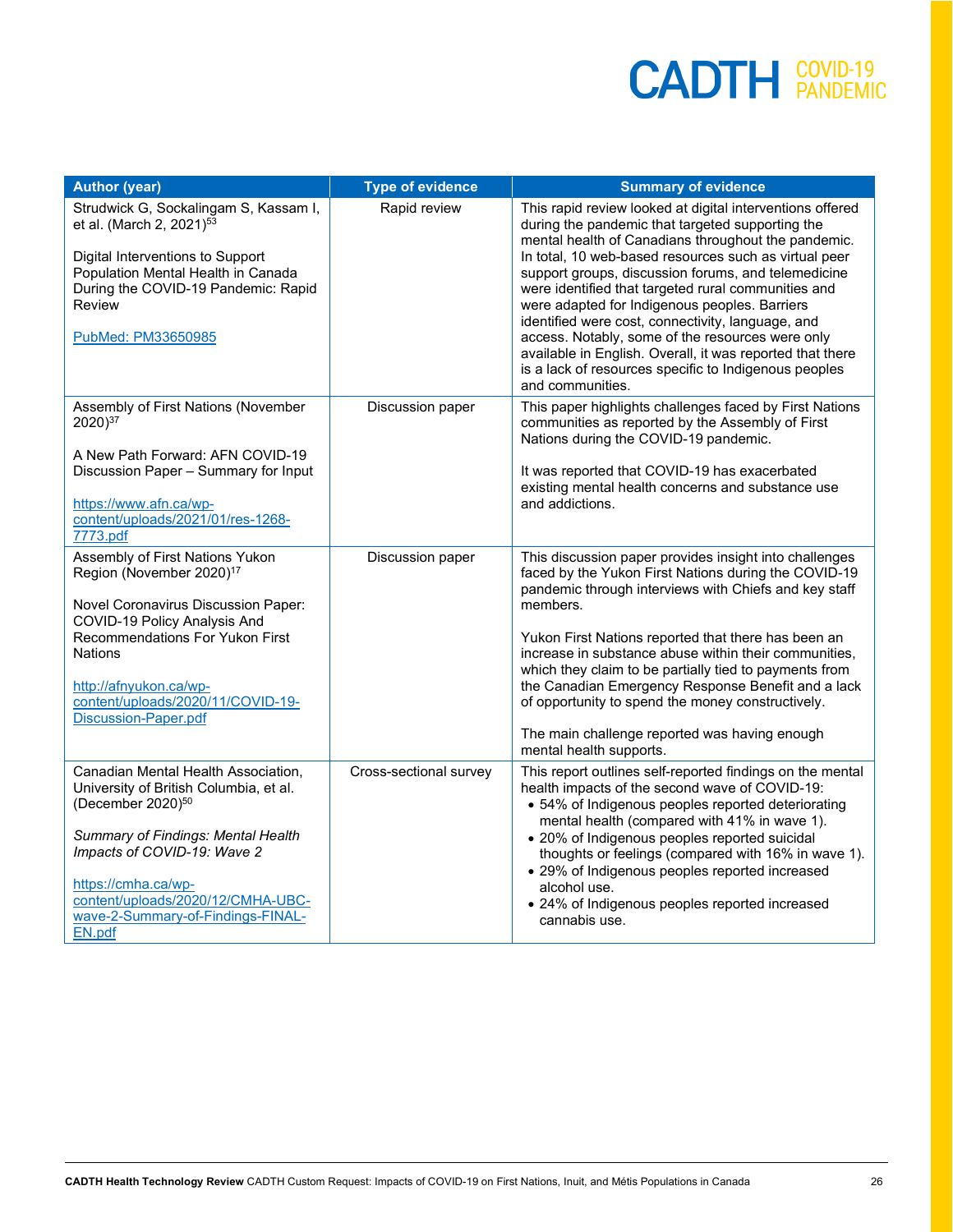| <b>Author (year)</b>                                                                                                                                                                                                                                                                                                                                      | <b>Type of evidence</b>   | <b>Summary of evidence</b>                                                                                                                                                                                                                                                                                                                                                                                                                                                                                                                                                                                                                                                                                                                                                                                                                                                                                                                      |
|-----------------------------------------------------------------------------------------------------------------------------------------------------------------------------------------------------------------------------------------------------------------------------------------------------------------------------------------------------------|---------------------------|-------------------------------------------------------------------------------------------------------------------------------------------------------------------------------------------------------------------------------------------------------------------------------------------------------------------------------------------------------------------------------------------------------------------------------------------------------------------------------------------------------------------------------------------------------------------------------------------------------------------------------------------------------------------------------------------------------------------------------------------------------------------------------------------------------------------------------------------------------------------------------------------------------------------------------------------------|
| <b>First Nations Education Administrators</b><br>Association (October 23, 2020) <sup>51</sup><br>Report of Survey Findings: First<br>Nations Administrators and the Impact<br>of COVID-19<br>https://www.fneaa.ca/common/Uploade<br>d%20files/Report%20of%20Survey%20<br>Findings%20Gathering%20Place%20B<br>est%20Practices%20November%2024<br>%20V2.pdf | Report on survey findings | This study examined the impact of COVID-19 on First<br>Nations schools and communities. Regarding mental<br>health challenges:<br>• During the pandemic, access to mental health<br>support has been limited.<br>• Increased stress and demands on staff have led to<br>tension and conflict.<br>• Parents are overwhelmed providing education<br>support to their children; in particular, parents of<br>special needs children.<br>• The pandemic has further exacerbated mental<br>health concerns for some and services have been<br>suspended.<br>• Isolation and lack of structure has led to an increase<br>in rebellious behaviour and the number of incidents<br>among youth.                                                                                                                                                                                                                                                          |
| Goodwill A, Morgan J (June 22, 2020) <sup>1</sup><br>Pandemic experiences and impacts of<br>COVID-19 on the mental health of<br>Indigenous communities: Preliminary<br>Knowledge Synthesis<br>https://cihr-<br>irsc.gc.ca/e/documents/GOODWILL-<br>Initial-Knowledge-Synthesis-2020-06-<br>22.pdf                                                         | Draft knowledge synthesis | This evidence synthesis highlights data from various<br>sources that provide insights into trends and patterns in<br>the literature examining mental health and substance<br>use in Indigenous communities.<br>The authors observed that, typically, research focuses<br>on the study of infectious diseases rather than on<br>mental health and substance use concerns in<br>pandemic contexts.<br>There is an existing literature gap regarding how to<br>address the gendered experiences of mental health<br>and substance use issues in Indigenous communities.<br>There are increased demands on telehealth, given<br>physical distancing measures and public health<br>policies; however, the effects of such policies, both in<br>the short- and long-term, are unknown.                                                                                                                                                                |
| Jones C, Monchalin R, Bourgeois C,<br>Smylie J. (December 1, 2020) <sup>19</sup><br>Kokums to the Iskwêsisisak: COVID-19<br>and Urban Métis Girls and Young<br>Women<br><b>Girlhood Studies</b><br>https://www.berghahnjournals.com/view<br>/journals/girlhood-<br>studies/13/3/ghs130309.xml?ArticleBod<br>yColorStyles=full-text                        | Article                   | This article discusses how the COVID-19 pandemic is<br>impacting Métis women and girls living in urban<br>homelands across Canada. Impacts include the<br>following:<br>• Public health guidelines have separated or<br>distanced young Métis women and girls from the<br>social kinship systems that typically provide safety<br>and security.<br>• There have been reports of a sharp increase in<br>violence against Métis and First Nations girls and<br>women due to the public health measures.<br>• Métis women and girls are unable to partake in<br>important cultural ceremonies and rites of passage.<br>• Métis youth and children in government care are<br>currently unable to have supervised visits with<br>biological family members and in-person private<br>visits with social workers, which might exacerbate<br>impacts on the health and well-being of Métis youth,<br>as they already lack culturally relevant services. |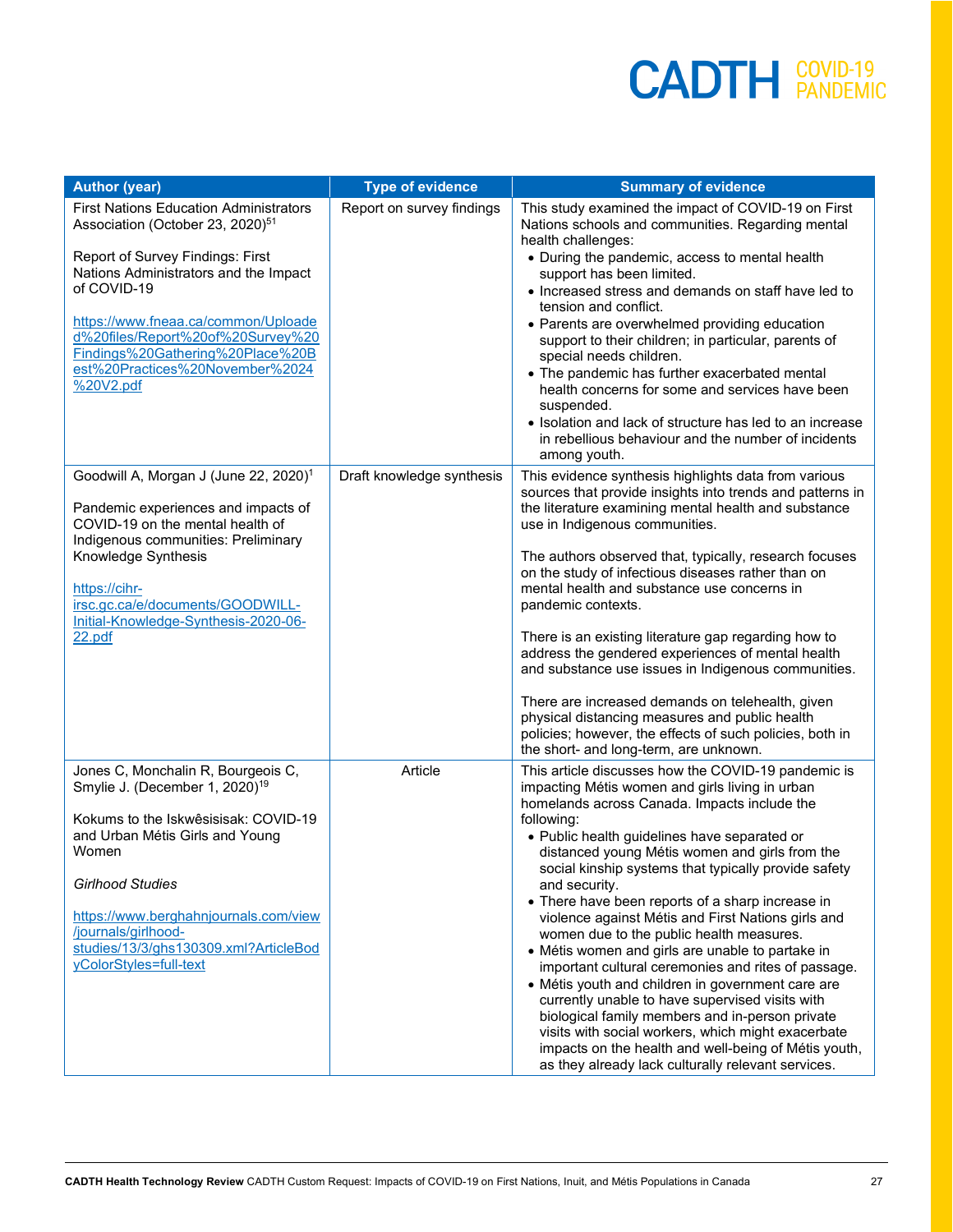| <b>Author (year)</b>                                                                                                                                                                                                                                                                                                | <b>Type of evidence</b> | <b>Summary of evidence</b>                                                                                                                                                                                                                                                                                                                                                                                                                                                                                                                                                                                                                                                                                                                                           |
|---------------------------------------------------------------------------------------------------------------------------------------------------------------------------------------------------------------------------------------------------------------------------------------------------------------------|-------------------------|----------------------------------------------------------------------------------------------------------------------------------------------------------------------------------------------------------------------------------------------------------------------------------------------------------------------------------------------------------------------------------------------------------------------------------------------------------------------------------------------------------------------------------------------------------------------------------------------------------------------------------------------------------------------------------------------------------------------------------------------------------------------|
| Júnior JG, Moreira MM, Pinheiro WR,<br>et al. (July 2020) <sup>47</sup>                                                                                                                                                                                                                                             | Commentary              | This commentary summarizes the state of mental<br>health of Indigenous populations globally in the context<br>of the COVID-19 pandemic.                                                                                                                                                                                                                                                                                                                                                                                                                                                                                                                                                                                                                              |
| The mental health of those whose<br>rights have been taken away: An essay<br>on the mental health of indigenous<br>peoples in the face of the 2019<br>Coronavirus (2019-nCoV) outbreak                                                                                                                              |                         | Racial and ethnic disparities in mental health services<br>use have increased, especially in the context of the<br>pandemic and worsened pre-existing mental health<br>problems (e.g., depression, suicidal ideation, smoking,<br>and binge drinking).                                                                                                                                                                                                                                                                                                                                                                                                                                                                                                               |
| Psychiatry Res. 2020<br>07;289:113094. PubMed: PM32405114                                                                                                                                                                                                                                                           |                         | Colonialism continues to have gender-specific impacts<br>on access to Indigenous networks and communities<br>that are critical for many Indigenous peoples' well-<br>being.                                                                                                                                                                                                                                                                                                                                                                                                                                                                                                                                                                                          |
| Rounce A, Levasseur K. (November<br>2020) <sup>13</sup><br>COVID-19 in Manitoba: Public Policy<br>Responses to the First Wave<br>https://uofmpress.ca/books/detail/covid-<br>19-in-manitoba                                                                                                                         | Book chapter            | Chapter 10:<br>The authors report that the mental health of Indigenous<br>peoples is at high risk due to COVID-19. Findings from<br>a national survey conducted by the Canadian Mental<br>Health Association found that 16% of Indigenous<br>people (18 years of age and older) have had suicidal<br>thoughts since the outbreak of COVID-19.                                                                                                                                                                                                                                                                                                                                                                                                                        |
| Royal Society of Canada (October<br>2020) <sup>52</sup><br>Easing the Disruption of COVID-19:<br>Supporting the Mental Health of the<br>People of Canada<br>https://rsc-<br>src.ca/sites/default/files/MH%20PB EN<br>1.pdf                                                                                          | Policy brief            | The COVID-19 pandemic has had a detrimental effect<br>on the mental health of Indigenous peoples, who face<br>pre-existing structural inequities.<br>Many Indigenous communities have reported increases<br>in child welfare-related issues (e.g., abuse, neglect),<br>domestic violence due to suspending of residential<br>treatment facilities and shelters for women, and acute<br>withdrawal episodes as a result of disruptions in illicit<br>substance supply chains (due to community checkpoint<br>screening), combined with limited access to medically<br>assisted withdrawal services.<br>The document indicated that many rural and<br>Indigenous communities have not had mental health<br>services despite the added stress of the pandemic.          |
| Arriagada P, Hahmann T, O'Donnell V;<br>Statistics Canada (June 23, 2020) <sup>48</sup><br>StatCan COVID-19: Data to Insights for<br>a Better Canada<br>Indigenous people and mental health<br>during the COVID-19 pandemic<br>https://www150.statcan.gc.ca/n1/pub/4<br>5-28-0001/2020001/article/00035-<br>eng.htm | Crowdsourcing survey    | Approximately 1,400 First Nations, Métis, and Inuit<br>completed an online questionnaire administered by<br>Statistics Canada about the impacts of COVID-19 on<br>mental health.<br>• Six in 10 Indigenous participants reported that their<br>mental health has worsened since physical<br>distancing measures have been in place.<br>• Indigenous women reported higher stress and<br>anxiety than did Indigenous men.<br>• Indigenous peoples reported higher stress and<br>anxiety than did non-Indigenous people.<br>• It was not possible to report findings separately for<br>First Nations, Métis, or Inuit, or for diverse<br>subpopulations within the Indigenous population;<br>therefore, caution should be exercised when<br>interpreting the findings. |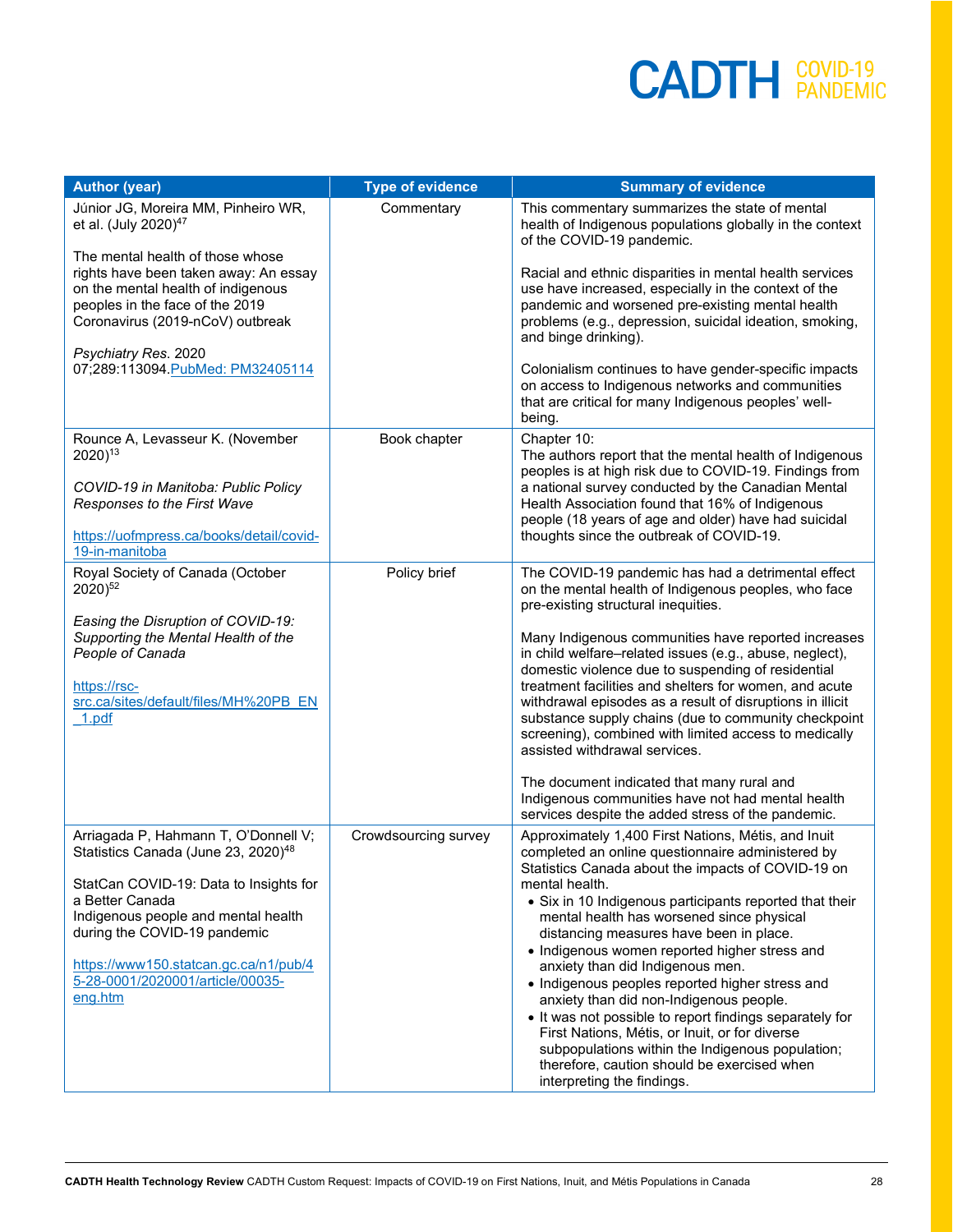#### **Request-for-Information Question 4**

#### **What issues, challenges, or opportunities have Indigenous communities faced during the COVID-19 pandemic in relation to food security, housing stability, community cohesion, social connectedness, and other social and cultural factors?**

Request question 4 explores issues related to social and economic factors, and how COVID-19 is impacting Indigenous communities in this way. Indigenous peoples are facing higher inequities, including overcrowded housing,  $3,17,54,55$  food insecurity,  $2,13,37,54,56$  job  $loss<sub>1</sub><sup>4,20,57-62</sup>$  and barriers to remote education<sup>3,5,17,37,51,63</sup> compared with non-Indigenous individuals, with existing inequities being exacerbated by the COVID-19 pandemic.<sup>3-6,54,64</sup> Current public health practices and messaging from non-Indigenous health authorities may need to incorporate more Indigenous traditional health practices. This could help Indigenous individuals better engage with Indigenous leadership and result in better health outcomes for Indigenous communities, not only during the COVID pandemic but also afterward, by addressing the other ongoing inequities that these communities face. Additionally, not all responses are designed to be equal or are contextually appropriate; policy-makers need to consider the situation of rural communities and/or homelessness in Canada and increase funding supports. 65,66 Pandemic responses must be designed for rural communities rather than simply being extensions of existing urban strategies.

#### Bottom line

Many Indigenous communities have been negatively impacted by the COVID-19 pandemic, with the inequity gap growing larger because of the pandemic. Conditions made worse or exacerbated by COVID-19 include, but are not limited to, inadequate health infrastructure, lack of clean water, food insecurity, job loss, and insufficient economic opportunities.

The following table explores examples related to social and economic impacts of COVID-19 on Indigenous communities.

#### **Table 4: The Socioeconomic Impact of COVID-19 on Indigenous Peoples in Canada**

| <b>Author (year)</b>                       | <b>Type of evidence</b> | <b>Summary of evidence</b>                                                                                        |
|--------------------------------------------|-------------------------|-------------------------------------------------------------------------------------------------------------------|
| Mashford-Pringle A; Skura C, Stutz S;      | Report                  | This report is a summary of experiences of Indigenous                                                             |
| Yohathasan T. (February 2021) <sup>3</sup> |                         | community members throughout the COVID-19                                                                         |
| What we heard: Indigenous Peoples          |                         | pandemic, including the impact of the pandemic on<br>issues such as housing and lack of internet access.          |
| and COVID-19                               |                         | Some key themes identified were, as follows:                                                                      |
| Public Health Agency of Canada's           |                         | • Many remote and isolated First Nations and Inuit                                                                |
| <b>Companion Report</b>                    |                         | communities face barriers, as the internet bandwidth is<br>inadequate for the heavy demands of virtual schooling, |
| https://www.canada.ca/en/public-           |                         | work, and health care services.                                                                                   |
| health/corporate/publications/chief-       |                         | • Some community members do not have cell phones or                                                               |
| public-health-officer-reports-state-       |                         | internet-ready devices, which makes it challenging to                                                             |
| public-health-canada/from-risk-            |                         | access many resources.                                                                                            |
| resilience-equity-approach-covid-          |                         | • For those who do have cell phones or internet-ready                                                             |
| 19/indigenous-peoples-covid-19-            |                         | devices, there have been no changes to the internet                                                               |
| report.html                                |                         | access despite increased needs.                                                                                   |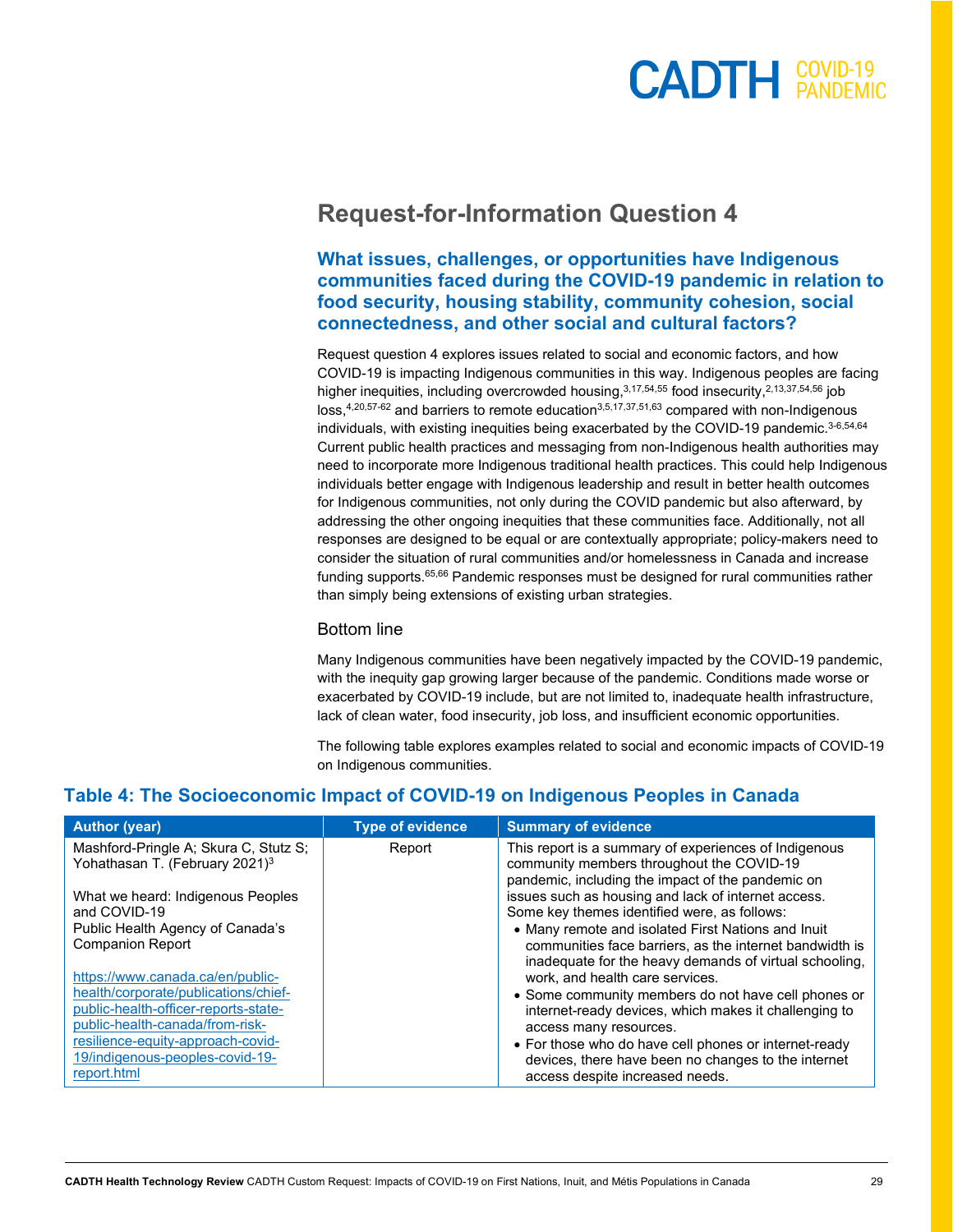| <b>Author (year)</b>                                                                                                                                                                                                                                                                                                            | <b>Type of evidence</b> | <b>Summary of evidence</b>                                                                                                                                                                                                                                                                                                                                                                                                                                                                                                                                                                                                                                                                                                                                                                                                                                                                                                                                                                                                                                                                                                                                                            |
|---------------------------------------------------------------------------------------------------------------------------------------------------------------------------------------------------------------------------------------------------------------------------------------------------------------------------------|-------------------------|---------------------------------------------------------------------------------------------------------------------------------------------------------------------------------------------------------------------------------------------------------------------------------------------------------------------------------------------------------------------------------------------------------------------------------------------------------------------------------------------------------------------------------------------------------------------------------------------------------------------------------------------------------------------------------------------------------------------------------------------------------------------------------------------------------------------------------------------------------------------------------------------------------------------------------------------------------------------------------------------------------------------------------------------------------------------------------------------------------------------------------------------------------------------------------------|
|                                                                                                                                                                                                                                                                                                                                 |                         | • Individuals who previously couch-surfed must now<br>choose between urban shelters or tent cities.<br>• Those who must be flown out of communities for<br>health reasons must quarantine without family or<br>friends and are served food they would not eat<br>normally and at times of day they would not normally<br>eat.<br>• There has been an increase in the use of homeless<br>shelters in some Inuit and remote communities.<br>• Economic measures have led to increases in prices for<br>renovations and maintenance, while many are living in<br>overcrowded homes.<br>• There is an extreme concern regarding the lack of safe<br>drinking water in many communities and the inability to<br>follow safe cleaning protocols for COVID-19.                                                                                                                                                                                                                                                                                                                                                                                                                               |
| Social Policy and Projects Research<br>and Data Team, City of Vancouver<br>(January 2021) $4$<br>Populations Disproportionately<br>Impacted by COVID 19: Current State<br>Assessment<br>https://vancouver.ca/files/cov/pdi-<br>covid-current-state-report-january-<br>2021.pdf                                                  | Assessment report       | This report from the City of Vancouver examines the<br>various types of impact COVID-19 has had on individuals,<br>with the recognition that not all populations are equally<br>affected by this pandemic.<br>• Indigenous respondents to a crowdsourced survey<br>were slightly more likely to report experiencing job loss<br>and difficulty meeting financial obligations or essential<br>needs than non-Indigenous respondents.<br>• Crowdsourced data also demonstrated that<br>Indigenous survey respondents had perceived an<br>increase in violence since the start of the pandemic,<br>with a lower rate of adults feeling safe walking in their<br>neighbourhood at night than non-Indigenous and<br>racialized groups.                                                                                                                                                                                                                                                                                                                                                                                                                                                     |
| Feltes E, Stacey J, Verhaeghe C<br>(March 2021) <sup>5</sup><br>Dada Nentsen Gha Yatast-+<br>Tŝilhqot'in in the Time of COVID:<br>Strengthening Tŝilhqot'in Ways to<br><b>Protect Our People</b><br>Tŝilhqot'in National Government.<br>https://www.tsilhqotin.ca/wp-<br>content/uploads/2021/03/TNG-COVID-<br>REPORT-FINAL.pdf | Report                  | The COVID-19 pandemic amplified struggles previously<br>experienced by the Tŝilhqot'in communities, as revealed<br>by interviews with Chiefs, Councillors, the Tsilhqot'in<br>Women's Council, emergency operations centre staff,<br>health directors, health care providers, other community<br>staff, and representatives from Indigenous Services<br>Canada and the Ministry of Indigenous Relations and<br>Reconciliation (British<br>Columbia).<br>Due to a lack of infrastructure, Tŝilhqot'in communities<br>were required to renovate a community-owned business<br>space to have an interim location large enough to bring<br>emergency operations centre staff together.<br>Many homes in the communities are overcrowded,<br>amplifying the risk for the transmission of COVID-19.<br>Many off-reserve members wanted to move back to the<br>community due to pandemic-related job loss but had<br>nowhere to go.<br>In some communities, housing units reserved for outside<br>essential workers or teachers had to be converted to self-<br>isolation housing units due to a lack of housing, making<br>these locations unavailable to the outside essential<br>workers. |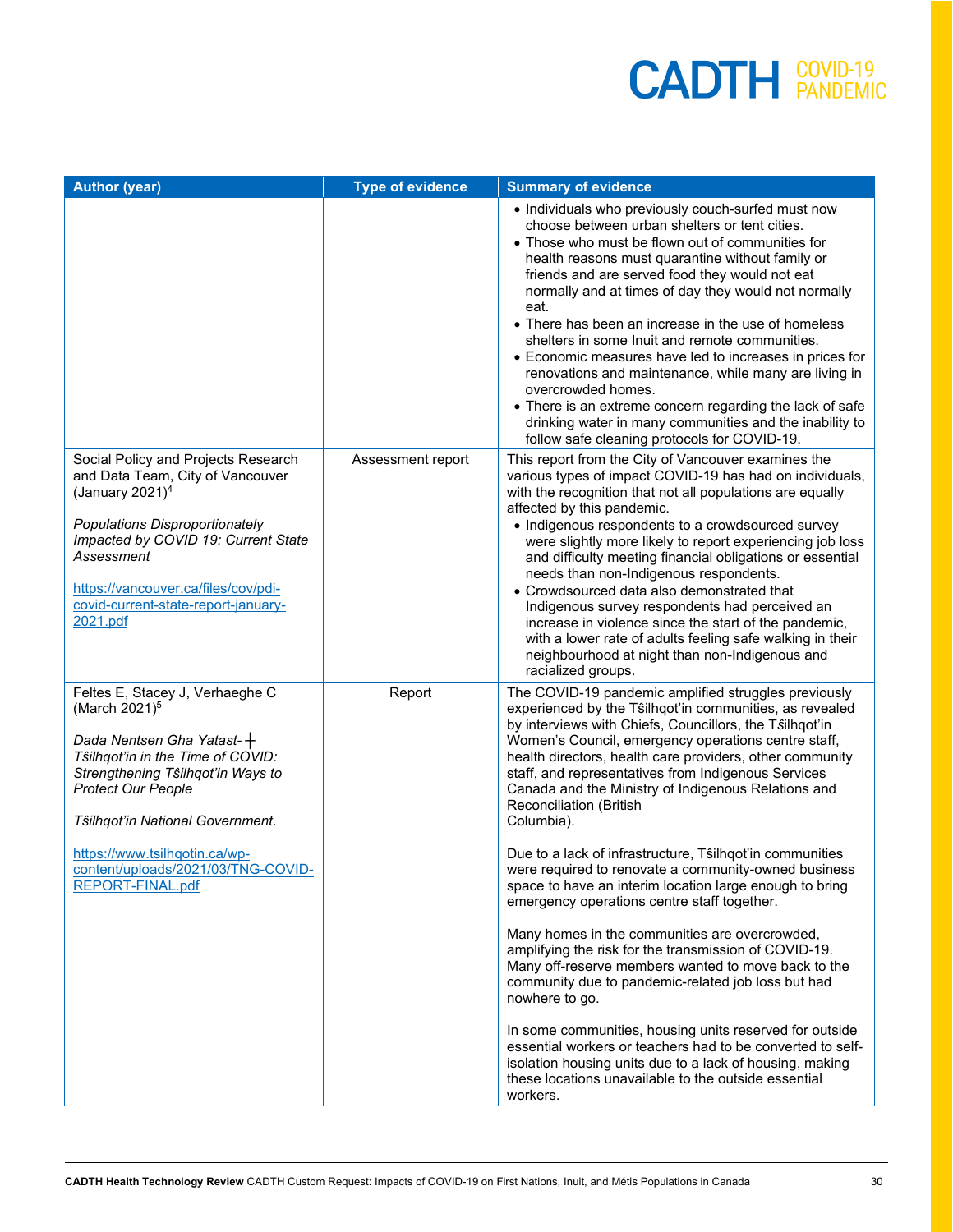| <b>Type of evidence</b> | <b>Summary of evidence</b>                                                                                                                                                                                                                                                                                                                                                                                                                                                                                                                                                                                                                                                                                                                                                                                                                                                                                                                                                                                                                                                                                                                                                                                                                                                                                                                      |
|-------------------------|-------------------------------------------------------------------------------------------------------------------------------------------------------------------------------------------------------------------------------------------------------------------------------------------------------------------------------------------------------------------------------------------------------------------------------------------------------------------------------------------------------------------------------------------------------------------------------------------------------------------------------------------------------------------------------------------------------------------------------------------------------------------------------------------------------------------------------------------------------------------------------------------------------------------------------------------------------------------------------------------------------------------------------------------------------------------------------------------------------------------------------------------------------------------------------------------------------------------------------------------------------------------------------------------------------------------------------------------------|
|                         | Many community members lack phones and computers,<br>limiting their ability to work or attend school remotely or to<br>receive or access emergency information.                                                                                                                                                                                                                                                                                                                                                                                                                                                                                                                                                                                                                                                                                                                                                                                                                                                                                                                                                                                                                                                                                                                                                                                 |
| Webinar                 | This 4-part series explores the experiences of First<br>Nations, Inuit, and Métis peoples and communities with<br>COVID-19. Notably, the second session explores the<br>socioeconomic impacts of COVID-19 on the health and<br>well-being of First Nations, Inuit, and Métis populations.                                                                                                                                                                                                                                                                                                                                                                                                                                                                                                                                                                                                                                                                                                                                                                                                                                                                                                                                                                                                                                                       |
| Report                  | This report outlines the socioeconomic impacts of the<br>COVID-19 pandemic on a variety of population groups.<br>Impacts specific to Indigenous groups identified were, as<br>follows:<br>• The impact of the pandemic on unemployment rates<br>was similar between Indigenous peoples (increased by<br>6.6 percentage points) and non-Indigenous people<br>(increased by 6.2 percentage points) for the first 3<br>months.<br>• Unemployment rates remained higher among<br>Indigenous groups than non-Indigenous groups by the<br>end of 2020, at 12% and 11% for Indigenous men and<br>women, respectively, and 8% for both non-Indigenous<br>gender groups.                                                                                                                                                                                                                                                                                                                                                                                                                                                                                                                                                                                                                                                                                 |
|                         | This paper highlights specific funding requests and<br>requested actions of the government from the Assembly<br>of First Nations in response to challenges faced during<br>the COVID-19 pandemic.<br>The reopening of First Nations schools posed a greater<br>risk compared with provincial schools because of the<br>smaller classroom sizes, larger class numbers, long<br>periods of travel to and from school on a communal bus,<br>and increased number of repairs and maintenance<br>needed to align with COVID-19 protocols. For online<br>remote learning, challenges were faced due to limited<br>internet connectivity, a lack of technological resources,<br>and lack of adequate space in homes to focus on<br>schoolwork. Notably, the First Nations schools<br>temporarily closed more frequently and for longer<br>durations than provincial schools across Canada,<br>increasing disparities in education outcomes for First<br>Nations students.<br>Many First Nations communities that closed their borders<br>experienced challenges with food supply, leading local<br>band offices, health care centres, or other community<br>organizations to incur costs not normally a part of their<br>budgets.<br>First Nations women were disproportionally affected by<br>the pandemic, as many had to leave work to take care of |
|                         | Discussion paper                                                                                                                                                                                                                                                                                                                                                                                                                                                                                                                                                                                                                                                                                                                                                                                                                                                                                                                                                                                                                                                                                                                                                                                                                                                                                                                                |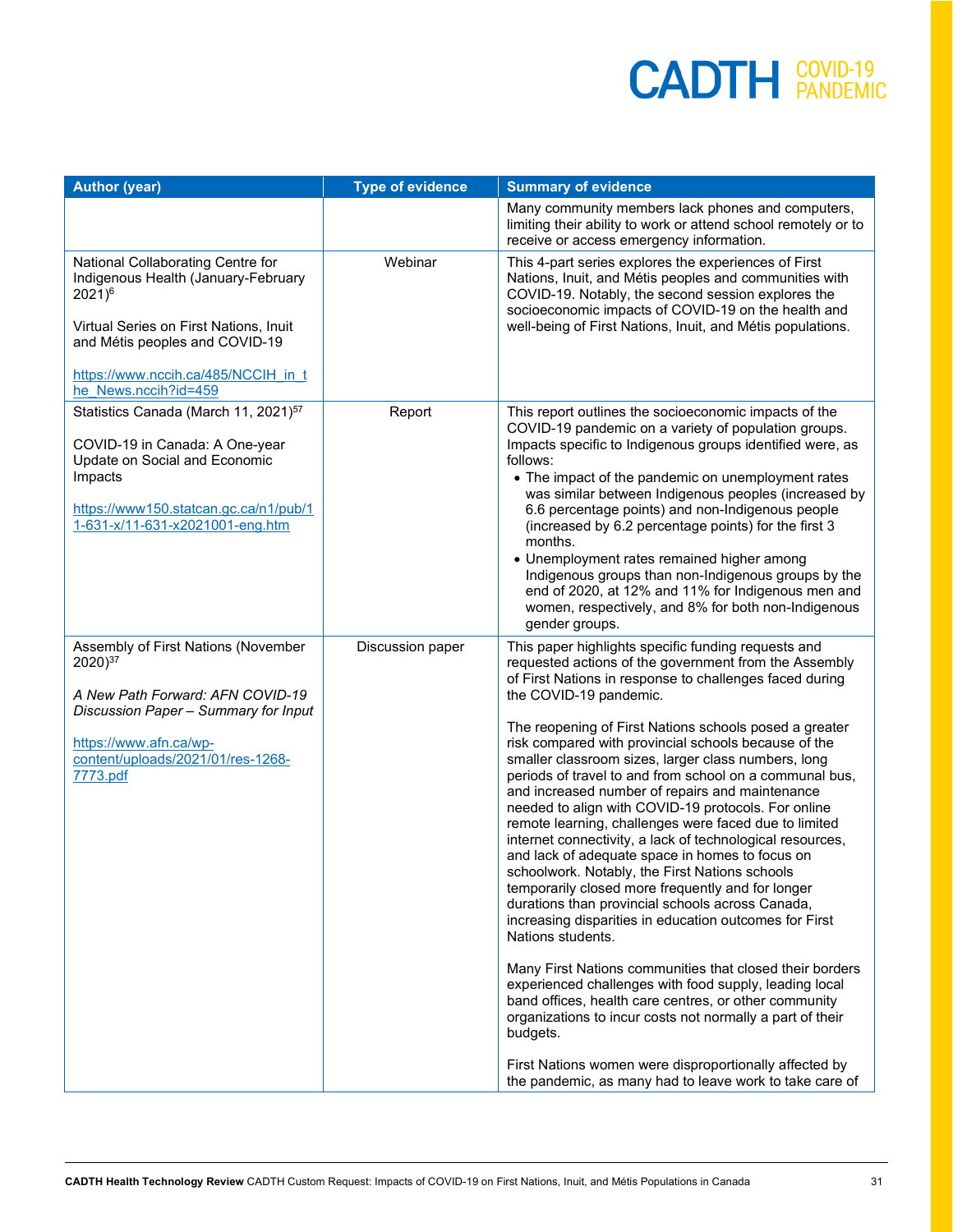| <b>Author (year)</b>                                                                                                                                                                                                                                                          | <b>Type of evidence</b> | <b>Summary of evidence</b>                                                                                                                                                                                                                                                                                                                                                                                                                                                                                                                                                                                                                                                                                           |
|-------------------------------------------------------------------------------------------------------------------------------------------------------------------------------------------------------------------------------------------------------------------------------|-------------------------|----------------------------------------------------------------------------------------------------------------------------------------------------------------------------------------------------------------------------------------------------------------------------------------------------------------------------------------------------------------------------------------------------------------------------------------------------------------------------------------------------------------------------------------------------------------------------------------------------------------------------------------------------------------------------------------------------------------------|
|                                                                                                                                                                                                                                                                               |                         | children without childcare or school availability, and to<br>enable them to provide care for elders and the disabled.                                                                                                                                                                                                                                                                                                                                                                                                                                                                                                                                                                                                |
| Assembly of First Nations Yukon<br>Region (November 2020) <sup>17</sup><br><b>Novel Coronavirus Discussion Paper:</b><br>COVID-19 Policy Analysis And<br><b>Recommendations For Yukon First</b><br><b>Nations</b>                                                             | Discussion paper        | This discussion paper provides insight into the challenges<br>faced by the Yukon First Nations throughout the COVID-<br>19 pandemic via interviews with Chiefs and key staff<br>members.<br>Infrastructure<br>• The internet infrastructure throughout the territory was                                                                                                                                                                                                                                                                                                                                                                                                                                             |
| http://afnyukon.ca/wp-<br>content/uploads/2020/11/COVID-19-<br>Discussion-Paper.pdf                                                                                                                                                                                           |                         | insufficient to support the increased internet usage<br>resulting from people working and schooling from<br>home.<br>• Compared with 85.7% of Canadians having access to<br>broadband, only 40% of those in rural areas have<br>access.                                                                                                                                                                                                                                                                                                                                                                                                                                                                              |
|                                                                                                                                                                                                                                                                               |                         | <b>Housing</b><br>• Due to overcrowding and homes in need of repairs,<br>public health guidelines were impossible to follow in<br>some Yukon First Nations.                                                                                                                                                                                                                                                                                                                                                                                                                                                                                                                                                          |
| Alberta Health Services (April 29,<br>2020) <sup>54</sup><br>COVID-19 Scientific Advisory Group<br><b>Response Report</b><br>https://www.albertahealthservices.ca/a<br>ssets/info/ppih/if-ppih-covid-19-sag-<br>priority-groups-for-asymptomatic-<br>testing-rapid-review.pdf | Rapid review            | The COVID-19 pandemic, in the context of both historical<br>and contemporary colonization, has amplified the equity<br>gap for Indigenous peoples, with many basic needs not<br>easily being met (e.g., because of food insecurity,<br>inaccessible health care needs, crowded housing,<br>unsanitary conditions, and so forth), which inadvertently<br>makes Indigenous populations more vulnerable to<br>COVID-19 infection. These social inequities are<br>recognized factors in adversely affecting the health and<br>well-being of individuals.<br>The key research question posed was: are there<br>populations of asymptomatic individuals (e.g., in<br>population sampling or in congregate living scenarios |
|                                                                                                                                                                                                                                                                               |                         | including long-term care, vulnerable populations; patients<br>being hospitalized, those associated with outbreaks,<br>health care workers) that should be considered a priority<br>for screening for COVID 19 infection (with real-time<br>reverse transcription polymerase chain reaction), with the<br>goal of surveillance and preventing spread within these<br>populations?                                                                                                                                                                                                                                                                                                                                     |
|                                                                                                                                                                                                                                                                               |                         | To prevent a community outbreak while repatriating<br>members of their communities, many Indigenous<br>communities requested COVID-19 testing for<br>asymptomatic persons returning. Evidence and guidance<br>gaps exist regarding the testing of asymptomatic persons<br>for the purpose of repatriation and the prioritization of<br>these persons for testing.                                                                                                                                                                                                                                                                                                                                                    |
| <b>Association for Canadian Studies</b><br>(June 1, 2020) <sup>58</sup><br>Indigenous population of Canada<br>faces severe economic challenges in<br>COVID-19 era                                                                                                             | Report                  | Data was collected from May 1, 2020 to May 10, 2020 via<br>a web-based survey given to more than 1,959 Canadians<br>(including an Indigenous oversample of 450 individuals).<br>Key findings from the survey included the following:                                                                                                                                                                                                                                                                                                                                                                                                                                                                                 |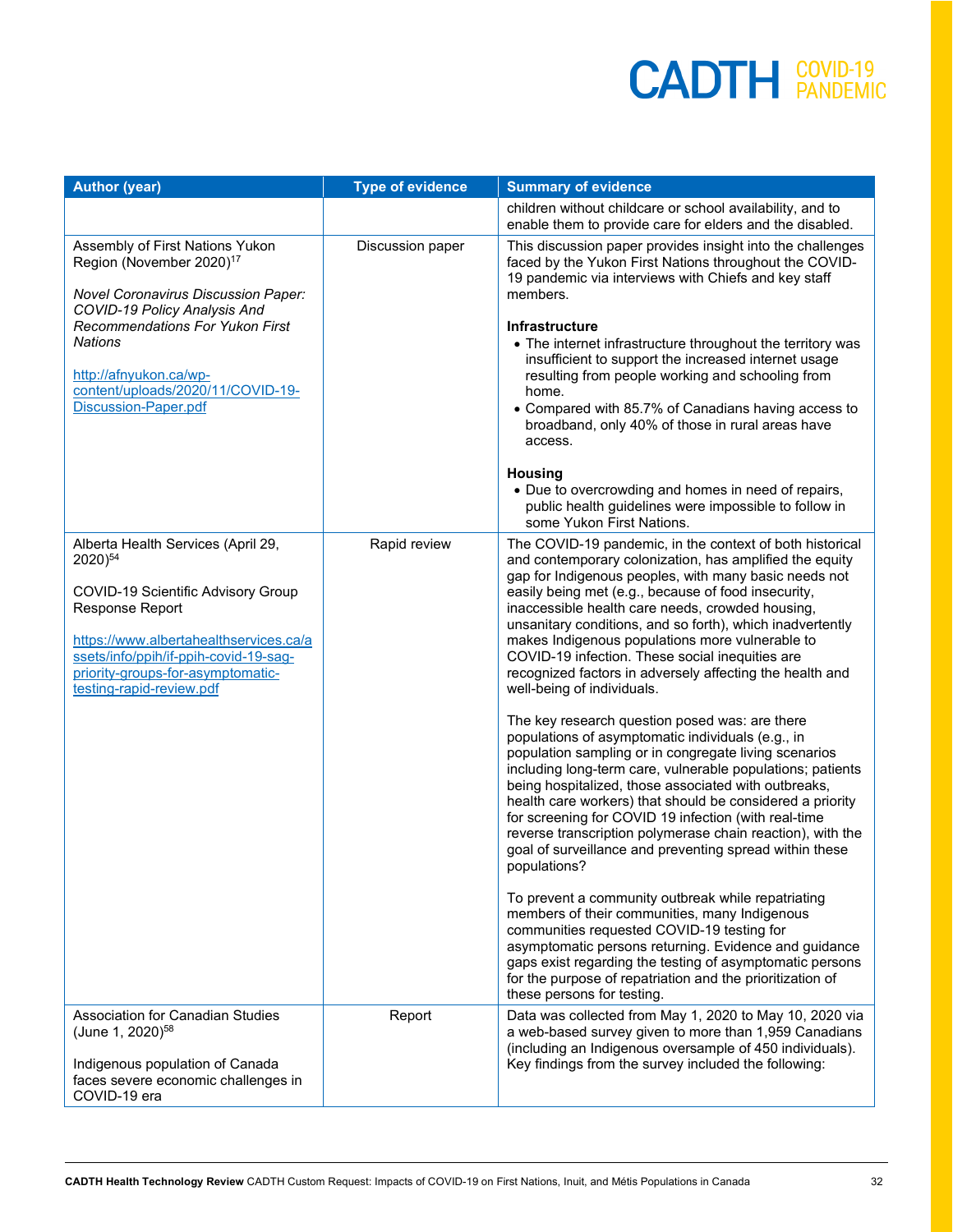| <b>Author (year)</b>                                                                                                                                                                                                                                                                                                                                                                                                                                                  | <b>Type of evidence</b> | <b>Summary of evidence</b>                                                                                                                                                                                                                                                                                                                                                                                                                                                                                                                                             |
|-----------------------------------------------------------------------------------------------------------------------------------------------------------------------------------------------------------------------------------------------------------------------------------------------------------------------------------------------------------------------------------------------------------------------------------------------------------------------|-------------------------|------------------------------------------------------------------------------------------------------------------------------------------------------------------------------------------------------------------------------------------------------------------------------------------------------------------------------------------------------------------------------------------------------------------------------------------------------------------------------------------------------------------------------------------------------------------------|
| https://acs-aec.ca/wp-<br>content/uploads/2020/06/Indigenous-<br>Population-Faces-Severe-Economic-<br>Challenges-June-2020.pdf                                                                                                                                                                                                                                                                                                                                        |                         | • Since the beginning of the COVID-19 pandemic, and<br>at the time of the survey, one-third of Indigenous<br>people had lost their jobs.<br>• Indigenous persons were more likely to commute to<br>work during the pandemic compared with the majority<br>of visible minorities who worked from home.<br>• Compared with non-visible minorities, Indigenous<br>persons, especially young males, were twice as likely<br>to have difficulties meeting their financial needs.                                                                                            |
| Bergman F, Atlantic Provinces<br>Economic Council (June 17, 2020) <sup>67</sup><br>COVID-19 Magnifies Socio-Economic<br>Challenges Facing Atlantic Indigenous<br><b>Communities and Businesses</b><br>https://www.apcfnc.ca/wp-<br>content/uploads/2020/06/APEC Briefi<br>ng Note June 2020.pdf                                                                                                                                                                       | <b>Briefing note</b>    | Indigenous communities in Atlantic Canada are likely to<br>face economic hardships as a result of COVID-19.<br>Industries such as fisheries and tourism are a major<br>source of income but have suffered in light of the<br>pandemic. The Atlantic Policy Congress of First Nations<br>Chiefs estimated that Nova Scotia First Nations may lose<br>\$100M in income due to COVID-19.                                                                                                                                                                                  |
| Thompson S, Bonnycastle M, Hill S;<br>Canadian Centre for Policy<br>Alternatives Manitoba (May 2020) <sup>68</sup><br>COVID-19, First Nations and Poor<br>Housing: "Wash hands frequently" and<br>"Self-isolate" Akin to "Let them eat<br>cake" in First Nations with<br>Overcrowded Homes Lacking Piped<br>Water<br>https://www.policyalternatives.ca/sites/<br>default/files/uploads/publications/Manit<br>oba%20Office/2020/05/COVID%20FN<br>%20Poor%20Housing.pdf | Policy paper            | This paper explores the challenges in meeting public<br>health recommendations in light of social inequities faced<br>by First Nations people, particularly in health, health care,<br>and infrastructure. The article offers a special focus on<br>the conditions experienced by northern Manitoba First<br>Nations, in particular Wasagamack and Garden Hill First<br>Nations in Island Lake. The COVID-19 pandemic<br>highlights the need for adequate housing and clean water<br>for First Nations communities.                                                    |
| Canadian Council for Aboriginal<br>Business (no date) <sup>69</sup><br>COVID-19 Indigenous Business<br>Survey<br>https://www.ccab.com/wp-<br>content/uploads/2020/06/COVID19-<br>Indigenous-Business-Survey-KEY-<br>FINDINGS-ENG.pdf                                                                                                                                                                                                                                  | Report                  | The COVID-19 pandemic has serious and negative<br>outcomes for businesses.<br>• 91% of Indigenous businesses were negatively<br>impacted by COVID-19.<br>• 76% of businesses experienced a decrease in<br>revenues.<br>65% of businesses experienced a decrease in<br>demand for products or services.<br>• 59% experienced the cancellation of meetings,<br>gatherings, or events.<br>• Inuit-owned businesses experienced the highest rate<br>of a revenue drop of 50% or more (38%), compared<br>with Métis- (27%) and First Nations-owned businesses<br>$(31\%)$ . |
| Cherubini L. (August 7, 2020) <sup>56</sup><br>Education in the Post-Pandemic Era:<br>Indigenous Children And Youth<br>International Indigenous Policy J.<br>2020;11(3).                                                                                                                                                                                                                                                                                              | Editorial               | The school closures due to the COVID-19 pandemic have<br>resulted in more significant negative outcomes for<br>Indigenous students, who may rely on health-related<br>services and nourishment by attending school compared<br>with other students.                                                                                                                                                                                                                                                                                                                    |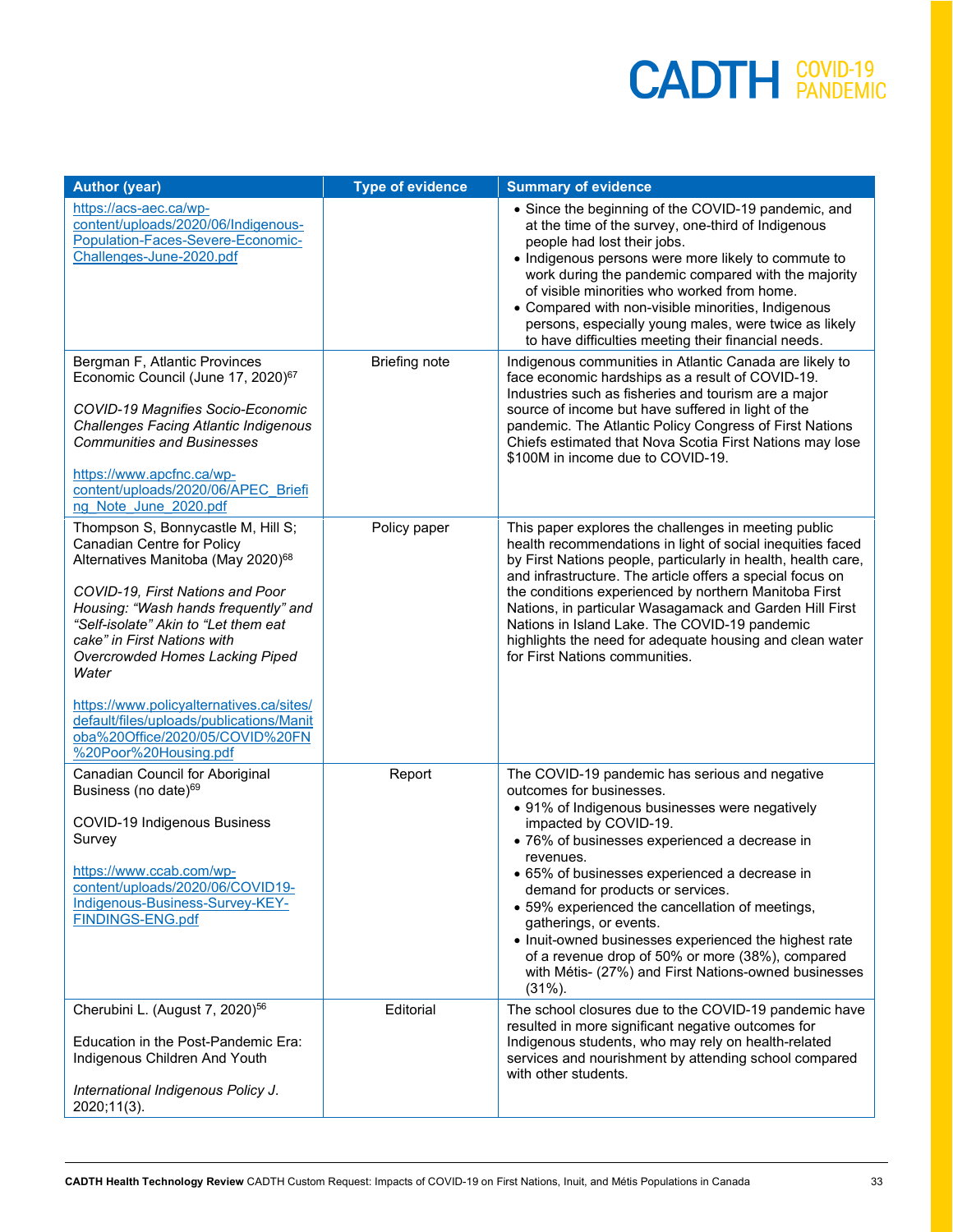| <b>Author (year)</b>                                                                                                                                                                                                                                                                                                                                             | <b>Type of evidence</b> | <b>Summary of evidence</b>                                                                                                                                                                                                                                                                                                                                                                                                                                                                                                                                                                                                                                                                                                                                                                                   |
|------------------------------------------------------------------------------------------------------------------------------------------------------------------------------------------------------------------------------------------------------------------------------------------------------------------------------------------------------------------|-------------------------|--------------------------------------------------------------------------------------------------------------------------------------------------------------------------------------------------------------------------------------------------------------------------------------------------------------------------------------------------------------------------------------------------------------------------------------------------------------------------------------------------------------------------------------------------------------------------------------------------------------------------------------------------------------------------------------------------------------------------------------------------------------------------------------------------------------|
| https://ojs.lib.uwo.ca/index.php/iipj/arti<br>cle/view/10679                                                                                                                                                                                                                                                                                                     |                         |                                                                                                                                                                                                                                                                                                                                                                                                                                                                                                                                                                                                                                                                                                                                                                                                              |
| Conference Board of Canada (June<br>15, 2020) <sup>59</sup><br>The impact of COVID-19 on Canada's<br>Indigenous Tourism Sector: Insights<br>From Operators                                                                                                                                                                                                       | Report                  | This report, commissioned by the Indigenous Tourism<br>Association of Canada, provides an assessment of the<br>impact COVID-19 has had on the Indigenous tourism<br>sector in Canada.<br>COVID-19 has resulted in losses in direct employment                                                                                                                                                                                                                                                                                                                                                                                                                                                                                                                                                                |
| https://indigenoustourism.ca/corporate<br>$/wp-$<br>content/uploads/2020/06/CBOC ITAC<br>-COVID-19 FINAL-DRAFT.pdf                                                                                                                                                                                                                                               |                         | (loss of 59.4% of jobs, down to 14,624 jobs) and gross<br>domestic product (estimated 65.9% decline in GDP, down<br>to \$555 million), resulting in a negative impact on the<br>Indigenous tourism sector.                                                                                                                                                                                                                                                                                                                                                                                                                                                                                                                                                                                                   |
| <b>First Nations Education Administrators</b><br>Association (October 23, 2020) <sup>51</sup><br><b>Report of Survey Findings: First</b><br>Nations Administrators and the Impact<br>of COVID-19<br>https://www.fneaa.ca/common/Upload<br>ed%20files/Report%20of%20Survey%<br>20Findings%20Gathering%20Place%<br>20Best%20Practices%20November%<br>2024%20V2.pdf | Report                  | This report examined the impact of COVID-19 on First<br>Nations schools and communities. Findings that were<br>highlighted include the following:<br>• Many students at home don't have adequate access to<br>the internet or devices.<br>• Some children have been forced to compete for<br>computer access with siblings or with parents who<br>have had to work from home.<br>• A lack of information from health authorities led to an<br>increase in the responsibilities and workloads of<br>administrators.<br>• The isolation of Elders not only raises concerns for<br>their well-being but also over the loss of access to<br>valuable knowledge keepers of the community.<br>• The lack of internet and devices has meant that some<br>students have not had any learning for nearly 6<br>months. |
| First Nations Technology Council (no<br>$date)^{60}$<br>What We Heard: Survey Results on<br>the Impact of COVID-19 on First<br>Nations Communities in British<br>Columbia<br>http://technologycouncil.ca/wp-<br>content/uploads/2020/07/V3 COVID1<br>9-and-its-impact-on-First-Nations-<br>communities-in-BC compressed.pdf                                      | Survey                  | Indigenous communities have been facing a variety of<br>issues since the beginning of the COVID-19 pandemic,<br>including social isolation; lack of accessible or reliable<br>internet; and a decline in mental health, job security, and<br>band office access.                                                                                                                                                                                                                                                                                                                                                                                                                                                                                                                                             |
| Indigenous Business and Investment<br>Council (no date) $61$<br><b>IBIC COVID-19 Indigenous Business</b><br>Survey<br>https://www.bcibic.ca/wp-<br>content/uploads/2020/05/IBIC-<br>COVID19-Indigenous-Business-<br>Survey-Final-Report-2020504.pdf                                                                                                              | Report                  | In British Columbia, the impacts of COVID-19 are deeply<br>felt by Indigenous businesses, with 91% of businesses<br>currently being impacted.<br>• 84% of businesses have seen a decrease in revenue,<br>with 89% anticipating even more of a decrease in<br>revenue in the near future.<br>• Nearly a quarter of businesses anticipate a decrease<br>of 100% in revenue, with 70% of businesses<br>anticipating a 50% or more decrease in revenue; 60%<br>of seasonal businesses are negatively impacted by<br>mass cancellations.<br>• 39% of businesses are shutting down their offices, at<br>least temporarily.                                                                                                                                                                                         |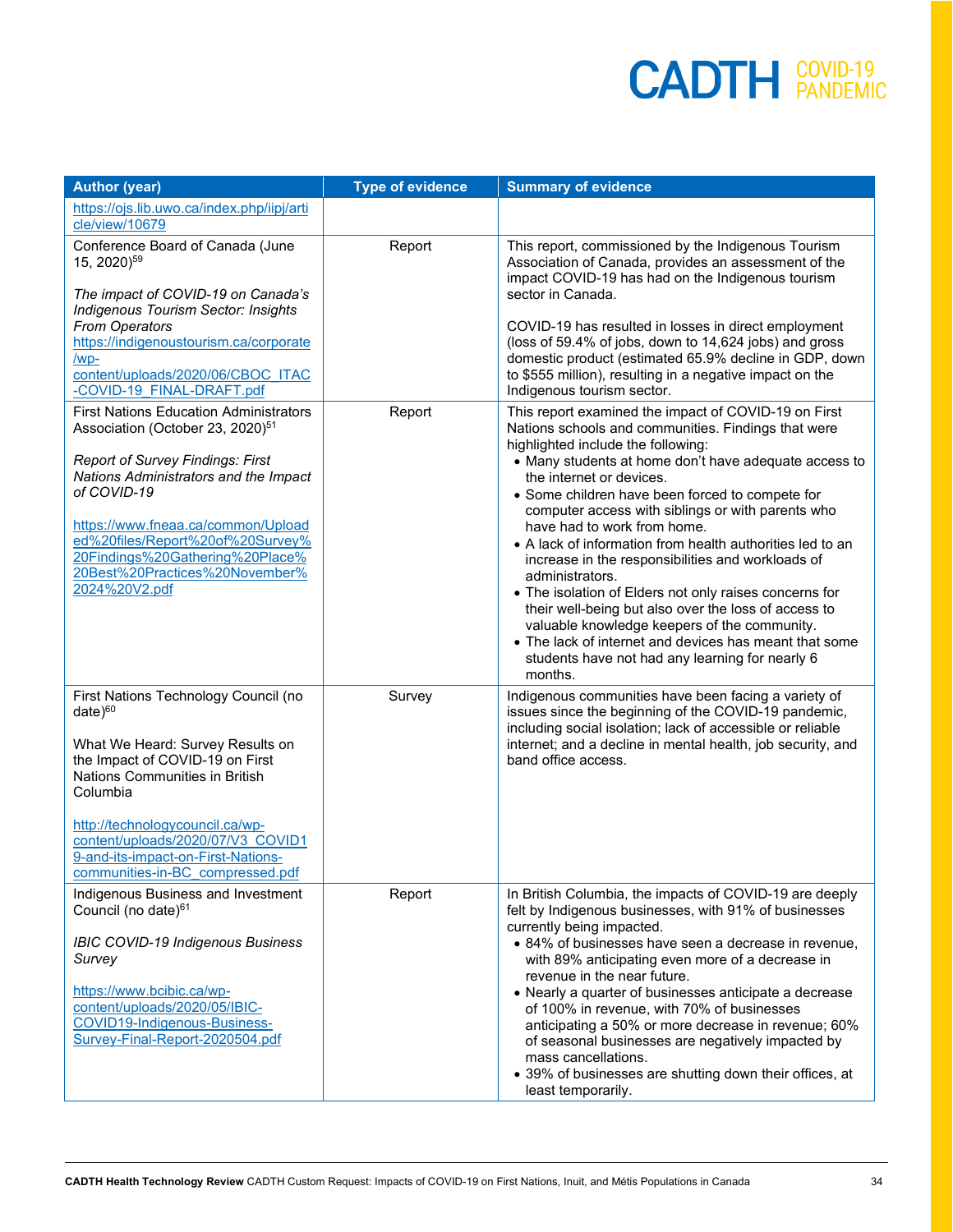| <b>Author (year)</b>                                                                                                                                                                    | <b>Type of evidence</b>               | <b>Summary of evidence</b>                                                                                                                                                                                                                                                                                                                                                                                                                                                                                                                                                        |
|-----------------------------------------------------------------------------------------------------------------------------------------------------------------------------------------|---------------------------------------|-----------------------------------------------------------------------------------------------------------------------------------------------------------------------------------------------------------------------------------------------------------------------------------------------------------------------------------------------------------------------------------------------------------------------------------------------------------------------------------------------------------------------------------------------------------------------------------|
|                                                                                                                                                                                         |                                       | • Almost half (49%) of business will reduce their staff by<br>over 50%, with 18% of businesses laying off all their<br>staff.<br>• Businesses are implementing public health measures<br>(e.g., increased sanitation), but are also experiencing<br>challenges due to the difficulty of or inability to shift to<br>virtual or digital services.<br>• While most Indigenous businesses are aware of<br>federal and provincial support (94%), only 34% of<br>businesses are actively accessing this support;<br>existing support may not fully address the needs of<br>businesses. |
| Inuit Tapiriit Kanatami (June 2020) <sup>63</sup>                                                                                                                                       | Research paper<br>(research briefing) | This paper discusses the potential impacts of COVID-19<br>on Inuit Nunangat.                                                                                                                                                                                                                                                                                                                                                                                                                                                                                                      |
| The potential impacts of COVID-19 on<br>Inuit Nunangat<br>https://www.itk.ca/wp-<br>content/uploads/2020/06/itk the-<br>potential-impacts-of-covid-19-on-inuit-<br>nunangat english.pdf |                                       | Inuit living in Inuit Nunangat are at higher risk of the<br>spread of COVID-19 and more severe illness because<br>Nunavummiut are disproportionately impacted by social<br>and economic inequities compared with other Canadian<br>populations.                                                                                                                                                                                                                                                                                                                                   |
|                                                                                                                                                                                         |                                       | Specifically, concerns include poor living conditions,<br>poverty, food insecurity, pre-existing high rates of<br>respiratory illnesses, household overcrowding,<br>tuberculosis, tobacco use, family violence, and difficulty<br>accessing health care.                                                                                                                                                                                                                                                                                                                          |
|                                                                                                                                                                                         |                                       | Education is also a concern; many teachers have left<br>communities and returned to southern Canada because<br>of the pandemic. As well, limited digital infrastructure<br>makes remote learning particularly challenging.                                                                                                                                                                                                                                                                                                                                                        |
| Rounce A, Levasseur K. (November<br>2020) <sup>13</sup><br>COVID-19 in Manitoba: Public Policy<br>Responses to the First Wave<br>https://uofmpress.ca/books/detail/covi                 | Book chapter                          | Chapter 10:<br>Challenges faced by First Nations communities in<br>Manitoba include:<br>• increased difficulty accessing COVID-19 relief<br>charitable donations compared with non-First Nations<br>communities<br>• the inability for remote and rural students to complete                                                                                                                                                                                                                                                                                                      |
| d-19-in-manitoba                                                                                                                                                                        |                                       | their education when they returned home because of a<br>lack of reliable online access and overcrowding in<br>homes.                                                                                                                                                                                                                                                                                                                                                                                                                                                              |
|                                                                                                                                                                                         |                                       | Food insecurity has worsened within Manitoban First<br>Nations communities. According to a post-COVID-19<br>Canadian Community Household Survey, 100% of<br>households in 2 remote First Nations communities<br>experienced food insecurity compared with 14.6% of<br>households across Canada.                                                                                                                                                                                                                                                                                   |
| Levi E, Robin T. (April 29, 2020) <sup>2</sup><br>COVID-19 Did Not Cause Food<br>Insecurity In Indigenous Communities<br>But It Will Make It Worse                                      | Report                                | The COVID-19 pandemic has exacerbated the issue of<br>food insecurity for many Indigenous communities. This<br>highlights how a pandemic can compound an already<br>existing crisis. Currently, half of First Nations households<br>experience food insecurity. There is currently not enough<br>support for this issue; there is a need for long-term                                                                                                                                                                                                                            |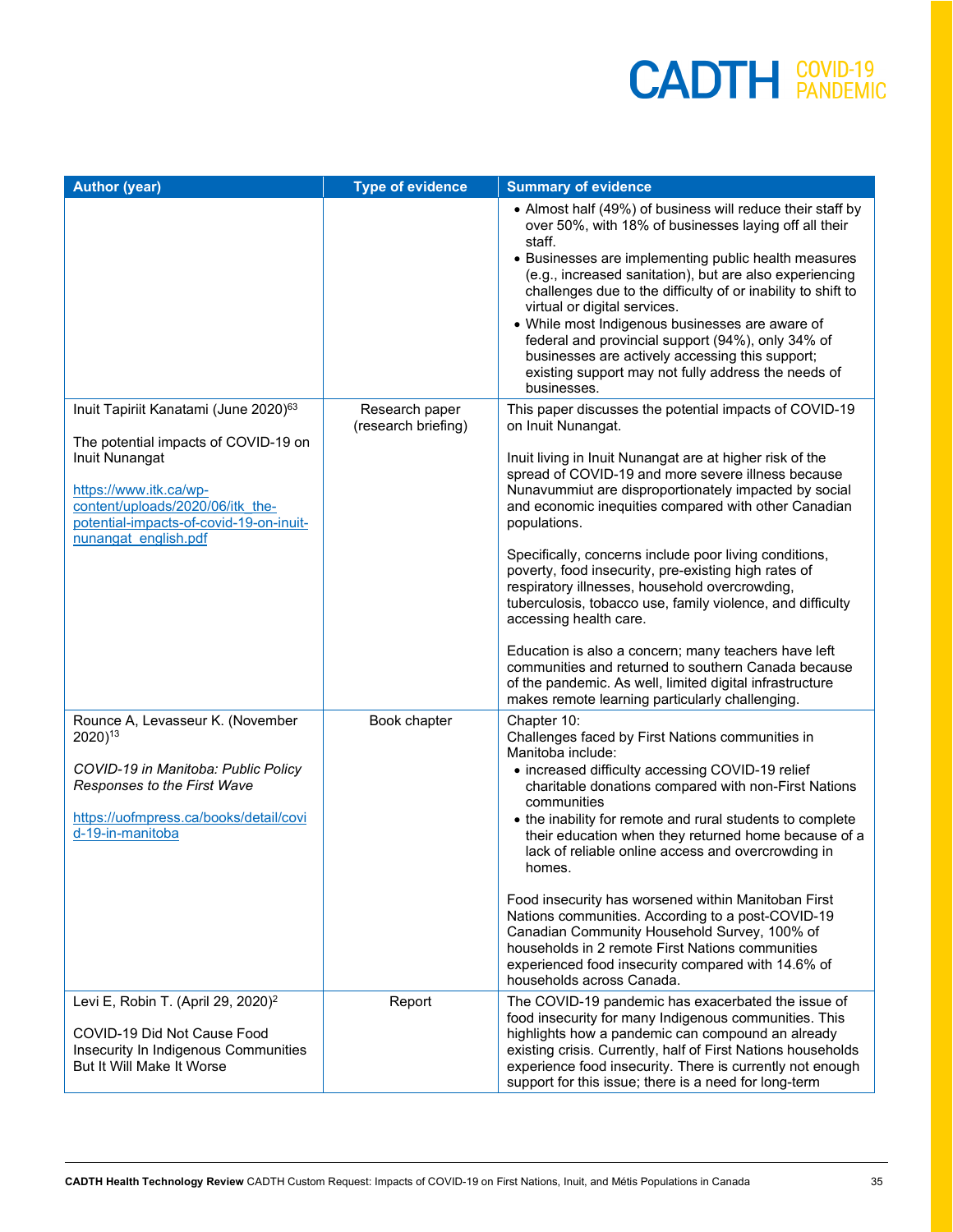| <b>Author (year)</b>                                                                                                                                                                                                                                                                                                                   | <b>Type of evidence</b> | <b>Summary of evidence</b>                                                                                                                                                                                                                                                                                                                                                                                                                                                                                                                                                                                                                                                                                                                                                                                                                                                                                                                                                                                                                                                                                                                                                                                                                                                                                                                                                                                                                                                                                                        |
|----------------------------------------------------------------------------------------------------------------------------------------------------------------------------------------------------------------------------------------------------------------------------------------------------------------------------------------|-------------------------|-----------------------------------------------------------------------------------------------------------------------------------------------------------------------------------------------------------------------------------------------------------------------------------------------------------------------------------------------------------------------------------------------------------------------------------------------------------------------------------------------------------------------------------------------------------------------------------------------------------------------------------------------------------------------------------------------------------------------------------------------------------------------------------------------------------------------------------------------------------------------------------------------------------------------------------------------------------------------------------------------------------------------------------------------------------------------------------------------------------------------------------------------------------------------------------------------------------------------------------------------------------------------------------------------------------------------------------------------------------------------------------------------------------------------------------------------------------------------------------------------------------------------------------|
| https://yellowheadinstitute.org/2020/04<br>/29/covid19-food-insecurity/                                                                                                                                                                                                                                                                |                         | solutions to food insecurity, including addressing<br>infrastructure issues.                                                                                                                                                                                                                                                                                                                                                                                                                                                                                                                                                                                                                                                                                                                                                                                                                                                                                                                                                                                                                                                                                                                                                                                                                                                                                                                                                                                                                                                      |
| Saint-Girons M, Joh-Carnella N,<br>Lefebvre R, Blackstock C, Fallon B.<br>(July 2020) <sup>64</sup><br>Equity Concerns in the Context of<br>COVID-19 A Focus on First Nations,<br>Inuit, and Métis Communities in<br>Canada<br>https://cwrp.ca/sites/default/files/public<br>ations/COVID-<br>19%20Equity%20Research%20Brief.p         | Research brief          | This research brief explores how COVID-19 has<br>highlighted existing health inequities for First Nations,<br>Inuit, and Métis peoples and communities. It applies a<br>social justice lens, while recognizing the current context<br>and how it has been shaped by racial discrimination and<br>colonialism. Pre-existing inequities can leave Indigenous<br>peoples more susceptible to health and social and<br>economic outcomes from COVID-19.                                                                                                                                                                                                                                                                                                                                                                                                                                                                                                                                                                                                                                                                                                                                                                                                                                                                                                                                                                                                                                                                               |
| df                                                                                                                                                                                                                                                                                                                                     |                         |                                                                                                                                                                                                                                                                                                                                                                                                                                                                                                                                                                                                                                                                                                                                                                                                                                                                                                                                                                                                                                                                                                                                                                                                                                                                                                                                                                                                                                                                                                                                   |
| Schiff R, Buccieri K, Schiff JW, Kauppi<br>C, Riva M. (September 24, 2020) <sup>66</sup><br>COVID-19 and pandemic planning in<br>the context of rural and remote<br>homelessness<br>Can J Public Health. 2020 Sep<br>24;24:24.                                                                                                         | Commentary              | Many Indigenous communities are rural or remote and<br>are more isolated and vulnerable than urban areas.<br>Infrastructure to address the issue of homelessness and<br>related health concerns has not been sufficient to<br>respond to the homelessness crisis in the context of the<br>COVID-19 pandemic. Rural and remote communities and<br>individuals are particularly underserved.                                                                                                                                                                                                                                                                                                                                                                                                                                                                                                                                                                                                                                                                                                                                                                                                                                                                                                                                                                                                                                                                                                                                        |
| PubMed: PM32974859                                                                                                                                                                                                                                                                                                                     |                         |                                                                                                                                                                                                                                                                                                                                                                                                                                                                                                                                                                                                                                                                                                                                                                                                                                                                                                                                                                                                                                                                                                                                                                                                                                                                                                                                                                                                                                                                                                                                   |
| Bleakney A, Masoud H, Robertson H;<br>Statistics Canada (November 2,<br>2020) <sup>62</sup><br>StatCan COVID-19: Data to Insights<br>for a Better Canada<br>Labour market impacts of COVID-19<br>on Indigenous people: March to<br>August 2020<br>https://www150.statcan.gc.ca/n1/pub/4<br>5-28-0001/2020001/article/00085-<br>eng.htm | Survey                  | The Labour Force Survey was examined to explore the<br>labour market impacts of the COVID-19 pandemic on<br>Indigenous people from March to August 2020.<br>• The employment rate among Indigenous peoples<br>living off reserve lowered from 57.0% to 50.7%<br>between the periods of December 2019 to February<br>2020 and March 2020 to May 2020.<br>• The employment losses were comparable to non-<br>Indigenous people, declining from 61.2% to 54.2% for<br>the same time periods.<br>• While the Indigenous employment rate recovered to<br>only 51.9% between June 2020 to August 2020, the<br>non-Indigenous employment rate recovered to 58.0%.<br>• Much of the increase in unemployment among<br>Indigenous peoples was driven by workers being<br>temporarily laid off.<br>• At the beginning of the pandemic, the impact was<br>similar between male and female Indigenous peoples.<br>• By June 2020 to August 2020, the employment rate<br>had rebounded to 96.5% of the pre-pandemic level for<br>Indigenous males but to only 88.4% of the pre-<br>pandemic level for women.<br>• Unemployment rates for Indigenous youth went up by<br>11.3 points for the May to August period of 2020<br>compared with the same period in 2019, with a similar<br>trend seen in non-Indigenous youth.<br>• Between May 2020 and August 2020, employment<br>among Indigenous people declined the most for those<br>in trades, transport, and equipment operation and<br>related operations (-16%); sales and service (-11%); |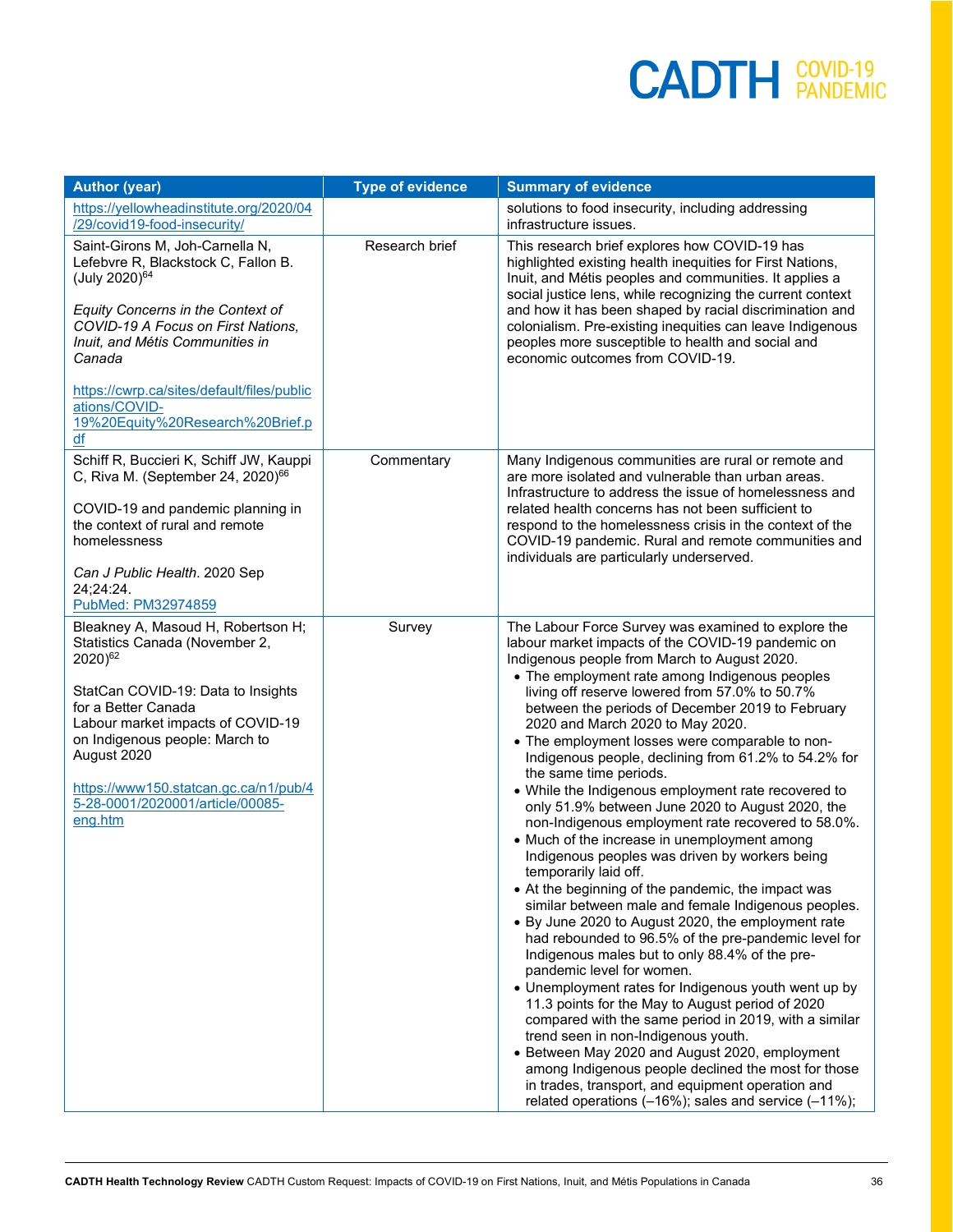| <b>Author (year)</b>                                                                                                                                                                                                                                                                                                                                                                                                                                                                                                                                                                                                                                                                                                                                                                                                           | <b>Type of evidence</b> | <b>Summary of evidence</b>                                                                                                                                                                                                                                                                                                                                                                                                                                                                                                                                                                                                                                                                                                                                                                                          |
|--------------------------------------------------------------------------------------------------------------------------------------------------------------------------------------------------------------------------------------------------------------------------------------------------------------------------------------------------------------------------------------------------------------------------------------------------------------------------------------------------------------------------------------------------------------------------------------------------------------------------------------------------------------------------------------------------------------------------------------------------------------------------------------------------------------------------------|-------------------------|---------------------------------------------------------------------------------------------------------------------------------------------------------------------------------------------------------------------------------------------------------------------------------------------------------------------------------------------------------------------------------------------------------------------------------------------------------------------------------------------------------------------------------------------------------------------------------------------------------------------------------------------------------------------------------------------------------------------------------------------------------------------------------------------------------------------|
|                                                                                                                                                                                                                                                                                                                                                                                                                                                                                                                                                                                                                                                                                                                                                                                                                                |                         | and education, law, and social, community, and<br>government services (-18%).                                                                                                                                                                                                                                                                                                                                                                                                                                                                                                                                                                                                                                                                                                                                       |
| Statistics Canada (April 17, 2020) <sup>65</sup><br>First Nations people, Métis and Inuit<br>and COVID-19: Health and social<br>characteristics<br>https://www150.statcan.gc.ca/n1/en/da<br>ily-quotidien/200417/dq200417b-<br>eng.pdf?st=hzeXqyDx                                                                                                                                                                                                                                                                                                                                                                                                                                                                                                                                                                             | Report                  | Several risk factors exist that may put First Nations, Inuit,<br>and Métis communities at risk of exacerbated COVID-19<br>issues compared with non-Indigenous populations.<br>• Isolated or remote areas, or smaller communities with<br>limited resources, may require individuals to travel to<br>seek health care. For example, 82% of Inuit living in<br>Inuit Nunangat reported that they did not have a family<br>doctor.<br>• Inadequate housing can have negative health<br>outcomes and lead to an increased risk of infection or<br>virus transmission. For example, 44.1% of homes on<br>First Nations reserves are in need of major repairs.<br>• Intergenerational living arrangements can increase the<br>chance of exposure to older adults, who are at higher<br>risk for severe COVID-19 symptoms. |
| Arriagada P, Frank K, Hahmann T,<br>Hou F; Statistics Canada (July 14,<br>2020) <sup>70</sup><br>The key research question posed was:<br>are there populations of asymptomatic<br>individuals (e.g., in population<br>sampling or in congregate living<br>scenarios including long-term care,<br>vulnerable populations; patients being<br>hospitalized, those associated with<br>outbreaks, health care workers) that<br>should be considered a priority for<br>screening for COVID 19 infection (with<br>real-time reverse transcription<br>polymerase chain reaction), with the<br>goal of surveillance and preventing<br>spread within these populations?<br>Economic impact of COVID-19 among<br>Indigenous people<br>https://www150.statcan.gc.ca/n1/en/pu<br>b/45-28-0001/2020001/article/00052-<br>eng.pdf?st=RXjdTqAx | Crowdsourcing survey    | Compared with non-Indigenous participants, Indigenous<br>participants were more likely to report that COVID-19 had<br>a detrimental impact (strong or moderate) on their ability<br>to meet essential needs or meet financial obligations<br>(e.g., rent or mortgage payments, groceries, utilities).<br>44% of Indigenous participants who reported a strong or<br>moderate financial impact of COVID-19 applied for<br>federal income support.<br>22% of Indigenous participants (compared with 9% of<br>non-Indigenous participants) contacted non-police<br>resources (e.g., counsellor, social worker, psychologist)<br>for reasons related to crime. Some participants<br>expressed concerns for their safety and limited access to<br>support services during the pandemic.                                  |
| Arriagada P, Frank K, Hahmann T;<br>Statistics Canada (August 14, 2020) <sup>55</sup><br>StatCan COVID-19: Data to Insights<br>for a Better Canada<br>Perceptions of safety of Indigenous<br>people during the COVID-19<br>pandemic<br>https://www150.statcan.gc.ca/n1/pub/4<br>5-28-0001/2020001/article/00071-<br>eng.htm                                                                                                                                                                                                                                                                                                                                                                                                                                                                                                    | Crowdsourcing survey    | This analysis is based on 2 crowdsourcing data collection<br>initiatives: the online collected responses from the<br>questionnaires "Impacts of COVID-19 on Canadians:<br>Mental Health" between April 24, 2020 and May 11, 2020<br>and "Impacts of COVID-19 on Canadians: Perceptions of<br>Safety" between May 12, 2020 and May 25, 2020.<br>Shelter-in-place recommendations, in addition to the<br>mental health impacts of COVID-19 and higher rates of<br>overcrowding in Indigenous communities, could lead to<br>increased victimization of individuals.                                                                                                                                                                                                                                                    |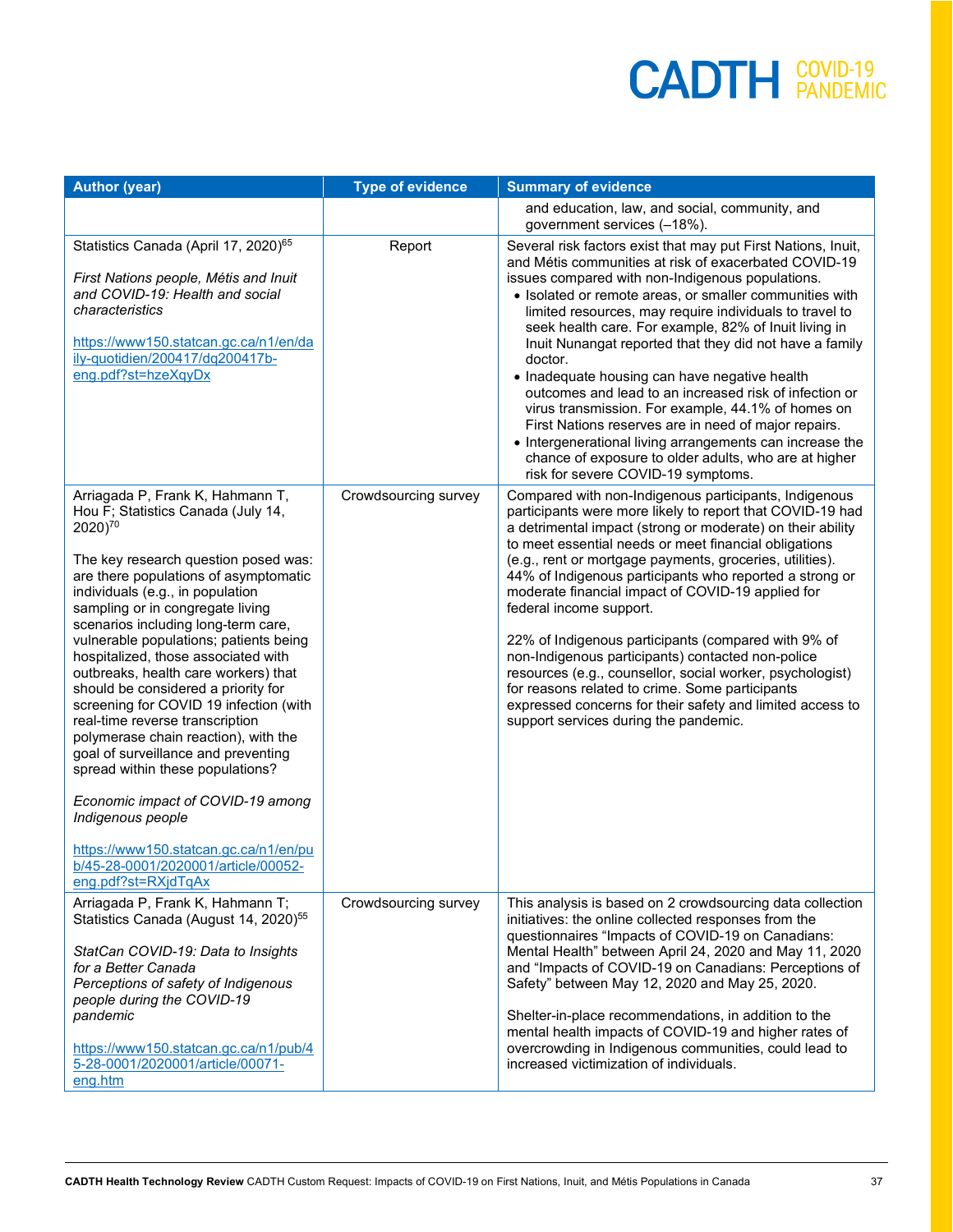| <b>Author (year)</b>                                                                                                                                                                                                                                                                              | <b>Type of evidence</b> | <b>Summary of evidence</b>                                                                                                                                                                                                                                                                                                                                                                                                                                                                                                                                                                                                                                                                                                                                           |
|---------------------------------------------------------------------------------------------------------------------------------------------------------------------------------------------------------------------------------------------------------------------------------------------------|-------------------------|----------------------------------------------------------------------------------------------------------------------------------------------------------------------------------------------------------------------------------------------------------------------------------------------------------------------------------------------------------------------------------------------------------------------------------------------------------------------------------------------------------------------------------------------------------------------------------------------------------------------------------------------------------------------------------------------------------------------------------------------------------------------|
|                                                                                                                                                                                                                                                                                                   |                         | Indigenous participants were more likely to be concerned<br>about violence in their homes and the impact of<br>COVID-19.                                                                                                                                                                                                                                                                                                                                                                                                                                                                                                                                                                                                                                             |
|                                                                                                                                                                                                                                                                                                   |                         | 11% of non-Indigenous participants and 17% of<br>Indigenous participants believed that there was an<br>increase in crime in their neighbourhoods since the start<br>of the pandemic.                                                                                                                                                                                                                                                                                                                                                                                                                                                                                                                                                                                 |
| Spence N, Chau V, Farvid M, et al. <sup>71</sup><br>(October 1, 2020)<br>The COVID-19 Pandemic: Informing<br>Policy Decision-Making for a<br><b>Vulnerable Population</b><br>International Indigenous Policy J.<br>$2020:11(3)$ .<br>https://ojs.lib.uwo.ca/index.php/iipj/arti<br>cle/view/10859 | Article                 | This is a non-research manuscript that provocatively<br>makes the case that policy-makers are challenged in<br>making strong and effective policy decisions. Not all<br>decisions serve vulnerable populations well. The article<br>outlines why and how policy-makers could use an<br>existing social diagnostic tool (the Community Well-being<br>Index) in order to ensure decisions they make maximize<br>impact and minimize harm. This index is thought to<br>recognize and measure, and classify, the vulnerability of<br>Indigenous peoples. It is based on the social<br>determinants of health.                                                                                                                                                            |
| <b>Toronto Foundation (November</b><br>2020) <sup>20</sup><br>The Toronto Fall Out Report: Half a<br>year in the life of COVID-19<br>https://torontofoundation.ca/wp-<br>content/uploads/2020/11/Toronto-<br>Fallout-Report-2020.pdf                                                              | Report                  | This report summarizes experiences of marginalized<br>communities in Toronto during the COVID-19 pandemic.<br>• The executive director of Miziwe Bilk Aboriginal<br>Employment and Training reported that the<br>organization is extremely busy providing training<br>because there is a lack of jobs.<br>• Statistics Canada noted that the employment rate for<br>non-Indigenous individuals was recovering much more<br>quickly than for Indigenous individuals.<br>• Aboriginal Legal Services reported that remote court<br>has made it difficult to connect with individuals who<br>may need assistance at the courthouse. The fact that<br>many of its clients lack cell phones or computers<br>exacerbates the barriers they face in the judicial<br>system. |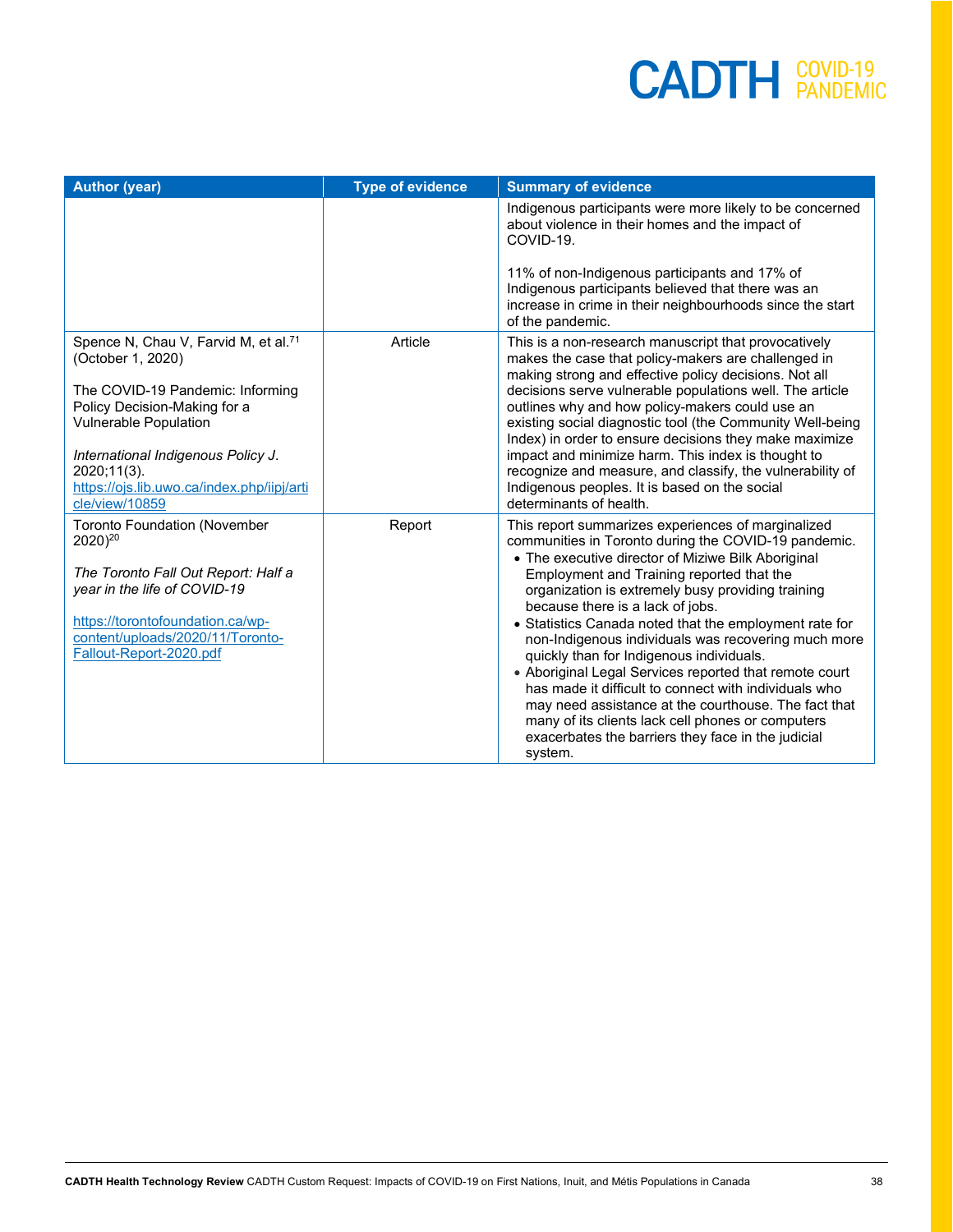#### **Conclusion**

This report highlights findings from the body of resources, research, and reports that explore the impact of COVID-19 on First Nations, Inuit, and Métis populations. Four questions framed the structure of this custom report: best practices and areas of strength and resiliency; impacts of COVID-19 related to health and health care services; mental health– related issues and needs; and the impact of COVID-19 on other issues such as food security, housing stability, and other social determinants of health. Of the resources that took a distinctions-based approach, many resources were specific to First Nations communities, but there is a gap in Métis- and Inuit-specific information.

The COVID-19 pandemic has exacerbated existing inequities faced by Indigenous communities and peoples who already face the impacts of systemic racism and colonialism. This is relevant not only for physical health needs but also mental health and other factors such as access to clean water, adequate and safe housing, job loss and economic hardship, and food insecurity — all of which are made worse by the pandemic.

Reponses to the COVID-19 pandemic vary, just as each community and individual is unique. Therefore, a one-size-fits-all approach is unlikely to succeed. All levels of government, as well as Indigenous organizations and leadership, have a role in responding to the pandemic. Communities and individuals have responded in various ways, including revisiting pandemic plans, developing thoughtful and culturally appropriate public health messaging, and enhancing community supports, such as food security and mental health supports. There is also a focus on engaging with traditional medicines and knowledge, and using cultural practices and art as a means of staying resilient.

COVID-19 has impacted all populations and has touched almost all aspects of daily living, from how people access health care and go to school or work, to how people socialize and interact with others. The pandemic is ongoing and it is likely the impact of this global event will be felt in the months and years to come.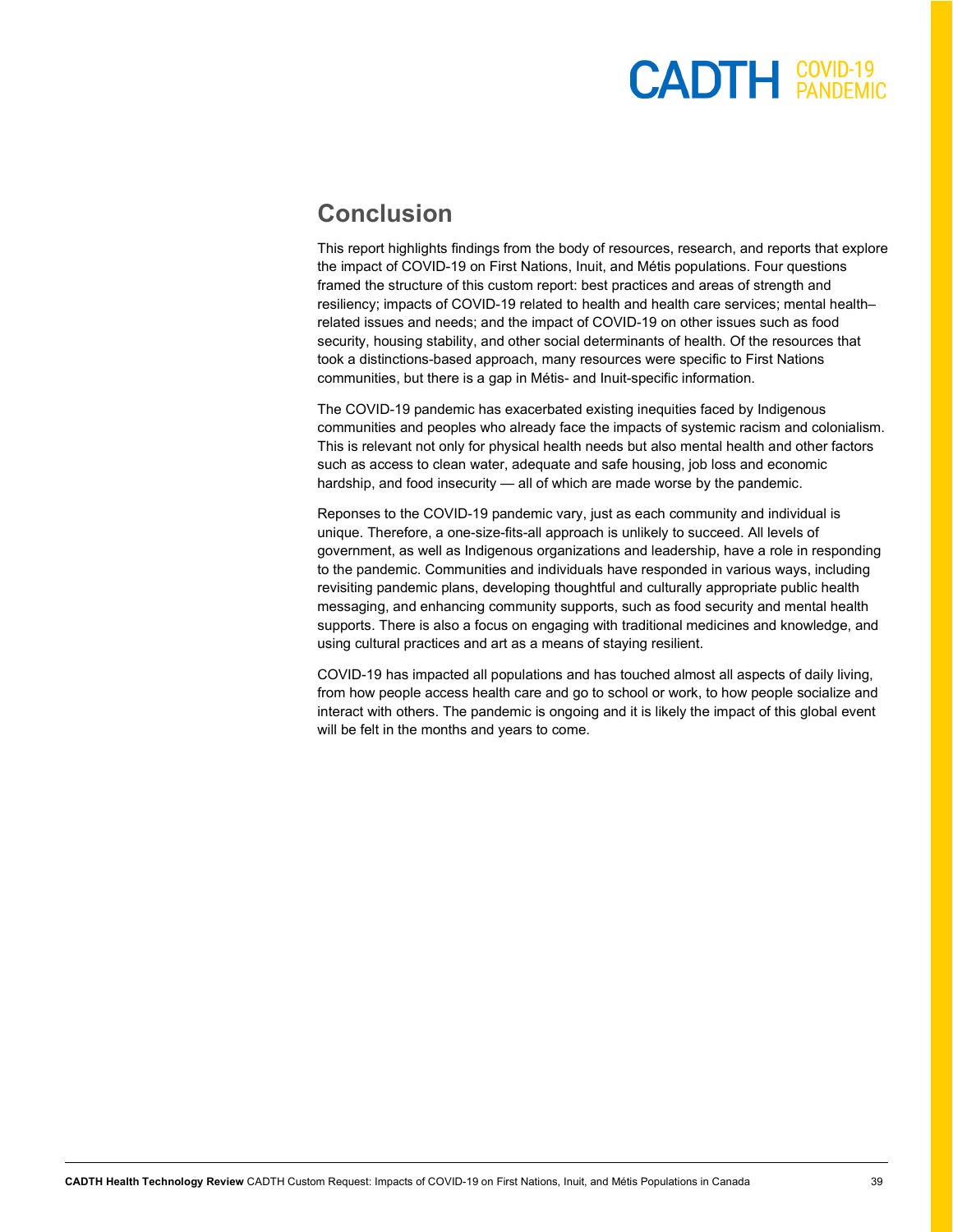#### **References**

- 1. Goodwill A, Morgan J. Pandemic experiences and impacts of COVID-19 on the mental health of Indigenous communities: Preliminary knowledge synthesis. Ottawa (ON): Canadian Institutes of Health Research; 2020 Jun[: https://cihr-irsc.gc.ca/e/documents/GOODWILL-Initial-Knowledge-Synthesis-](https://cihr-irsc.gc.ca/e/documents/GOODWILL-Initial-Knowledge-Synthesis-2020-06-22.pdf)[2020-06-22.pdf.](https://cihr-irsc.gc.ca/e/documents/GOODWILL-Initial-Knowledge-Synthesis-2020-06-22.pdf) Accessed 2020 Dec.
- 2. Levi E, Robin T. COVID-19 did not cause food insecurity in Indigenous communities but it will make it worse. *Yellowhead Institute* 2020 Apr 29; [https://yellowheadinstitute.org/2020/04/29/covid19-food-insecurity/.](https://yellowheadinstitute.org/2020/04/29/covid19-food-insecurity/) Accessed 2020 Dec.
- 3. Mashford-Pringle A, Skura C, Stutz S, Yohathasan T. What we heard: Indigenous Peoples and COVID-19. Ottawa (ON): Public Health Agency of Canada; 2021 Feb: [https://www.canada.ca/en/public-health/corporate/publications/chief-public-health-officer-reports-state-public-health-canada/from](https://www.canada.ca/en/public-health/corporate/publications/chief-public-health-officer-reports-state-public-health-canada/from-risk-resilience-equity-approach-covid-19/indigenous-peoples-covid-19-report.html)[risk-resilience-equity-approach-covid-19/indigenous-peoples-covid-19-report.html.](https://www.canada.ca/en/public-health/corporate/publications/chief-public-health-officer-reports-state-public-health-canada/from-risk-resilience-equity-approach-covid-19/indigenous-peoples-covid-19-report.html) Accessed 2021 May 06.
- 4. Social Policy and Projects Research and Data Team. Populations disproportionately impacted by COVID 19: current state assessment. Vancouver (BC): City of Vancouver; 2021 Jan[: https://vancouver.ca/files/cov/pdi-covid-current-state-report-january-2021.pdf.](https://vancouver.ca/files/cov/pdi-covid-current-state-report-january-2021.pdf) Accessed 2021 May 06.
- 5. Feltes E, Stacey J, Verhaeghe C. Dada Nentsen Gha Yatast-ig: Tsilhqot'in in the time of COVID: Strengthening Tsilhqot'in ways to protect our people. Williams Lake (BC): T^silhqot'in Nation; 2021[: https://www.tsilhqotin.ca/wp-content/uploads/2021/03/TNG-COVID-REPORT-FINAL.pdf.](https://www.tsilhqotin.ca/wp-content/uploads/2021/03/TNG-COVID-REPORT-FINAL.pdf) Accessed 2021 May 06.
- 6. National Collaborating Centre for Indigenous Health (NCCIH). Virtual series on First Nations, Inuit and Métis peoples and COVID-19. 2021; [https://www.nccih.ca/485/NCCIH\\_in\\_the\\_News.nccih?id=459.](https://www.nccih.ca/485/NCCIH_in_the_News.nccih?id=459) Accessed 2021 May 06.
- 7. Preparing Our Home. Sharing practices: Indigenous communities respond to Covid-19. 2020 Apr 5[; https://docs.google.com/document/d/1AXGrl-](https://docs.google.com/document/d/1AXGrl-G4CHUsi7M4YUPCe1nyuthyry2nfMVY_5N6HFs/edit?fbclid=IwAR07OCYFoXAxsneCCWWc5TPk3JWZgzL6PtQwQhKkECSgwHWtBYn20SnY2D4#heading=h.44i2vccpj78f)[G4CHUsi7M4YUPCe1nyuthyry2nfMVY\\_5N6HFs/edit?fbclid=IwAR07OCYFoXAxsneCCWWc5TPk3JWZgzL6PtQwQhKkECSgwHWtBYn20SnY2D4#hea](https://docs.google.com/document/d/1AXGrl-G4CHUsi7M4YUPCe1nyuthyry2nfMVY_5N6HFs/edit?fbclid=IwAR07OCYFoXAxsneCCWWc5TPk3JWZgzL6PtQwQhKkECSgwHWtBYn20SnY2D4#heading=h.44i2vccpj78f) [ding=h.44i2vccpj78f.](https://docs.google.com/document/d/1AXGrl-G4CHUsi7M4YUPCe1nyuthyry2nfMVY_5N6HFs/edit?fbclid=IwAR07OCYFoXAxsneCCWWc5TPk3JWZgzL6PtQwQhKkECSgwHWtBYn20SnY2D4#heading=h.44i2vccpj78f) Accessed 2021 May 06.
- 8. Kyoon-Achan G, Write L. Community-based pandemic preparedness: COVID-19 procedures of a Manitoba First Nation community. *J Community Saf Well-being.* 2020 Jul 15;5(2):45-50. [https://journalcswb.ca/index.php/cswb/article/view/131.](https://journalcswb.ca/index.php/cswb/article/view/131) Accessed 2020 Dec.
- 9. Richardson L, Crawford A. COVID-19 and the decolonization of Indigenous public health. *CMAJ.* 2020;192(38):E1098-E1100.
- 10. Weaver H. COVID-19 and the Indigenous Peoples of Turtle Island: Unusual and familiar times. *J Indig Soc Dev.* 2020 Nov 1;9(3):13-22. [https://journalhosting.ucalgary.ca/index.php/jisd/article/view/70739.](https://journalhosting.ucalgary.ca/index.php/jisd/article/view/70739) Accessed 2021 May 06.
- 11. Flood CM, MacDonnell V, Philpott J, Thériault S, Venkatapuram S. Vulnerable: the law, policy and ethics of COVID-19. Ottawa (ON): University of Ottawa Press; 2020[: https://ruor.uottawa.ca/bitstream/10393/40726/4/9780776636429\\_WEB.pdf.](https://ruor.uottawa.ca/bitstream/10393/40726/4/9780776636429_WEB.pdf) Accessed 2021 May 06.
- 12. Hillier S, Chaccour E, Al-Shammaa H. Indigenous nationhood in the age of COVID-19: reflection on the evolution of sovereignty in settler-colonial states. *J Indig Soc Dev.* 2020 Nov 1;9(3):23-42[. https://journalhosting.ucalgary.ca/index.php/jisd/article/view/70736.](https://journalhosting.ucalgary.ca/index.php/jisd/article/view/70736) Accessed 2021 May 06.
- 13. Rounce A, Levasseur K. COVID-19 in Manitoba: public policy responses to the first wave. Winnipeg (MB): University of Manitoba Press; 2020 Nov: [https://uofmpress.ca/books/detail/covid-19-in-manitoba.](https://uofmpress.ca/books/detail/covid-19-in-manitoba) Accessed 2021 May 06.
- 14. Richmond C, Ambtman-Smith V, Bourassa C, et al. COVID-19 and Indigenous health and wellness: our strength is in our stories. Ottawa (ON): Royal Society of Canada; 2020 Dec[: https://rsc-src.ca/sites/default/files/pdf/IH%20PB\\_EN%20%281%29.pdf.](https://rsc-src.ca/sites/default/files/pdf/IH%20PB_EN%20%281%29.pdf) Accessed 2021 May 06.
- 15. Gashkiwidoon toolkit (Ojibway word for 'Able To Take, Carry It'): Covid-19 vaccine implementation. Toronto (ON): Indigenous Primary Health Care Council; 2021[: https://www.iphcc.ca/publications/toolkits/Gashkiwidoon/.](https://www.iphcc.ca/publications/toolkits/Gashkiwidoon/) Accessed 2021 May 06.
- 16. Taking care of each other wherever we are: A Friendship Centre approach to COVID-19 response in urban Indigenous communities. Ottawa (ON): National Association of Friendship Centres; 2021 Mar[: https://www.nafc.ca/downloads/interim-report.pdf.](https://www.nafc.ca/downloads/interim-report.pdf) Accessed 2021 May 06.
- 17. Novel coronavirus discussion paper: Covid-19 policy analysis and recommendations for Yukon First Nations. Whitehorse (YT): Assembly of First Nations Yukon Region; 2020 Nov[: http://afnyukon.ca/wp-content/uploads/2020/11/COVID-19-Discussion-Paper.pdf.](http://afnyukon.ca/wp-content/uploads/2020/11/COVID-19-Discussion-Paper.pdf) Accessed 2021 May 06.
- 18. Banning J. How one Indigenous service agency is fighting COVID and winning. *Public Policy Forum* 2020 Dec 15[; https://ppforum.ca/publications/how](https://ppforum.ca/publications/how-one-indigenous-service-agency-is-fighting-covid-and-winning/?sf_data=all&sf_paged=3)[one-indigenous-service-agency-is-fighting-covid-and-winning/?sf\\_data=all&sf\\_paged=3.](https://ppforum.ca/publications/how-one-indigenous-service-agency-is-fighting-covid-and-winning/?sf_data=all&sf_paged=3) Accessed 2021 May 06.
- 19. Jones C, Monchalin R, Bourgeois C, Smylie J. Kokums to the Iskwêsisisak: COVID-19 and urban Métis girls and young women. *Girlhood Stud.* 2020 Dec 1;13(3):116-132[. https://www.berghahnjournals.com/view/journals/girlhood-studies/13/3/ghs130309.xml?ArticleBodyColorStyles=full-text.](https://www.berghahnjournals.com/view/journals/girlhood-studies/13/3/ghs130309.xml?ArticleBodyColorStyles=full-text) Accessed 2021 May 06.
- 20. The Toronto fallout report: Half a year in the life of COVID-19. Toronto (ON): Toronto Foundation; 2020 Nov[: https://torontofoundation.ca/wp](https://torontofoundation.ca/wp-content/uploads/2020/11/Toronto-Fallout-Report-2020.pdf)[content/uploads/2020/11/Toronto-Fallout-Report-2020.pdf.](https://torontofoundation.ca/wp-content/uploads/2020/11/Toronto-Fallout-Report-2020.pdf) Accessed 2021 May 06.
- 21. Yellowhead Institute. COVID-19 in community: how are First Nations responding? 2020 Apr 7[; https://yellowheadinstitute.org/2020/04/07/corona-in](https://yellowheadinstitute.org/2020/04/07/corona-in-community-the-first-nation-response/)[community-the-first-nation-response/.](https://yellowheadinstitute.org/2020/04/07/corona-in-community-the-first-nation-response/) Accessed 2020 Dec.
- 22. Environmental scan: Health protection actions for people experiencing homelessness during the COVID19 pandemic. Toronto (ON): Public Health Ontario; 2021 Feb[: https://www.publichealthontario.ca/-/media/documents/ncov/he/2021/02/covid-19-homelessness-environmental-scan.pdf.](https://www.publichealthontario.ca/-/media/documents/ncov/he/2021/02/covid-19-homelessness-environmental-scan.pdf) Accessed 2021 May 06.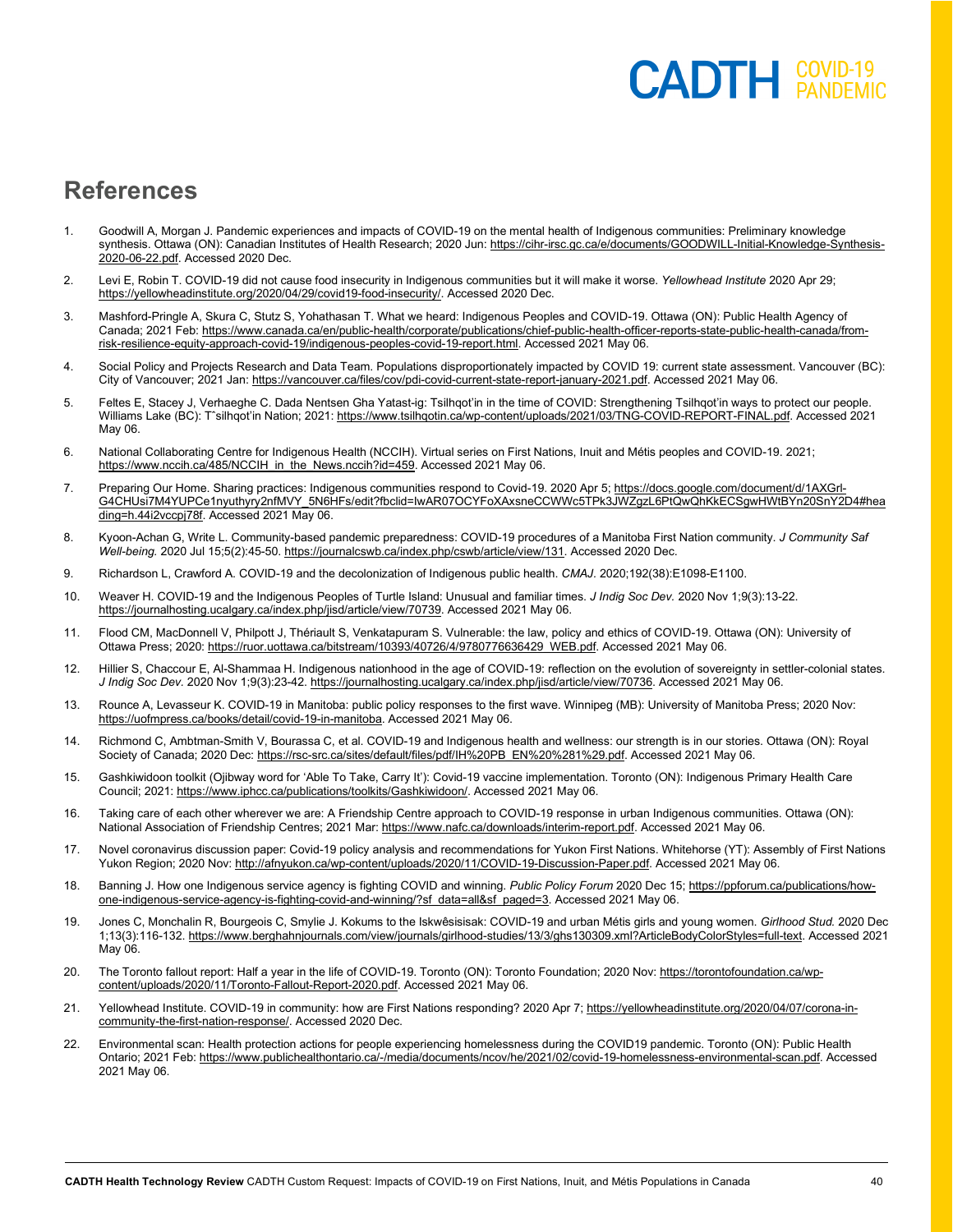- 23. FNLC COVID-19: resource information. Prince George (BC): First Nations Leadership Council; 2020 May: https://d3n8a8pro7vhmx.cloudfront.net/ubcic/pages/4160/attachments/original/1590711110/Covid\_Resources\_V3\_It17\_Pages.pdf?1590711110. Accessed 2020 Dec.
- 24. Update on COVID-19 in Indigenous communities. Ottawa (ON): Indigenous Services Canada; 2020 Jul 7[: www.canada.ca/en/indigenous-services](file://cadth-shares/Proj-Ctrl_Intake/Custom%20Info/Active/CI0157%20COVID%20Indigenous%20Impact%20Update/www.canada.ca/en/indigenous-services-canada/news/2020/07/update-on-covid-19-in-indigenous-communities.html)[canada/news/2020/07/update-on-covid-19-in-indigenous-communities.html.](file://cadth-shares/Proj-Ctrl_Intake/Custom%20Info/Active/CI0157%20COVID%20Indigenous%20Impact%20Update/www.canada.ca/en/indigenous-services-canada/news/2020/07/update-on-covid-19-in-indigenous-communities.html) Accessed 2020 Dec.
- 25. UN Questionnaire: Impact of COVID-19 on indigenous peoples. Vancouver (BC): Union of British Columbia Indian Chiefs; 2020 Jun 19: [https://www.ubcic.bc.ca/un\\_questionnaire\\_impact\\_of\\_covid\\_19\\_on\\_indigenous\\_peoples.](https://www.ubcic.bc.ca/un_questionnaire_impact_of_covid_19_on_indigenous_peoples) Accessed 2020 Dec.
- 26. Rural, remote, First Nations and Indigenous COVID-19 response framework. Victoria (BC): BC Ministry of Health; 2020 May 26: [https://www2.gov.bc.ca/assets/gov/public-safety-and-emergency-services/emergency-preparedness-response-recovery/gdx/rural-and-remote-covid-19](https://www2.gov.bc.ca/assets/gov/public-safety-and-emergency-services/emergency-preparedness-response-recovery/gdx/rural-and-remote-covid-19-response-framework.pdf) [response-framework.pdf.](https://www2.gov.bc.ca/assets/gov/public-safety-and-emergency-services/emergency-preparedness-response-recovery/gdx/rural-and-remote-covid-19-response-framework.pdf) Accessed 2020 Dec.
- 27. Fields S. Adapting to uncertainty: First Nations pandemic planning. *The Firelight Group* 2020 Apr 3[; https://firelight.ca/2020/04/03/adapting-to](https://firelight.ca/2020/04/03/adapting-to-uncertainty-first-nations-pandemic-planning/)[uncertainty-first-nations-pandemic-planning/.](https://firelight.ca/2020/04/03/adapting-to-uncertainty-first-nations-pandemic-planning/) Accessed 2020 Dec.
- 28. Kitatipithitamak Mithwayawin. Indigenous-led countermeasures to coronavirus (COVID-19) and other pandemics then, now, and into the future. 2020; [https://covid19indigenous.ca/.](https://covid19indigenous.ca/) Accessed 2020 Dec.
- 29. Rapid Review: What factors may help protect Indigenous Peoples and communities in Canada and internationally from the COVID-19 pandemic and its impacts? Hamilton (ON): National Collaborating Centre for Methods and Tools & National Collaborating Centre for Indigenous Health; 2020 Oct 16: [https://www.nccmt.ca/uploads/media/media/0001/02/99c03498ac3fcd1a492be93846836aa4087e3aa7.pdf.](https://www.nccmt.ca/uploads/media/media/0001/02/99c03498ac3fcd1a492be93846836aa4087e3aa7.pdf) Accessed 2020 Dec.
- 30. Institute of Public Administration of Canada. Indigenous responses to COVID-19 [YouTube video]. 2020 Dec 15: [https://www.youtube.com/watch?v=UTkgLAmbfZk.](https://www.youtube.com/watch?v=UTkgLAmbfZk) Accessed 2021 May 06.
- 31. Bayha M, Spring A. Response to COVID in Deline, NT: reconnecting with our community, our culture and our past after the pandemic. *Agric Human Values.* 2020:1-2.
- 32. Banning J. How Indigenous people are coping with COVID-19. *CMAJ.* 2020;192(27):E787-E788.
- 33. Engaging Indigenous communities with Covid 19 vaccine implementation. Toronto (ON): Indigenous Primary Health Care Council; 2021: [https://www.iphcc.ca/publications/resources/COVID19/Engaging-Indigenous-Communities-with-COVID-19/.](https://www.iphcc.ca/publications/resources/COVID19/Engaging-Indigenous-Communities-with-COVID-19/) Accessed 2021 May 06.
- 34. Planning for food security: a toolkit for the COVID-19 pandemic. West Vancouver (BC): First Nations Health Authority; 2020 May[: https://www.afn.ca/wp](https://www.afn.ca/wp-content/uploads/2020/05/FNHA-Planning-for-Food-Security-A-Toolkit-for-the-COVID-19-Pandemic.pdf)[content/uploads/2020/05/FNHA-Planning-for-Food-Security-A-Toolkit-for-the-COVID-19-Pandemic.pdf.](https://www.afn.ca/wp-content/uploads/2020/05/FNHA-Planning-for-Food-Security-A-Toolkit-for-the-COVID-19-Pandemic.pdf) Accessed 2020 Dec.
- 35. National Collaborating Centre for Indigenous Health (NCCIH). Podcast series: Voices from the field. 2020; [https://www.nccih.ca/495/Podcast\\_Series\\_\\_Voices\\_From\\_the\\_Field.nccih?id=207.](https://www.nccih.ca/495/Podcast_Series__Voices_From_the_Field.nccih?id=207) Accessed 2020 Dec.
- 36. Hahmann T. Changes to health, access to health services, and the ability to meet financial obligations among Indigenous people with long-term conditions or disabilities since the start of the COVID-19 pandemic. Ottawa (ON): Statistics Canada; 2021 Feb[: https://www150.statcan.gc.ca/n1/pub/45-](https://www150.statcan.gc.ca/n1/pub/45-28-0001/2021001/article/00006-eng.htm) [28-0001/2021001/article/00006-eng.htm.](https://www150.statcan.gc.ca/n1/pub/45-28-0001/2021001/article/00006-eng.htm) Accessed 2021 May 06.
- 37. A new path forward: AFN COVID-19 discussion paper summary for input. Ottawa (ON): Assembly of First Nations; 2020 Nov[: https://www.afn.ca/wp](https://www.afn.ca/wp-content/uploads/2021/01/res-1268-7773.pdf)[content/uploads/2021/01/res-1268-7773.pdf.](https://www.afn.ca/wp-content/uploads/2021/01/res-1268-7773.pdf) Accessed 2020 Dec.
- 38. Wu DC, Jha P, Lam T, et al. Determinants of self-reported symptoms and testing for COVID-19 in Canada using a nationally representative survey [non peer-reviewed preprint]. *medRxiv.* 2020 Jun 2: doi: 10.1101/2020.1105.1129.20109090. [https://www.medrxiv.org/content/10.1101/2020.05.29.20109090v1.](https://www.medrxiv.org/content/10.1101/2020.05.29.20109090v1) Accessed 2020 Dec.
- 39. Lapointe-Shaw L, Rader B, Astley CM, et al. Syndromic surveillance for COVID-19 in Canada [non peer-reviewed preprint]. *medRxiv.* 2020 May 26: doi: 10.1101/2020.1105.1119.20107391[. https://www.medrxiv.org/content/10.1101/2020.05.19.20107391v1.](https://www.medrxiv.org/content/10.1101/2020.05.19.20107391v1) Accessed 2020 Dec.
- 40. Lin SL. Intersectionality and inequalities in medical risk for severe COVID-19 in the Canadian Longitudinal Study on Aging. *Gerontologist.* 2020;24:24.
- 41. Savage D, Fisher A, Choudhury S, et al. Investigating the implications of COVID-19 for the rural and remote population of Northern Ontario using a mathematical model [non peer-reviewed preprint]. *medRxiv.* 2020 Sep 18: doi: 10.1101/2020.1109.1117.20196949. [https://www.medrxiv.org/content/10.1101/2020.09.17.20196949v1.](https://www.medrxiv.org/content/10.1101/2020.09.17.20196949v1) Accessed 2020 Dec.
- 42. Connolly M, Griffiths K, Waldon J, King M, King A, Notzon F. C. Overview: The international group for indigenous health measurement and COVID-19. *Stat J IAOS.* 2021 Mar 22;37(1):19-24[. https://content.iospress.com/articles/statistical-journal-of-the-iaos/sji210793.](https://content.iospress.com/articles/statistical-journal-of-the-iaos/sji210793) Accessed 2021 May 06.
- 43. COVID-19 infections in Manitoba: race, ethnicity, and Indigeneity. External report. Winnipeg (MB): Government of Manitoba; 2021 Mar: [https://www.gov.mb.ca/health/publichealth/surveillance/docs/rei\\_external.pdf.](https://www.gov.mb.ca/health/publichealth/surveillance/docs/rei_external.pdf) Accessed 2021 May 06.
- 44. Skye C. Colonialism of the curve: Indigenous communities and bad Covid data. *Yellowhead Institute* 2020 May; [https://yellowheadinstitute.org/2020/05/12/colonialism-of-the-curve-indigenous-communities-and-bad-covid-data/.](https://yellowheadinstitute.org/2020/05/12/colonialism-of-the-curve-indigenous-communities-and-bad-covid-data/) Accessed 2020 Dec.
- 45. Wendt DC, Marsan S, Parker D, et al. Commentary on the impact of the COVID-19 pandemic on opioid use disorder treatment among Indigenous communities in the United States and Canada. *J Subst Abuse Treat.* 2021;121:108165.
- 46. Slater M, Jacklin K, Sutherland R, et al. Understanding aging, frailty, and resilience in Ontario First Nations. *Can J Aging.* 2020:1-6.
- 47. Junior JG, Moreira MM, Pinheiro WR, et al. The mental health of those whose rights have been taken away: An essay on the mental health of indigenous peoples in the face of the 2019 Coronavirus (2019-nCoV) outbreak. *Psychiatry Res.* 2020;289:113094.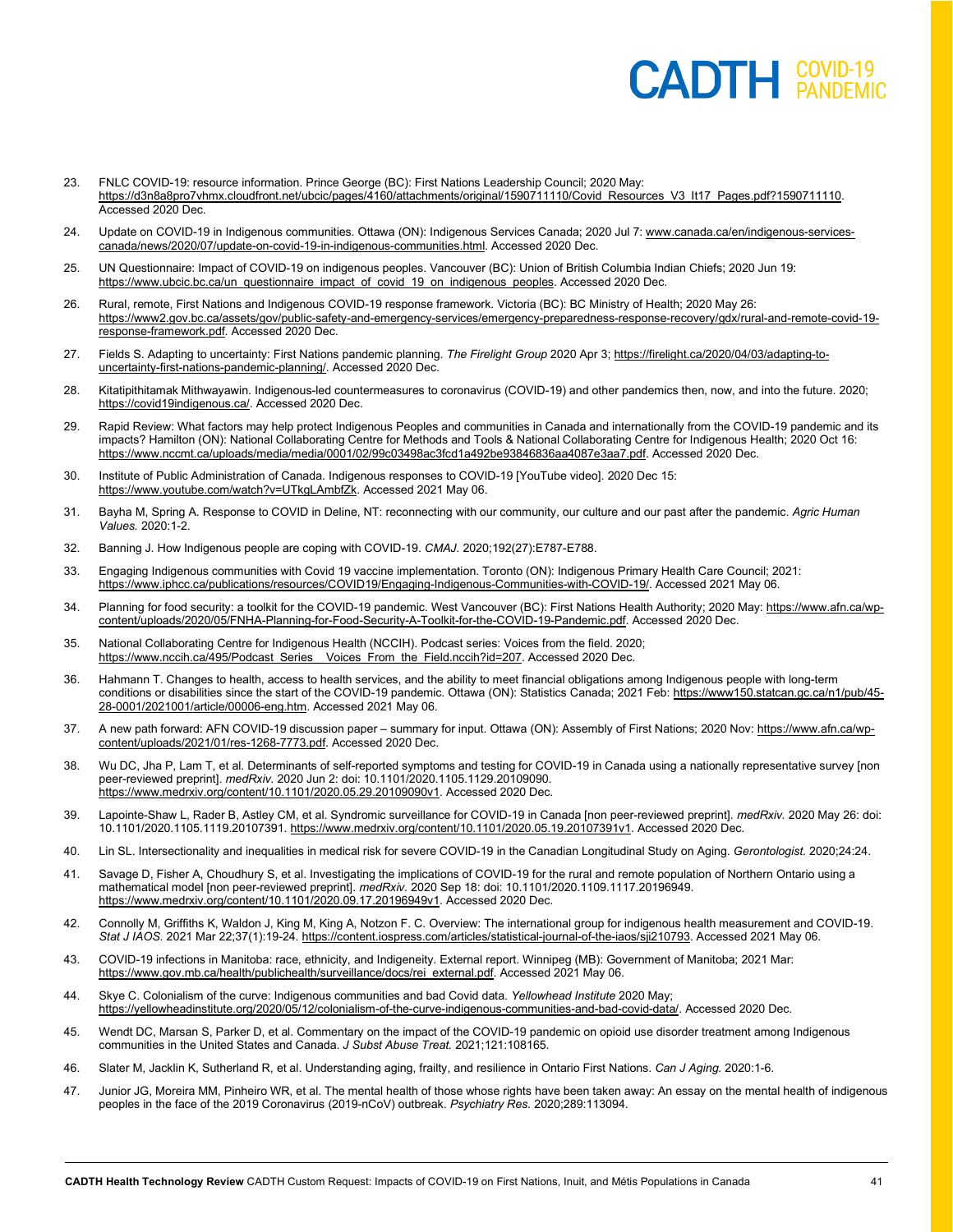- 48. Arriagada P, Hahmann T, O'Donnell V. Indigenous people and mental health during the COVID-19 pandemic. Ottawa (ON): Statistics Canada; 2020 Jun: [https://www150.statcan.gc.ca/n1/pub/45-28-0001/2020001/article/00035-eng.htm.](https://www150.statcan.gc.ca/n1/pub/45-28-0001/2020001/article/00035-eng.htm) Accessed 2020 Dec.
- 49. Hrabok M, Nwachukwu I, Gusnowski A, et al. Mental health outreach via supportive text messages during the COVID-19 pandemic: One-week prevalence and correlates of anxiety symptoms. *Can J Psychiatry.* 2021;66(1):59-61.
- 50. Summary of findings: mental health impacts of COVID-19: wave 2. Toronto (ON): Canadian Mental Health Association; 2020 Dec: [https://cmha.ca/wp](https://cmha.ca/wp-content/uploads/2020/12/CMHA-UBC-wave-2-Summary-of-Findings-FINAL-EN.pdf)[content/uploads/2020/12/CMHA-UBC-wave-2-Summary-of-Findings-FINAL-EN.pdf.](https://cmha.ca/wp-content/uploads/2020/12/CMHA-UBC-wave-2-Summary-of-Findings-FINAL-EN.pdf) Accessed 2021 May 06.
- 51. Report of survey findings: First Nations administrators and the impact of Covid-19. Akwesasne (ON): First Nations Education Administrators Association; 2020 Oct:

[https://www.fneaa.ca/common/Uploaded%20files/Report%20of%20Survey%20Findings%20Gathering%20Place%20Best%20Practices%20November%](https://www.fneaa.ca/common/Uploaded%20files/Report%20of%20Survey%20Findings%20Gathering%20Place%20Best%20Practices%20November%2024%20V2.pdf) [2024%20V2.pdf.](https://www.fneaa.ca/common/Uploaded%20files/Report%20of%20Survey%20Findings%20Gathering%20Place%20Best%20Practices%20November%2024%20V2.pdf) Accessed 2021 May 06.

- 52. McGrath PJ, Asmundson GJG, Blackstock C, et al. Easing the disruption of COVID-19: supporting the mental health of the people of Canada. Ottawa (ON): Royal Society of Canada; 2020 Oct[: https://rsc-src.ca/sites/default/files/MH%20PB\\_EN\\_1.pdf.](https://rsc-src.ca/sites/default/files/MH%20PB_EN_1.pdf) Accessed 2021 May 06.
- 53. Strudwick G, Sockalingam S, Kassam I, et al. Digital interventions to support population mental health in Canada during the COVID-19 pandemic: Rapid review. *JMIR Ment Health.* 2021;8(3):e26550.
- 54. Key Research Question: Are there populations of asymptomatic individuals (e.g., population sampling; congregate living including LTC, vulnerable populations; patients being hospitalized, those associated with outbreaks, HCWs) that should be considered priority for screening for COVID 19 infection (with RTPCR), with the goal of surveillance and preventing spread within these populations? *COVID-19 Scientific Advisory Group Rapid Response Report*. Edmonton (ON): Alberta Health Services; 2020 Apr[: https://www.albertahealthservices.ca/assets/info/ppih/if-ppih-covid-19-sag-priority-groups](https://www.albertahealthservices.ca/assets/info/ppih/if-ppih-covid-19-sag-priority-groups-for-asymptomatic-testing-rapid-review.pdf)[for-asymptomatic-testing-rapid-review.pdf.](https://www.albertahealthservices.ca/assets/info/ppih/if-ppih-covid-19-sag-priority-groups-for-asymptomatic-testing-rapid-review.pdf) Accessed 2020 Dec.
- 55. Arriagada P, Hahmann T, O'Donnell V. Perceptions of safety of Indigenous people during the COVID-19 pandemic. Ottawa (ON): Statistics Canada; 2020 Aug: [https://www150.statcan.gc.ca/n1/pub/45-28-0001/2020001/article/00071-eng.htm.](https://www150.statcan.gc.ca/n1/pub/45-28-0001/2020001/article/00071-eng.htm) Accessed 2020 Dec.
- 56. Cherubini L. Education in the post-pandemic era: Indigenous children and youth. *Int Indig Policy J.* 2020 Aug 7;11(3). [https://ojs.lib.uwo.ca/index.php/iipj/article/view/10679.](https://ojs.lib.uwo.ca/index.php/iipj/article/view/10679) Accessed 2020 Dec.
- 57. COVID-19 in Canada: a one-year update on social and economic impacts. Ottawa (ON): Statistics Canada; 2021 Mar: [https://www150.statcan.gc.ca/n1/pub/11-631-x/11-631-x2021001-eng.htm.](https://www150.statcan.gc.ca/n1/pub/11-631-x/11-631-x2021001-eng.htm) Accessed 2021 May 06.
- 58. Report: Indigenous population of Canada faces severe economic challenges in Covid-19 era. Montreal (QC): Association for Canadian Studies; 2020 Jun: [https://acs-aec.ca/wp-content/uploads/2020/06/Indigenous-Population-Faces-Severe-Economic-Challenges-June-2020.pdf.](https://acs-aec.ca/wp-content/uploads/2020/06/Indigenous-Population-Faces-Severe-Economic-Challenges-June-2020.pdf) Accessed 2020 Dec.
- 59. The impact of COVID-19 on Canada's Indigenous tourism sector: insights from operators. Ottawa (ON): Conference Board of Canada; 2020 Jun: [https://indigenoustourism.ca/corporate/wp-content/uploads/2020/06/CBOC\\_ITAC-COVID-19\\_FINAL-DRAFT.pdf.](https://indigenoustourism.ca/corporate/wp-content/uploads/2020/06/CBOC_ITAC-COVID-19_FINAL-DRAFT.pdf) Accessed 2020 Dec.
- 60. What we heard: survey results on the impact of COVID-19 on First Nations communities in British Columbia. North Vancouver (BC): First Nations Technology Council; 2020 Jul[: http://technologycouncil.ca/wp-content/uploads/2020/07/V3\\_COVID19-and-its-impact-on-First-Nations-communities-in-](http://technologycouncil.ca/wp-content/uploads/2020/07/V3_COVID19-and-its-impact-on-First-Nations-communities-in-BC_compressed.pdf)[BC\\_compressed.pdf.](http://technologycouncil.ca/wp-content/uploads/2020/07/V3_COVID19-and-its-impact-on-First-Nations-communities-in-BC_compressed.pdf) Accessed 2021 May 06.
- 61. IBIC COVID-19 Indigenous business survey. Victoria (BC): Indigenous Business and Investment Council; 2020 May[: https://www.bcibic.ca/wp](https://www.bcibic.ca/wp-content/uploads/2020/05/IBIC-COVID19-Indigenous-Business-Survey-Final-Report-2020504.pdf)[content/uploads/2020/05/IBIC-COVID19-Indigenous-Business-Survey-Final-Report-2020504.pdf.](https://www.bcibic.ca/wp-content/uploads/2020/05/IBIC-COVID19-Indigenous-Business-Survey-Final-Report-2020504.pdf) Accessed 2020 Dec.
- 62. Bleakney A, Masoud H, Robertson H. Labour market impacts of COVID-19 on Indigenous people: March to August 2020. Ottawa (ON): Statistics Canada; 2020 Nov[: https://www150.statcan.gc.ca/n1/pub/45-28-0001/2020001/article/00085-eng.htm.](https://www150.statcan.gc.ca/n1/pub/45-28-0001/2020001/article/00085-eng.htm) Accessed 2021 May 06.
- 63. The potential impacts of COVID-19 on Inuit Nunangat. Ottawa (ON): Inuit Tapiriit Kanatami; 2020 Jun[: https://www.itk.ca/wp](https://www.itk.ca/wp-content/uploads/2020/06/itk_the-potential-impacts-of-covid-19-on-inuit-nunangat_english.pdf)[content/uploads/2020/06/itk\\_the-potential-impacts-of-covid-19-on-inuit-nunangat\\_english.pdf.](https://www.itk.ca/wp-content/uploads/2020/06/itk_the-potential-impacts-of-covid-19-on-inuit-nunangat_english.pdf) Accessed 2020 Dec
- 64. Saint-Girons M, Joh-Carnella N, Lefebvre R, Blackstock C, Fallon B. Equity concerns in the context of COVID-19 A focus on First Nations, Inuit, and Métis communities in Canada. Toronto (ON): Canadian Child Welfare Research Portal; 2020 Jul[: https://cwrp.ca/sites/default/files/publications/COVID-](https://cwrp.ca/sites/default/files/publications/COVID-19%20Equity%20Research%20Brief.pdf)[19%20Equity%20Research%20Brief.pdf.](https://cwrp.ca/sites/default/files/publications/COVID-19%20Equity%20Research%20Brief.pdf) Accessed 2020 Dec.
- 65. First Nations people, Métis and Inuit and COVID-19: Health and social characteristics. Ottawa (ON): Statistics Canada; 2020 Apr: [https://www150.statcan.gc.ca/n1/en/daily-quotidien/200417/dq200417b-eng.pdf?st=hzeXqyDx.](https://www150.statcan.gc.ca/n1/en/daily-quotidien/200417/dq200417b-eng.pdf?st=hzeXqyDx) Accessed 2020 Dec.
- 66. Schiff R, Buccieri K, Schiff JW, Kauppi C, Riva M. COVID-19 and pandemic planning in the context of rural and remote homelessness. *Can J Public Health.* 2020;111(6):967-970.
- 67. Bergman F. APEC briefing note: COVID-19 magnifies socio-economic challenges facing Atlantic Indigenous communities and businesses. Halifax (NS): Atlantic Provinces Economic Council; 2020 Jun[: https://www.apcfnc.ca/wp-content/uploads/2020/06/APEC\\_Briefing\\_Note\\_June\\_2020.pdf.](https://www.apcfnc.ca/wp-content/uploads/2020/06/APEC_Briefing_Note_June_2020.pdf) Accessed 2020 Dec.
- 68. Thompson S, Bonnycastle M, Hill S. COVID-19, First Nations and poor housing: "Wash hands frequently" and "Self-isolate" akin to "Let them eat cake" in First Nations with overcrowded homes lacking piped water. Winnipeg (MB): Canadian Centre for Policy Alternatives Manitoba Office; 2020 May: [https://www.policyalternatives.ca/sites/default/files/uploads/publications/Manitoba%20Office/2020/05/COVID%20FN%20Poor%20Housing.pdf.](https://www.policyalternatives.ca/sites/default/files/uploads/publications/Manitoba%20Office/2020/05/COVID%20FN%20Poor%20Housing.pdf) Accessed 2020 Dec.
- 69. COVID-19 Indigenous business survey. Toronto (ON): Canadian Council for Aboriginal Business; 2020 Jun[: https://www.ccab.com/wp](https://www.ccab.com/wp-content/uploads/2020/06/COVID19-Indigenous-Business-Survey-KEY-FINDINGS-ENG.pdf)[content/uploads/2020/06/COVID19-Indigenous-Business-Survey-KEY-FINDINGS-ENG.pdf.](https://www.ccab.com/wp-content/uploads/2020/06/COVID19-Indigenous-Business-Survey-KEY-FINDINGS-ENG.pdf) Accessed 2020 Dec.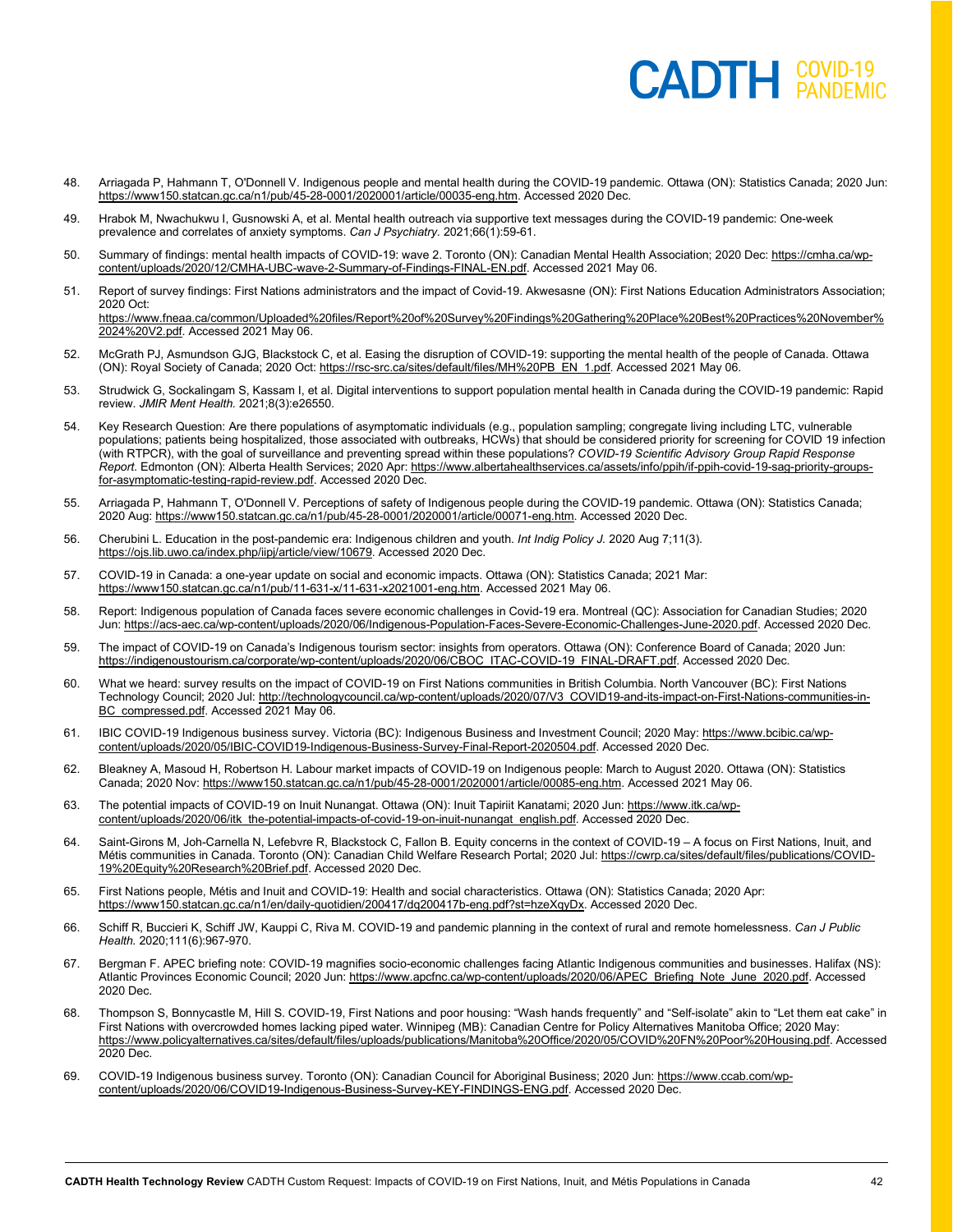

- 70. Arriagada P, Frank K, Hahmann T, Hou F. Economic impact of COVID-19 among Indigenous people. Ottawa (ON): Statistics Canada; 2020 Jul: [https://www150.statcan.gc.ca/n1/en/pub/45-28-0001/2020001/article/00052-eng.pdf?st=RXjdTqAx.](https://www150.statcan.gc.ca/n1/en/pub/45-28-0001/2020001/article/00052-eng.pdf?st=RXjdTqAx) Accessed 2020 Dec.
- 71. Spence N, Chau V, Farvid MS, White J, Rasalingam P, Loh L. The COVID-19 pandemic: informing policy decision-making for a vulnerable population. *Int Indig Policy J.* 2020 Oct 1;11(3)[. https://ojs.lib.uwo.ca/index.php/iipj/article/view/10859.](https://ojs.lib.uwo.ca/index.php/iipj/article/view/10859) Accessed 2020 Dec.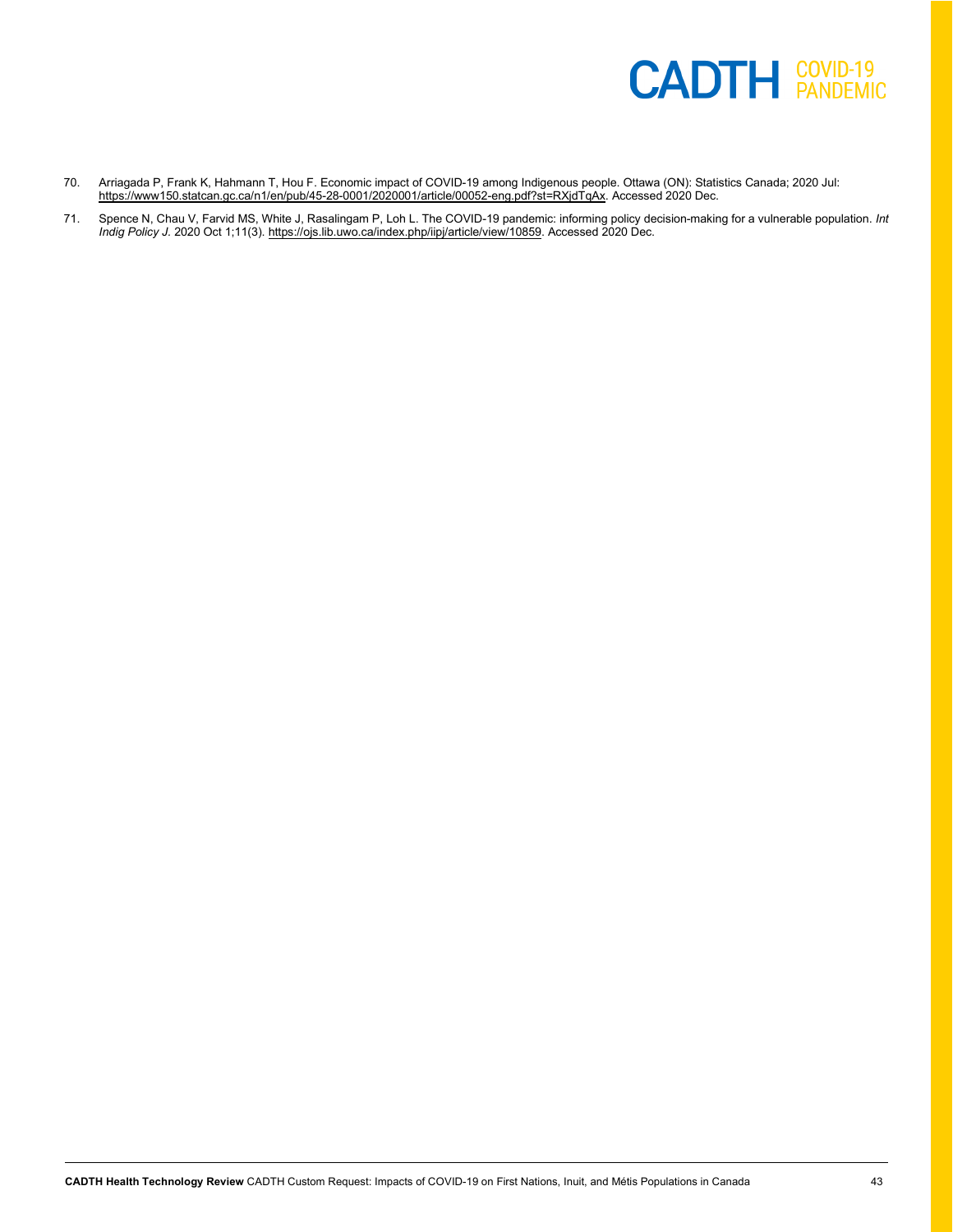#### **Appendix 1: Potentially Relevant Sources**

#### **General**

1. Support for Indigenous communities, businesses, and individuals through a second wave of COVID-19 report 6: COVID-19 and Indigenous Peoples: from crisis towards meaningful change. Ottawa (ON): House of Commons Standing Committee on Indigenous and Northern Affairs; 2021:

[https://www.ourcommons.ca/Committees/en/INAN/StudyActivity?studyActivityId=10969602.](https://www.ourcommons.ca/Committees/en/INAN/StudyActivity?studyActivityId=10969602) Accessed 2021 May 05.

- 2. Dumoulin J. A scan of international report recommendations on COVID-19 and Indigenous people. Toronto (ON): Yellowhead Institute; 2021[: https://yellowheadinstitute.org/wp-content/uploads/2021/04/intl-report-scan-of-covid-recommendations-jd.pdf.](https://yellowheadinstitute.org/wp-content/uploads/2021/04/intl-report-scan-of-covid-recommendations-jd.pdf) Accessed 2021 May 05. *See: Union of BC Indian Chiefs in themes 2, 3, 4, 5, 6*
- 3. COVID-19 Scientific Advisory Group rapid response report. Key research question: are there populations of asymptomatic individuals (e.g., population sampling; congregate living including LTC, vulnerable populations; patients being hospitalized, those associated with outbreaks, HCWs) that should be considered priority for screening for COVID 19 infection (with RTPCR), with the goal of surveillance and preventing spread within these populations? Edmonton (AB): Alberta Health Services; 2020: [https://www.albertahealthservices.ca/assets/info/ppih/if-ppih-covid-19-sag-priority-groups-for-asymptomatic-testing-rapid](https://www.albertahealthservices.ca/assets/info/ppih/if-ppih-covid-19-sag-priority-groups-for-asymptomatic-testing-rapid-review.pdf)[review.pdf.](https://www.albertahealthservices.ca/assets/info/ppih/if-ppih-covid-19-sag-priority-groups-for-asymptomatic-testing-rapid-review.pdf) Accessed 2020 Dec 22.
- 4. Indigenous Primary Health Care Council. IPHCC'S input on vaccine prioritization and dissemination. 2020: [https://www.iphcc.ca/wp-content/uploads/2020/12/Final-Indigenous-Primary-Health-Care-Council-vaccination-Dec-21-2020.pdf.](https://www.iphcc.ca/wp-content/uploads/2020/12/Final-Indigenous-Primary-Health-Care-Council-vaccination-Dec-21-2020.pdf) Accessed 2021 May 05.
- 5. Kitatipithitamak Mithwayawin: Indigenous-led countermeasures to coronavirus (COVID-19) and other pandemics then, now, and into the future. 2020: [https://covid19indigenous.ca/.](https://covid19indigenous.ca/) Accessed 2020 Dec 22.
- 6. National Association of Friendship Centres. COVID-19 Vaccine Planning Task Group: First Nations, Inuit And Métis in urban and related homelands. 2021: [https://www.nafc.ca/en/resources-research/covid-19/covid-19-vaccine-planning-task-group-first](https://www.nafc.ca/en/resources-research/covid-19/covid-19-vaccine-planning-task-group-first-nations-inuit-and-metis-in-urban-and-related-homelands)[nations-inuit-and-metis-in-urban-and-related-homelands.](https://www.nafc.ca/en/resources-research/covid-19/covid-19-vaccine-planning-task-group-first-nations-inuit-and-metis-in-urban-and-related-homelands) Accessed 2021 May 26. *See: Urban Indigenous Vaccination Models; Urban-specific Considerations for Indigenous Vaccine Roll Out; Urban Indigenous Vaccination Clinics in the News*
- 7. National Collaborating Centre for Methods and Tools. Challenges and strategies for promoting health equity in virtual care. 2020: [https://www.nccmt.ca/covid-19/covid-19-evidence-reviews/71.](https://www.nccmt.ca/covid-19/covid-19-evidence-reviews/71) Accessed 2020 Dec 22.
- 8. National Collaborating Centre for Methods and Tools. Pandemic preparedness, response, and recovery in rural, remote, and Northern regions. 2020: [https://www.nccmt.ca/covid-19/covid-19-evidence-reviews/46.](https://www.nccmt.ca/covid-19/covid-19-evidence-reviews/46) Accessed 2020 Dec 22.

#### Vaccine Hesitancy

- 9. COVID-19: Canadians' willingness to be inoculated right away increases again as new vaccine approved. Vancouver (BC): Angus Reid Institute; 2021[: https://angusreid.org/wp-content/uploads/2021/03/2021.03.07\\_ARI-CBC\\_COVID19.pdf.](https://angusreid.org/wp-content/uploads/2021/03/2021.03.07_ARI-CBC_COVID19.pdf) Accessed 2021 May 26. *See: Tables available at* [https://angusreid.org/wp-content/uploads/2021/03/2021.03.05\\_CBC\\_Vaccine\\_PR-Tables-Ethn.pdf](https://angusreid.org/wp-content/uploads/2021/03/2021.03.05_CBC_Vaccine_PR-Tables-Ethn.pdf)
- 10. COVID Impacts. COVID-19's differential impact on the mental and emotional health of Indigenous Peoples and newcomers: a socioeconomic analysis of Canada, US and Mexico. [no date][: https://www.covidimpacts.ca/.](https://www.covidimpacts.ca/) Accessed 2021 May 26.
- *See: Fact Sheets – March 2021 Indigenous Experiences with Vaccines, March 2021 Vaccine Hesitancy in Canada and the United States*
- 11. National Collaborating Centre for Infectious Diseases. Vaccine hesitancy and First Nations, Inuit and Métis populations potential implications during COVID-19. 2021: [https://nccid.ca/webcast/vaccine-hesitancy-and-first-nations-inuit-and-metis](https://nccid.ca/webcast/vaccine-hesitancy-and-first-nations-inuit-and-metis-populations-during-covid-19/)[populations-during-covid-19/.](https://nccid.ca/webcast/vaccine-hesitancy-and-first-nations-inuit-and-metis-populations-during-covid-19/) Accessed 2021 May 26. *Webinar in partnership with National Collaborating Centre for Indigenous Health*
- 12. Ogilvie GS, Gordon S, Smith LW, et al. Intention to receive a COVID-19 vaccine: results from a population-based survey in Canada **[non peer-reviewed peer preprint]**. *medRxiv*. 2021;10.1101/2021.02.03.21251007. [https://www.medrxiv.org/content/10.1101/2021.02.03.21251007v1.](https://www.medrxiv.org/content/10.1101/2021.02.03.21251007v1) Accessed 2021 May 26.
- 13. Statistics Canada. Study: COVID-19 vaccine willingness among Canadian population groups. 2021: [https://www150.statcan.gc.ca/n1/daily-quotidien/210326/dq210326b-eng.htm.](https://www150.statcan.gc.ca/n1/daily-quotidien/210326/dq210326b-eng.htm) Accessed 2021 May 05.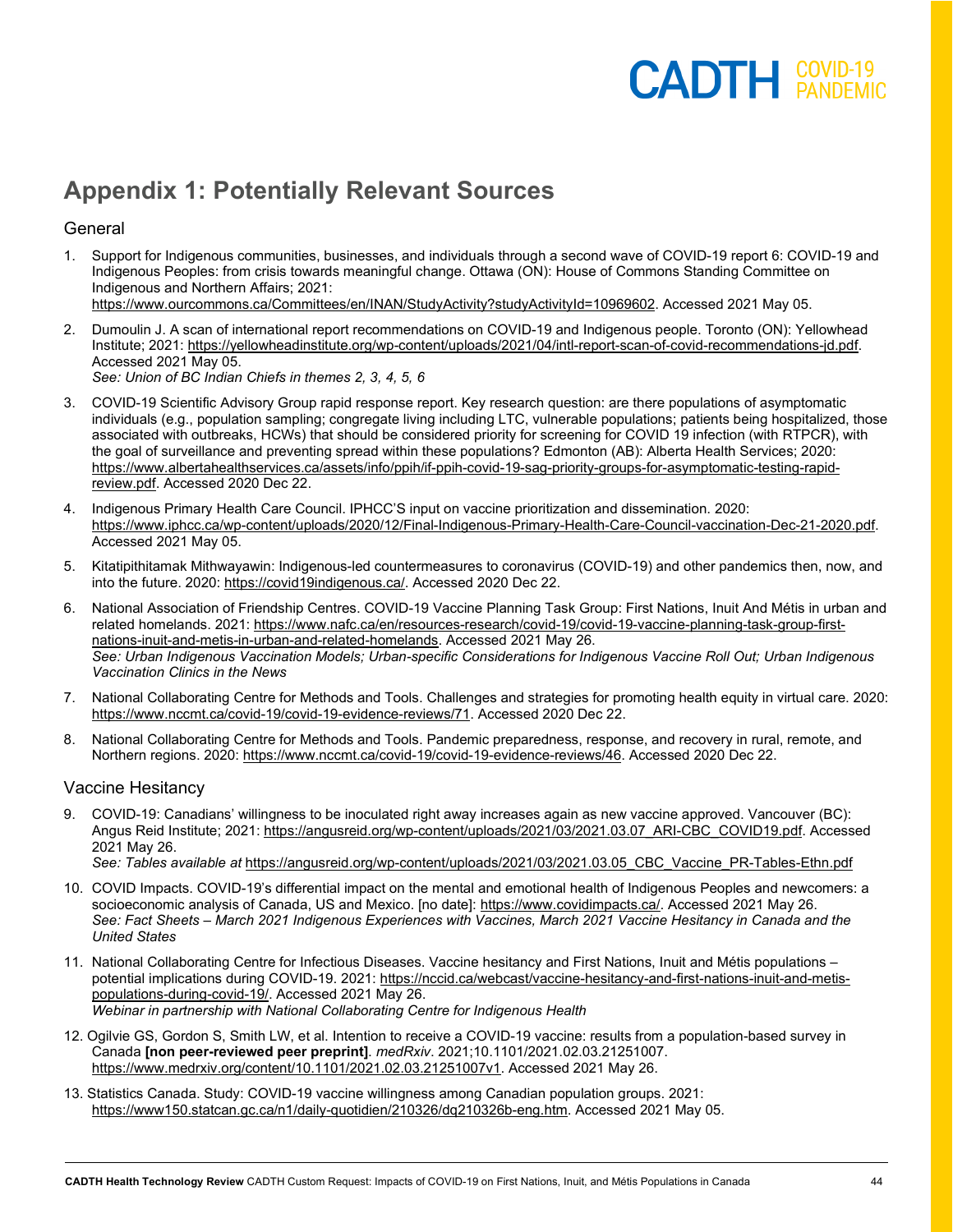Novel Influenza A subtype H1N1 (Swine Flu)

- 14. Kiddell-Monroe R, Ranta M, Enook S, Saranchuk P. Inuit communities can beat COVID-19 and tuberculosis. *Lancet Public Health*. 2020;5(6):e312. [PubMed:PM32339479](http://www.ncbi.nlm.nih.gov/pubmed/32339479)
- 15. Henry B, Canadian Pandemic Influenza Preparedness (CPIP) Task Group. Canada's pandemic influenza preparedness: surveillance strategy. *Can Commun Dis Rep*. 2018;44(1):14-17. [PubMed: PM29770093](http://www.ncbi.nlm.nih.gov/pubmed/29770093)
- 16. Pandemic planning in Indigenous communities: lessons learned from the 2009 H1N1 influenza pandemic in Canada. Prince George (BC): National Collaborating Centre for Aboriginal Health; 2016: [https://www.ccnsa-nccah.ca/docs/other/FS-](https://www.ccnsa-nccah.ca/docs/other/FS-InfluenzaPandemic-EN.pdf)[InfluenzaPandemic-EN.pdf.](https://www.ccnsa-nccah.ca/docs/other/FS-InfluenzaPandemic-EN.pdf) Accessed 2020 Dec 22.
- 17. The 2009 H1N1 influenza pandemic among First Nations, Inuit and Métis peoples in Canada: epidemiology and gaps in knowledge. Prince George (BC): National Collaborating Centres for Public Health, National Collaborating Centre for Aboriginal Health; 2016: [https://www.ccnsa-nccah.ca/docs/other/FS-InfluenzaEpidemiology-EN.pdf.](https://www.ccnsa-nccah.ca/docs/other/FS-InfluenzaEpidemiology-EN.pdf) Accessed 2020 Dec 22.
- 18. Mousseau M. H1N1 in retrospect: a review of risk factors and policy recommendations. *Int Indig Policy J*. 2013;4(2):4. [https://ojs.lib.uwo.ca/index.php/iipj/article/view/7407.](https://ojs.lib.uwo.ca/index.php/iipj/article/view/7407) Accessed 2020 Dec 22.
- 19. Charania NA, Tsuji LJ. Government bodies and their influence on the 2009 H1N1 health sector pandemic response in remote and isolated First Nation communities of sub-Arctic Ontario, Canada. *Rural Remote Health*. 2011;11(3):1781. [PubMed:](http://www.ncbi.nlm.nih.gov/pubmed/21863907)  [PM21863907](http://www.ncbi.nlm.nih.gov/pubmed/21863907)
- 20. Lessons learned review: Public Health Agency of Canada and Health Canada response to the 2009 H1N1 pandemic. Ottawa (ON): Public Health Agency of Canada; 2010: [https://www.phac-aspc.gc.ca/about\\_apropos/evaluation/reports-rapports/2010-](https://www.phac-aspc.gc.ca/about_apropos/evaluation/reports-rapports/2010-2011/h1n1/pdf/h1n1-eng.pdf) [2011/h1n1/pdf/h1n1-eng.pdf.](https://www.phac-aspc.gc.ca/about_apropos/evaluation/reports-rapports/2010-2011/h1n1/pdf/h1n1-eng.pdf) Accessed 2020 Dec 22.
- 21. Spence N, White JP. Scientific certainty in a time of uncertainty: predicting vulnerability of Canada's First Nations to pandemic H1N1/09. *Int Indig Policy J*. 2010;1(1):1. [https://ojs.lib.uwo.ca/index.php/iipj/article/view/7323.](https://ojs.lib.uwo.ca/index.php/iipj/article/view/7323) Accessed 2020 Dec 22.
- 22. Summary report: 2009 pandemic H1N1 mass immunization in New Brunswick First Nations communities. Fredericton (NB): Office of the Chief Medical Officer of Health, New Brunswick Department of Health; 2010: [https://www2.gnb.ca/content/dam/gnb/Departments/h-s/pdf/en/Publications/NB\\_H1N1\\_Immunization\\_Summary2010E.pdf.](https://www2.gnb.ca/content/dam/gnb/Departments/h-s/pdf/en/Publications/NB_H1N1_Immunization_Summary2010E.pdf)  Accessed 2020 Dec 22.
- 23. Green ME, Wong ST, Lavoie JG, et al. Admission to hospital for pneumonia and influenza attributable to 2009 pandemic A/H1N1 influenza in First Nations communities in three provinces of Canada. *BMC Public Health*. 2013;13:1029. [PubMed:](http://www.ncbi.nlm.nih.gov/pubmed/24499143)  [PM24499143](http://www.ncbi.nlm.nih.gov/pubmed/24499143)
- 24. Massey PD, Pearce G, Taylor KA, et al. Reducing the risk of pandemic influenza in Aboriginal communities. *Rural Remote Health*. 2009;9(3):1290. [PubMed: PM19728766](http://www.ncbi.nlm.nih.gov/pubmed/19728766)

#### Best Practices and Community Responses

- 25. Aulandez HM, Walls ML, Weiss, NM, et al. Cultural sources of strength and resilience: a case study of holistic wellness boxes for COVID-19 response in Indigenous communities. *Front Sociol*. 2020;16(4):403-405. [https://www.frontiersin.org/articles/10.3389/fsoc.2021.612637/full.](https://www.frontiersin.org/articles/10.3389/fsoc.2021.612637/full) Accessed 2020 May 26.
- 26. Banning J. Why are Indigenous communities seeing so few cases of COVID-19? *CMAJ*. 2020;192(34):E993-E994. [PubMed:](http://www.ncbi.nlm.nih.gov/pubmed/32839171)  [PM32839171](http://www.ncbi.nlm.nih.gov/pubmed/32839171)
- 27. Bayha M, Spring A. Response to COVID in Deline, NT: reconnecting with our community, our culture and our past after the pandemic. *Agric Human Values*. 2020:1-2. [PubMed: PM32412542](http://www.ncbi.nlm.nih.gov/pubmed/32412542)
- 28. Planning for food security: a toolkit for the COVID-19 pandemic. Vancouver (BC): First Nations Health Authority; 2020: [https://www.afn.ca/wp-content/uploads/2020/05/FNHA-Planning-for-Food-Security-A-Toolkit-for-the-COVID-19-Pandemic.pdf.](https://www.afn.ca/wp-content/uploads/2020/05/FNHA-Planning-for-Food-Security-A-Toolkit-for-the-COVID-19-Pandemic.pdf) Accessed 2020 Dec 22.
- 29. Rural, remote, First Nations and Indigenous COVID-19 response framework. Victoria (BC): British Columbia Ministry of Health; 2020: [https://www2.gov.bc.ca/assets/gov/public-safety-and-emergency-services/emergency-preparedness-response](https://www2.gov.bc.ca/assets/gov/public-safety-and-emergency-services/emergency-preparedness-response-recovery/gdx/rural-and-remote-covid-19-response-framework.pdf)[recovery/gdx/rural-and-remote-covid-19-response-framework.pdf.](https://www2.gov.bc.ca/assets/gov/public-safety-and-emergency-services/emergency-preparedness-response-recovery/gdx/rural-and-remote-covid-19-response-framework.pdf) Accessed 2020 Dec 22.
- 30. Corntassel J, Edgar R, Monchalin R, Newman C. Everyday Indigenous resurgence during COVID-19: a social media situation report. *AlterNative*. 2020;16(4):403-405[. https://journals.sagepub.com/doi/full/10.1177/1177180120968156](https://journals.sagepub.com/doi/full/10.1177/1177180120968156) Accessed 2021 May 06.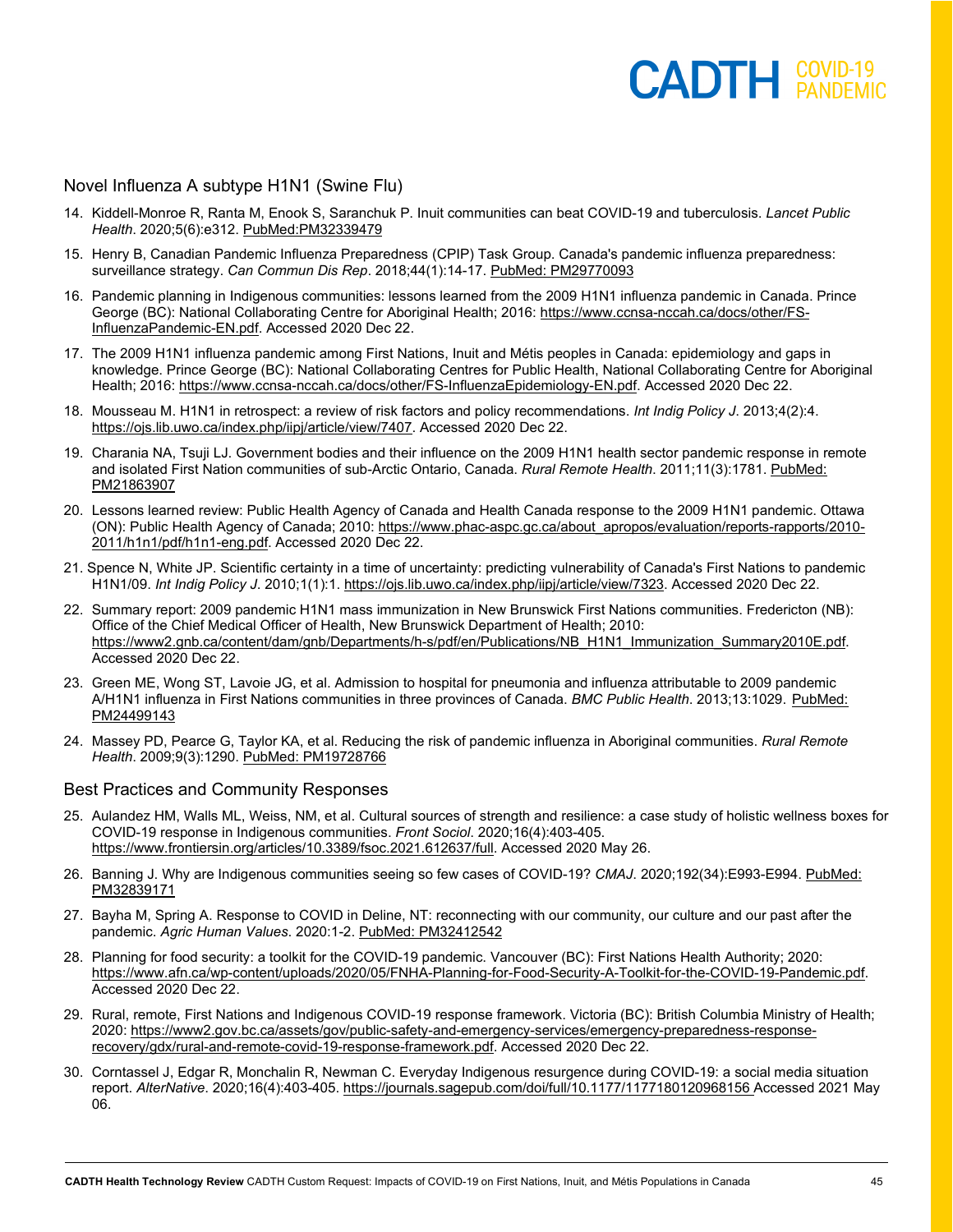- 31. Fields S. Adapting to uncertainty: First Nations pandemic planning. Vancouver (BC): The Firelight Group; 2020: [https://firelight.ca/2020/04/03/adapting-to-uncertainty-first-nations-pandemic-planning/.](https://firelight.ca/2020/04/03/adapting-to-uncertainty-first-nations-pandemic-planning/) Accessed 2020 Dec 22. *Scroll to bottom for some sample pandemic plans*
- 32. Kiddell-Monroe R, Ranta M, Enook S, Saranchuk P. Inuit communities can beat COVID-19 and tuberculosis. *Lancet Public Health*. 2020;5(6):e312. [PubMed: PM32339479](http://www.ncbi.nlm.nih.gov/pubmed/32339479)
- 33. Kyoon-Achan G, Wright L. Community-based pandemic preparedness: Covid-19 procedures of a Manitoba First Nation community. *J Community Safety Well-being*. 2020;5(2):45-50. [https://journalcswb.ca/index.php/cswb/article/view/131.](https://journalcswb.ca/index.php/cswb/article/view/131) Accessed 2020 Dec 22.
- 34. A human rights based approach to the COVID-19 pandemic: principles and actions. Brandon (MB): Manitoba Human Rights Commission; 2020[: http://www.manitobahumanrights.ca/v1/education](http://www.manitobahumanrights.ca/v1/education-resources/resources/pubs/guidelines/covid19principles.pdf)[resources/resources/pubs/guidelines/covid19principles.pdf.](http://www.manitobahumanrights.ca/v1/education-resources/resources/pubs/guidelines/covid19principles.pdf) Accessed 2020 Dec 22.
- 35. Guidance on re-opening northern, remote, isolated, and Indigenous communities. Ottawa (ON): National Association of Friendship Centres Task Group; 2020[: https://www.nafc.ca/downloads/guidane-on-re-opening.pdf.](https://www.nafc.ca/downloads/guidane-on-re-opening.pdf) Accessed 2020 Dec 22.
- 36. Northern BC rural and remote and First Nations communities COVID-19 response framework DRAFT. Prince George (BC): Northern Health; 2020[: https://www.northernhealth.ca/sites/northern\\_health/files/health-information/health](https://www.northernhealth.ca/sites/northern_health/files/health-information/health-topics/coronavirus/documents/covid-19-response-framework-rural-first-nations.pdf)[topics/coronavirus/documents/covid-19-response-framework-rural-first-nations.pdf.](https://www.northernhealth.ca/sites/northern_health/files/health-information/health-topics/coronavirus/documents/covid-19-response-framework-rural-first-nations.pdf) Accessed 2020 Dec 22.
- 37. Sinclair N. Never to leave the ground: how Indigenous communities cure pandemics. In: COVID 19: the changing state of the inner city. Winnipeg (MB): Canadian Centre for Policy Alternatives; 2020: [https://www.policyalternatives.ca/sites/default/files/uploads/publications/Manitoba%20Office/2020/12/State\\_of\\_the\\_Inner\\_City\\_R](https://www.policyalternatives.ca/sites/default/files/uploads/publications/Manitoba%20Office/2020/12/State_of_the_Inner_City_Report_2020.pdf) [eport\\_2020.pdf](https://www.policyalternatives.ca/sites/default/files/uploads/publications/Manitoba%20Office/2020/12/State_of_the_Inner_City_Report_2020.pdf) Accessed 2021 May 06. *See: Pages 42-48*
- 38. Shacter SR. The importance of space, place, and protecting Elders: Indigenous communities' responses to COVID-19. In: CIHR Institute of Indigenous Peoples' Health newsletter June 17, 2020. Saskatoon (SK): Institute of Indigenous Peoples' Health, Canadian Institutes of Health Research; 2020: [http://suivi.lnk01.com/v/443/3e14c970b3886ae556bd3cd0b787d99db483a8de64f605ba#s1.](http://suivi.lnk01.com/v/443/3e14c970b3886ae556bd3cd0b787d99db483a8de64f605ba#s1) Accessed 2020 Dec 22.
- 39. Union of BC Indian Chiefs. First Nation community COVID-19 travel bans and protocols rolling document- August 2020. 2020: [https://www.ubcic.bc.ca/fn\\_covid\\_19\\_travel\\_bans.](https://www.ubcic.bc.ca/fn_covid_19_travel_bans) Accessed 2020 Dec 22. *List of travel bans in place*

#### Policy-Making and Governance

- 40. Dumoulin, J. The "new normal": defending First Nations jurisdiction during COVID-19. Toronto (ON): Yellowhead Institute; 2021: <https://yellowheadinstitute.org/2021/04/08/the-new-normal-defending-first-nations-jurisdiction-during-covid-19/> Accessed 2021 May 09.
- 41. Schiff R, Buccieri K, Schiff JW, Kauppi C, Riva M. COVID-19 and pandemic planning in the context of rural and remote homelessness. *Can J Public Health*. 2020;111(6):967-970. [PubMed: PM32974859](http://www.ncbi.nlm.nih.gov/pubmed/32974859)
- 42. Spence N, Chau V, Farvid M, et al. The COVID-19 pandemic: informing policy decision-making for a vulnerable population. *Int Indig Policy J*. 2020;11(3)[. https://ojs.lib.uwo.ca/index.php/iipj/article/view/10859.](https://ojs.lib.uwo.ca/index.php/iipj/article/view/10859) Accessed 2020 Dec 22.
- 43. Zhao L, Ismail SJ, Tunis MC. Ranking the relative importance of COVID-19 immunisation strategies: a survey of expert stakeholders in Canada **[non peer-reviewed preprint]**. *medRxiv*. 2020;2020.09.16.20196295. [https://www.medrxiv.org/content/10.1101/2020.09.16.20196295v1.](https://www.medrxiv.org/content/10.1101/2020.09.16.20196295v1) Accessed 2020 Dec 22.

#### Statistics and Data Issues

- 44. Blair A, Warsame K, Naik H, et al. Identifying gaps in COVID-19 health equity data reporting in Canada using a scorecard approach **[non peer-reviewed preprint]**. *medRxiv*. 2020;2020.09.23.20200147. [https://www.medrxiv.org/content/10.1101/2020.09.23.20200147v1.](https://www.medrxiv.org/content/10.1101/2020.09.23.20200147v1) Accessed 2020 Dec 22.
- 45. Lapointe-Shaw L, Rader B, Astley CM, et al. Syndromic surveillance for COVID-19 in Canada **[non peer-reviewed preprint]**. *medRxiv*. 2020;2020.05.19.20107391. [https://www.medrxiv.org/content/10.1101/2020.05.19.20107391v1.](https://www.medrxiv.org/content/10.1101/2020.05.19.20107391v1) Accessed 2020 Dec 22.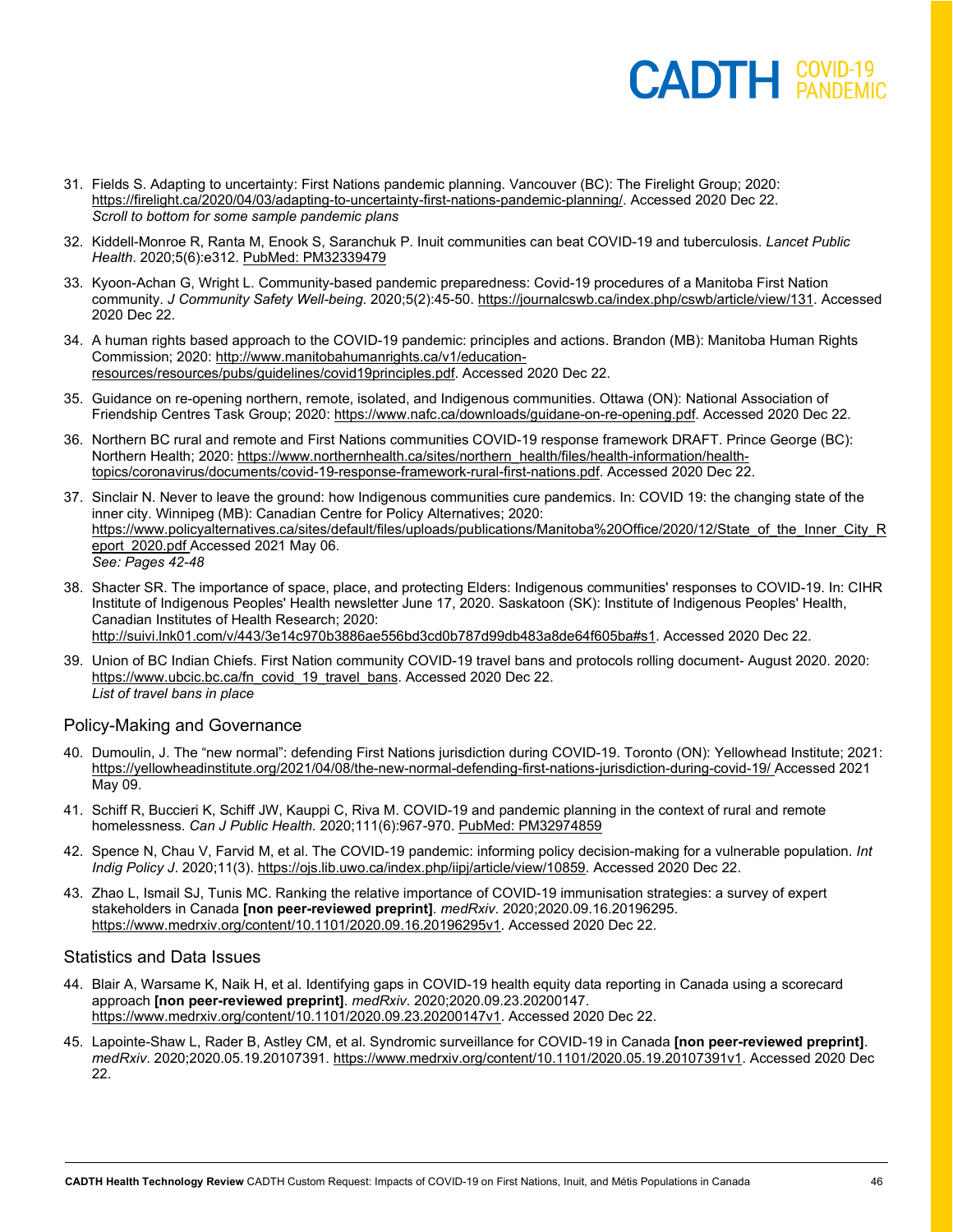- 46. Lavoie JG, Romanescu RG, Katz A, Nickel N. Modeling the impact of the COVID-19 pandemic on First Nations, Métis, and Inuit communities: some considerations. *Int Indig Policy J*. 2020:11(3). [https://ojs.lib.uwo.ca/index.php/iipj/article/view/10733.](https://ojs.lib.uwo.ca/index.php/iipj/article/view/10733) Accessed 2020 Dec 22.
- 47. RHS statistics for shaping a response to COVID-19 in First Nations communities. Ottawa (ON): First Nations Information Governance Centre; 2020[: https://fnigc.inlibro.net/cgi-bin/koha/opac-retrieve-file.pl?id=0ab2092ec4f6262599ed396de5db3cf0.](https://fnigc.inlibro.net/cgi-bin/koha/opac-retrieve-file.pl?id=0ab2092ec4f6262599ed396de5db3cf0) Accessed 2020 Dec 22.
- 48. Robillard R, Saad M, Edwards JD, et al. Social, financial and psychological stress during an emerging pandemic: observations from a population web-based survey in the acute phase of the COVID-19 pandemic **[non peer-reviewed preprint]**. *medRxiv*. 2020;2020.06.29.20142638. [https://www.medrxiv.org/content/10.1101/2020.06.29.20142638v1.](https://www.medrxiv.org/content/10.1101/2020.06.29.20142638v1) Accessed 2020 Dec 22.
- 49. Indigenous Services Canada. Epidemiological summary of COVID-19 cases in First Nations communities. 2020: [https://www.sac-isc.gc.ca/eng/1589895506010/1589895527965.](https://www.sac-isc.gc.ca/eng/1589895506010/1589895527965) Accessed 2020 Dec 22.
- 50. Statistics Canada. First Nations people, Métis and Inuit and COVID-19: health and social characteristics. *The Daily.* 2020: [https://www150.statcan.gc.ca/n1/en/daily-quotidien/200417/dq200417b-eng.pdf?st=hzeXqyDx.](https://www150.statcan.gc.ca/n1/en/daily-quotidien/200417/dq200417b-eng.pdf?st=hzeXqyDx) Accessed 2020 Dec 22.
- 51. Statistics Canada. Perceptions of safety of Indigenous people during the COVID-19 pandemic. 2020: [https://www150.statcan.gc.ca/n1/pub/45-28-0001/2020001/article/00071-eng.htm.](https://www150.statcan.gc.ca/n1/pub/45-28-0001/2020001/article/00071-eng.htm) Accessed 2020 Dec 22.
- 52. Skye C. Colonialism of the curve: Indigenous communities & bad Covid data. Toronto (ON): Yellowhead Institute; 2020: [https://yellowheadinstitute.org/2020/05/12/colonialism-of-the-curve-indigenous-communities-and-bad-covid-data/.](https://yellowheadinstitute.org/2020/05/12/colonialism-of-the-curve-indigenous-communities-and-bad-covid-data/) Accessed 2020 Dec 22.
- 53. Tang X, Gelband H, Lam T, et al. A national study of self-reported COVID symptoms during the first viral wave in Canada **[non peer-reviewed preprint]**. *medRxiv*. 2020;2020.10.02.20205930. [https://www.medrxiv.org/content/10.1101/2020.10.02.20205930v1.](https://www.medrxiv.org/content/10.1101/2020.10.02.20205930v1) Accessed 2020 Dec 22.
- 54. Wu H, Stukes P. Improving COVID-19 data protocols for Indigenous Peoples in the U.S. and Canada: a public-media-based cross-national comparison. *J Indigenous Social Development*. 2020;9(3). [https://journalhosting.ucalgary.ca/index.php/jisd/article/view/71013.](https://journalhosting.ucalgary.ca/index.php/jisd/article/view/71013) Accessed 2021 May 06.

#### Impacts on Health and Health Services

- 55. Lin SL. Intersectionality and inequalities in medical risk for severe COVID-19 in the Canadian Longitudinal Study on Aging. *Gerontologist*. 2020;gnaa143. [PubMed: PM32969470](http://www.ncbi.nlm.nih.gov/pubmed/32969470)
- 56. Maintaining the health and well-being of First Nations, Inuit and Métis children and teens during COVID-19. Prince George (BC): National Collaborating Centre for Indigenous Health, National Collaborating Centre for Infectious Diseases; 2020: [https://www.nccih.ca/docs/diseases/FS-COVID19-Children-Teens-EN.pdf.](https://www.nccih.ca/docs/diseases/FS-COVID19-Children-Teens-EN.pdf) Accessed 2020 Dec 22.
- 57. Compounding factors associated with health outcomes in First Nations facing COVID-19. Hamilton (ON): National Collaborating Centre for Methods and Tools; 2020: [https://www.nccmt.ca/covid-19/covid-19-evidence-reviews/38.](https://www.nccmt.ca/covid-19/covid-19-evidence-reviews/38) Accessed 2020 Dec 22.
- 58. Rapid review: what is known about the impact of the COVID-19 pandemic on Indigenous communities in Canada? Hamilton (ON): National Collaborating Centre for Methods and Tools; 2020: [https://www.nccmt.ca/covid-19/covid-19-rapid-evidence](https://www.nccmt.ca/covid-19/covid-19-rapid-evidence-service/5)[service/5.](https://www.nccmt.ca/covid-19/covid-19-rapid-evidence-service/5) Accessed 2020 Dec 22.
- 59. Savage D, Fisher A, Choudhury S, et al. Investigating the implications of COVID-19 for the rural and remote population of Northern Ontario using a mathematical model **[non peer-reviewed preprint]**. *medRxiv*. 2020;2020.09.17.20196949. [https://www.medrxiv.org/content/10.1101/2020.09.17.20196949v1.](https://www.medrxiv.org/content/10.1101/2020.09.17.20196949v1) Accessed 2020 Dec 22.
- 60. Slater M, Jacklin K, Sutherland R, et al. Understanding aging, frailty, and resilience in Ontario First Nations. *Can J Aging*. 2020;1-6. [PubMed: PM32928320](https://pubmed.ncbi.nlm.nih.gov/32928320/)
- 61. Wingert A, Pillay J, Gates M, et al. Risk factors for severe outcomes of COVID-19: a rapid review **[non peer-reviewed preprint]**. *medRxiv*. 2020;2020.08.27.20183434. [https://www.medrxiv.org/content/10.1101/2020.08.27.20183434v1.](https://www.medrxiv.org/content/10.1101/2020.08.27.20183434v1) Accessed 2020 Dec 22.

#### Mental Health

62. Canadian Institutes of Health Research. Niikaniganaw (All My Relations) Ii – the COVID-19 rapid response: Indigenous approaches to synthesizing knowledge for culturally-safe and stigma free mental health care for under-served Indigenous communities in Ottawa-Gatineau. 2020[: https://cihr-irsc.gc.ca/e/52037.html.](https://cihr-irsc.gc.ca/e/52037.html) Accessed 2020 Dec 22.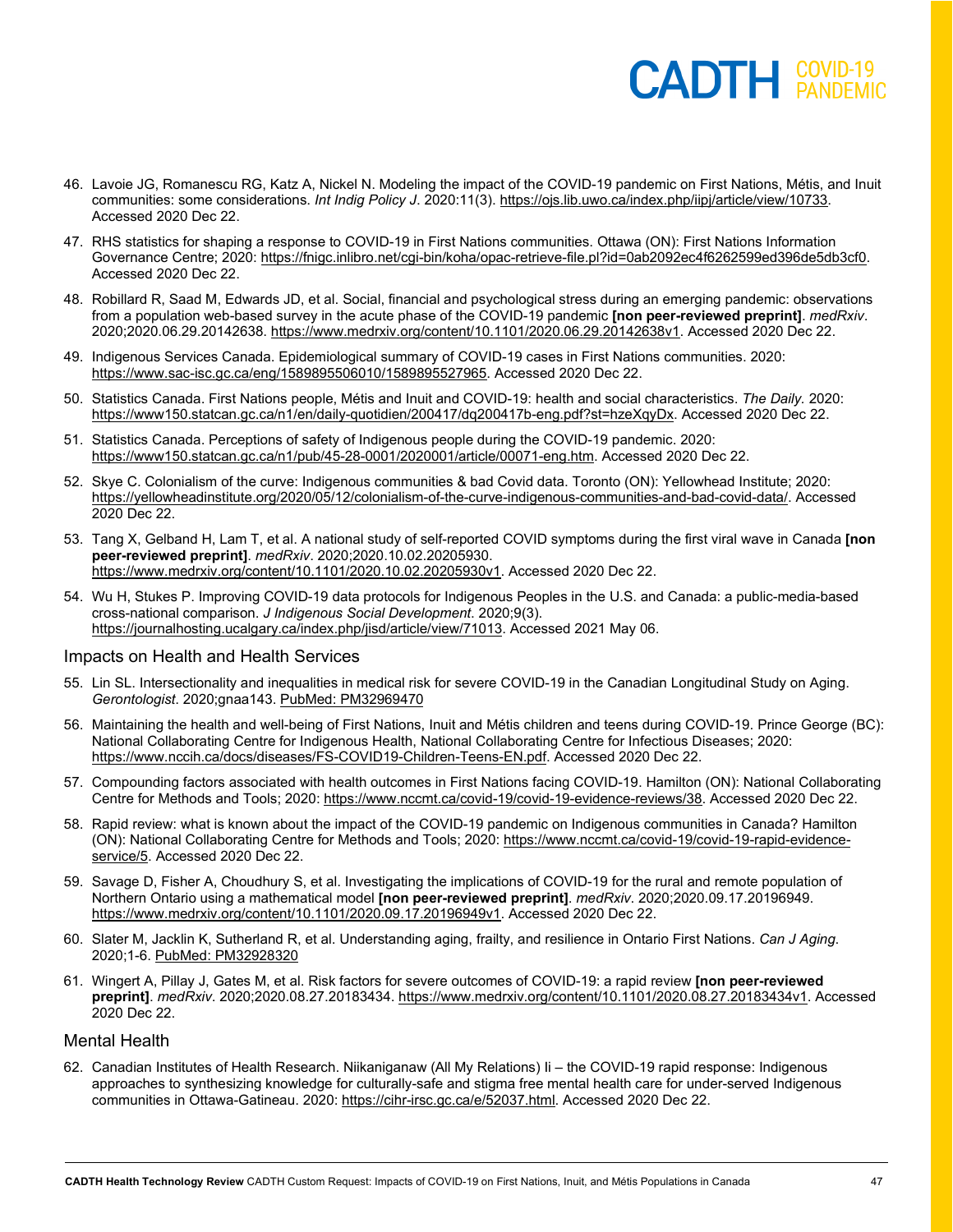- 63. McGrath PJ, Asmundson GJG, Blackstock C, et al. Easing the disruption of COVID-19: supporting the mental health of the people of Canada. Ottawa (ON): Royal Society of Canada; 2020[: https://rsc-src.ca/sites/default/files/MH%20PB\\_EN\\_1.pdf.](https://rsc-src.ca/sites/default/files/MH%20PB_EN_1.pdf) Accessed 2020 Dec 22.
	- *See: chapter on Indigenous mental health.*
- 64. Statistics Canada. Indigenous people and mental health during the COVID-19 pandemic. 2020; [https://www150.statcan.gc.ca/n1/pub/45-28-0001/2020001/article/00035-eng.htm.](https://www150.statcan.gc.ca/n1/pub/45-28-0001/2020001/article/00035-eng.htm) Accessed 2020 Dec 22.

#### Economic

- 65. Lévesque S, Duhaime G. COVID-19 price trends in Nunavik during the public health crisis in the spring of 2020. Québec City (QC): Canada Research Chair on Comparative Aboriginal Conditions, Collection; Nunivaat Analytics; 2021: [https://chaireconditionautochtone.fss.ulaval.ca/doc/Publication/Nunivaat\\_Analytics\\_COVID-01.pdf.](https://chaireconditionautochtone.fss.ulaval.ca/doc/Publication/Nunivaat_Analytics_COVID-01.pdf) Accessed 2021 May 26.
- 66. Indigenous population of Canada faces severe economic challenges in Covid-19 era. Montreal (QC): Association for Canadian Studies, Leger; 2020: [https://acs-aec.ca/wp-content/uploads/2020/06/Indigenous-Population-Faces-Severe-Economic-](https://acs-aec.ca/wp-content/uploads/2020/06/Indigenous-Population-Faces-Severe-Economic-Challenges-June-2020.pdf)[Challenges-June-2020.pdf.](https://acs-aec.ca/wp-content/uploads/2020/06/Indigenous-Population-Faces-Severe-Economic-Challenges-June-2020.pdf) Accessed 2020 Dec 22.
- 67. Bergman F. APEC briefing note: COVID-19 magnifies socio-economic challenges facing Atlantic Indigenous communities and businesses. Halifax (NS): Atlantic Provinces Economic Council; 2020[: https://www.apcfnc.ca/wp](https://www.apcfnc.ca/wp-content/uploads/2020/06/APEC_Briefing_Note_June_2020.pdf)[content/uploads/2020/06/APEC\\_Briefing\\_Note\\_June\\_2020.pdf.](https://www.apcfnc.ca/wp-content/uploads/2020/06/APEC_Briefing_Note_June_2020.pdf) Accessed 2020 Dec 22.
- 68. Canadian Council for Aboriginal Business. COVID-19 Indigenous business survey. 2020[: https://www.ccab.com/wp](https://www.ccab.com/wp-content/uploads/2020/06/COVID19-Indigenous-Business-Survey-KEY-FINDINGS-ENG.pdf)[content/uploads/2020/06/COVID19-Indigenous-Business-Survey-KEY-FINDINGS-ENG.pdf.](https://www.ccab.com/wp-content/uploads/2020/06/COVID19-Indigenous-Business-Survey-KEY-FINDINGS-ENG.pdf) Accessed 2020 Dec 22.
- 69. The impact of COVID-19 on Canada's Indigenous tourism sector: insights from operators. Ottawa (ON): The Conference Board of Canada; 2020[: https://indigenoustourism.ca/corporate/wp-content/uploads/2020/06/CBOC\\_ITAC-COVID-19\\_FINAL-](https://indigenoustourism.ca/corporate/wp-content/uploads/2020/06/CBOC_ITAC-COVID-19_FINAL-DRAFT.pdf)[DRAFT.pdf.](https://indigenoustourism.ca/corporate/wp-content/uploads/2020/06/CBOC_ITAC-COVID-19_FINAL-DRAFT.pdf) Accessed 2020 Dec 22.
- 70. Gaspard H, Fernz L. Emergency funding for COVID-19: Responses and support to Indigenous Peoples. Ottawa (ON): University of Ottawa Institute of Fiscal Studies and Democracy; 2020: [https://www.ifsd.ca/web/default/files/Reports/Emergency%20funding%20for%20COVID-19-](https://www.ifsd.ca/web/default/files/Reports/Emergency%20funding%20for%20COVID-19-%20%20Responses%20and%20support%20to%20Indigenous%20Peoples%20Final%20Report.pdf) [%20%20Responses%20and%20support%20to%20Indigenous%20Peoples%20Final%20Report.pdf.](https://www.ifsd.ca/web/default/files/Reports/Emergency%20funding%20for%20COVID-19-%20%20Responses%20and%20support%20to%20Indigenous%20Peoples%20Final%20Report.pdf) Accessed 2020 Dec 22.
- 71. IBIC COVID-19 Indigenous business survey. Victoria (BC): Indigenous Business and Investment Council; 2020: [https://www.bcibic.ca/wp-content/uploads/2020/05/IBIC-COVID19-Indigenous-Business-Survey-Final-Report-2020504.pdf.](https://www.bcibic.ca/wp-content/uploads/2020/05/IBIC-COVID19-Indigenous-Business-Survey-Final-Report-2020504.pdf) Accessed 2020 Dec 22.
- 72. 2020-21 Revised action plan: sustaining Indigenous tourism in the face of COVID-19. Vancouver (BC): Indigenous Tourism Association of Canada; 2020: [https://indigenoustourism.ca/corporate/wp-content/uploads/2020/03/ITAC-Revised-Action-Plan-](https://indigenoustourism.ca/corporate/wp-content/uploads/2020/03/ITAC-Revised-Action-Plan-2020-21-1.pdf)[2020-21-1.pdf.](https://indigenoustourism.ca/corporate/wp-content/uploads/2020/03/ITAC-Revised-Action-Plan-2020-21-1.pdf) Accessed 2020 Dec 22.
- 73. Jakobsh K, Boskov S. Breaking barriers: a decade of Indigenous women's entrepreneurship in canada. Toronto (ON): Women Entrepreneurship Knowledge Hub. Canadian Council for Aboriginal Business; 2020: [https://wekh.ca/research/breaking-barriers](https://wekh.ca/research/breaking-barriers-indigenous-women-entrepreneurs/)[indigenous-women-entrepreneurs/.](https://wekh.ca/research/breaking-barriers-indigenous-women-entrepreneurs/) Accessed 2021 May 26. *See: Impact of the COVID-19 Pandemic on Indigenous Businesses, p. 5*
- 74. Kronfli C. COVID-19 policy brief 03: small business, big impact: how SMEs are pivoting during COVID-19. Toronto (ON): Ontario Chamber of Commerce; 2020: [https://occ.ca/wp-content/uploads/SME-Report-June22.pdf.](https://occ.ca/wp-content/uploads/SME-Report-June22.pdf) Accessed 2020 Dec 22. *See: part 3*
- 75. Arriagada P, Frank K, Hahnmann T, Hou F. Economic impact of COVID-19 among Indigenous people. Ottawa (ON): Statistics Canada; 2020[: https://www150.statcan.gc.ca/n1/en/pub/45-28-0001/2020001/article/00052-eng.pdf?st=RXjdTqAx.](https://www150.statcan.gc.ca/n1/en/pub/45-28-0001/2020001/article/00052-eng.pdf?st=RXjdTqAx) Accessed 2020 Dec 22.

#### Equity and Human Rights

- 76. Ismail SJ, Tunis MC, Zhao L, et al. Navigating inequities: a roadmap out of the pandemic. *BMJ Glob Health*. 2021;6(1):e004087. [PubMed: PM33479019](https://pubmed.ncbi.nlm.nih.gov/33479019/)
- 77. Ndumbe-Eyoh S, Muzumdar P, Betker C, Oickle D. 'Back to better': amplifying health equity, and determinants of health perspectives during the COVID-19 pandemic. *Global Health Promot*. 2021:17579759211000975. [PubMed: PM33761795](http://www.ncbi.nlm.nih.gov/pubmed/33761795)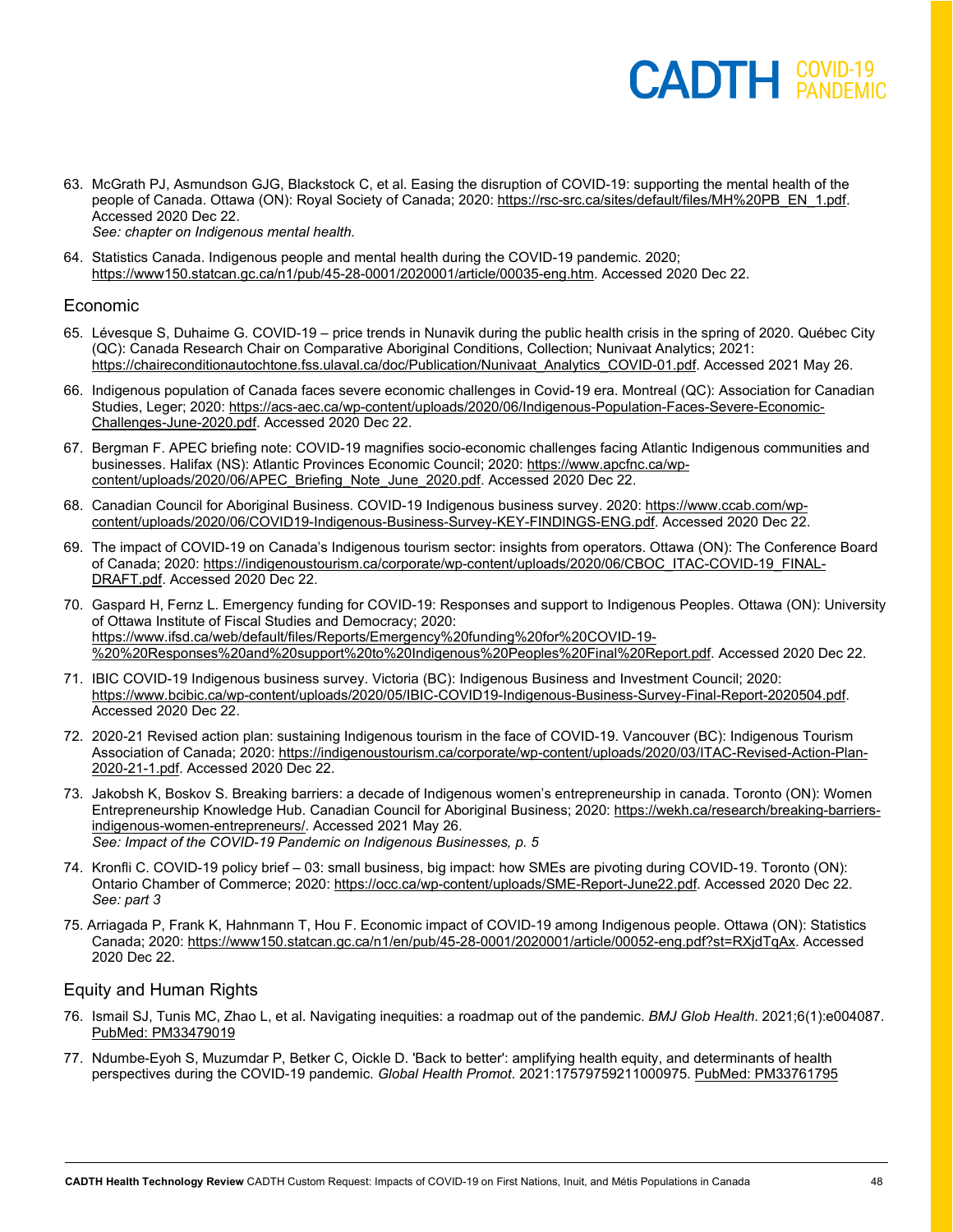- 78. From risk to resilience: an equity approach to COVID-19. Chief Public Health Officer of Canada's Report on the State of Public Health in Canada 2020. Ottawa (ON): Public Health Agency of Canada; 2020: [https://www.canada.ca/en/public](https://www.canada.ca/en/public-health/corporate/publications/chief-public-health-officer-reports-state-public-health-canada/from-risk-resilience-equity-approach-covid-19.html)[health/corporate/publications/chief-public-health-officer-reports-state-public-health-canada/from-risk-resilience](https://www.canada.ca/en/public-health/corporate/publications/chief-public-health-officer-reports-state-public-health-canada/from-risk-resilience-equity-approach-covid-19.html)[equity-approach-covid-19.html](https://www.canada.ca/en/public-health/corporate/publications/chief-public-health-officer-reports-state-public-health-canada/from-risk-resilience-equity-approach-covid-19.html) Accessed 2021 May 06.
- 79. Environmental scan: addressing health inequities within the COVID19 public health response. Toronto (ON): Public Health Ontario; 2020[: https://www.publichealthontario.ca/-/media/documents/ncov/he/2020/12/covid-19-environmental-scan](https://www.publichealthontario.ca/-/media/documents/ncov/he/2020/12/covid-19-environmental-scan-addressing-health-inequities.pdf?la=en)[addressing-health-inequities.pdf?la=en](https://www.publichealthontario.ca/-/media/documents/ncov/he/2020/12/covid-19-environmental-scan-addressing-health-inequities.pdf?la=en) Accessed 2021 May 06.
- 80. Saint-Girons M, Joh-Carnella N, Lefebvre R, Blackstock C, Fallon B. Equity concerns in the context of COVID-19 a focus on First Nations, Inuit, and Métis communities in Canada. Toronto (ON): Canadian Child Welfare Research Portal; 2020: [https://cwrp.ca/sites/default/files/publications/COVID-19%20Equity%20Research%20Brief.pdf.](https://cwrp.ca/sites/default/files/publications/COVID-19%20Equity%20Research%20Brief.pdf) Accessed 2020 Dec 22.

#### Climate and the Environment

- 81. Report 3. Reports of the Auditor General of Canada to the Parliament of Canada: access to safe drinking water in First Nations Communities - Indigenous Services Canada. Ottawa (ON): Office of the Auditor General of Canada; 2021: [https://www.oag](https://www.oag-bvg.gc.ca/internet/docs/parl_oag_202102_03_e.pdf)[bvg.gc.ca/internet/docs/parl\\_oag\\_202102\\_03\\_e.pdf.](https://www.oag-bvg.gc.ca/internet/docs/parl_oag_202102_03_e.pdf) Accessed 2021 May 06.
- 82. Beaudin J. Water is life: the fatal links between water infrastructure, COVID-19, and First Nations in Canada. *Yellowhead Institute* 2021 Mar 09[; https://yellowheadinstitute.org/2021/03/09/water-is-life-the-fatal-links-between-water-infrastructure-covid-](https://yellowheadinstitute.org/2021/03/09/water-is-life-the-fatal-links-between-water-infrastructure-covid-19-and-first-nations-in-canada/)[19-and-first-nations-in-canada/.](https://yellowheadinstitute.org/2021/03/09/water-is-life-the-fatal-links-between-water-infrastructure-covid-19-and-first-nations-in-canada/) Accessed 2021 May 06.
- 83. Brosemer K, Schelly C, Gagnon V, et al. The energy crises revealed by COVID: intersections of Indigeneity, inequity, and health. *Energy Res Soc Sci*. 2020 Oct;68:101661.

#### [PubMed: PM32839694](http://www.ncbi.nlm.nih.gov/pubmed/32839694)

84. Leanord K. Indigenous water (in)justice and the COVID-19 pandemic. In: Rethmann P, ed. *Covid-19: Urgent Responses*. Hamilton (ON): McMaster University Institute on Globalization and the Human Condition; 2020: [https://globalization.mcmaster.ca/research/publications/working-papers/2020/ighc-working-paper-covid-19\\_urgentresponses-](https://globalization.mcmaster.ca/research/publications/working-papers/2020/ighc-working-paper-covid-19_urgentresponses-1.pdf)[1.pdf.](https://globalization.mcmaster.ca/research/publications/working-papers/2020/ighc-working-paper-covid-19_urgentresponses-1.pdf) Accessed 2020 Dec 22. *P. 9-12*

#### **Other**

- 85. Rosenblum D. Virtual visits: Indigenous language reclamation during a pandemic. *RSC COVID-19 Series: Publication #92.* 2021 Mar 15; [https://rsc-src.ca/en/voices/virtual-visits-indigenous-language-reclamation-during-pandemic.](https://rsc-src.ca/en/voices/virtual-visits-indigenous-language-reclamation-during-pandemic) Accessed 2021 May 06.
- 86. Coates K. Policy Brief: Building the new "found" generation: The Indigenous Recovery Corps. Regina (SK): Johnson Shoyama Graduate School of Public Policy, University of Regina/University of Saskatchewan; 2020: [https://www.schoolofpublicpolicy.sk.ca/documents/research/policy-briefs/jsgs-policybriefs-covid-series-indigenous-recovery](https://www.schoolofpublicpolicy.sk.ca/documents/research/policy-briefs/jsgs-policybriefs-covid-series-indigenous-recovery-corps.pdf)[corps.pdf.](https://www.schoolofpublicpolicy.sk.ca/documents/research/policy-briefs/jsgs-policybriefs-covid-series-indigenous-recovery-corps.pdf) Accessed 2020 Dec 22.
- 87. McIvor O, Chew KAB, Stacey KI. Indigenous language learning impacts, challenges and opportunities in COVID-19 times. *AlterNative.* 2020;16(4):409-412. <https://journals.sagepub.com/doi/full/10.1177/1177180120970930>
- 88. Minimizing COVID-19-related risk among incarcerated Indigenous females through transparency and accountability. Navan (ON): Native Women's Association of Canada; 2020[: https://www.nwac.ca/resource/final-report-minimizing-covid-19-related-risk](https://www.nwac.ca/resource/final-report-minimizing-covid-19-related-risk-among-incarcerated-indigenous-females-through-transparency-and-accountability/?wpdmdl=11608&refresh=6079cd61463b81618595169)[among-incarcerated-indigenous-females-through-transparency-and](https://www.nwac.ca/resource/final-report-minimizing-covid-19-related-risk-among-incarcerated-indigenous-females-through-transparency-and-accountability/?wpdmdl=11608&refresh=6079cd61463b81618595169)[accountability/?wpdmdl=11608&refresh=6079cd61463b81618595169.](https://www.nwac.ca/resource/final-report-minimizing-covid-19-related-risk-among-incarcerated-indigenous-females-through-transparency-and-accountability/?wpdmdl=11608&refresh=6079cd61463b81618595169) Accessed 2021 May 06.
- 89. Swaikoski D. Swaikoski D. Leisure in the time of coronavirus: indigenous tourism in Canada and the impacts of COVID-19. *World Leis J.* 2020;62(4):311-314. <https://www.tandfonline.com/doi/full/10.1080/16078055.2020.1825266>

#### Past Pandemics, Canadian

90. Ward V, MacDonald J. There is no vaccine for stigma: A Rapid Evidence Review of stigma mitigation strategies during past outbreaks among Indigenous populations living in rural, remote and northern regions of Canada and what can be learned for COVID-19. Prince George (BC): National Collaborating Centre for Indigenous Health (NCCIH); Jan 2021: [https://www.nccih.ca/495/There\\_is\\_no\\_vaccine\\_for\\_stigma\\_\\_A\\_Rapid\\_Evidence\\_Review\\_of\\_stigma\\_mitigation\\_strategies\\_duri](https://www.nccih.ca/495/There_is_no_vaccine_for_stigma__A_Rapid_Evidence_Review_of_stigma_mitigation_strategies_during_past_outbreaks_among_Indigenous_populations_living_in_rural,_remote_and_northern_regions_of_Canada_and_what_can_be_learned_for_COVID-19.nccih?id=321) [ng\\_past\\_outbreaks\\_among\\_Indigenous\\_populations\\_living\\_in\\_rural,\\_remote\\_and\\_northern\\_regions\\_of\\_Canada\\_and\\_what\\_ca](https://www.nccih.ca/495/There_is_no_vaccine_for_stigma__A_Rapid_Evidence_Review_of_stigma_mitigation_strategies_during_past_outbreaks_among_Indigenous_populations_living_in_rural,_remote_and_northern_regions_of_Canada_and_what_can_be_learned_for_COVID-19.nccih?id=321) [n\\_be\\_learned\\_for\\_COVID-19.nccih?id=321](https://www.nccih.ca/495/There_is_no_vaccine_for_stigma__A_Rapid_Evidence_Review_of_stigma_mitigation_strategies_during_past_outbreaks_among_Indigenous_populations_living_in_rural,_remote_and_northern_regions_of_Canada_and_what_can_be_learned_for_COVID-19.nccih?id=321) Accessed 2021 May 06.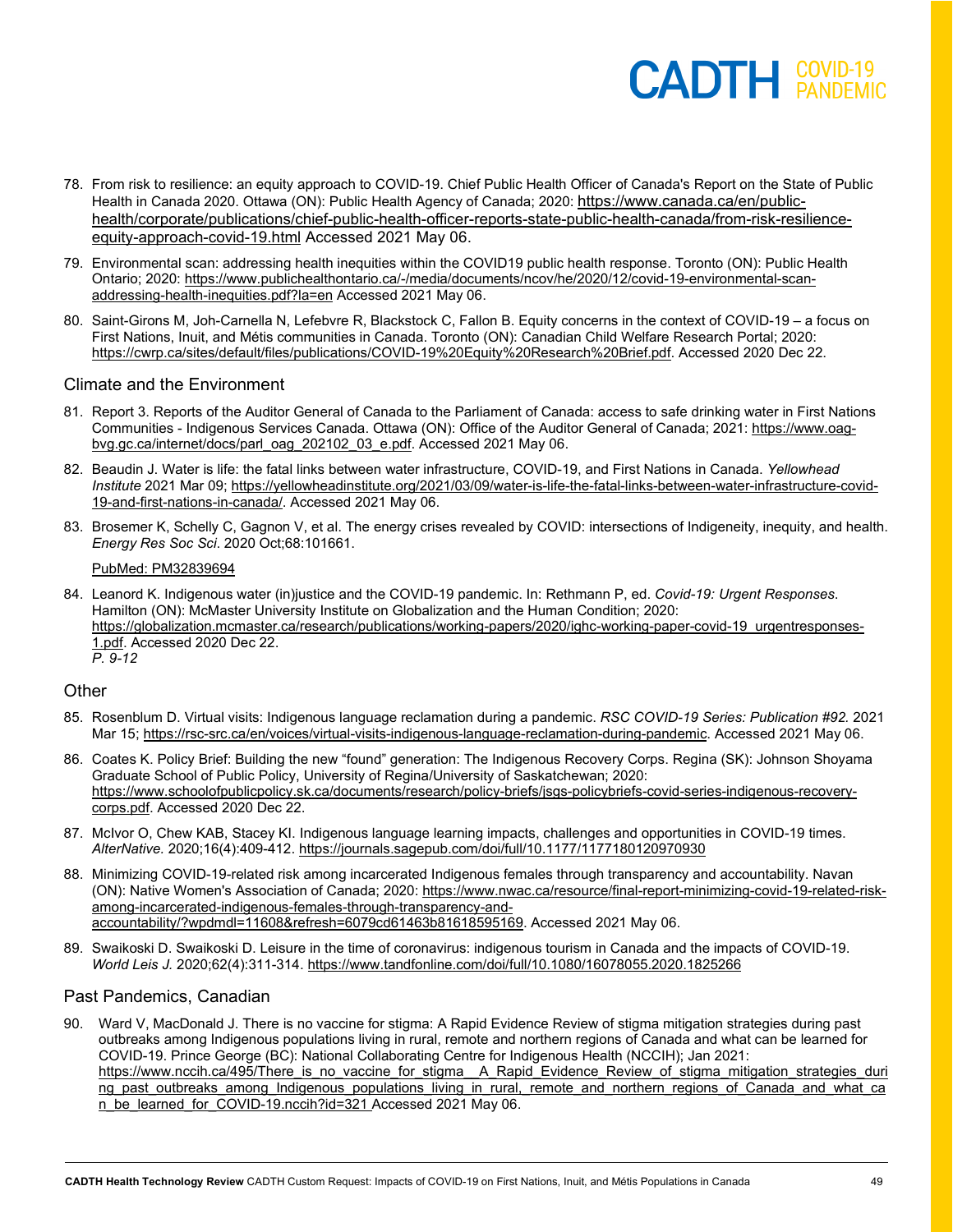- 91. Henry B, Canadian Pandemic Influenza Preparedness Task Group. Canada's pandemic influenza preparedness: surveillance strategy. *Can Commun Dis Rep*. 2018 Jan 04;44(1):14-17. [PubMed: PM29770093](http://www.ncbi.nlm.nih.gov/pubmed/29770093)
- 92. Jung JJ, Pinto R, Zarychanski R, et al. 2009-2010 Influenza A(H1N1)-related critical illness among Aboriginal and non-Aboriginal Canadians. *PLoS ONE*. 2017;12(10):e0184013. [PubMed: PM29049285](http://www.ncbi.nlm.nih.gov/pubmed/29049285)
- 93. The 2009 H1N1 influenza pandemic among First Nations, Inuit and Métis peoples in Canada: epidemiology and gaps in knowledge. Prince George (BC): National Collaborating Centre for Aboriginal Health; 2016: [https://www.ccnsa](https://www.ccnsa-nccah.ca/docs/other/FS-InfluenzaEpidemiology-EN.pdf)[nccah.ca/docs/other/FS-InfluenzaEpidemiology-EN.pdf.](https://www.ccnsa-nccah.ca/docs/other/FS-InfluenzaEpidemiology-EN.pdf) Accessed 2020 Dec 22.
- 94. Pandemic planning in Indigenous communities: lessons learned from the 2009 H1N1 influenza pandemic in Canada. Prince George (BC): National Collaborating Centre for Aboriginal Health; 2016[: https://www.ccnsa-nccah.ca/docs/other/FS-](https://www.ccnsa-nccah.ca/docs/other/FS-InfluenzaPandemic-EN.pdf)[InfluenzaPandemic-EN.pdf.](https://www.ccnsa-nccah.ca/docs/other/FS-InfluenzaPandemic-EN.pdf) Accessed 2020 Dec 22.
- 95. Determinants of the prevalence and severity of influenza infection in Indigenous populations in Canada. Prince George (BC): National Collaborating Centre for Aboriginal Health; 2016[: http://www.nccah](http://www.nccah-ccnsa.ca/Publications/Lists/Publications/Attachments/175/NCCAH-FS-InfluenzaDeterminants-Part02-Halseth-EN-Web.pdf)[ccnsa.ca/Publications/Lists/Publications/Attachments/175/NCCAH-FS-InfluenzaDeterminants-Part02-Halseth-EN-Web.pdf.](http://www.nccah-ccnsa.ca/Publications/Lists/Publications/Attachments/175/NCCAH-FS-InfluenzaDeterminants-Part02-Halseth-EN-Web.pdf)  Accessed 2020 Dec 22.
- 96. Driedger SM, Maier R, Furgal C, Jardine C. Factors influencing H1N1 vaccine behavior among Manitoba Métis in Canada: a qualitative study. *BMC Public Health*. 2015 Feb 12;15:128. [PubMed: PM25884562](http://www.ncbi.nlm.nih.gov/pubmed/25884562)
- 97. Charania NA, Tsuji LJS. recommended mitigation measures for an influenza pandemic in remote and isolated First Nations communities of Ontario, Canada: a community-based participatory research approach. *Int Indig Policy J*. 2014;5(3):2. [https://ojs.lib.uwo.ca/index.php/iipj/article/view/7434.](https://ojs.lib.uwo.ca/index.php/iipj/article/view/7434) Accessed 2020 Dec 22.
- 98. Morrison KT, Buckeridge DL, Xiao Y, Moghadas SM. The impact of geographical location of residence on disease outcomes among Canadian First Nations populations during the 2009 influenza A(H1N1) pandemic. *Health Place*. 2014 Mar;26:53-59. [PubMed: PM24370747](http://www.ncbi.nlm.nih.gov/pubmed/24370747)
- 99. Charania NA, Tsuji LJ. Assessing the effectiveness and feasibility of implementing mitigation measures for an influenza pandemic in remote and isolated First Nations communities: a qualitative community-based participatory research approach. *Rural Remote Health*. 2013 Oct-Dec;13(4):2566. [PubMed: PM24261860](http://www.ncbi.nlm.nih.gov/pubmed/24261860)
- 100. Driedger SM, Cooper E, Jardine C, Furgal C, Bartlett J. Communicating risk to Aboriginal peoples: First Nations and Métis responses to H1N1 risk messages. *PLoS ONE*. 2013;8(8):e71106. [PubMed: PM23940697](http://www.ncbi.nlm.nih.gov/pubmed/23940697)
- 101. Green ME, Wong ST, Lavoie JG, et al. Admission to hospital for pneumonia and influenza attributable to 2009 pandemic A/H1N1 influenza in First Nations communities in three provinces of Canada. *BMC Public Health*. 2013 Oct 30;13:1029. [PubMed: PM24499143](http://www.ncbi.nlm.nih.gov/pubmed/24499143)
- 102. Mostaco-Guidolin LC, Towers SM, Buckeridge DL, Moghadas SM. Age distribution of infection and hospitalization among Canadian First Nations populations during the 2009 H1N1 pandemic. *Am J Public Health*. 2013 Feb;103(2):e39-44. [PubMed:](http://www.ncbi.nlm.nih.gov/pubmed/23237152)  [PM23237152](http://www.ncbi.nlm.nih.gov/pubmed/23237152)
- 103. Mousseau M. H1N1 in retrospect: a review of risk factors and policy recommendations. *Int Indig Policy J*. 2013;4(2):4. [https://ojs.lib.uwo.ca/index.php/iipj/article/view/7407.](https://ojs.lib.uwo.ca/index.php/iipj/article/view/7407) Accessed 2020 Dec 22.
- 104. Charania NA, Tsuji LJ. A community-based participatory approach and engagement process creates culturally appropriate and community informed pandemic plans after the 2009 H1N1 influenza pandemic: remote and isolated First Nations communities of sub-arctic Ontario, Canada. *BMC Public Health*. 2012 Apr 03;12:268. [PubMed: PM22472012](http://www.ncbi.nlm.nih.gov/pubmed/22472012)
- 105. Pollock SL, Sagan M, Oakley L, Fontaine J, Poffenroth L. Investigation of a pandemic H1N1 influenza outbreak in a remote First Nations community in northern Manitoba, 2009. *Can J Public Health*. 2012 Mar-Apr;103(2):90-93. [PubMed: PM22530528](http://www.ncbi.nlm.nih.gov/pubmed/22530528)
- 106. Richardson KL, Driedger MS, Pizzi NJ, Wu J, Moghadas SM. Indigenous populations health protection: a Canadian perspective. *BMC Public Health*. 2012 Dec 20;12:109[8.PubMed: PM23256553](http://www.ncbi.nlm.nih.gov/pubmed/23256553)
- 107. The association between obesity, Aboriginal or Indigenous People, Indian or Alaskan Natives living in North America and residence in remote locations and severe outcomes with seasonal and pandemic influenza: a review of the clinical evidence. *(CADTH Rapid response report: summary with critical appraisal)*. Ottawa (ON): CADTH; 2011: [https://cadth.ca/association](https://cadth.ca/association-between-obesity-aboriginal-or-indigenous-people-indian-or-alaskan-natives-living-north)[between-obesity-aboriginal-or-indigenous-people-indian-or-alaskan-natives-living-north.](https://cadth.ca/association-between-obesity-aboriginal-or-indigenous-people-indian-or-alaskan-natives-living-north) Accessed 2020 Dec 22.
- 108. Boggild AK, Yuan L, Low DE, McGeer AJ. The impact of influenza on the Canadian First Nations. *Can J Public Health*. 2011 Sep-Oct;102(5):345-348. [PubMed: PM22032099](http://www.ncbi.nlm.nih.gov/pubmed/22032099)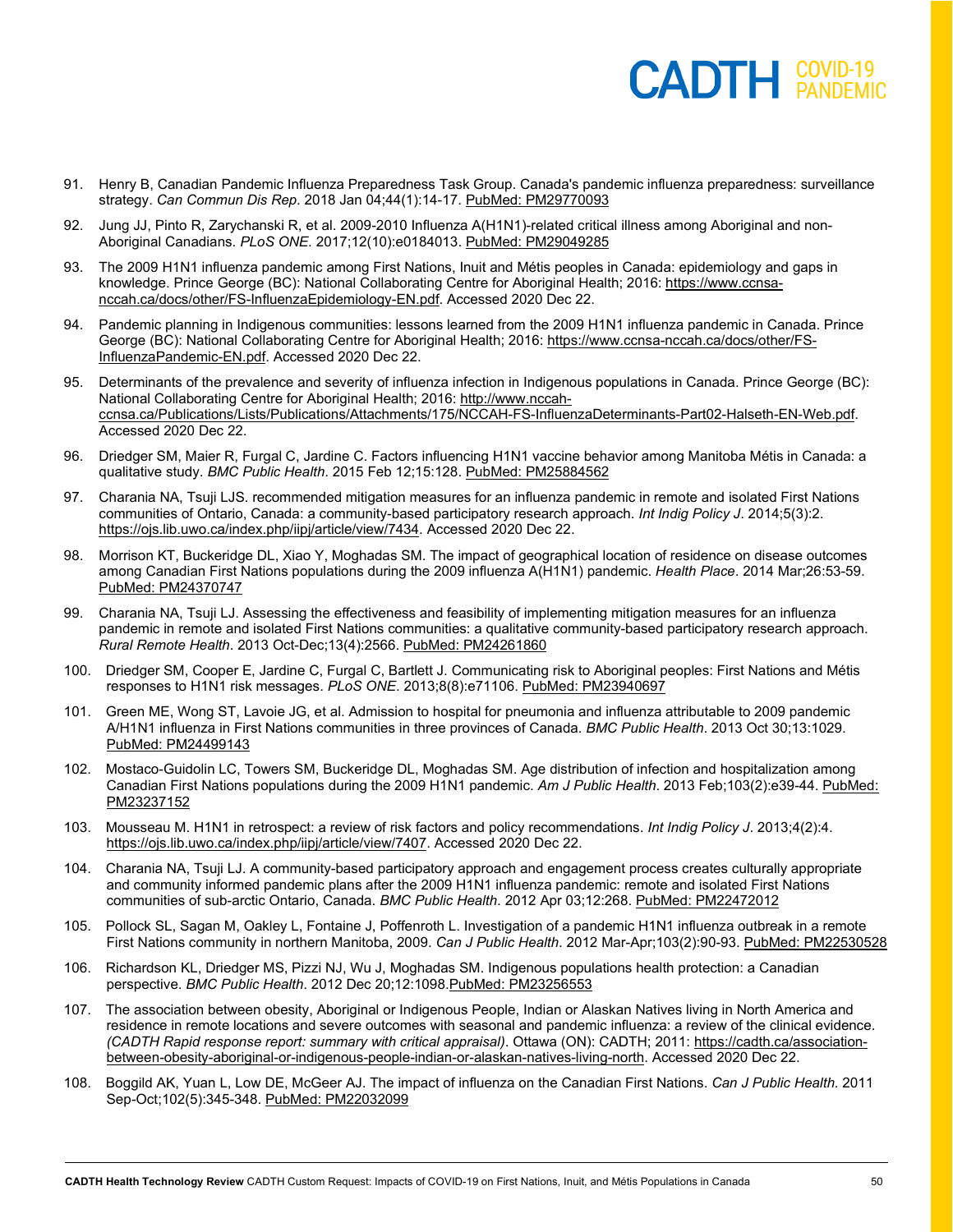- 109. Charania NA. The 2009 H1N1 health sector pandemic response in remote and isolated First Nation Communities of sub-arctic Ontario, Canada [thesis]. Waterloo (ON): University of Waterloo; 2011: [https://uwspace.uwaterloo.ca/bitstream/handle/10012/5984/Charania\\_Nadia.pdf?sequence=1&isAllowed=y.](https://uwspace.uwaterloo.ca/bitstream/handle/10012/5984/Charania_Nadia.pdf?sequence=1&isAllowed=y) Accessed 2020 Dec 22.
- 110. Charania NA, Tsuji LJ. Government bodies and their influence on the 2009 H1N1 health sector pandemic response in remote and isolated First Nation communities of sub-Arctic Ontario, Canada. *Rural Remote Health*. 2011;11(3):1781. [PubMed:](http://www.ncbi.nlm.nih.gov/pubmed/21863907)  [PM21863907](http://www.ncbi.nlm.nih.gov/pubmed/21863907)
- 111. Charania NA, Tsuji LJ. The 2009 H1N1 pandemic response in remote First Nation communities of Subarctic Ontario: barriers and improvements from a health care services perspective. *Int J Circumpolar Health*. 2011;70(5):564-575. [PubMed:](http://www.ncbi.nlm.nih.gov/pubmed/22030007)  [PM22030007](http://www.ncbi.nlm.nih.gov/pubmed/22030007)
- 112. Charland KM, Brownstein JS, Verma A, et al. Increased influenza-related healthcare utilization by residents of an urban aboriginal community. *Epidemiol Infect*. 2011 Dec;139(12):1902-1908. [PubMed: PM21251347](http://www.ncbi.nlm.nih.gov/pubmed/21251347)
- 113. Barker K. Canadian First Nations experience with H1N1: new lessons or perennial issues? *Int J Tuberc Lung Dis*. 2010 Feb;14(2):130. [PubMed: PM20074401](http://www.ncbi.nlm.nih.gov/pubmed/20074401)
- 114. Eggleton A, Ogilvie KK. Canada's response to the 2009 H1N1 influenza pandemic. Ottawa (ON): Senate of Canada, Standing Senate Committee on Social Affairs, Science and Technology; 2010: [https://sencanada.ca/content/sen/Committee/403/soci/rep/rep15dec10-e.pdf.](https://sencanada.ca/content/sen/Committee/403/soci/rep/rep15dec10-e.pdf) Accessed 2020 Dec 22. *See p. 40, 51*
- 115. Lessons learned review: Public Health Agency of Canada and Health Canada response to the 2009 H1N1 pandemic. Ottawa (ON): Public Health Agency of Canada; 2010[: https://www.phac-aspc.gc.ca/about\\_apropos/evaluation/reports-rapports/2010-](https://www.phac-aspc.gc.ca/about_apropos/evaluation/reports-rapports/2010-2011/h1n1/pdf/h1n1-eng.pdf) [2011/h1n1/pdf/h1n1-eng.pdf.](https://www.phac-aspc.gc.ca/about_apropos/evaluation/reports-rapports/2010-2011/h1n1/pdf/h1n1-eng.pdf) Accessed 2020 Dec 22. *See 3.6 Federal response in on-reserve First Nation communities*
- 116. Influenza pandemic planning considerations in on reserve First Nations communities. Ottawa (ON): Public Health Agency of Canada; 2009: [https://www.canada.ca/content/dam/phac-aspc/migration/phac-aspc/cpip-pclcpi/assets/pdf/annex\\_b-eng.pdf.](https://www.canada.ca/content/dam/phac-aspc/migration/phac-aspc/cpip-pclcpi/assets/pdf/annex_b-eng.pdf) Accessed 2020 Dec 22.
- 117. Public Health Agency of Canada. On-reserve First Nations communities: Canadian Pandemic Influenza Preparedness: Planning guidance for the health sector. Ottawa (ON); 2017: [https://www.canada.ca/en/public-health/services/flu](https://www.canada.ca/en/public-health/services/flu-influenza/canadian-pandemic-influenza-preparedness-planning-guidance-health-sector/influenza-pandemic-planning-considerations-in-on-reserve-first-nations-communities.html)[influenza/canadian-pandemic-influenza-preparedness-planning-guidance-health-sector/influenza-pandemic-planning](https://www.canada.ca/en/public-health/services/flu-influenza/canadian-pandemic-influenza-preparedness-planning-guidance-health-sector/influenza-pandemic-planning-considerations-in-on-reserve-first-nations-communities.html)[considerations-in-on-reserve-first-nations-communities.html.](https://www.canada.ca/en/public-health/services/flu-influenza/canadian-pandemic-influenza-preparedness-planning-guidance-health-sector/influenza-pandemic-planning-considerations-in-on-reserve-first-nations-communities.html) Accessed 2020 Dec 22.
- 118. Spence N, White JP. Scientific certainty in a time of uncertainty: predicting vulnerability of Canada's First Nations to pandemic H1N1/09. *Int Indig Policy J*. 2010;1(1):1[. https://ojs.lib.uwo.ca/index.php/iipj/article/view/7323.](https://ojs.lib.uwo.ca/index.php/iipj/article/view/7323) Accessed 2020 Dec 22.
- 119. Summary Report: 2009 Pandemic H1N1 mass immunization in New Brunswick First Nations communities. Fredericton (NB): Office of the Chief Medical Officer of Health, New Brunswick Department of Health; 2010: [https://www2.gnb.ca/content/dam/gnb/Departments/h-s/pdf/en/Publications/NB\\_H1N1\\_Immunization\\_Summary2010E.pdf.](https://www2.gnb.ca/content/dam/gnb/Departments/h-s/pdf/en/Publications/NB_H1N1_Immunization_Summary2010E.pdf) Accessed 2020 Dec 22.
- 120. Massey PD, Pearce G, Taylor KA, et al. Reducing the risk of pandemic influenza in Aboriginal communities. *Rural Remote Health*. 2009 Jul-Sep;9(3):1290. [PubMed: PM19728766](http://www.ncbi.nlm.nih.gov/pubmed/19728766)
- 121. Steenbeek AA, Sobol I, MacDonald NE. Influenza vaccine use in Nunavut: a brief overview of the uptake rates across the regions. *Can J Public Health*. 2009;100(5):398. [https://link.springer.com/article/10.1007/BF03405281.](https://link.springer.com/article/10.1007/BF03405281) Accessed 2020 Dec 22.

#### International Resources

- 122. COVID-19 and indigenous peoples. Rome (IT): Food and Agriculture Organization of the United Nations; 2020: [http://www.fao.org/3/ca9106en/CA9106EN.pdf.](http://www.fao.org/3/ca9106en/CA9106EN.pdf) Accessed 2020 Dec 22.
- 123. Amplifying indigenous voices: IUCN indigenous members' solutions and challenges related to the COVID-19 crisis. Gland (CH): International Union for Conservation of Nature; 2020: [https://www.iucn.org/sites/dev/files/ipo-c19-brief.pdf.](https://www.iucn.org/sites/dev/files/ipo-c19-brief.pdf) Accessed 2020 Dec 22.
- 124. Junior JG, Moreira MM, Pinheiro WR, et al. The mental health of those whose rights have been taken away: An essay on the mental health of indigenous peoples in the face of the 2019 Coronavirus (2019-nCoV) outbreak. *Psychiatry Res*. 2020 07;289:113094. [PubMed: PM32405114](http://www.ncbi.nlm.nih.gov/pubmed/32405114)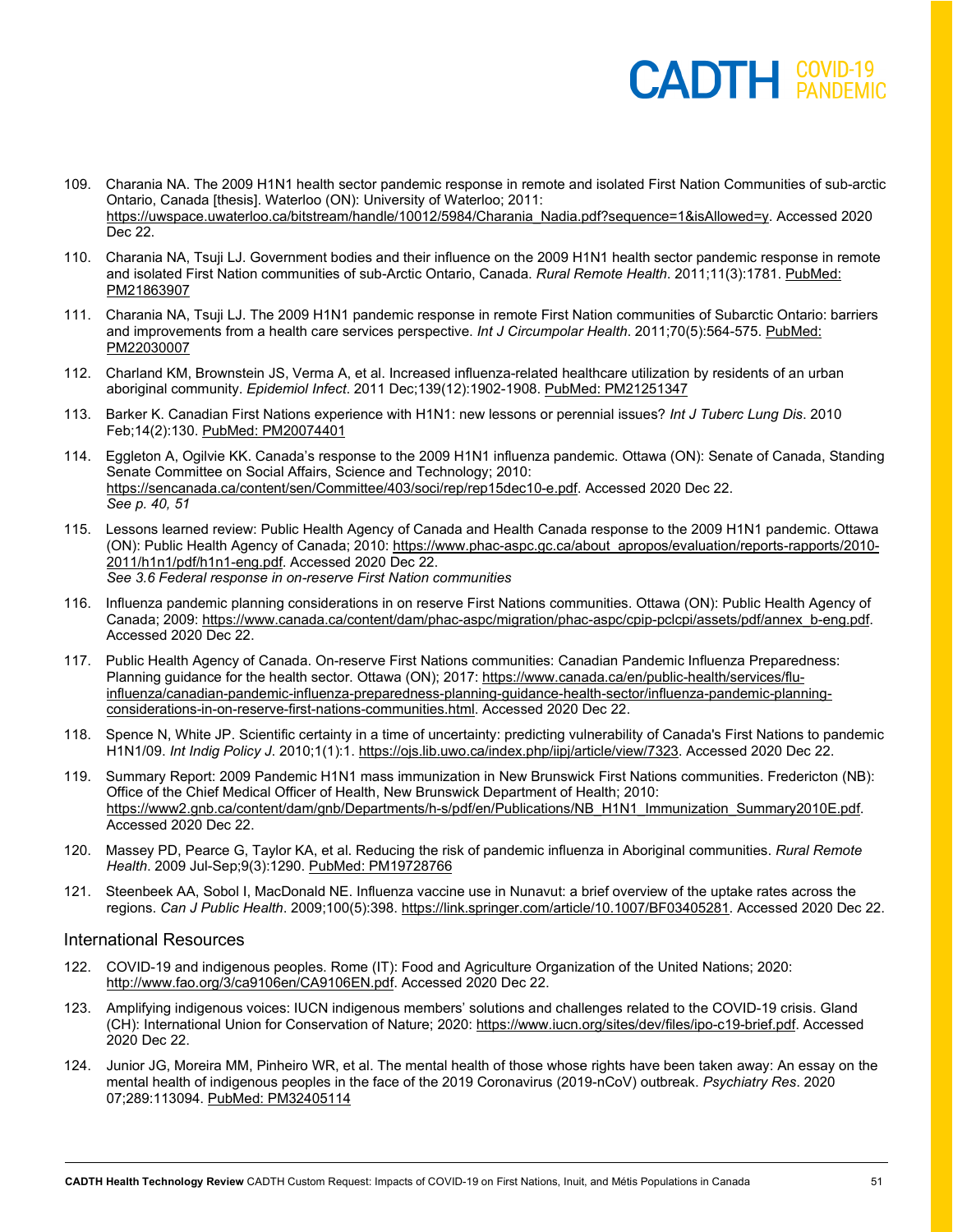#### $\mathsf{CADTH}$   $\overset{\mathsf{COVID-19}}{\mathsf{PANDEMIC}}$

- 125. United Nations Department of Economic and Social Affairs (DESA), Indigenous Peoples. COVID-19 and Indigenous Peoples. 2020[; https://www.un.org/development/desa/indigenouspeoples/covid-19.html.](https://www.un.org/development/desa/indigenouspeoples/covid-19.html) Accessed 2020 Dec 22. *Many resources, including a number of recommendations from different Indigenous groups*
- 126. Lane R. Policy Brief no 70: The impact of COVID-19 on Indigenous Peoples. New York (NY): United Nations Department of Economic and Social Affairs (DESA); 2020[: https://www.un-ilibrary.org/public-health/the-impact-of-covid-19-on-indigenous](https://www.un-ilibrary.org/public-health/the-impact-of-covid-19-on-indigenous-peoples_b7a5eefe-en)peoples b7a5eefe-en. Accessed 2020 Dec 22.
- 127. United Nations Human Rights Office of the High Commissioner, Special Rapporteur on the Rights of Indigenous Peoples. Report on the impact of COVID-19 on the rights of indigenous peoples. 2020: [https://www.ohchr.org/EN/Issues/IPeoples/SRIndigenousPeoples/Pages/Callforinput\\_COVID19.aspx.](https://www.ohchr.org/EN/Issues/IPeoples/SRIndigenousPeoples/Pages/Callforinput_COVID19.aspx) Accessed 2020 Dec 22.
- 128. Indigenous Peoples and COVID-19: A guidance note for the UN System prepared by the UN Inter-Agency Support Group on Indigenous Issues. New York (NY): UN Inter-Agency Support Group (IASG) on Indigenous Issues; 2020: [https://www.un.org/development/desa/indigenouspeoples/wp-content/uploads/sites/19/2020/04/Indigenous-peoples-and-](https://www.un.org/development/desa/indigenouspeoples/wp-content/uploads/sites/19/2020/04/Indigenous-peoples-and-COVID_IASG_23.04.2020-EN.pdf)[COVID\\_IASG\\_23.04.2020-EN.pdf.](https://www.un.org/development/desa/indigenouspeoples/wp-content/uploads/sites/19/2020/04/Indigenous-peoples-and-COVID_IASG_23.04.2020-EN.pdf) Accessed 2020 Dec 22.
- 129. Subject in Focus 1: COVID-19 and indigenous peoples in the region of the Americas. In: Coronavirus disease (COVID-19) Situation Report – 182. Geneva (CH): World Health Organization; 2020[: https://www.who.int/docs/default](https://www.who.int/docs/default-source/coronaviruse/situation-reports/20200720-covid-19-sitrep-182.pdf?sfvrsn=60aabc5c_2)[source/coronaviruse/situation-reports/20200720-covid-19-sitrep-182.pdf?sfvrsn=60aabc5c\\_2.](https://www.who.int/docs/default-source/coronaviruse/situation-reports/20200720-covid-19-sitrep-182.pdf?sfvrsn=60aabc5c_2) Accessed 2020 Dec 22.
- 130. Zavaleta-Cortijo C, Ford JD, Arotoma-Rojas I, et al. Climate change and COVID-19: reinforcing Indigenous food systems. *Lancet Planet Health*. 2020 09;4(9):e381-e382. [PubMed: PM32777205](http://www.ncbi.nlm.nih.gov/pubmed/32777205)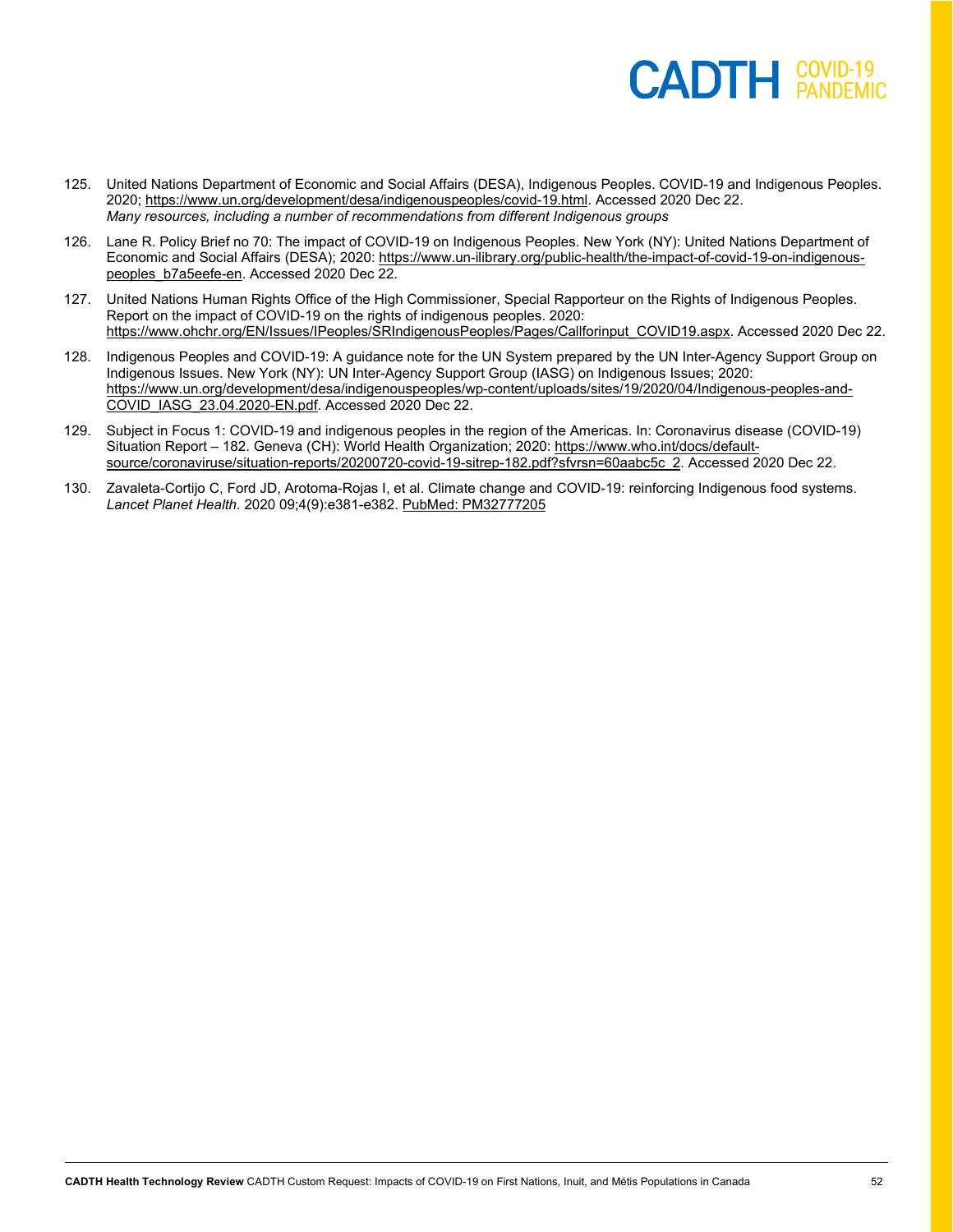#### <span id="page-52-0"></span>**Appendix 2: Literature Search Strategy**

| <b>OVERVIEW</b>     |                                                                                                                                            |
|---------------------|--------------------------------------------------------------------------------------------------------------------------------------------|
| Interface:          | Ovid                                                                                                                                       |
| Databases:          | MEDLINE All (1946-present)                                                                                                                 |
| Date of Search:     | October 20, 2020                                                                                                                           |
| Study Types:        | No filters were applied to limit the retrieval by study type.                                                                              |
| Limits:             | Publication date limit: 2000-present                                                                                                       |
|                     | <b>Humans</b>                                                                                                                              |
|                     | Language limit: English-language                                                                                                           |
|                     |                                                                                                                                            |
| <b>SYNTAX GUIDE</b> |                                                                                                                                            |
|                     | At the end of a phrase, searches the phrase as a subject heading                                                                           |
| MeSH                | <b>Medical Subject Heading</b>                                                                                                             |
| exp                 | Explode a subject heading                                                                                                                  |
|                     | Searches for the exact term within quotations; used to prevent the database from treating certain words or<br>numbers as database commands |
| $\star$             | Before a word, indicates that the marked subject heading is a primary topic;                                                               |
|                     | or, after a word, a truncation symbol (wildcard) to retrieve plurals or varying endings                                                    |
| \$                  | A truncation symbol (wildcard) to retrieve plurals or varying endings                                                                      |
| #                   | Truncation symbol for one character                                                                                                        |
| ?                   | Truncation symbol for one or no characters only                                                                                            |
| adj#                | Requires terms to be adjacent to each other within # number of words (in any order)                                                        |
| .ti                 | Title                                                                                                                                      |
| .ot                 | Original title                                                                                                                             |
| .ab                 | Abstract                                                                                                                                   |
| .kf                 | Author keyword heading word (MEDLINE)                                                                                                      |
| XO.                 | Organism supplementary concept (MEDLINE)                                                                                                   |
| .rx                 | Rare disease supplementary concept (MEDLINE)                                                                                               |
| .px                 | Protocol supplementary concept word (MEDLINE)                                                                                              |
| .mp                 | Mapped term                                                                                                                                |
| .nm                 | Name of substance word (MEDLINE)                                                                                                           |
|                     |                                                                                                                                            |

| <b>MULTI-DATABASE STRATEGY</b> |                                                                                                                                                                                                                              |  |
|--------------------------------|------------------------------------------------------------------------------------------------------------------------------------------------------------------------------------------------------------------------------|--|
| Line $#$                       | <b>Search Strategy</b>                                                                                                                                                                                                       |  |
|                                | (coronavirus/ or betacoronavirus/ or coronavirus infections/) and (disease outbreaks/ or epidemics/ or pandemics/)                                                                                                           |  |
| 2                              | (nCoV* or 2019nCoV or 19nCoV or COVID19* or COVID or SARS-COV-2 or SARSCOV-2 or SARSCOV2 or Severe<br>Acute Respiratory Syndrome Coronavirus 2 or Severe Acute Respiratory Syndrome Corona Virus<br>2).ti,ab,kf,nm,ox,rx,px. |  |
| 3                              | ((new or novel or "19" or "2019" or Wuhan or Hubei or China or Chinese) adj3 (coronavirus* or corona virus* or<br>betacoronavirus* or CoV or HCoV)).ti.ab.kf.                                                                |  |
| 4                              | ((coronavirus* or corona virus* or betacoronavirus*) adj3 (pandemic* or epidemic* or outbreak* or crisis)) ti,ab,kf.                                                                                                         |  |
| 5                              | ((Wuhan or Hubei) adj5 pneumonia).ti,ab,kf.                                                                                                                                                                                  |  |
|                                |                                                                                                                                                                                                                              |  |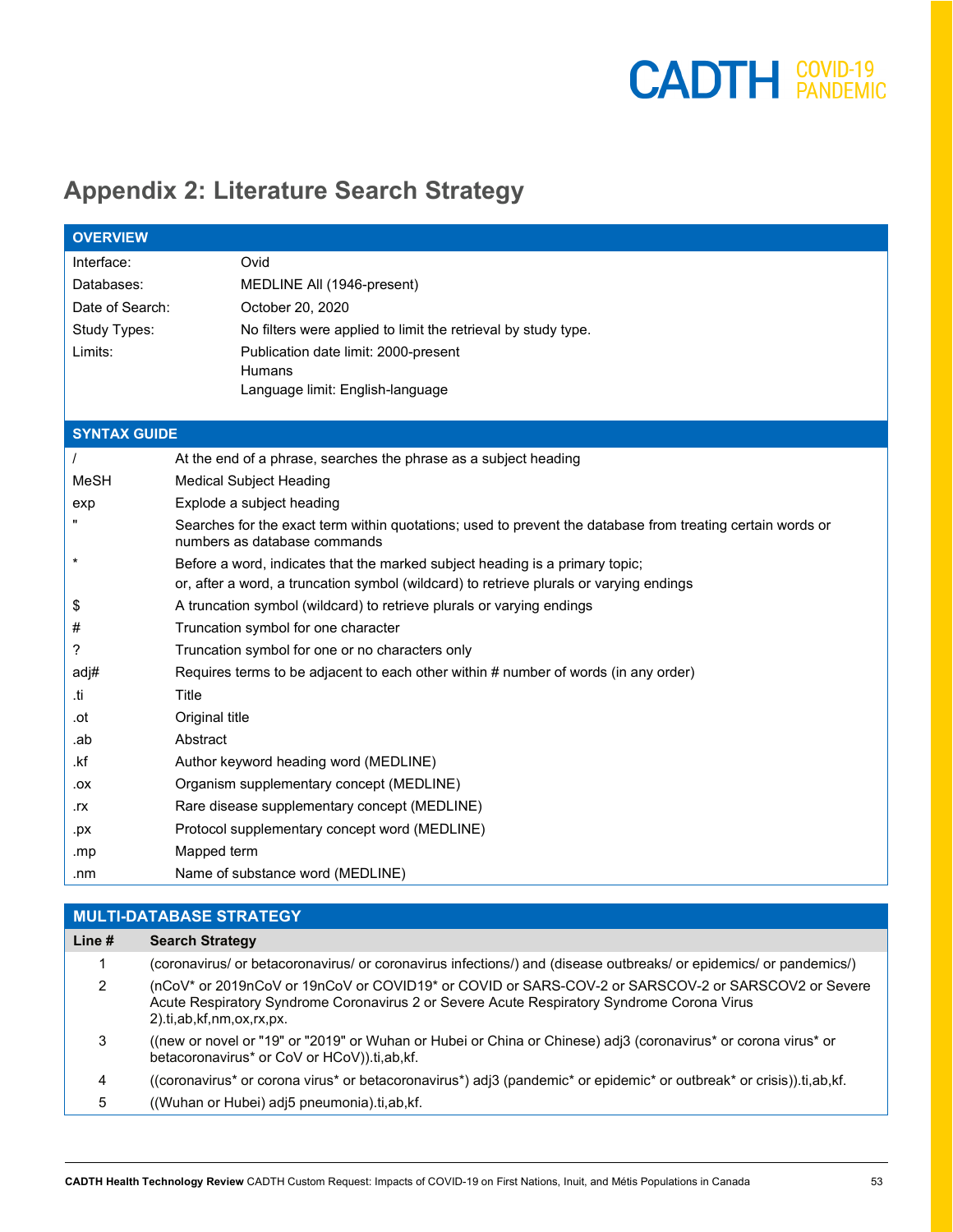|                | <b>MULTI-DATABASE STRATEGY</b>                                                                                                                                                                                                                                                                                                                                                                                                                                        |
|----------------|-----------------------------------------------------------------------------------------------------------------------------------------------------------------------------------------------------------------------------------------------------------------------------------------------------------------------------------------------------------------------------------------------------------------------------------------------------------------------|
| Line #         | <b>Search Strategy</b>                                                                                                                                                                                                                                                                                                                                                                                                                                                |
| 6              | SARS virus/ or Severe Acute Respiratory Syndrome/ or Middle East Respiratory Syndrome Coronavirus/                                                                                                                                                                                                                                                                                                                                                                    |
| $\overline{7}$ | (SARSCOV* or Severe Acute Respiratory Syndrome* or sudden acute respiratory syndrome* or SARS like or<br>MERSCoV* or Middle East Respiratory or camel flu or EMC 2012 or swine flu).ti,ab,kf.                                                                                                                                                                                                                                                                         |
| 8              | ((SARS or MERS) adj5 (virus* or coronavirus* or betacoronavirus* or CoV or CoV2 or HCoV or pandemic or epidemic<br>or outbreak* or infect* or respiratory or pathogen*)).ti,ab,kf.                                                                                                                                                                                                                                                                                    |
| 9              | *pandemics/                                                                                                                                                                                                                                                                                                                                                                                                                                                           |
| 10             | pandemic*.ti.                                                                                                                                                                                                                                                                                                                                                                                                                                                         |
| 11             | ((flu or influenza* or H1N1 or H1N2) adj3 (pandemic* or epidemic* or outbreak*)).ti,ab,kf.                                                                                                                                                                                                                                                                                                                                                                            |
| 12             | 1 or 2 or 3 or 4 or 5 or 6 or 7 or 8 or 9 or 10 or 11                                                                                                                                                                                                                                                                                                                                                                                                                 |
| 13             | Arctic Regions/                                                                                                                                                                                                                                                                                                                                                                                                                                                       |
| 14             | Health Services, Indigenous/                                                                                                                                                                                                                                                                                                                                                                                                                                          |
| 15             | Indigenous Peoples/                                                                                                                                                                                                                                                                                                                                                                                                                                                   |
| 16             | Indians, North American/                                                                                                                                                                                                                                                                                                                                                                                                                                              |
| 17             | exp American Native Continental Ancestry Group/                                                                                                                                                                                                                                                                                                                                                                                                                       |
| 18             | Inuits/                                                                                                                                                                                                                                                                                                                                                                                                                                                               |
| 19             | Nunavut/                                                                                                                                                                                                                                                                                                                                                                                                                                                              |
| 20             | Shamanism/                                                                                                                                                                                                                                                                                                                                                                                                                                                            |
| 21             | Oceanic Ancestry Group/                                                                                                                                                                                                                                                                                                                                                                                                                                               |
| 22             | (Aboriginal? or aborigine? or american indian? or (alaska* adj native*) or indigene* or indigenous* or tribe? or tribal*<br>or maori or tangata whenua* or torres straight islander?).ti,ab,kf.                                                                                                                                                                                                                                                                       |
| 23             | (Aamjiwnaang or Abenaki? or Abitibiwinni or Ahtahkakoop or Aishihik or Aklavik or Akuliarmiut* or Akwesasne* or<br>Alert Bay or Aleut* or Alexandra Fiord or Algonqui?n* or Amadjuak or Amerind* or Amisk or Anish?na?b?e* or<br>Aquiatulavik Point or Arctic or Armstrong settlement or Aroland or Arviat or Asimakaniseekan or Assabaska or<br>Assiniboine or Athabasca? or Athapaskan or Atikamek* or Attawapiskat or Aundeck-Omni-Kaning or<br>autochtone*).mp.   |
| 24             | (Baffin Island or Baker Lake or Barriere Lake or Batchewana or Bathurst Inlet or Beardy or Bearfoot Onondaga or<br>Beaver Creek or Behochoko or Belcher Islands or Beothuk* or Berens River Bloodvein or Betsiamite* or Bibigo?ining<br>or Biinjitiwabik Zaaging or Bimose or Bingwi Neyaashi or Birch Portage or Bittern Lake or Bkejwanon* or Blackfoot or<br>Bois-brule* or Brochet or Budd's Point or Buffalo River or Bungee or Bunibonibee or Bylot Island).mp. |
| 25             | (Cacouna or Cambridge Bay or Canoe Lake or Canupawakpa or (Cape adj1 (Dorset or Dyer or Smith)) or Carcross<br>or Carmacks or Carrot River or Carry the Kettle or Cayuga or Charlton Depot or Chesterfield Inlet or Chipewyan or<br>Chipp#wa* or Chisasibi or Clyde River or Coal Harbour or Colville Lake or Coral Harbour or Coucoucache or country<br>food* or Craig Harbour or Cree or Cypress Health).mp.                                                        |
| 26             | (Dakelh or Dauphin River or Dawson City or Day Star or Deh Cho or Deline or Dene or Denesuline or Destruction<br>Bay or Devon Island or Dipper Rapids or Dogrib* or dokis or Dopitciwa* or Dundas Harbour or Dunne?za).mp.                                                                                                                                                                                                                                            |
| 27             | (Eabametoong or (Eagle adj (Plains or village)) or Eastmain or Eeyou Istchee or Ehdiitat or Ekuanitshit* or Elak Dase<br>or Ellesmere Island or Ennadai or eskimo* or Esquimau* or Essipit*).mp.                                                                                                                                                                                                                                                                      |
| 28             | (first nation? or first people? or Firstnation? or Fisher River or Fond du Lac or (Fort adj1 (Conger or Good Hope or<br>Hope or Liard or McPherson or Providence or Ross or Selkirk or Simpson or Smith)) or Four Portages).mp.                                                                                                                                                                                                                                       |
| 29             | (Grandmother's Bay or Gespeg or Gesgapegiag* or Ginoogaming or Gits#an or Gjoa Haven or (God's adj1 (river or<br>lake)) or Grise Fiord or Gwi?ch?in or Gwichya).mp.                                                                                                                                                                                                                                                                                                   |
| 30             | (Haida or Haines Junction or Haisla or Hall Beach or (Hare adj1 (boy* or girl* or men or man or woman or women or                                                                                                                                                                                                                                                                                                                                                     |

people\* or person or persons or band? or native\* or tribe or tribal)) or Hatchet Lake or Haudenosaunee or Hay River or Hazen Camp or Heiltsuk or Huron or Huron-Wendat or Huronne-Wendat).mp.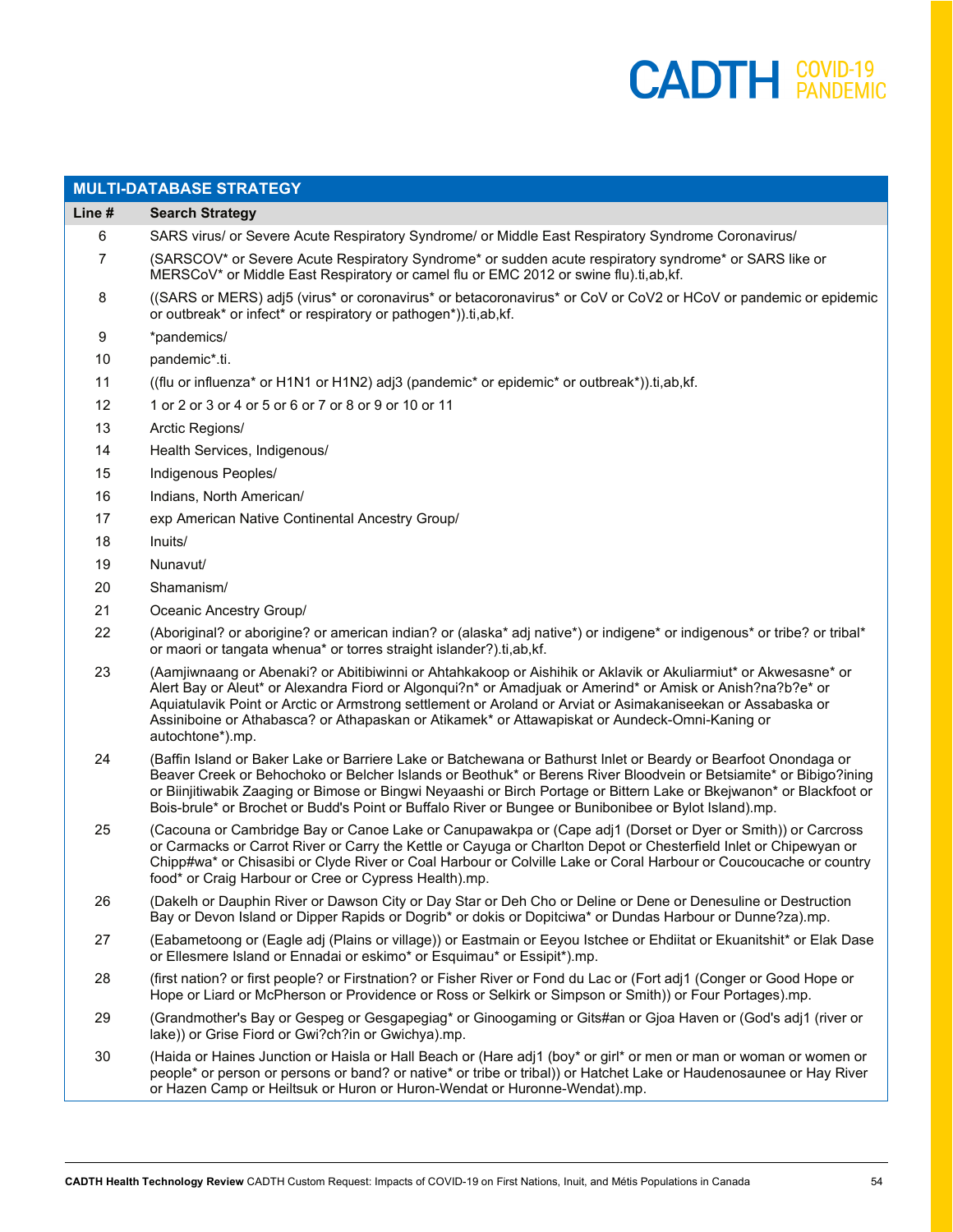$\overline{a}$ 

| <b>MULTI-DATABASE STRATEGY</b> |                                                                                                                                                                                                                                                                                                                                                                                                                                                                                                                                                                                                                                                                                                                                                                                                                                                                                                                                                                      |  |
|--------------------------------|----------------------------------------------------------------------------------------------------------------------------------------------------------------------------------------------------------------------------------------------------------------------------------------------------------------------------------------------------------------------------------------------------------------------------------------------------------------------------------------------------------------------------------------------------------------------------------------------------------------------------------------------------------------------------------------------------------------------------------------------------------------------------------------------------------------------------------------------------------------------------------------------------------------------------------------------------------------------|--|
| Line #                         | <b>Search Strategy</b>                                                                                                                                                                                                                                                                                                                                                                                                                                                                                                                                                                                                                                                                                                                                                                                                                                                                                                                                               |  |
| 31                             | (Igloolik or Igluligaarjuk or Ikaluit or IIs a la Crosse or ((indian or council) adj3 band) or Innu? or Inuit* or Inuk* or<br>Inupiat* or Inuvik or Inuvialu* or Inuinnaqtun or Iqaluit or Iqaluktuttiaq or Iroquois or Isachsen or Island Lake or<br>Itivimiut* or Ivujivik).mp.                                                                                                                                                                                                                                                                                                                                                                                                                                                                                                                                                                                                                                                                                    |  |
| 32                             | (James Bay or Joseph Bighead).mp.                                                                                                                                                                                                                                                                                                                                                                                                                                                                                                                                                                                                                                                                                                                                                                                                                                                                                                                                    |  |
| 33                             | (Kabapikotawangag or Kalaallit* or Kahkewistahaw or Kahnawa?ke or Kanesatake or Kasabonika Lake or<br>Kashechewan or Kaska? or Kawacatoose or Kawawachikamach* or Kebaowek or Keeseekoowenin or Kekerten or<br>Keno City or Keewaytinook or Kee?Way?Win or Kelsey Trail Health or Kiashke Zaaging or Kimmirut or Kingnaitmiut*<br>or King William Island or Kinistin or Kinonjeoshtegon or Kipawa or Kipisa or Kitchenuhmaykoosib or Kitcisakik or<br>Kitigan Zibi or Kitikmeot or Kitimat or Kitsakie or Kivalliq or Kivitoo or Konadaha Seneca or Koocheching or Ktunaxa<br>or Kugaaruk or Kugluktuk or Kutchin* or Kuujjuaq or Kwakiutl or Kwakwaka?wakw).mp.                                                                                                                                                                                                                                                                                                     |  |
| 34                             | (La Plonge or (Lac adj (Brochet or Romanie or John or Simon or La Hache or La Ronge)) or Lake Manitoba or Lean<br>Man or Lenape or (Little adj (Black Bear or Saskatchewan or Red River or Salmon)) or Listuguj* or Long Point First or<br>Lucky Man).mp.                                                                                                                                                                                                                                                                                                                                                                                                                                                                                                                                                                                                                                                                                                            |  |
| 35                             | (M?Chigeeng or MacDowell Lake or Mackenzie River Basin or MacKenzie Valley or Magnetawan or Maguse River or<br>Makaw or Makaoo or Malecite* or Maliotenam or Maliseet or Mamawetan or Mamit Innuat or Mamuitun or Manawan<br>or Mani-Utenam or Manitoulin or Manto Sipi or Mashteuiatsh or Matachewan or Mathias Colomb or Matimekosh* or<br>Matimekush* or Mattagami or Mawiomi or (medicine adj (man or men or woman or women)) or Metchif or Metif or<br>metis or Miawpukek or Michif or Mic?mac or mic mac or Migmaw or Mig maw or Mi?gmaq or Mi?gmawei or Mi?kmaq<br>or Mi#chif or Mingan or Ministikwan or Minoahchak or Mirond Lake or Mishkeegogamang or Missanabie or<br>Mistawasis or Mistissini* or Mitaanjigaming or Mixed-blood* or Mo?hawk or Mocreebec or Montagnais or Moos-<br>Toosis or (moravian adj2 thames) or Moraviantown or Morin Lake or Mosquito-Grizzley Bear* or Muscowpetung or<br>Mushkegowuk or Muskoday or Muskowekwan).mp.          |  |
| 36                             | ("Nacho Nyak Dun" or Naicatchewenin or Nain or Nako#a or Namaygoosisagagun or Nan#sivik or Naongashiing or<br>Naotkamegwanning or Naskapi* or Natashquan* or (native adj2 (group? or health or community or communities or<br>person\$ or people\$ or population* or america* or canad* or Nation or band or bands)) or (Native* adj1 (man or men<br>or women or woman or boy* or girl* or child* or adolescent* or youth? or adult*)) or Nekaneet or Nelson House or<br>Nemaska* or Nemiscau or Neskantaga or Netsilik or New Thunderchild or Nibinamik or Nigigoonsiminikaaning or<br>Nihtat or Nipissing or Nisga?a or Nisichawayasihk or Nlaka?pamux or Norman Wells or Northlands Nursing Station or<br>North Slave or (northern adj1 (Saskatchewan or Manitoba or Quebec or Alberta or British Columbia or Ontario)) or<br>Norway House or Nottingham Island or Nugumiut* or Nunatsiavut or Nunav* or Nutaqqavut or Nuwata or Nuxalk or<br>Nuu-chah-nulth).mp. |  |
| 37                             | (ob?djiwan or Obashkaandagaang or Ocean Man or Ochapowace or O-Chi-Chak-Ko-Sipi or Ochiichagwe or Odanak<br>or off-reserve or Oji-Cree or Ojibw* or Okanagan or Okanese or Okemasis or Oki or Old Crow or One Arrow or<br>Oneida or Onion Lake or Onigaming or Onkwehonwe or Onodaga or on-reserve or Opaskwayak or Opawakoscikan<br>or O-Pipon-Na-Piwin or Opitciwa* or Oqomiut* or Original people? or Ouj?-Bougoumou or Ouje?Bougoumou or<br>Oweenkeno).mp.                                                                                                                                                                                                                                                                                                                                                                                                                                                                                                       |  |
| 38                             | (Padlei or Padloping Island or Pakua Ship* or Pakuaship* or Pangnirtung or Parmachene or pasqua or<br>Passamaquoddy or Pauingassi or Pauktuutit or Paulatuk or Peepeekisis or Peguis or Pelly or Perry Island or<br>Pessamit* or Peter Ballantyne or (Peuple adj2 (premier or racine or natif*)) or Pheasant Rump or Piapot or Pikogan or<br>Pikwakanagan or Pinaymootang or Pine Bluff or Pond Inlet or Port Burwell or Potato River or Potawatomi or Prairie<br>North Health or premiere nation or Prince Albert Parkland Health or Pukatawagan).mp.                                                                                                                                                                                                                                                                                                                                                                                                               |  |
| 39                             | (Qaumauangmiut* or Qayuqtuvik or Qikiqtarjuaq or Qikqta* or Qingaumiut* or Qoloqtaaluk).mp.                                                                                                                                                                                                                                                                                                                                                                                                                                                                                                                                                                                                                                                                                                                                                                                                                                                                          |  |
| 40                             | (Rankin Inlet or Rapid Lake or Read Island or Red Pheasant or red road or Red Sucker Lake or Repulse Bay or<br>Resolute Bay or Resolution Island or Roseau River).mp.                                                                                                                                                                                                                                                                                                                                                                                                                                                                                                                                                                                                                                                                                                                                                                                                |  |
| 41                             | (Sabaskong or Sachs Harbour or Sagamok or Sagkeeng or Sahtu or Sakimay or Salish or Sa?Iteaux or Sandy<br>Narrows or Sanikiluak or Sanikiluarmiut* or Sapotaweyak or Saulteaux or Saumingmiut* or Sayisi Cree or<br>Schefferville or Sec wepmc or Seekaskootch or Sekani or Sekon or Seneca or Sept-Iles or shaman* or Shamattawa<br>or Shawanaga or Sheguiandah or Shesheep or Sheshegwaning or Shoal Lake or Shubenacadie or Sikusilaamiut* or<br>Sioux or Siphik or Six Nations or Skownan or Slave Lake or Slavey* or Southend or South Indian Lake or South Slave                                                                                                                                                                                                                                                                                                                                                                                               |  |